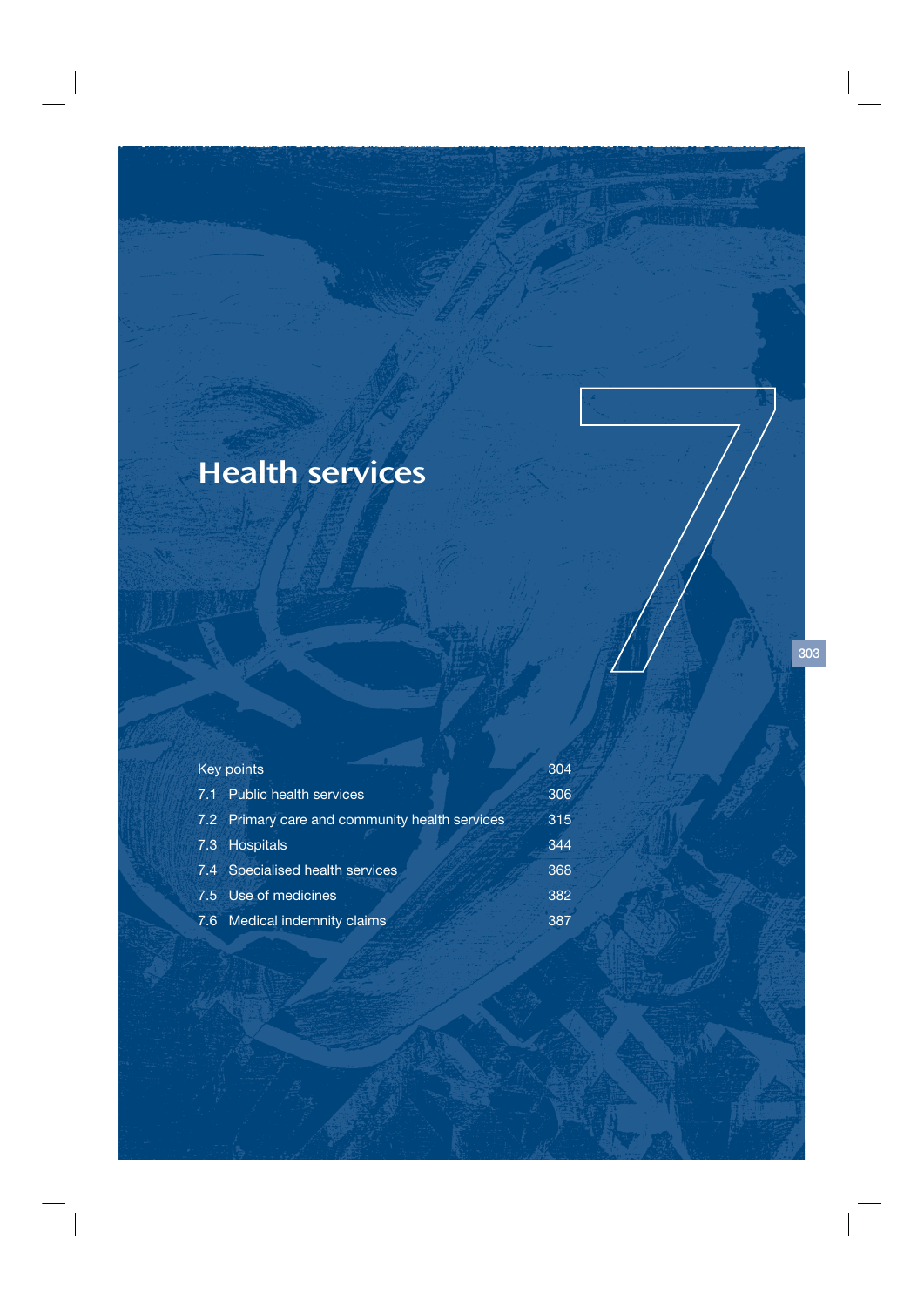# Key points

- About 85% of Australians visit a doctor at least once a year.
- GPs are doing increasing work on conditions such as diabetes, hypertension and oesophageal disease, and less on upper respiratory tract infections and asthma.
- Ambulances attended over 2.7 million incidents in Australia in 2006–07, of which 39% were emergency incidents and 28% were urgent.
- In 2005–06, there were about 7.3 million hospital separations a 37% increase since 1996–97, 55% of them being same-day compared to 45% in 1996–97.
- On a typical day, there were 20,000 hospital separations, and 124,000 nonadmitted hospital services provided in settings such as emergency departments and outpatient clinics.
- For the year 2005–06, over 9% of hospital separations were considered potentially preventable and rates for potentially preventable separations were higher for people living in more remote or disadvantaged areas.
- In 2006–07, about one in nine of all prescriptions under the PBS/RPBS were for a mental health-related medication.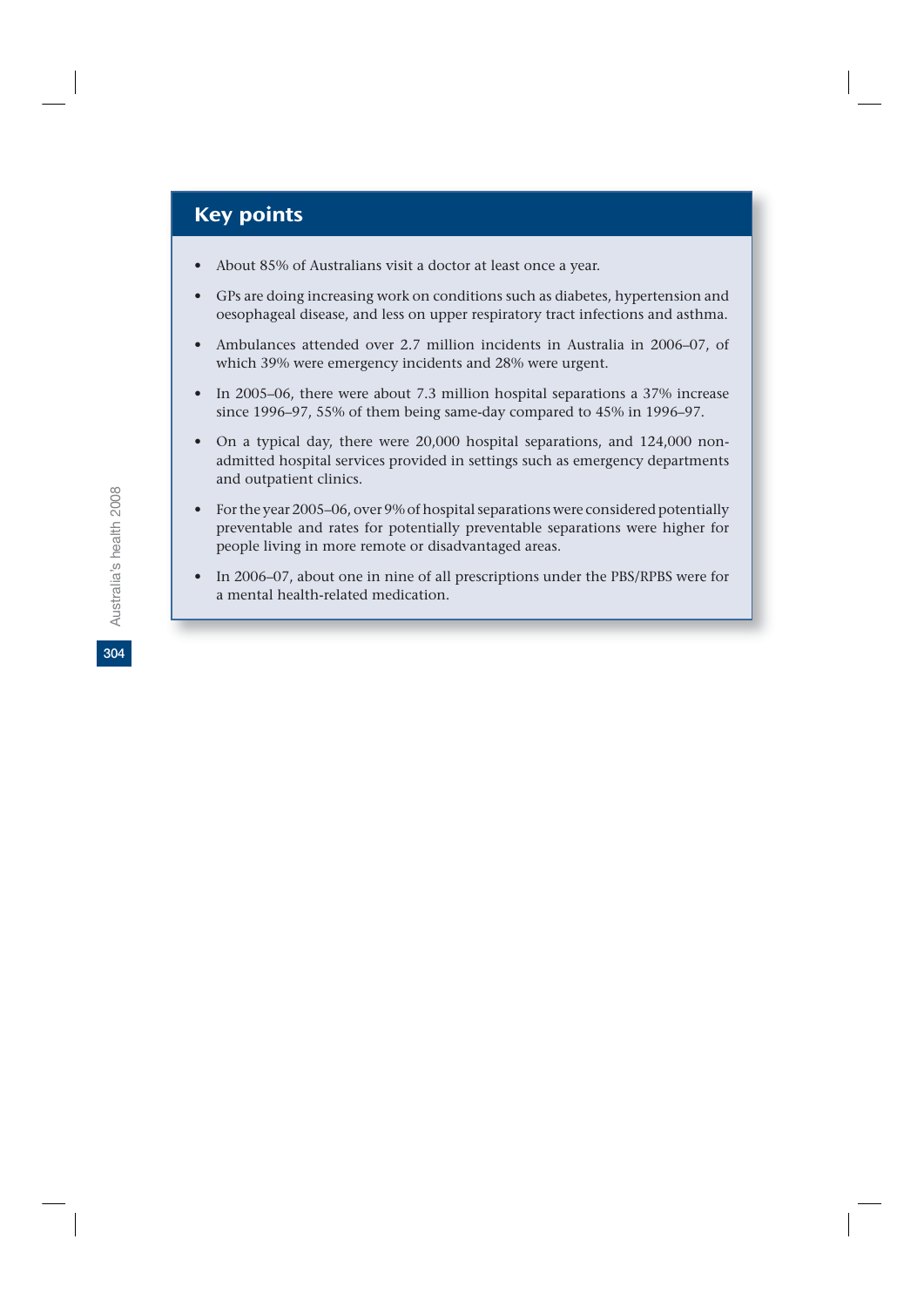This chapter presents an overview of Australia's health services. The provision of health services by health professionals and other health service workers, and the delivery of health-care goods such as pharmaceuticals, ac health services by health professionals and other health service workers, and the delivery of health-care goods such as pharmaceuticals, account for the vast majority of expenditure described in the next chapter.

In this chapter, health services are grouped into the broad categories of public health services, primary care and community health services, hospital services and specialised health services (Figure 7.1). However, although these groupings are useful as a way to organise the information in this chapter, they cannot fully convey how health services are organised in Australia, the complex and changing patterns of health service delivery, or the similarly complex paths that some patients follow through the health sector. In addition, some types of service can belong to more than one category. For example, dental services are in the primary care and community health care category, but can also be included in the specialised health services category.

Sections on each of these broad categories are presented in turn in this chapter, and statistics relating to the National Health Performance Committee indicators (see chapters 1 and 9) are included where appropriate. The chapter also includes information on the use of medicines and on medical indemnity claims.

| <b>Public health</b><br><b>services</b> | <b>Primary care and</b><br>community health<br>care services               | <b>Hospitals</b>                          | <b>Specialised health</b><br><b>services</b>          |
|-----------------------------------------|----------------------------------------------------------------------------|-------------------------------------------|-------------------------------------------------------|
| Cancer screening                        | General practitioner                                                       | Admitted patient care                     | Specialist medical<br>practitioner                    |
| Immunisation                            | Primary health care<br>for Aboriginal and<br><b>Torres Strait Islander</b> | Emergency department                      | Specialised mental<br>health                          |
|                                         | peoples                                                                    | Outpatient care and<br>other non-admitted | Sexual and<br>reproductive health                     |
|                                         | Dental                                                                     | care                                      | Alcohol and other drug<br>treatment                   |
|                                         | Allied health                                                              |                                           | <b>National Diabetes</b><br>Service Scheme            |
|                                         | Community health                                                           |                                           | Hearing                                               |
|                                         | Ambulance and Royal<br><b>Flying Doctor Service</b>                        |                                           | Palliative care                                       |
|                                         | Complementary and<br>alternative health                                    |                                           | Health services in<br>the Australian Defence<br>Force |

**Figure 7.1: Health service categories used to structure this chapter**

305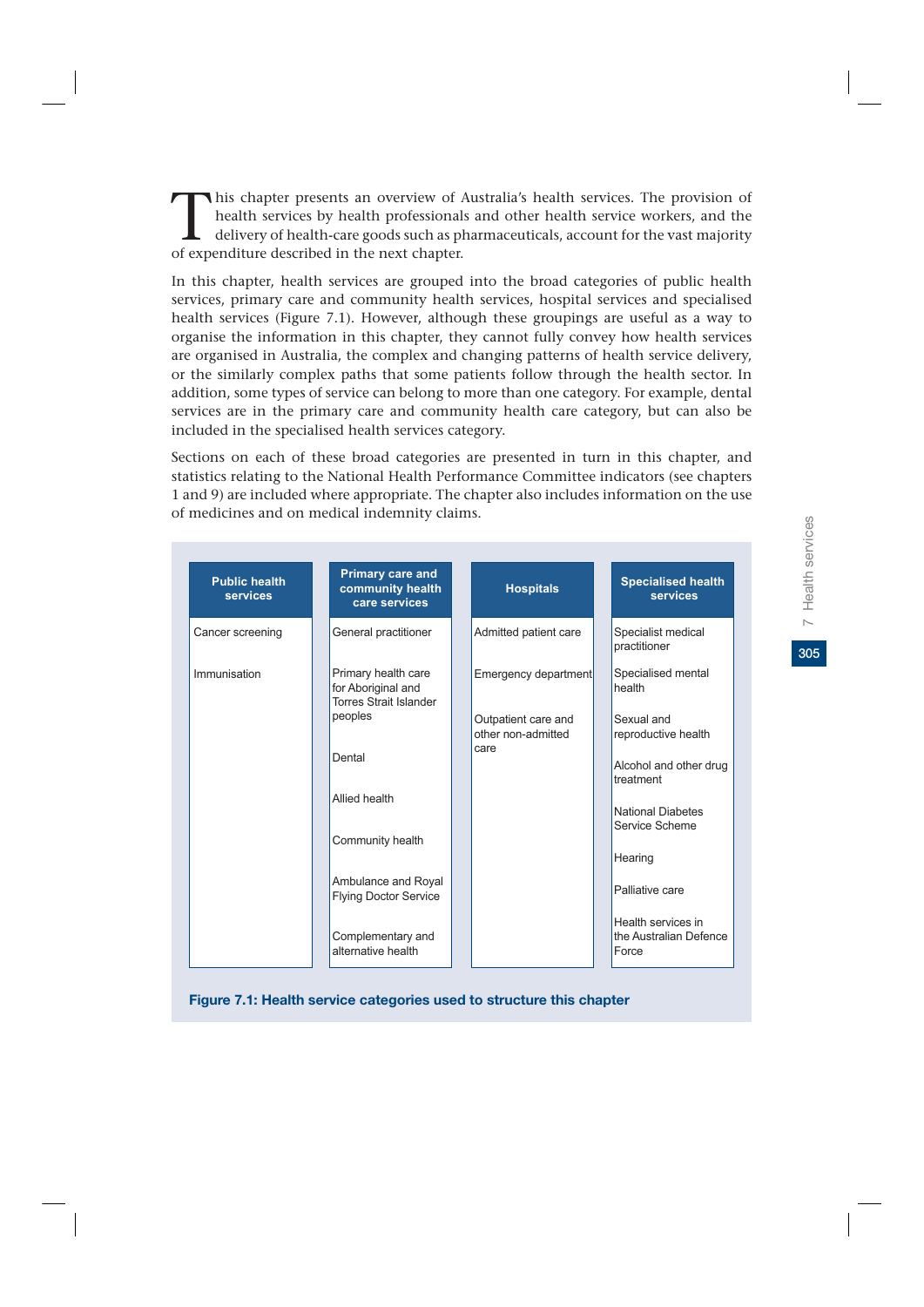## Box 7.1: How dates and time spans are presented here

Dates and time spans shown in this chapter and elsewhere in this book can be confusing. Please note:

- Periods based on full calendar years (1 January to 31 December) are written as, for example, 2001 for one year, then with the final year written in full if there is more than one year. For example, 2001–2002 is a two calendar-year span and 2001–2003 covers three calendar years.
- Periods based on financial years (1 July to 30 June, as with hospital statistics) are written with a second number which is abbreviated: for example, 2001–02 for one year, 2001– 03 for two and 2001–04 for three. A longer span of financial years is written as 'In the 10-year period from 1997–98 to 2006–07…'
- Some surveys may be based on other 12-month spans—for example, the general practice BEACH survey is based on collection periods from 1 April to 31 March. These are presented as for financial years; for example, 2001–02 would be a 'year'.

## 7.1 Public health services

## What is public health?

A widely used definition of public health in Australia is 'the organised response by society to protect and promote health, and to prevent illness, injury and disability; the starting point for identifying public health issues, problems and priorities, and for designing and implementing interventions, is the population as a whole, or population subgroups' (NPHP 1998). The term 'public health' is often used interchangeably with 'population health' and 'preventive health'.

In essence, public health interventions focus on prevention, promotion and protection rather than on treatment; on populations rather than on individuals; and on the factors and behaviours that cause illness. Using a range of sources, the AIHW has estimated that around \$1.5 billion was spent by governments on public health activities in Australia in 2005–06, representing 1.8% of total health expenditure.

Public health activities can take the form of programs, campaigns, or events. They draw on a very large range of methods such as health education, lifestyle advice, infection control, risk factor monitoring, and tax loadings to discourage unhealthy lifestyle choices. They also apply in multiple settings (such as schools, homes, workplaces, through the media, and via general practitioner consultations), and relate to a broad spectrum of health issues. They are variously carried out by state, territory and local governments, the Australian Government, and other agencies such as anti-cancer councils and the Heart Foundation.

This section features cancer screening services (one of the more 'visible' sets of public health services) and immunisation services delivery. Information on public health expenditure is included in Chapter 8.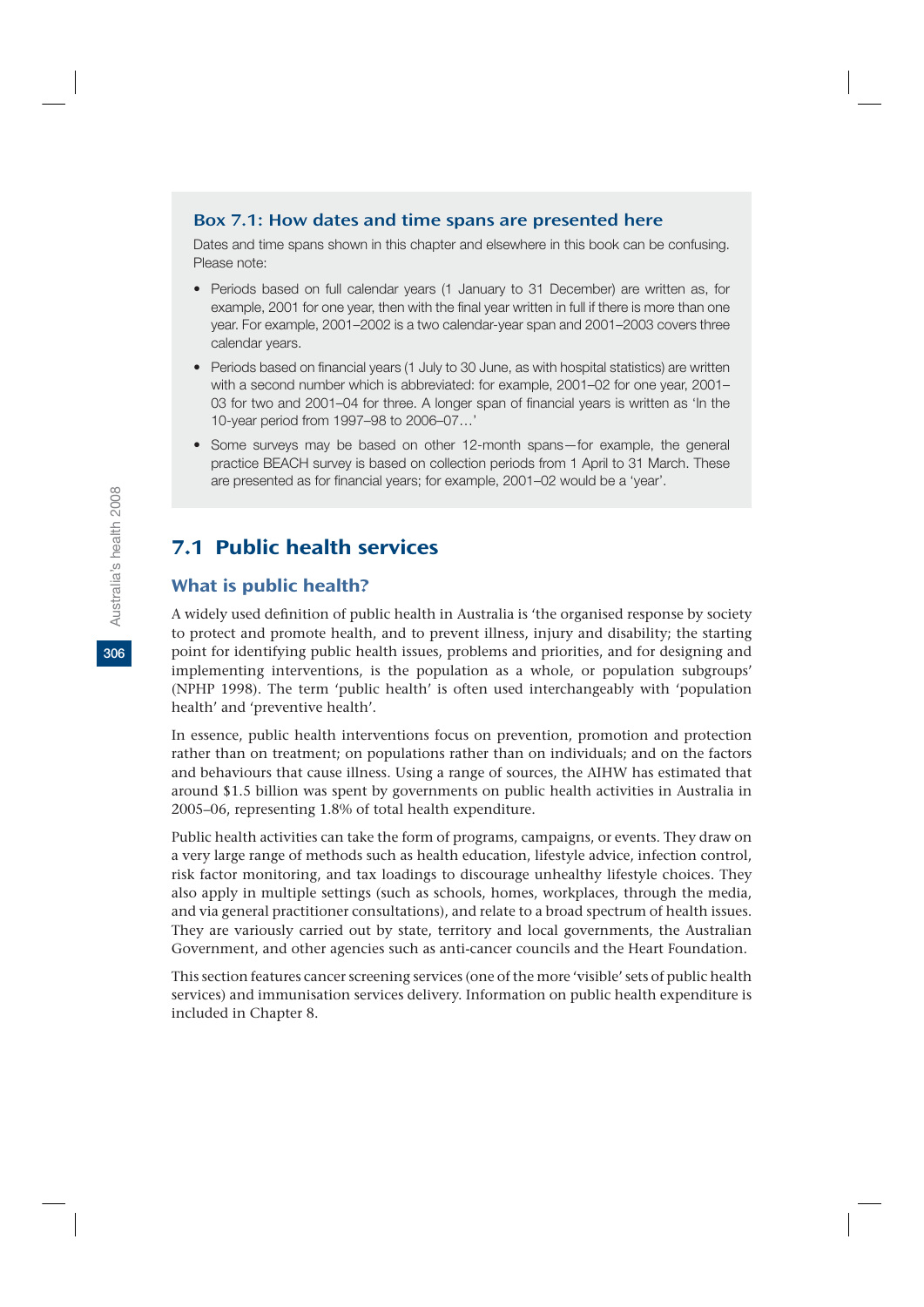# **307**7 Health services Health services  $\overline{a}$

For breast, cervical and bowel cancers, there are national population screening programs in Australia. Their goals are to reduce morbidity and mortality from these cancers through early-as-possible detection of cancer and pre-cancerous abnormalities and effective followup treatment. These programs are called BreastScreen Australia (using mammography for screening), the National Cervical Screening Program (using Pap tests) and the National Bowel Cancer Screening Program (using faecal occult blood tests). They provide screening services that are free to females in the target age group (for breast screening) and to males and females invited to participate in bowel screening, or they are covered by a Medicare rebate (for cervical screening).

## BreastScreen Australia

The BreastScreen Australia program began in 1991 (Box 7.2). The proportion of females in the target age group 50–69 years who were screened under the BreastScreen Australia program in a 2-year period rose from 51.4% in 1996–1997 (the first period for which national data are available) to 56.9% in 2000–2001, before falling to 56.2% in 2004–2005 (Table 7.1).

## Box 7.2: BreastScreen Australia

The BreastScreen Australia program is jointly funded by the Australian Government and state and territory governments. It aims at reducing mortality and morbidity from breast cancer by actively recruiting and screening females without symptoms in the target age group 50–69 years. The program comprises a network of dedicated screening and assessment services throughout metropolitan, rural and remote areas of all Australian states and territories. Services are available through both fixed and mobile centres. They provide free 2-yearly mammographic screening and follow-up of any suspicious breast areas identified at screening, to the point of either diagnosis of breast cancer or confirmation of the absence of the cancer. As well as those from the target age group, females aged 40–49 years and 70 years and over may use the screening service. Attendance at the service does not require a doctor's referral.

The program has performance objectives in the National Accreditation Standards agreed on by the Department of Health and Ageing and BreastScreen Australia state and territory programs for individual screening services. These objectives include 70% overall participation by females in the target age group 50–69 years for each 2-year screening interval; and rescreening rates of 75% after first screening and 90% after subsequent screening rounds.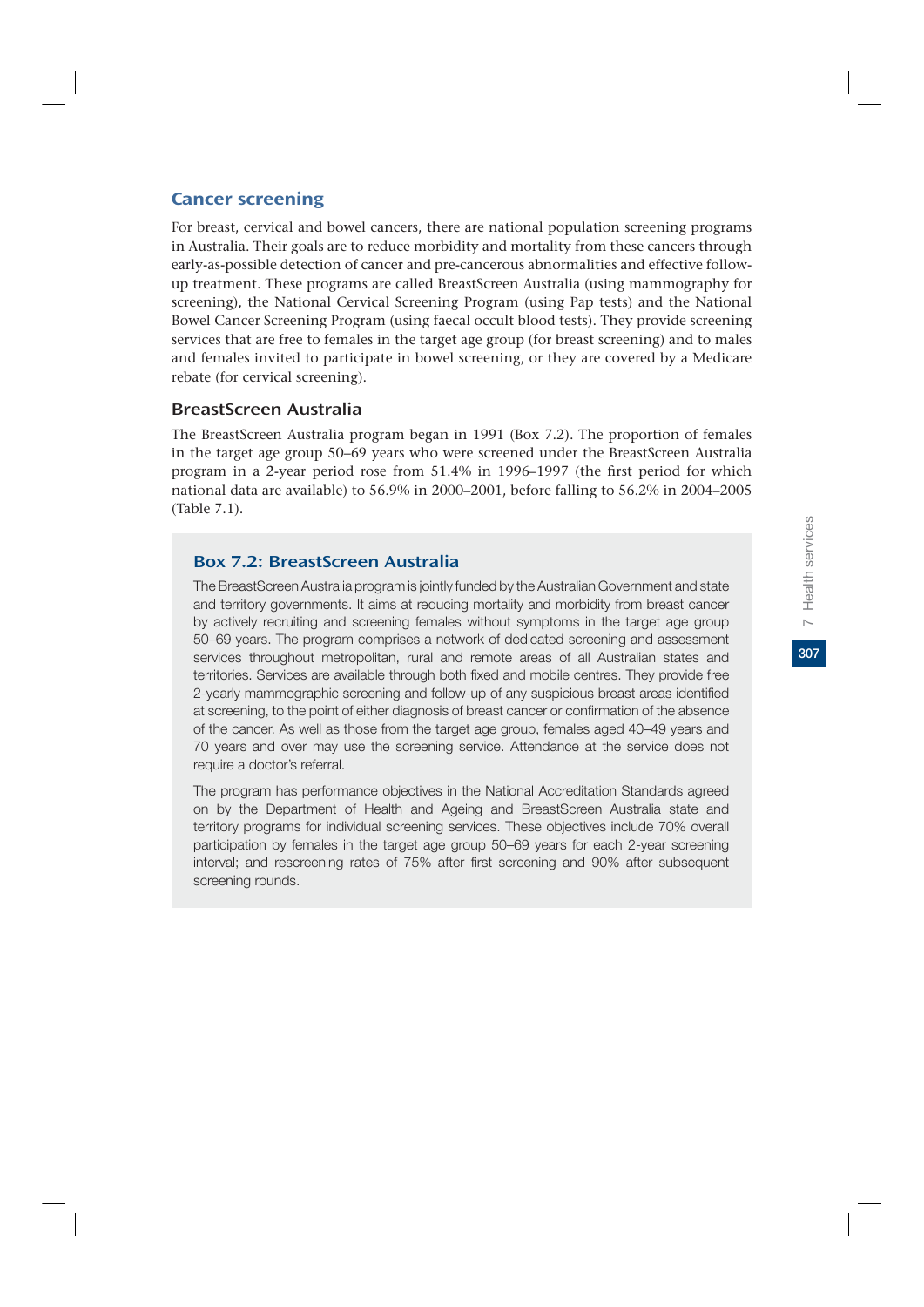| Years of screening | <b>Target population</b> | Participation rate (%) |
|--------------------|--------------------------|------------------------|
| 1996-1997          | 844.626                  | 51.4                   |
| 1998-1999          | 975.511                  | 55.7                   |
| 2000-2001          | 1,063,585                | 56.9                   |
| 2002-2003          | 1,118,146                | 56.2                   |
| 2004-2005          | 1,188,720                | 56.2                   |

#### **Table 7.1: Participation of females aged 50–69 years in BreastScreen Australia, 1996–1997 to 2004–2005**

*Note:* Rates are the number of females screened as a percentage of the eligible female population calculated as the average of the Australian Bureau of Statistics estimated resident population and age-standardised to the Australian population at 30 June 2001.

*Source:* AIHW analysis of BreastScreen Australia data.

Table 7.2 shows the rescreen rates for 2002 and 2003 for females aged 50–67 years. Although the BreastScreen Australia target age group is 50–69 years, only data on females aged 50–67 years are reported for the rescreen indicator. This is because females aged 68–69 years in the index year were outside the target age group 27 months after their index screen.

The objectives of rescreening at least 75% of females in the age group 50–67 attending for their first screening round and at least 90% of females attending for their second or subsequent screening rounds were not achieved in 2002 and 2003. The age-standardised rescreen rate for females aged 50–67 years attending for their first screening round declined from 61.6% in 2002 to 60.5% in 2003, but this decline was not statistically significant. The rescreen rates for females aged 50–67 years participating in their second or subsequent rounds were higher than those achieved by females participating in their first screening round, but they did not reach the objective of at least 90%.

### **Table 7.2: BreastScreen Australia rescreening rates for females aged 50–67 years, screened during 2002 and 2003**

| Objective <sup>(a)</sup> | 2002 | 2003 |
|--------------------------|------|------|
|                          |      |      |
| $\geq 75$                | 61.6 | 60.5 |
|                          |      |      |
| $\geq 90$                | 70.3 | 69.5 |
|                          |      |      |
| $\geq 90$                | 80.7 | 80.1 |
|                          |      |      |

(a) Performance objective for BreastScreen services as set out in the National Accreditation Standards (NQMC 2004). *Source:* AIHW analysis of BreastScreen Australia data.

Participation in the BreastScreen Australia program varied significantly across geographic regions. In 2004–2005, the age-standardised participation rates were lower than the national rate (56.2%) for females in the target age group in Major Cities (54.7%) and Very Remote areas (45.9%). The Inner Regional, Outer Regional and Remote areas had rates statistically significantly higher than the national rate (58.0%, 59.5% and 57.8%, respectively). The higher participation rates in Remote areas may reflect the use of mobile BreastScreen services in these areas.

**308**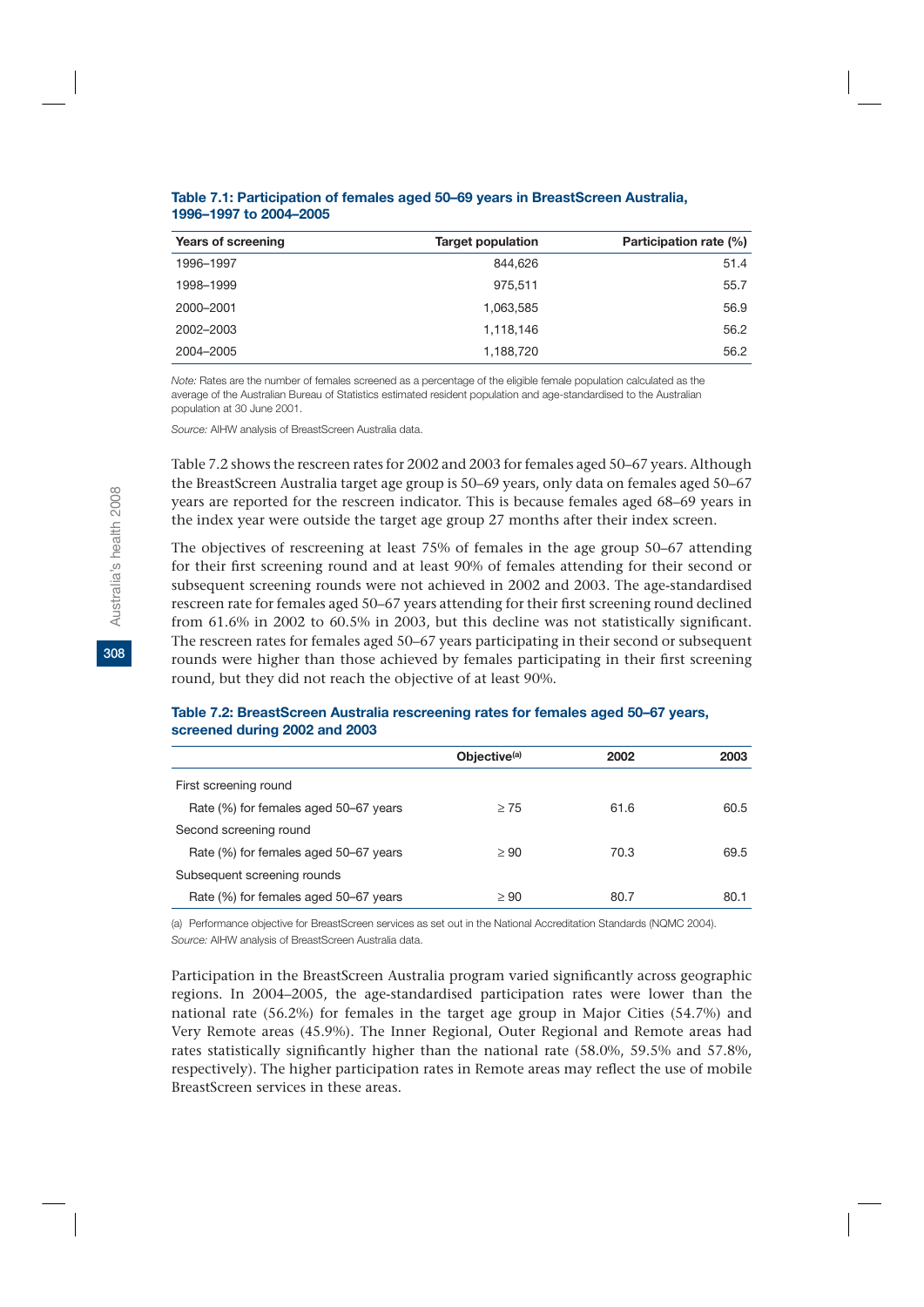In 2004–2005, females aged 50–69 years in the most socioeconomically disadvantaged areas had a 54.6% participation in BreastScreen Australia, significantly below the national average of 56.2%. Between the years 2000–2001 and 2004–2005 there were significant increases in participation for females in the two most socioeconomically advantaged areas (Figure 7.2), rising from 54.6% for both groups in 2000–2001 to 56.7% for the most advantaged group and to 56.9% for the second most advantaged in 2004–2005.



#### *Notes*

- 1. Rates are the number of females screened as a percentage of the eligible female population calculated as the average of the Australian Bureau of Statistics Estimated Resident Population and age-standardised to the Australian population at 30 June 2001.
- 2. Periods cover 1 January 1999 to 31 December 2000, 1 January 2002 to 31 December 2003 and 1 January 2004 to 31 December 2005.
- 3. Areas across Australia are put into five roughly equal groups according to their level of socioeconomic disadvantage.

*Source:* AIHW analysis of BreastScreen Australia data.

#### **Figure 7.2: Participation of females aged 50–69 years in BreastScreen Australia, 2000–2001, 2002–2003 and 2004–2005**

309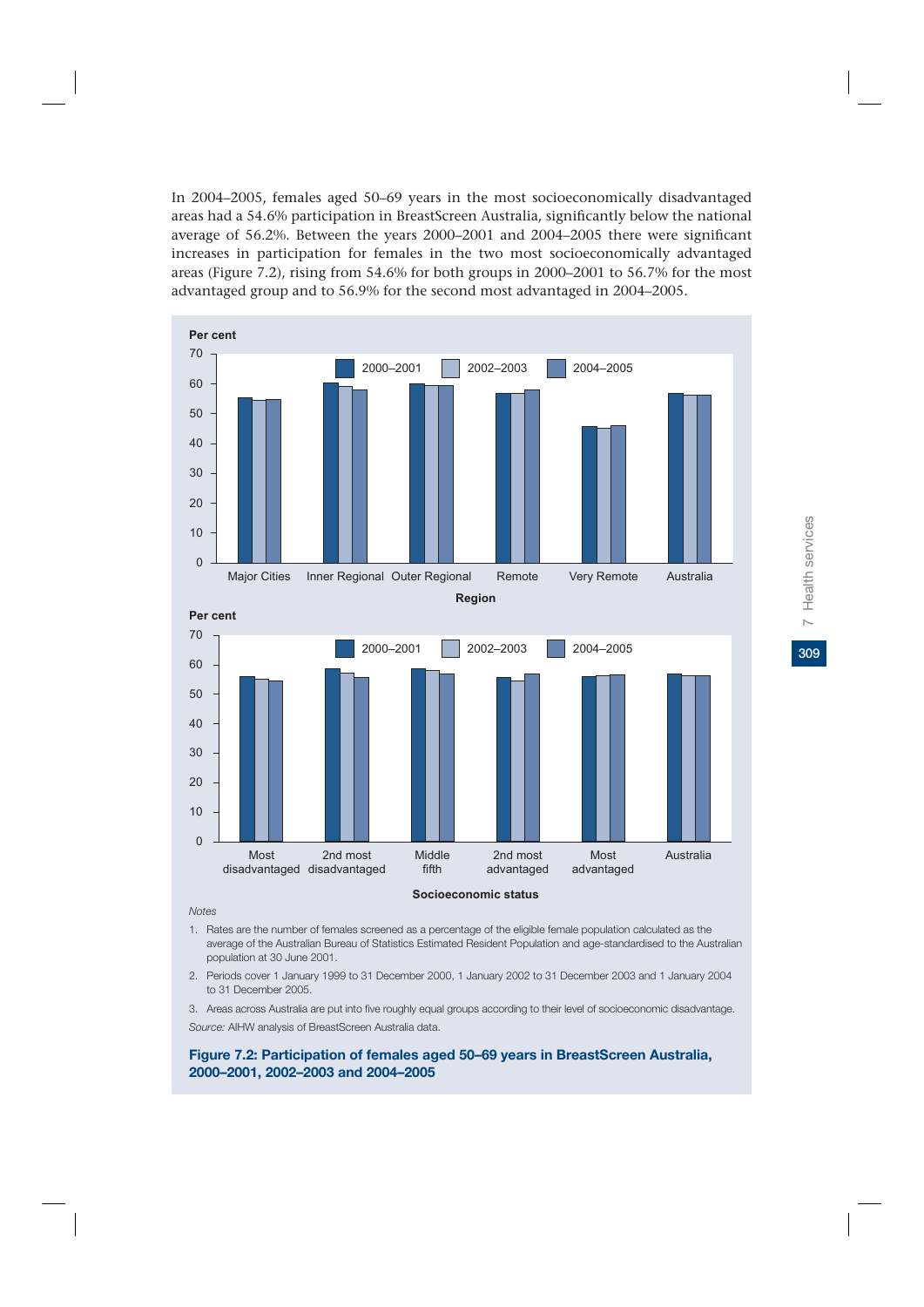### National Cervical Screening Program

Cervical screening in Australia was standardised under the National Cervical Screening Program from 1995 (Box 7.3). The proportion of females in the target age group who were screened under the national program in a 2-year period changed little between the periods 1996–1997 and 2004–2005 (Table 7.3). There was a steady decline in participation among females aged under 40 years from 1998–1999 to 2004–2005 but improvement for older females in the 55–69 year age group. For example, participation fell from 68.7% in 1998–99 to 62.9% in 2004–05 for females aged 30–34 years but increased from 46.5% to 49.7% during the same period for females aged 65–69 years (Table 7.4).

## Box 7.3: National Cervical Screening Program

Screening to detect abnormalities of the cervix has been available for Australian females since the 1960s. However, until the early 1990s this screening was unstandardised, with no national agreement on the screening target group or the best interval between screens. Since then it has become progressively more organised and in 1995 the program became known as the National Cervical Screening Program. The major goals of the program are to reduce the incidence and mortality of cervical cancer in females. Cervical screening through Pap tests detects abnormalities of the cervix at an early stage and medical intervention can avert the possible progression to cervical cancer.

Unlike breast screening, cervical screening in Australia does not operate through a separate dedicated screening and assessment service. Instead, screening services are provided as part of mainstream health services, with the great majority of Pap tests performed by general practitioners. Females may claim Medicare rebates for their Pap tests and any subsequent diagnostic follow-up services.

The National Cervical Screening Program has both national and state and territory components. Although policy is usually decided at a national level, coordination of screening activity mainly happens at a state and territory level.

Cervical cytology registries operate in all states and territories. The major functions of the registries are to:

- remind females to attend for screening
- ensure the follow-up of females with abnormal Pap tests
- provide cervical screening histories to laboratories and clinicians to aid reporting and management
- monitor the effects of initiatives to improve participation by females in screening.

The Australian recommendation is for all females who have been sexually active at any stage in their lives to have a Pap test every 2 years until they reach the age of 70 years. Cervical screening is a matter for decision by females, in consultation with their medical practitioners, regardless of the age of the female. Screening may cease at the age of 70 for females who have had two normal Pap tests within the previous 5 years. Females over 70 years who have never had a Pap test or who request one are also screened. However, for reporting purposes the target group is taken to be all females aged 20–69 years who have not had a hysterectomy.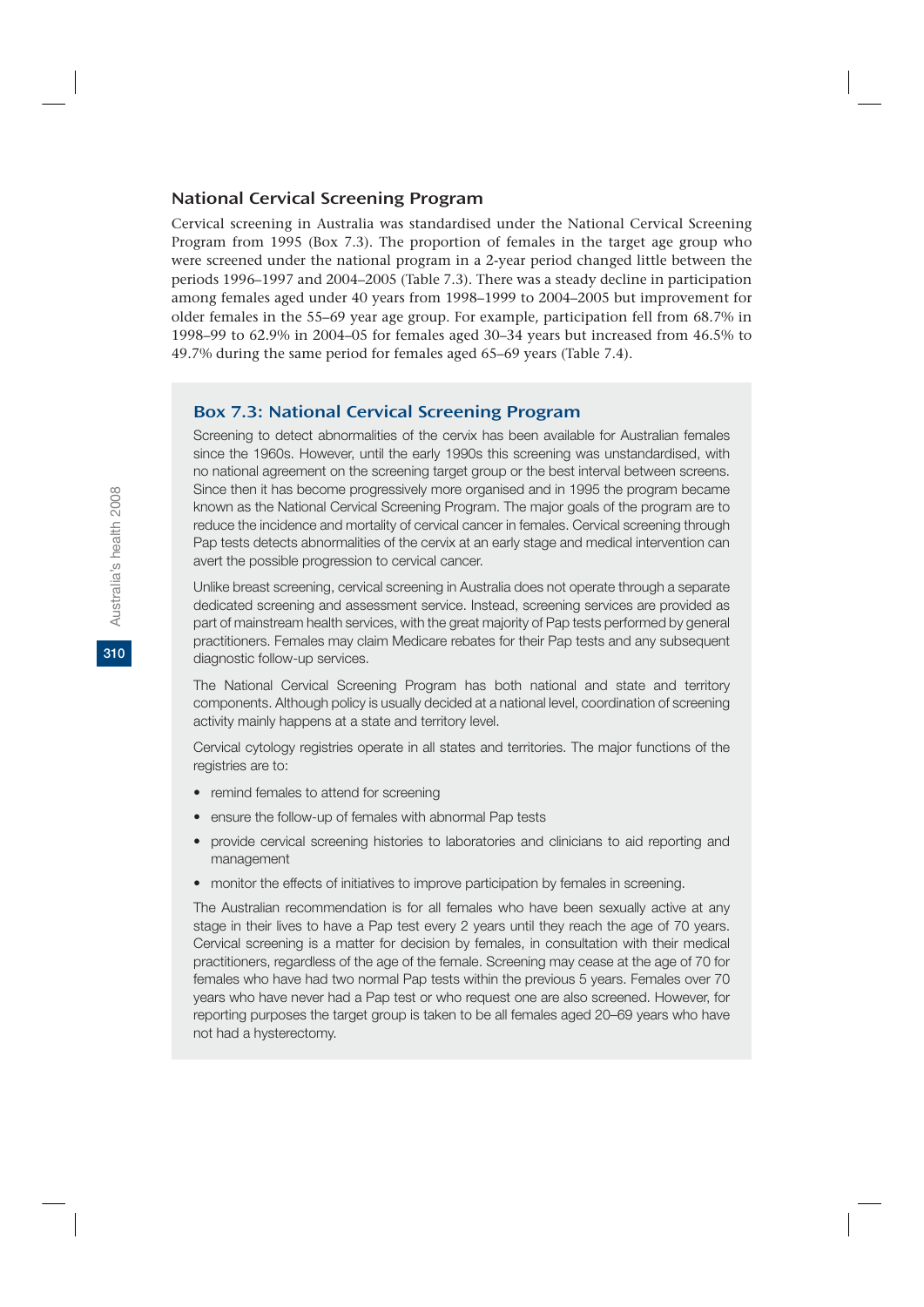| Years of screening | Target population (ages 20–69) | Participation rate $(\%)^{(a)}$ |
|--------------------|--------------------------------|---------------------------------|
| 1996-1997          | 2,563,107                      | 61.0                            |
| 1998-1999          | 2,716,364                      | 63.4                            |
| 2000-2001          | 3.262.931                      | 61.0                            |
| 2002-2003          | 3,318,354                      | 60.7                            |
| 2004-2005          | 3,407,219                      | 61.0                            |

**Table 7.3: Females screened by the National Cervical Screening Program, 2-year periods, 1996–1997 to 2004–2005**

(a) Participation rates are age-standardised to the Australian 2001 female population.

*Notes*

1. Periods cover 1 January 1996 to 31 December 1997 and 1 January 2004 to 31 December 2005.

- 2. Participation rates have been adjusted for the estimated proportion of females who have had a hysterectomy.
- 3. These data exclude females who have opted not to be on the register.
- 4. The Queensland Health Pap Smear registry began in February 1999, so the cervical screening data presented here for years before 1999 exclude Queensland.

*Source:* AIHW analysis of state and territory Cervical Cytology Registry data.

#### **Table 7.4: Participation of females aged 20–69 years in the National Cervical Screening Program, by age, 1996–1997 to 2004–2005**

|           | Age group |           |           |       |       |       |       |       |       |       |           |
|-----------|-----------|-----------|-----------|-------|-------|-------|-------|-------|-------|-------|-----------|
|           | $20 - 24$ | $25 - 29$ | $30 - 34$ | 35–39 | 40-44 | 45–49 | 50–54 | 55–59 | 60–64 | 65–69 | $20 - 69$ |
|           | Per cent  |           |           |       |       |       |       |       |       |       |           |
| 1996-1997 | 50.0      | 64.5      | 66.9      | 66.4  | 64.0  | 64.3  | 64.0  | 62.7  | 50.9  | 41.2  | 61.0      |
| 1998-1999 | 53.5      | 65.5      | 68.7      | 68.2  | 66.5  | 66.7  | 64.7  | 65.9  | 56.0  | 46.5  | 63.4      |
| 2000-2001 | 50.3      | 61.0      | 64.9      | 64.8  | 64.4  | 65.0  | 63.0  | 64.9  | 55.3  | 46.7  | 61.0      |
| 2002-2003 | 49.0      | 59.0      | 63.4      | 63.9  | 64.1  | 65.6  | 63.1  | 66.2  | 56.4  | 48.8  | 60.7      |
| 2004-2005 | 47.7      | 57.8      | 62.9      | 64.4  | 64.8  | 66.5  | 64.7  | 66.9  | 57.7  | 49.7  | 61.0      |

*Notes*

1. Age-standardised to the Australian 2001 female population.

2. Periods cover 1 January 1996 to 31 December 1997 and 1 January 2004 to 31 December 2005.

3. Participation rates have been adjusted for the estimated proportion of females who have had a hysterectomy.

4. These data exclude females who have opted not to be on the register.

*Source:* AIHW analysis of state and territory Cervical Cytology Registry data.

## National Bowel Cancer Screening Program

The current phase of the National Bowel Cancer Screening Program began in August 2006, following the success of the Bowel Cancer Screening Pilot Program which was conducted earlier (Box 7.4). The proportion of people responding to an invitation to participate in the National Program in the first 12 months was 31.8% for those aged 55 years and 38.0% for those aged 65 years. The overall crude participation rate was 34.2%. Overall participation of people invited to participate in the Pilot Program cannot be estimated because of the late start of the Pilot Program in Victoria; however, crude participation rates for the Queensland region of Mackay were 70.0% for rescreening of Pilot participants and 19.2% for Pilot invitees.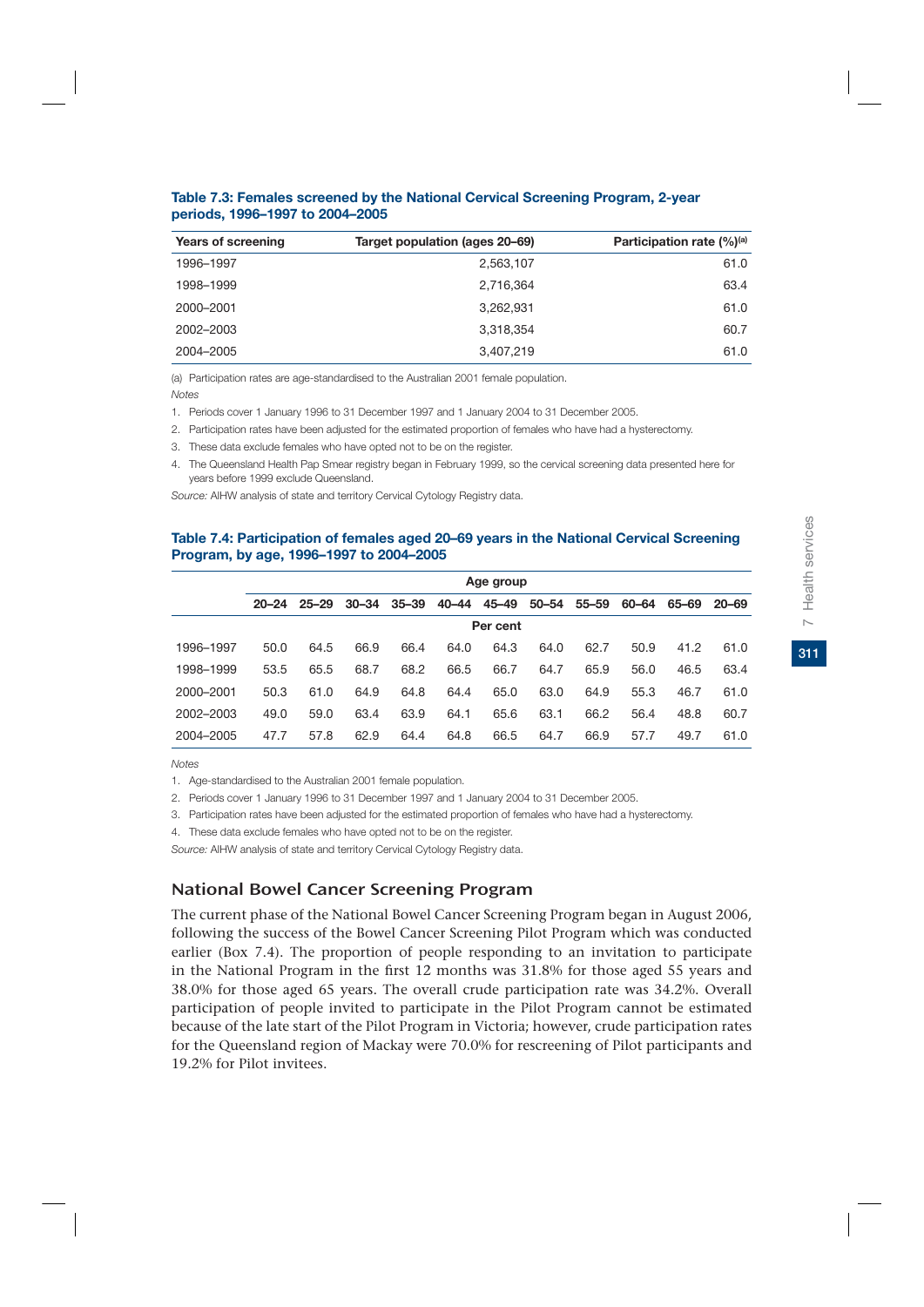The participation rates presented in Table 7.5 represent an underestimate of the true screening participation rate. This is because the rates were calculated based on all invitations sent up to 31 July 2007, but only people who had received the invitation and had time to respond by that date were counted as participants. This underestimation does not affect comparisons of rates for different groups, but it does mean that the absolute levels of participation are understated.

## Box 7.4: National Bowel Cancer Screening Program

The major goals of the National Bowel Cancer Screening Program are to reduce the incidence and mortality of bowel cancer through screening to detect abnormalities of the colon and rectum early. Early detection of non-cancerous abnormalities can prompt medical intervention that can avert the possible progression to bowel cancer. Where bowel cancer has developed, detection at an early stage makes treatment much more effective.

The first phase of the National Bowel Cancer Screening Program has three components:

- initial screening of people aged 55 or 65 years of age (referred to as the National Program)
- rescreening of those people who participated in the Bowel Cancer Screening Pilot Program (referred to as Pilot participants)
- screening of people who were invited to participate in the Bowel Cancer Screening Pilot Program but declined (referred to as Pilot invitees).

The program was phased in gradually to help ensure that health services, such as colonoscopy and treatment services, were able to meet any increased demand. The program began in Queensland on 7 August 2006 and was progressively rolled out to the remaining states and territories over a period of 7 months.

Unlike the breast or cervical screening programs, eligible people are personally invited to participate in the program. Invitation packs, including a faecal occult blood test (FOBT) kit, are sent directly to eligible people by Medicare Australia and participants are asked to post their completed FOBT to the program's pathology laboratory for analysis. Results of this analysis are sent to the participant, the participant's nominated general practitioner and the National Bowel Cancer Screening Register. Participants with a positive result, indicating blood in their faeces, are advised to consult their general practitioner to discuss further testing. In most cases this will be colonoscopy.

The program is coordinated at the national level by the Australian Government Department of Health and Ageing with assistance from the states and territories. The National Bowel Cancer Screening Register is maintained by Medicare Australia. The major functions of this register are to:

- invite eligible people to participate in the screening program
- ensure follow-up of people with positive FOBT results through the screening pathway
- provide monitoring data to aid reporting and management.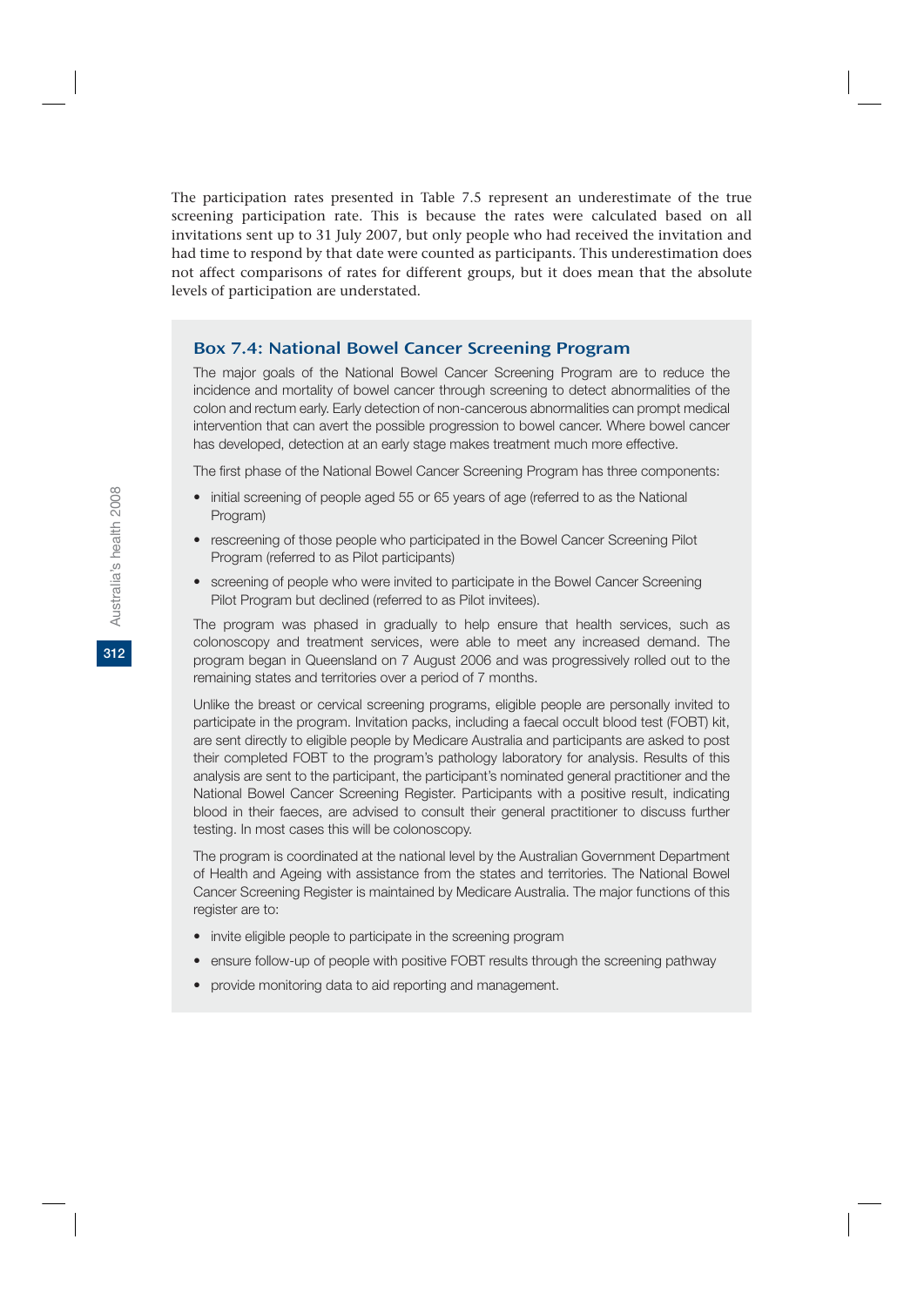|              |              | <b>Invitations</b> | <b>Participants</b> | Rate $(\% )$ |
|--------------|--------------|--------------------|---------------------|--------------|
| <b>Males</b> | 55 years     | 132,525            | 37,188              | 28.1         |
|              | 65 years     | 86,816             | 31,207              | 35.9         |
|              | Total        | 219,341            | 68,395              | 31.2         |
| Females      | 55 years     | 132,070            | 46,911              | 35.5         |
|              | 65 years     | 84,742             | 33,956              | 40.1         |
|              | Total        | 216,812            | 80,867              | 37.3         |
| Persons      | 55 years     | 264.595            | 84.099              | 31.8         |
|              | 65 years     | 171,558            | 65,163              | 38.0         |
|              | <b>Total</b> | 436,153            | 149,262             | 34.2         |

### **Table 7.5: People responding to the invitation to participate in the National Bowel Cancer Screening Program, 7 August 2006 to 31 July 2007**

*Notes* 

1. Participants in the program are defined as members of the eligible population who have been sent an invitation to screen and who have returned a participant details form and/or a completed FOBT kit.

2. Participation rates are people responding as a percentage of the total number of the eligible population who have been sent an invitation to screen.

3. Due to the staggered rollout of the program, some states have had less time to send out and receive responses to invitations to participate by 31 July 2007. Therefore, participation levels are underestimated.

*Source:* AIHW analysis of National Bowel Cancer Screening Register data.

## Immunisation services

This section provides information on childhood and adult vaccinations in 2006–07, with a discussion of incentives that encourage Australians to have vaccinations (Box 7.5). Further information on immunisation services is presented in Chapter 4.

## Box 7.5: National Immunisation Program Schedule

The National Health and Medical Research Council—with expert advice from the Australian Technical Advisory Group on Immunisation—recommends a range of vaccinations for all children, older persons and others (including Indigenous Australians) who are medically at higher risk from vaccine-preventable diseases. For the diseases listed on the National Immunisation Program Schedule, free vaccines are funded by the Australian Government, and distribution and administration are the responsibility of the states and territories.

#### *Incentives to vaccinate*

The Australian Government provides support to medical practitioners, parents and carers for providing immunisation services. A number of incentives aim at helping Australia reach and maintain national vaccination targets:

- The General Practice Immunisation Incentives scheme, which has three components:
	- a service incentive payment paid to a practitioner who notifies the Australian Childhood Immunisation Register (ACIR) of an immunisation that completes a child's vaccination schedule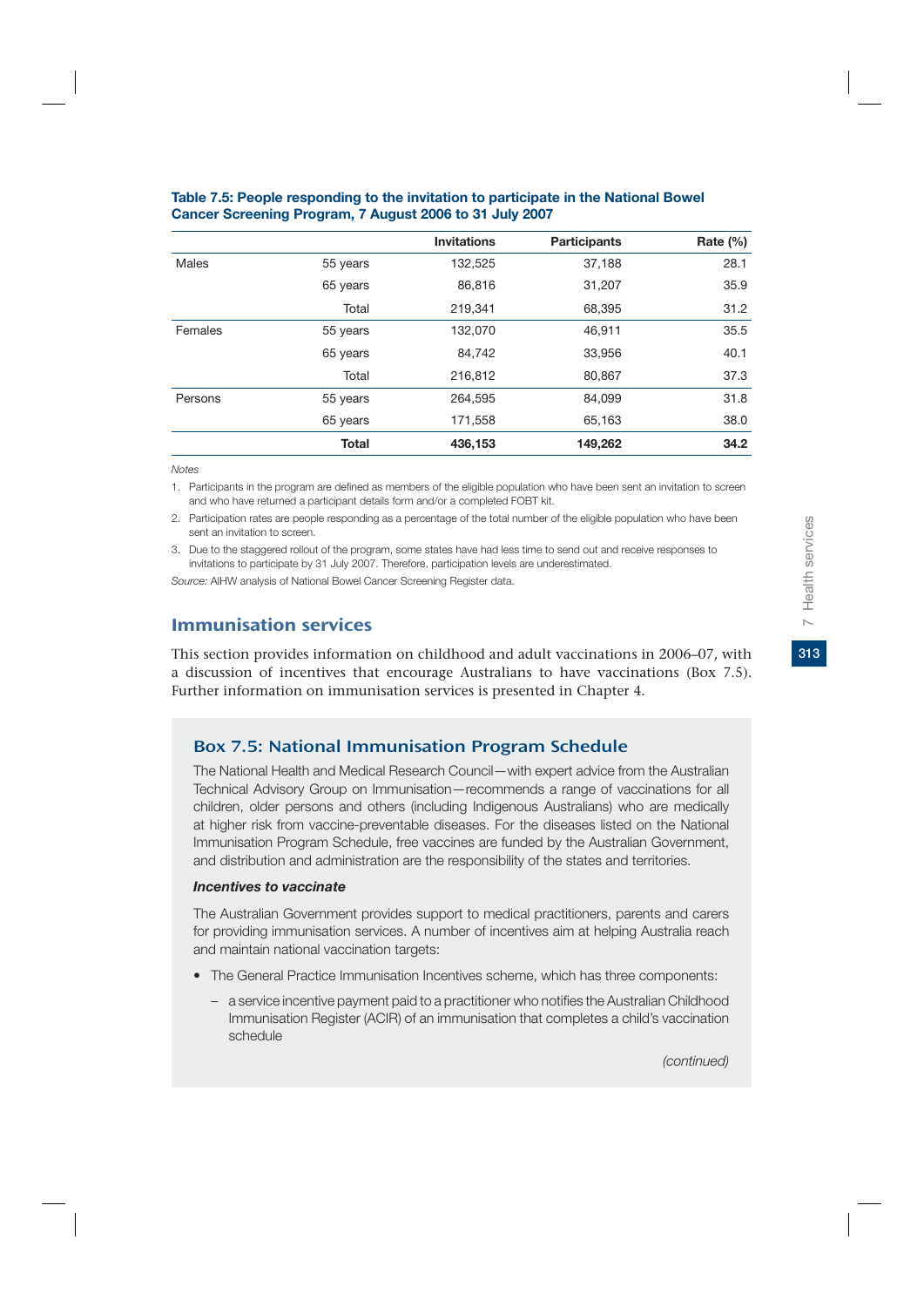- an outcomes payment for practices that achieve 90% or greater proportions of full immunisation for the children attending the practice
- infrastructure funding, which provides funds to Divisions of General Practice, State-Based [general practice] Organisations, and funding for a national immunisation coordinator, to improve the proportion of children immunised.
- The Medicare Benefits Schedule includes an item for practice nurses to immunise on behalf of a GP. The item covers the administration of all vaccines on the National Immunisation Program Schedule.
- The Maternity Immunisation Allowance for parents and carers, payable in relation to children from 18 months of age when all their age-specific immunisations have been recorded on the ACIR (or there is documented conscientious objection or medical contraindication). Up-to-date vaccination (or the same exemptions) is also a prerequisite for receiving reimbursements under the Child Care Benefit arrangements.

## Childhood vaccinations

The National Immunisation Program Schedule in 2006–07 covered children's vaccinations for diphtheria, tetanus, pertussis (whooping cough), polio, measles, mumps, rubella, *Haemophilus influenzae* type b (Hib), meningococcal type C disease, varicella (chickenpox), pneumococcal disease, hepatitis B, rotavirus and, for females aged 12 years and over, human papillomavirus (HPV). Additionally, for Aboriginal and Torres Strait Islander children living in high-risk areas, hepatitis A is covered.

In 2006–07, nearly 3.7 million immunisations were delivered to children nationally (Table 7.6). The vast majority of these were done in general practice, which was the dominant provider in the six states and the Australian Capital Territory (Table 7.6). In the Northern Territory most vaccinations were administered through community health centres, and in Victoria nearly half were through local government councils.

| <b>Provider type</b>                   | <b>NSW</b> | Vic      | Qld     | <b>WA</b> | <b>SA</b>       | Tas      | <b>ACT</b> | <b>NT</b> | Aust <sup>(a)</sup> |
|----------------------------------------|------------|----------|---------|-----------|-----------------|----------|------------|-----------|---------------------|
| General practice                       | 940.229    | 528.876  | 675.433 | 215.650   | 180.666         | 65.738   | 30,698     | 1,968     | 2,639,258           |
| Local<br>government<br>council         | 46.102     | 400.437  | 52,862  | 17.449    | 64.488          | 6,508    | 0          | 0         | 587,846             |
| Community<br>health centre             | 81,743     | 3,159    | 57,742  | 61,397    | 19,875          | 475      | 23,760     | 51,598    | 299,841             |
| Hospital                               | 14,140     | 8,242    | 25,750  | 18,729    | 1,294           | 155      | 245        | 6,200     | 74,950              |
| Aboriginal health<br>service or worker | 5,712      | 1,589    | 9,034   | 3,380     | 1,825           | 0        | 36         | 7,353     | 28,929              |
| State/territory<br>health              |            |          |         |           |                 |          |            |           |                     |
| department                             | 0          | $\Omega$ | 68      | 25,859    | 333             | 0        | 17         | 109       | 26,386              |
| Other                                  | 238        | 20       | 2,149   | 0         | 128             | $\Omega$ | 0          | $\Omega$  | 2,535               |
| Total                                  | 1,088,164  | 942.323  | 823.038 |           | 342.464 268,609 | 72,876   | 54.756     | 67,228    | 3.659.745           |

#### **Table 7.6: Childhood vaccinations by state and territory, 2006–07**

(a) Includes Cocos/Keeling Island, Christmas Island, Norfolk Island and unknown; therefore rows do not add to the 'Australia' column.

*Source:* Medicare Australia unpublished data.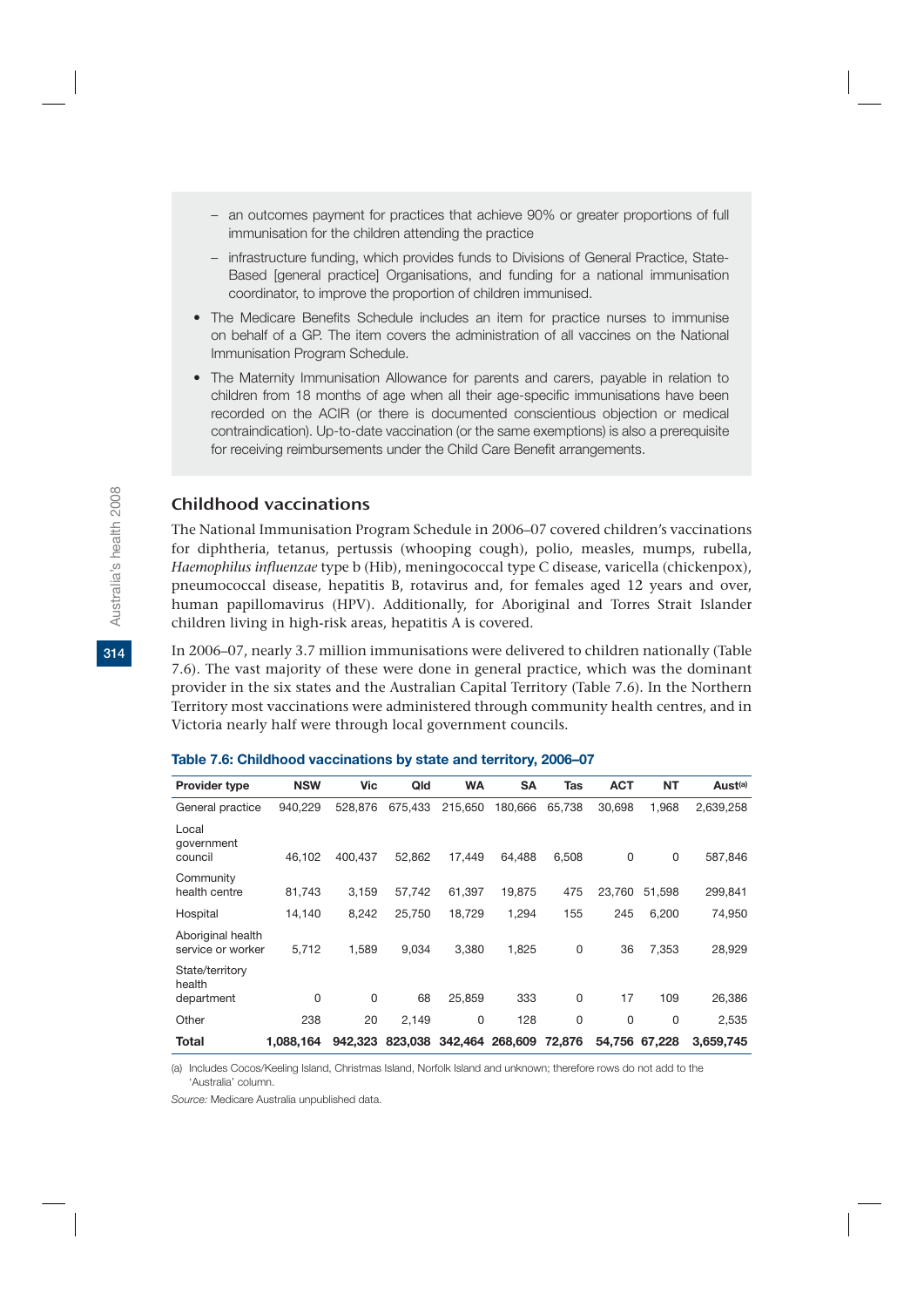315

## Adult vaccinations

For adults, influenza and pneumococcal vaccines are available free to all Australians aged 65 years and over, to Indigenous Australians aged 50 years and over, and to medically at-risk younger Indigenous Australians.

For those in the main target group who were vaccinated in 2006, over 98% received their influenza vaccination from a general practitioner (GP) or other doctor. However, for those aged under 65 years who were vaccinated, about four-fifths received their vaccination from a GP and 15% received it from someone at their place of work.

## 7.2 Primary care and community health services

## General practitioner and other non-specialist services funded by Medicare

Seeing a doctor is a very common health-related action in Australia: the 2004–05 National Health Survey indicates that, over any 2-week period, almost one in four Australians visited a doctor (ABS 2006). Further, administrative data from Medicare—Australia's universal health insurance system (Box 7.6)—suggest that around 85% of the population see a doctor at least once in a year (Medicare Australia 2005). Medicare provides funding for general practioner services (this section), specialist services (see Section 7.4) and other services (such as optometry and practice nurse services). The information in this section uses both Medicare data and data from the Bettering the Evaluation and Care of Health (BEACH) survey of general practice activity.

Medicare data provide an overview of the use of general practitioner (GP) and other nonspecialist services funded through Medicare, including services provided outside hospitals as well as medical services for private patients in public and private hospitals.

Medicare provided benefits for 114.1 million non-specialist services during 2006–07, representing an increase of 3.7% over the 110.1 million services the previous year. Some of this increase in numbers can be attributed to population growth but it also represents an overall 1.6% increase in the number of GP and non-specialist items per person (DoHA 2007a).

Medicare use has increased over recent years across the broad types of non-specialist services. *Other allied health* and *Practice nurse* Medicare services had the largest percentage increases in items per person (145% and 15% respectively) between 2004–05 and 2006–07, largely attributable to new items. In 2006–07, an average 5.4 non-specialist services per Australian were provided under Medicare. These services included 4.9 *Non-referred medical attendances* per person (that is, GP services, emergency attendances after hours, other prolonged attendances, group therapy, and acupuncture), 0.3 *Optometry* items per person and 0.2 *Practice nurse* items per person (Table 7.7).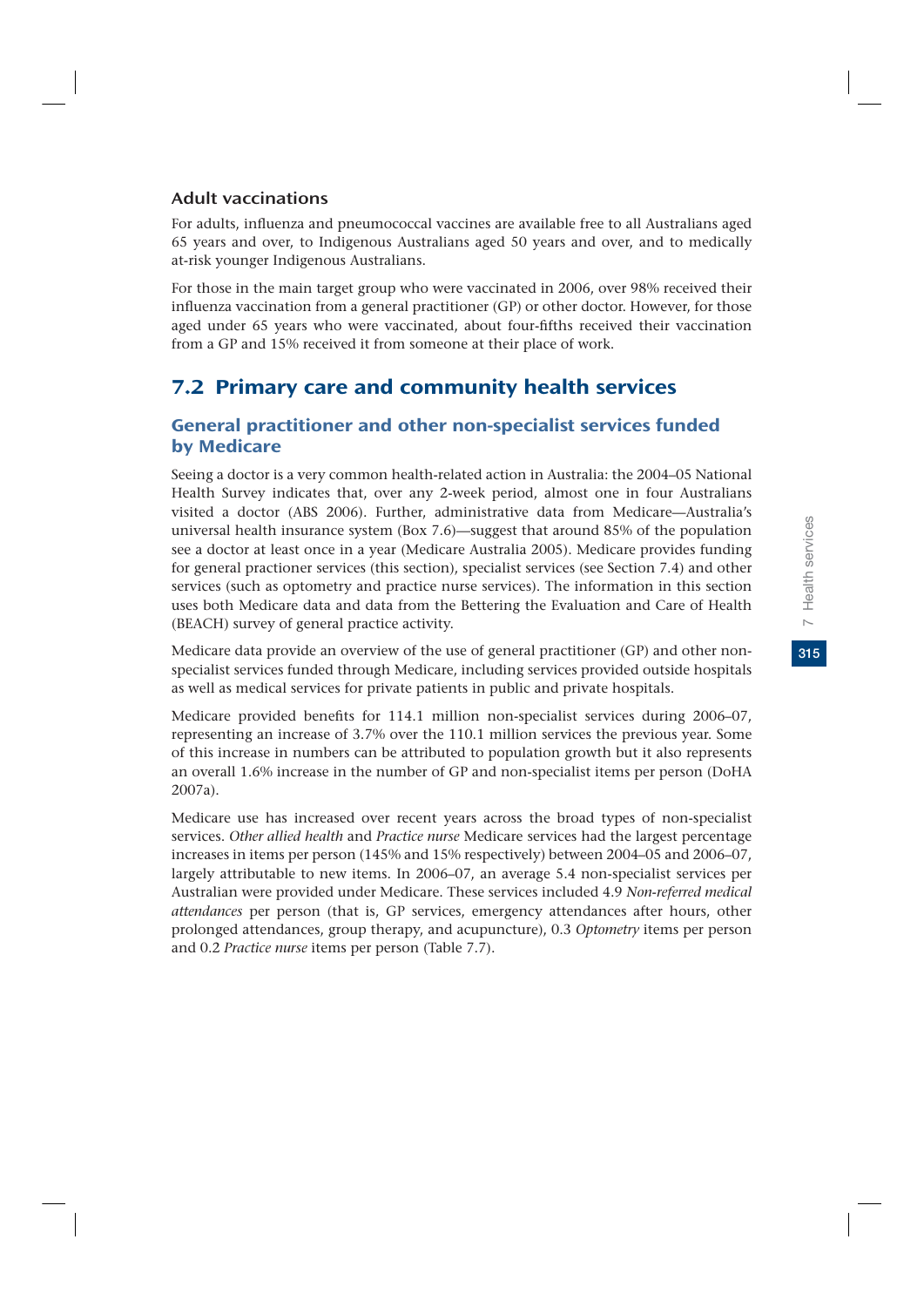### Box 7.6: Medicare and Medicare benefits

Australia's universal health insurance scheme came into operation on 1 February 1984. Administered by Medicare Australia (formerly the Health Insurance Commission), the scheme provides for free or subsidised treatment by medical practitioners, participating optometrists, services delivered by a practice nurse on behalf of a general practitioner (GP), certain diagnostic and therapeutic procedures and, for certain services, eligible dentists and allied health practitioners. All Australian residents are eligible for Medicare. Short-term visitors are not eligible unless they are covered by a reciprocal health-care agreement and the services are of immediate medical necessity. The majority of Australian taxpayers contribute to the cost of Medicare through a Medicare levy, which is 1.5% of taxable income. Individuals and families on higher incomes may have to pay a 1% surcharge in addition to the Medicare levy if they do not have private hospital insurance.

Medicare has established a schedule of fees for medical services provided by private practitioners. The payments—known as 'benefits'—that Medicare contributes for those services are based on those fees. Practitioners are not obliged to adhere to the schedule fees, except in the case of participating optometrists and when bulk-billing. However, if they direct-bill (bulk-bill) Medicare Australia for any service rather than issuing a patient with an account, the amount then payable is the Medicare benefit; additional charges cannot be raised for the service and the patient pays nothing for it.

For private patients who are admitted to hospitals or day-hospital facilities, the Medicare benefit is 75% of the schedule fee. For non-hospital services, Medicare pays up to 100% of the schedule fee for GP consultations and up to 85% for services provided by medical specialists. The patient is responsible for the gap between the benefit paid and the schedule fee, up to a maximum of \$65.20 (from 1 November 2007), indexed annually. Patients are also responsible for payments of amounts charged above the schedule fee.

Further measures take into account situations where, despite normal Medicare benefits, the costs over time for a patient or family may still become a burden. First, for out-ofhospital services the maximum amount of gap payable by a family group or an individual in any one calendar year is \$365.70 (from 1 January 2008), indexed annually. Thereafter, patients are reimbursed 100% of the schedule fee unless the service was billed at less than the schedule fee. Second, under the extended safety net, Medicare will meet 80% of the out-of-pocket costs (that is, the difference between the fees charged by the doctor and the Medicare benefits paid) for out-of-hospital medical services, once an annual threshold is reached (\$529.30 for families in receipt of Family Tax Benefit Part A and for concession card holders, or \$1,058.70 for all other individuals and families). In addition, for medical expenditure in certain categories (including Medicare payable items), a 20% rebate on net medical expenses over \$1,500 can be claimed through the income tax system.

Another component of Medicare—sometimes termed 'hospital Medicare'—provides for free public hospital care for all Australians residents, either as an admitted patient, outpatient or emergency department patients. Doctors appointed by the hospitals provide medical care for such 'public' patients at no cost to the patient. Patients who choose to be treated in private hospitals, or as private patients in public hospitals, are liable for hospital accommodation and other charges, and for a portion of the medical fees charged by private practitioners.

*(continued)*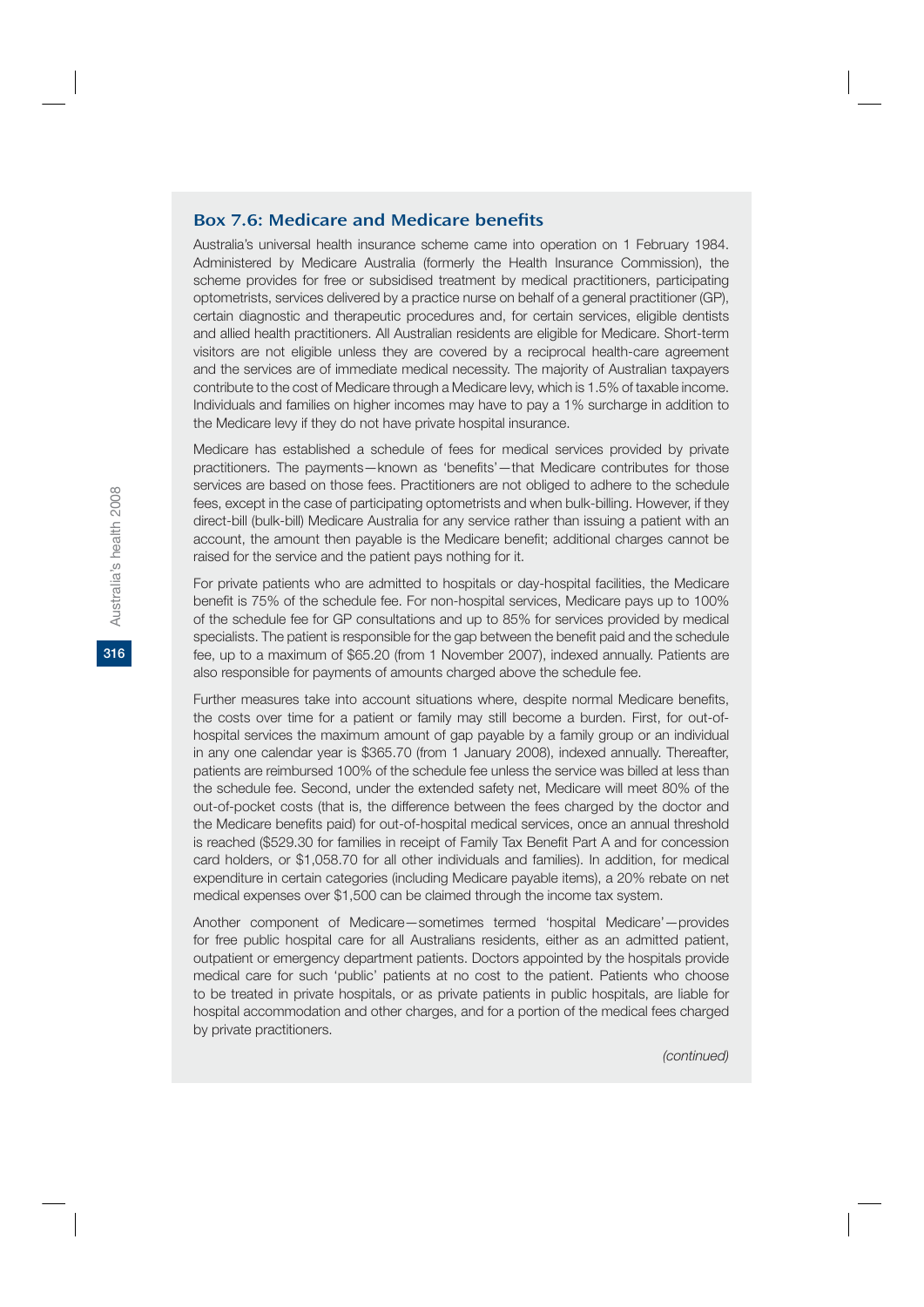317

#### **Medicare statistics**

Medicare data provide information on the use of private medical services, which include services provided outside hospitals as well as medical services for private patients in public and private hospitals. The scheme covers a range of different services, from a single doctor consultation to multiple pathology tests for a single patient episode, each of which is counted as a separate item. Consequently, it is not possible to directly compare different types of services based on the number of Medicare items. Also for this reason, the terms 'items' or 'items of service' are generally used when referring to Medicare services.

The count of items is subject to changes in bundling and unbundling of services, so the count is not always completely comparable between years. Further, the scope of coverage has changed over time; in particular, new items have been introduced in the past few years to cover things such as:

- practice nurses providing services on behalf of a GP
- selected mental health services including those provided by registered psychologists, clinical psychologists, occupational therapists and social workers
- selected allied health practitioner services for people with complex conditions that are being managed by a medical practitioner under an Enhanced Primary Care multidisciplinary care plan.
- In 2006–07 Medicare provided:
- benefits for 257.9 million services (9.1% higher than in 2005–06)
- a total of \$11.7 billion in benefits
- an average of 12.3 services per Australian. There was considerable variability in the number of services. For example, 3.2% of the population received 51 or more services each (accounting for 24.0% of total benefits paid) and around a third of the population received 1–5 services per person, accounting for 6% of the total benefits (DoHA 2007a).

|                                                     | Items per person |                 |      | Average          | <b>Items in 2006-07</b> |                               |                         |  |
|-----------------------------------------------------|------------------|-----------------|------|------------------|-------------------------|-------------------------------|-------------------------|--|
|                                                     |                  | <b>Number</b>   |      | annual<br>change | <b>Number</b>           | <b>Proportion</b><br>of total | <b>Benefits</b><br>paid |  |
| <b>Broad type of service</b>                        | 2004-05          | 2005-06 2006-07 |      | (%)              | ('000)                  | (%)                           | (\$ million)            |  |
| Non-referred medical<br>attendances <sup>(a)</sup>  | 4.83             | 4.91            | 4.93 | 1.0              | 103.433                 | 90.6                          | 4,029.6                 |  |
| Practice nurse                                      | 0.13             | 0.16            | 0.17 | 14.8             | 3.664                   | 3.2                           | 38.9                    |  |
| Optometry                                           | 0.25             | 0.26            | 0.26 | 1.9              | 5.473                   | 4.8                           | 239.8                   |  |
| Other allied health                                 | 0.01             | 0.03            | 0.07 | 144.8            | 1.554                   | 1.4                           | 97.5                    |  |
| <b>Total non-specialist</b><br>items <sup>(b)</sup> | 5.22             | 5.35            | 5.43 | 2.0              | 114.124                 | 100.0                         | 4.405.8                 |  |

#### **Table 7.7: Medicare items processed for GP and other non-specialist services, 2004–05 to 2006–07**

(a) Includes GP attendances, emergency attendances, attendances after hours, other prolonged attendances, group therapy and acupuncture.

(b) Excludes dental services covered by Medicare.

*Source:* Medicare Australia 2007.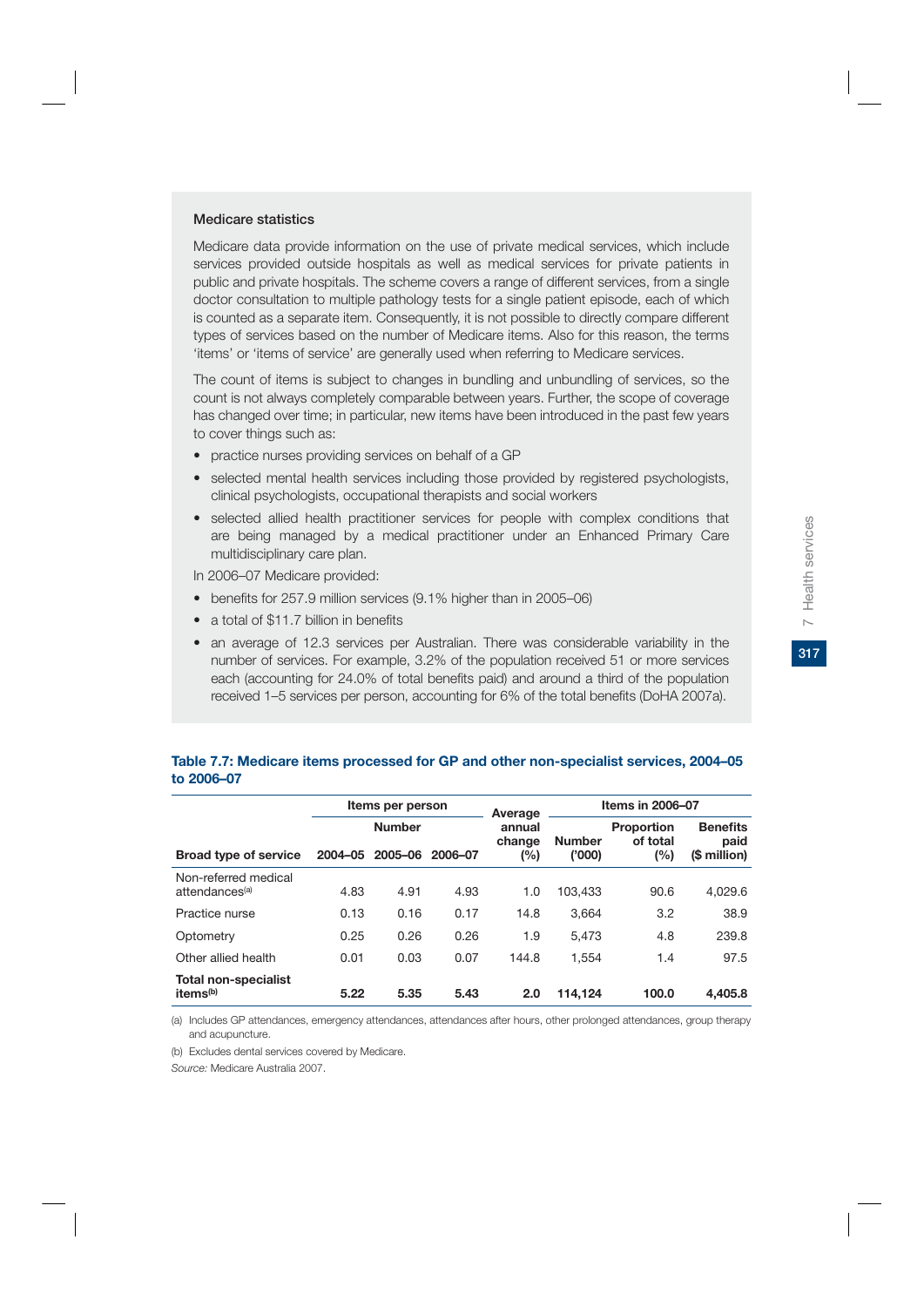## Benefits paid

In 2006–07, a total of \$4,406 million was paid in Medicare benefits for non-specialist services, accounting for 38% of total Medicare benefits paid. The vast majority of these were paid for the 103 million *Non-referred medical attendances* (91% of non-specialist benefits or \$4,030 million). A further \$239.8 million (5%) was paid for 5.5 million *Optometry* items and \$97.5 million (2%) for 1.6 million *Other allied health* items (Table 7.7).

## Bulk-billing by GPs (NHPC indicator 3.17)

Bulk-billing rates act as a barometer of the affordability of medical care: when a service is bulk-billed, the provider directly bills Medicare Australia the amount payable under the Medicare Benefits Schedule, so there is no out-of-pocket expense for the patient. Cost is then not an obstacle to receiving care.

Bulk-billing rates for *Non-referred medical attendances (*including *Practice nurses)* increased from 52.5% in 1984–85 to a high of 80.6% in 1996–97, fell to 68.5% in 2003–04, and rose to 78.0% in 2006–07. The trend in bulk-billing for *Non-referred medical attendances* followed a similar pattern to overall service bulk-billing throughout this period. Bulk-billing rates across all items increased from 45.2% in 1984–85 to 72.3% in 1999–00, decreased to 67.5% in 2003–04, and rose to 72.9% in 2006–07 (Figure 7.3).



*Note:* Non-referred medical attendances includes general practitioner services, emergency attendances after hours, other prolonged attendances, group therapy, acupuncture and practice nurse items. *Source:* DoHA 2007a.

**Figure 7.3: Bulk-billing rates for all Medicare items and for non-referred medical attendance items, 1984–85 to 2006–07 (***NHPC indicator 3.17***)**

## Geographic variation

There are variations in the use of non-specialist Medicare services among the states and territories. In 2006–07, the highest number of non-specialist services per person was recorded in New South Wales with 5.9 services, followed by South Australia (5.6) and Victoria (5.4). The Northern Territory recorded the lowest per person use of medical

**318**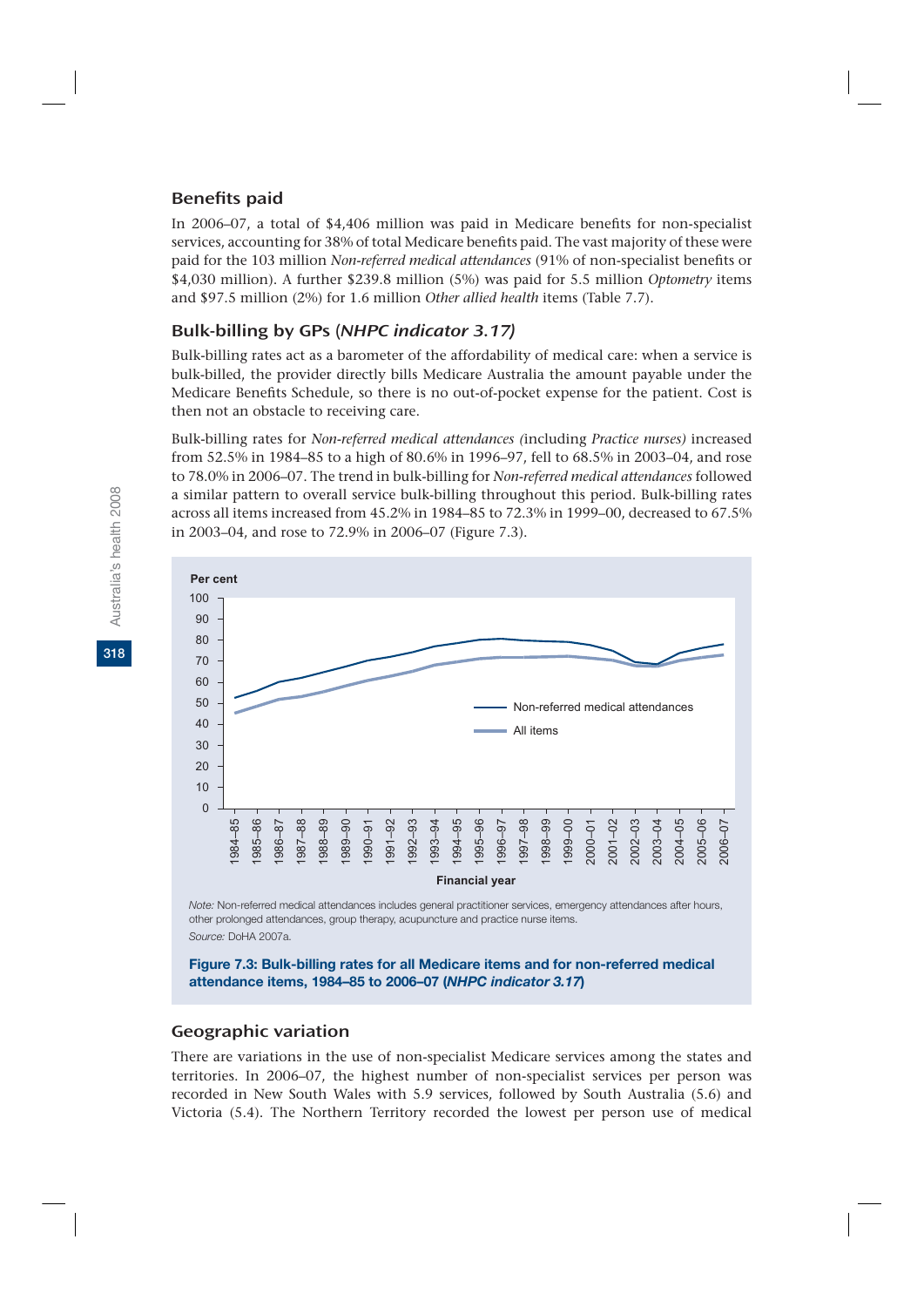services with 2.9 (Table S39). However, this is partly offset by primary health services being provided to Aboriginal and Torres Strait Islander peoples through Medicare, in particular community controlled health-care services.

## General practice activity

An insight into GP activity and practice patterns since 1998 can be derived from data from the BEACH program, a continuous study of general practice activity in Australia. BEACH describes patient problems seen in general practice and how GPs manage them. This section provides an overview of results from the ninth year of the BEACH program, and describes some changes in practice patterns from 1998–99 to 2006–07. It also includes some Medicare Benefits Schedule (MBS) and other Department of Health and Ageing data on NHPC indicators for general practice services provided to particular population groups and for specific health problems.

## Box 7.7: The BEACH survey of general practice activity

The BEACH survey (Bettering the Evaluation and Care of Health) is run by the Australian General Practice Statistics and Classification Centre (an AIHW collaborating unit within the Family Medicine Research Centre, University of Sydney). BEACH began in April 1998 and each year about 1,000 GPs from a random sample participate, providing details of about 100,000 GP–patient encounters which represent more than one hundred million such encounters across the country each year. No information identifying patients is collected.

GPs who claimed at least 375 general practice Medicare items of service in the previous 3 months form the source population. This equates with 1,500 Medicare claims a year and ensures inclusion of the majority of part-time GPs while excluding those who are not in private practice but may claim for a few consultations a year. Participating GPs each complete details on about 100 consecutive patient encounters on structured forms and provide information about themselves and their practice. Questions about selected patient health risk factors and health states are asked of sub-samples of patients.

From April 2006 to March 2007, 930 GPs provided details for 93,000 patient encounters. After weighting for an under-representation of young GPs, there were 91,805 encounters on which the following results are based.

## Who accounts for most general practice work?

The workloads of GPs are changing in terms of the patients with whom they spend most time. Between 1998–99 and 2006–07, encounters with patients aged 45–64 years increased from 24.4% to 28.2% of total encounters recorded. The proportion of patients 75 years and over also increased, from 11.7% to 15.2%. There was a decrease in the proportion of younger patients. Specifically, encounters with patients aged under 1 year fell from 2.4% to 1.8% of all encounters, those with patients aged 1–4 years fell from 5.7% to 4.1%, and those with 5–14 year olds fell from 7.7% to 5.6%. There was also a significant decrease in the proportion of patients aged 25–44 years (from 26.0% in 1998–99 to 23.3% in 2006–07) (Figure 7.4). There has been a slight but significant trend towards an increase in the proportion of encounters that were with males, although females still accounted for 56% of all GP encounters in 2006–07.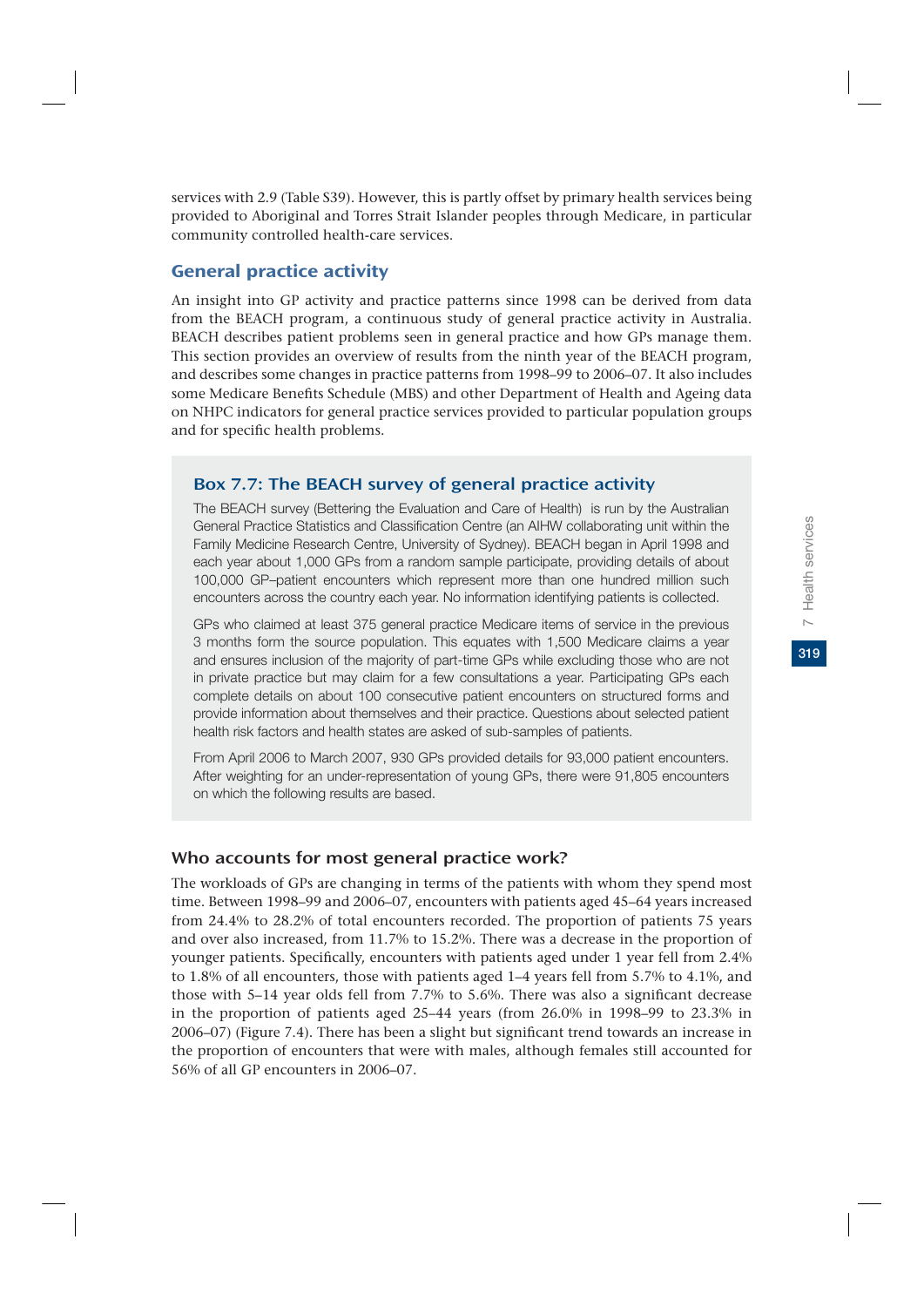

## Why do people see a general practitioner?

For every 100 GP–patient encounters, patients presented with an average of 151 reasons for their encounters (RFEs) in 2006–07. The RFEs are the patients' reasons for seeing the doctor, as stated or implied by the patient to the GP. Almost half the patient RFEs were descriptions of symptoms or complaints, about 20% were described in terms of a known diagnosis (for example, 'about my diabetes'), and the balance were requests or need for a service of some type (such as referrals, tests and administrative procedures). About half the RFEs related to the respiratory, musculoskeletal, skin, circulatory or digestive systems.

A request for a partial or full check-up was the most common RFE (14.6 per 100 encounters), followed by the need for medication or repeat prescriptions (11.8) and attendance to receive test results (6.9). Frequent symptoms presented included cough, throat complaints, back complaints, rash and abdominal pain. The fifth most common RFE was a need for immunisation or vaccination (Table 7.8).

Between 1998–99 and 2006–07, the rate at which patients present to GPs citing a need to get test results doubled, and requests for prescriptions rose 40%. The rate at which patients gave reasons associated with symptoms such as abdominal pain, headache and ear pain fell by 15–20% over these years.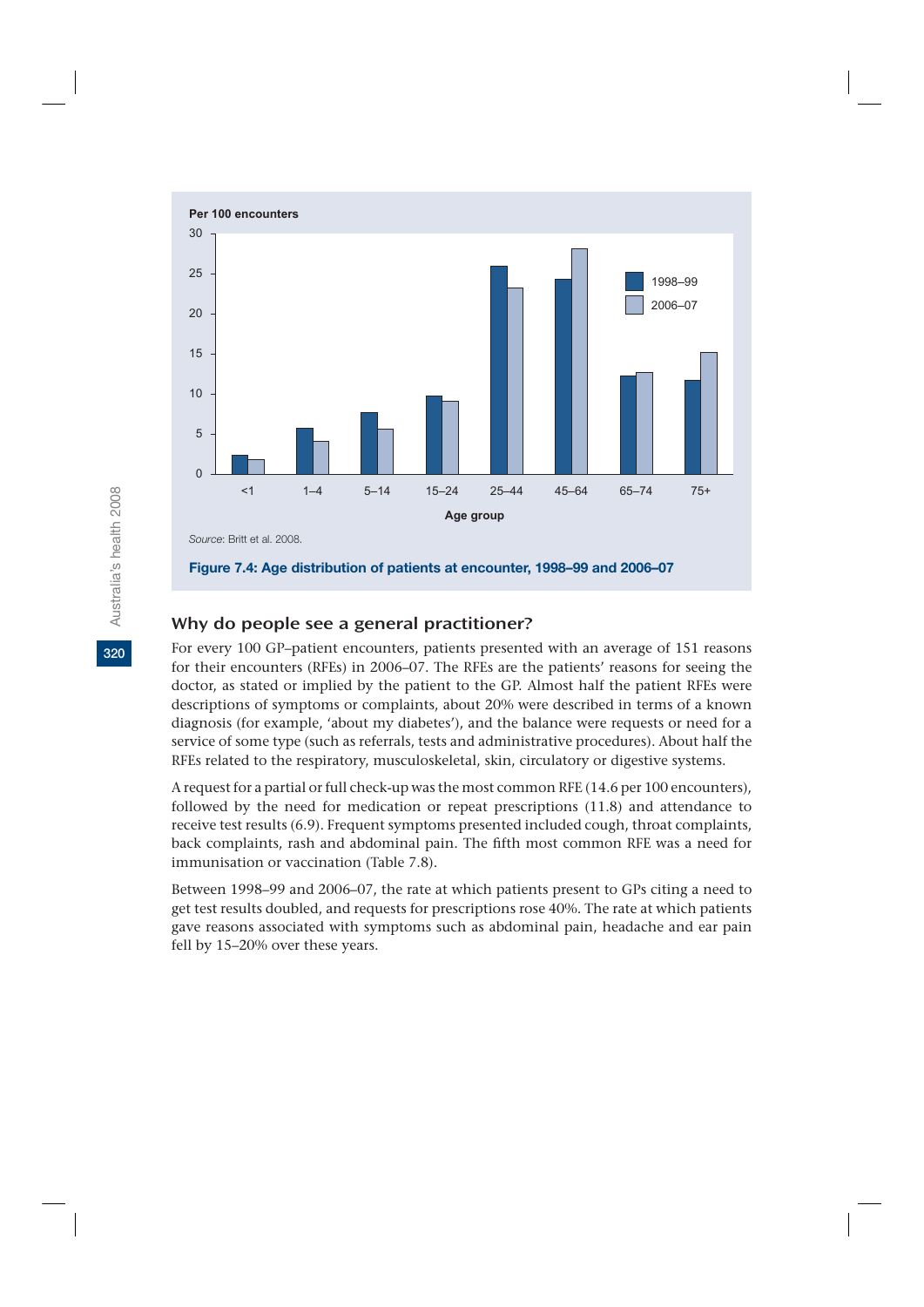| Patient reason for encounter      | Per cent of<br>total RFEs | Per 100<br>encounters |
|-----------------------------------|---------------------------|-----------------------|
| Check-up                          | 9.7                       | 14.6                  |
| Prescription                      | 7.8                       | 11.8                  |
| <b>Test results</b>               | 4.6                       | 6.9                   |
| Cough                             | 3.8                       | 5.8                   |
| Immunisation/vaccination          | 2.9                       | 4.3                   |
| Throat complaint                  | 2.2                       | 3.3                   |
| Back complaint                    | 2.1                       | 3.2                   |
| Rash                              | 1.9                       | 2.8                   |
| Upper respiratory tract infection | 1.6                       | 2.4                   |
| Hypertension/high blood pressure  | 1.4                       | 2.1                   |
| Depression                        | 1.3                       | 1.9                   |
| Fever                             | 1.2                       | 1.8                   |
| Abdominal pain                    | 1.2                       | 1.8                   |
| Administrative procedure          | 1.1                       | 1.6                   |
| Headache                          | 1.0                       | 1.6                   |
| Skin complaint                    | 0.9                       | 1.4                   |
| Ear pain                          | 0.9                       | 1.4                   |
| Weakness/tiredness                | 0.9                       | 1.4                   |
| Diarrhoea                         | 0.9                       | 1.3                   |
| Knee complaint                    | 0.8                       | 1.3                   |

#### **Table 7.8 : GP consultations: 20 most frequent patient reasons for encounter, 2006–07**

*Source*: Britt et al. 2008.

## What problems do GPs manage?

GPs managed an average 1.5 problems at each patient encounter in 2006–07. The number of problems managed increased with age from 118 per 100 encounters among babies (under 1 year) to more than 170 with the elderly (75 years and over).

Problems related to the respiratory system, the skin, the cardiovascular system and the musculoskeletal system together accounted for about 60% of all problems managed. The 20 problems most frequently managed accounted for 43.3% of all problems managed, the most common being hypertension (high blood pressure: 9.6 per 100 encounters), check-ups (6.6), upper respiratory tract infection (5.8), immunisation/vaccination (4.7) and diabetes, arthritis and depression (each at 3.7) (Table 7.9). One in every five problems remained undiagnosed at the end of the consultation, the GP describing the problem in terms of a symptom or complaint.

Over a third of the problems managed were chronic (persisting over a long period). At least one chronic problem was managed at 40% of all encounters and they were managed at an average rate of 52 per 100 encounters.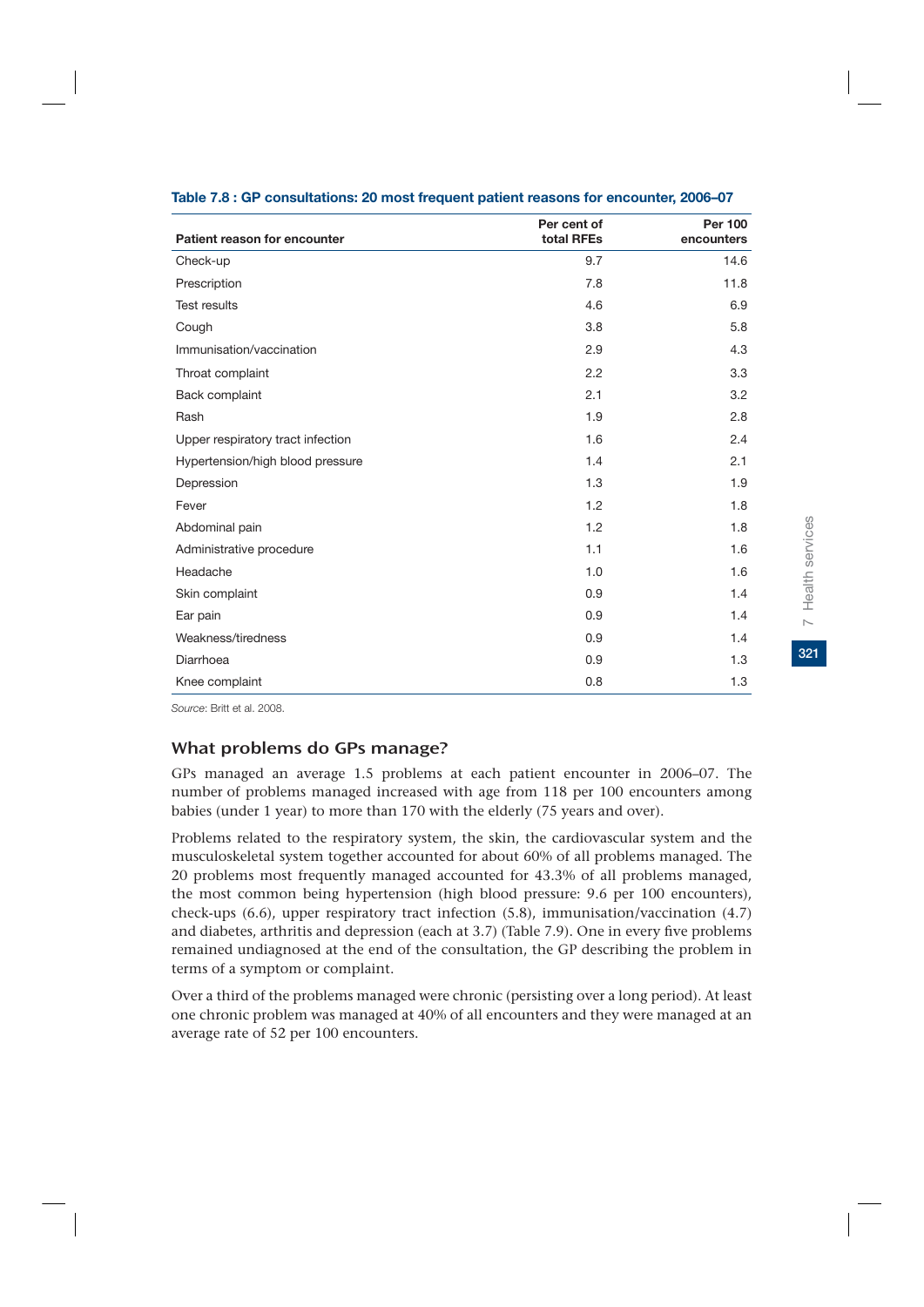The chronic problems managed most often by GPs were hypertension, diabetes, depressive disorder, lipid (cholesterol-related) disorders, osteoarthritis, oesophageal disease and asthma. Together these seven accounted for more than half of all the chronic problems managed and 20% of all the problems managed.

| Problem managed                   | Per cent of total problems | Per 100 encounters |
|-----------------------------------|----------------------------|--------------------|
| Hypertension                      | 6.4                        | 9.6                |
| Check-up                          | 4.4                        | 6.6                |
| Upper respiratory tract infection | 3.9                        | 5.8                |
| Immunisation/vaccination          | 3.2                        | 4.7                |
| Arthritis                         | 2.5                        | 3.7                |
| <b>Diabetes</b>                   | 2.5                        | 3.7                |
| Depression                        | 2.5                        | 3.7                |
| Lipid disorders                   | 2.3                        | 3.5                |
| Back complaint                    | 1.8                        | 2.6                |
| Oesophageal disease               | 1.5                        | 2.3                |
| Asthma                            | 1.5                        | 2.3                |
| Acute bronchitis/bronchiolitis    | 1.5                        | 2.2                |
| Prescription                      | 1.5                        | 2.2                |
| Contact dermatitis                | 1.3                        | 1.9                |
| Anxiety                           | 1.2                        | 1.7                |
| Gastroenteritis                   | 1.1                        | 1.7                |
| Urinary tract infection           | 1.1                        | 1.6                |
| Sleep disturbance                 | 1.1                        | 1.6                |
| <b>Test results</b>               | 1.0                        | 1.6                |
| Sprain/strain                     | 1.0                        | 1.5                |

| Table 7.9: GP consultations: 20 problems most often managed, 2006–07 |  |  |
|----------------------------------------------------------------------|--|--|
|                                                                      |  |  |

*Source:* Britt et al. 2008.

Between 1998–99 and 2006–07, there were statistically significant increases in the management rates of some problems including hypertension, diabetes, lipid disorders and oesophageal disease; and a marginal increase in the management rate of osteoarthritis (Figure 7.5). Over the same period there was a statistically significant decrease in the management rate of asthma and no significant change in the management rate of depression.

Some acute problems are being managed less often than they were previously. Acute problems less frequently managed in 2006–07 than in 1998–99 include upper respiratory tract infections, acute bronchitis, otitis media, tonsillitis and allergic rhinitis (Figure 7.6).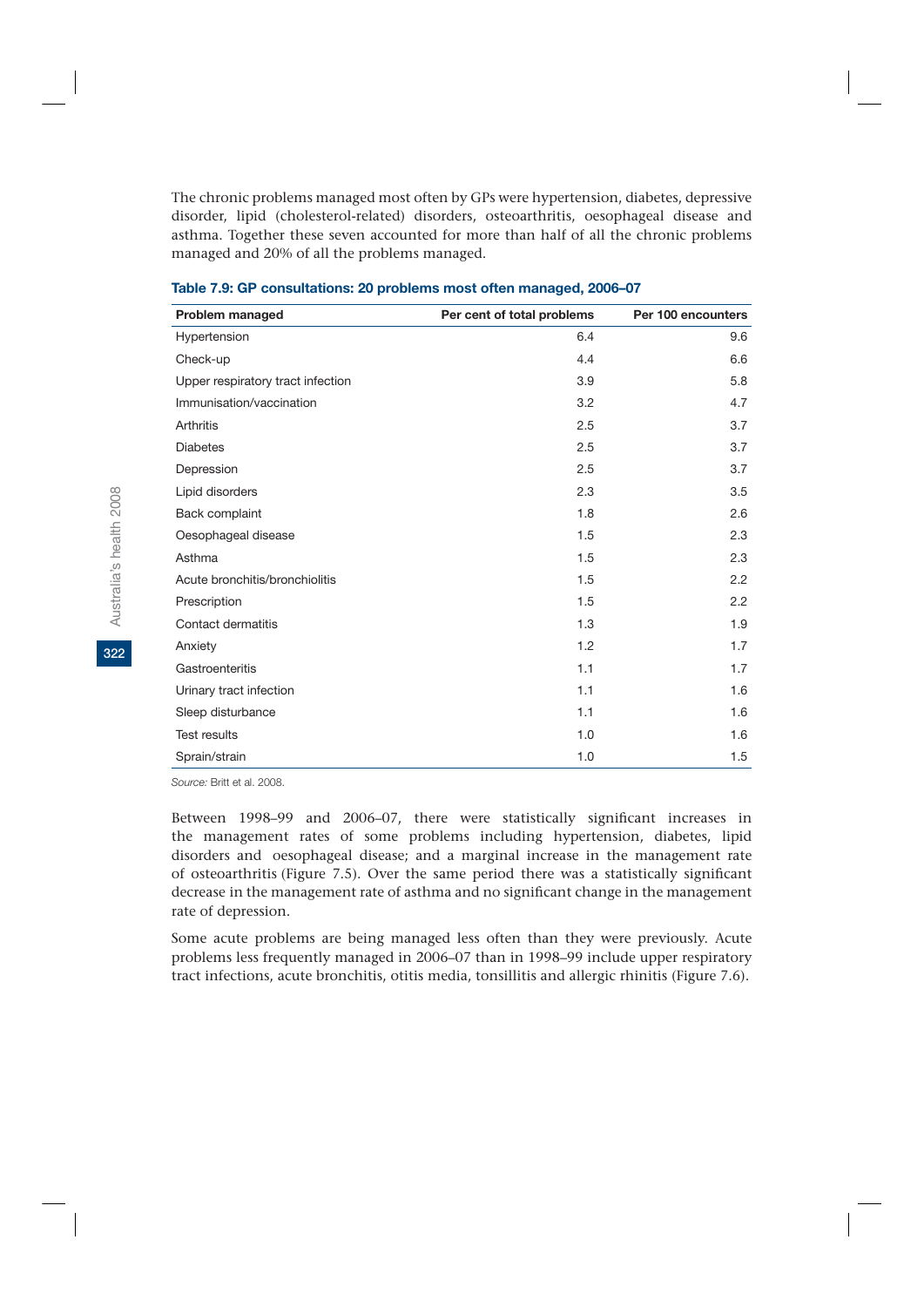

*Source:* Britt et al. 2008.

### **Figure 7.5: Changes in management rate of selected chronic problems, 1998–99 to 2006–07**



*Source:* Britt et al. 2008.

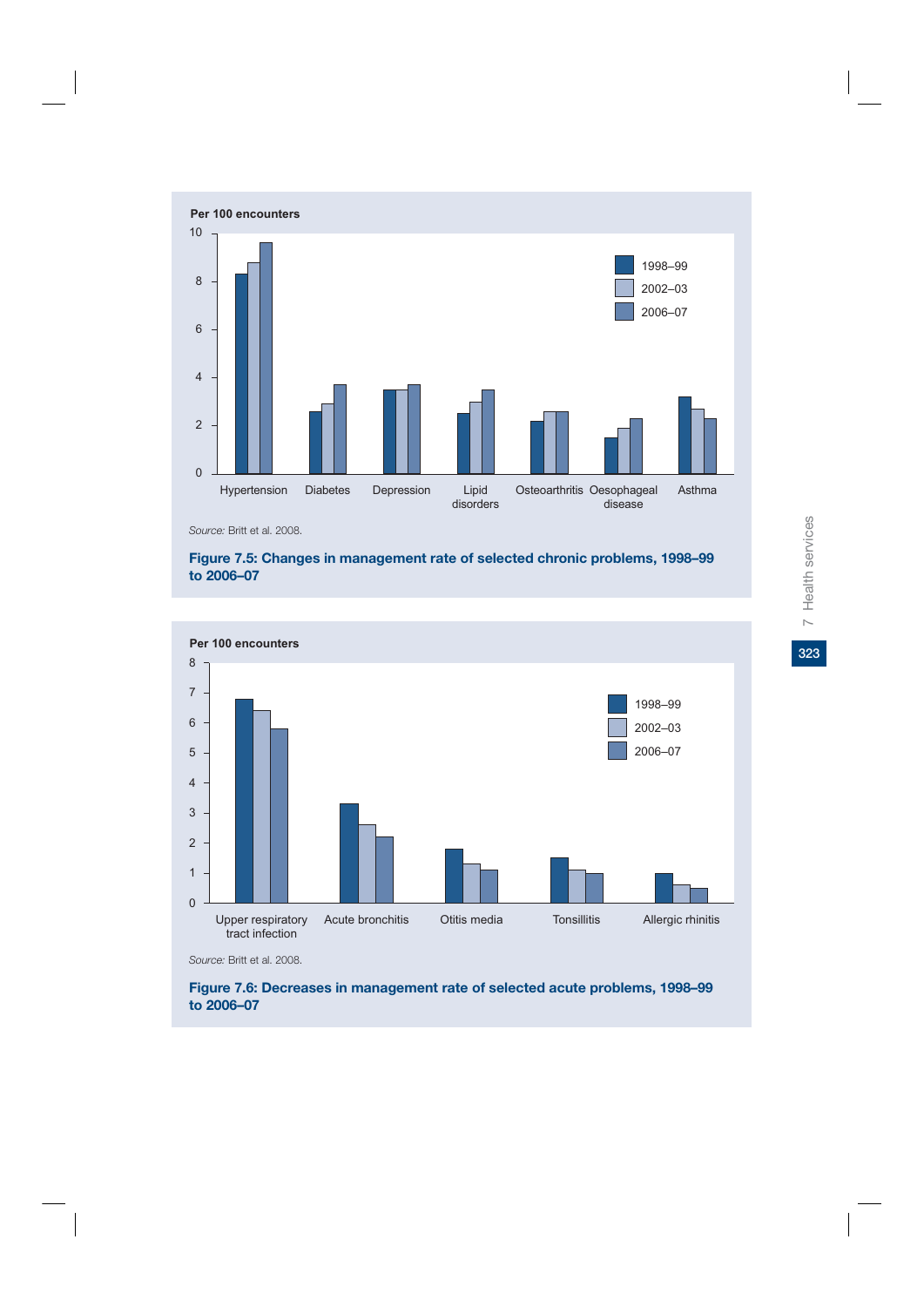## How do GPs manage the problems?

GPs have a range of management techniques available to them including use of medications by prescription, direct supply (of some vaccines and product samples), or advice for purchase over-the-counter (OTC); providing advice and counselling; undertaking procedures; referring to other services; and conducting or ordering investigations. At the 91,805 encounters recorded in the 2006–07 sample, GPs undertook 193,591 management activities in total—211 per 100 encounters and 142 per 100 problems managed. For 15% of problems managed, there were no specific management actions recorded.

The most common management form was medication (prescribed, GP-supplied, or advised). For an 'average' 100 GP–patient encounters, GPs provided 83 prescriptions, 30 clinical treatments, undertook 15 procedures, made 8 referrals to specialists and 3 to allied health services, and placed 42 pathology test orders and 9 imaging test orders (Table 7.10).

| <b>Management type</b>             | Number per 100<br>encounters | Number per 100<br>problems |
|------------------------------------|------------------------------|----------------------------|
| Medications                        | 101.5                        | 68.4                       |
| Prescribed                         | 83.3                         | 56.1                       |
| GP-supplied                        | 8.9                          | 6.0                        |
| <b>Advised OTC</b>                 | 9.4                          | 6.3                        |
| Other treatments                   | 44.7                         | 30.1                       |
| Clinical (advice/counsel)          | 29.5                         | 19.9                       |
| Procedures                         | 15.2                         | 10.2                       |
| Referrals                          | 12.2                         | 8.2                        |
| Specialist                         | 8.0                          | 5.4                        |
| Allied health                      | 3.1                          | 2.1                        |
| Hospital                           | 0.4                          | 0.3                        |
| Emergency department               | 0.2                          | 0.1                        |
| Other medical services             | 0.1                          | 0.1                        |
| Other referral                     | 0.4                          | 0.3                        |
| Pathology                          | 42.4                         | 28.6                       |
| Imaging                            | 9.0                          | 6.0                        |
| Other investigations               | 1.1                          | 0.7                        |
| <b>Total management activities</b> | 210.9                        | 142.0                      |

#### **Table 7.10: GP consultations: management activities, 2006–07**

*Source:* Britt et al. 2008.

There were 102 medications recorded per 100 encounters, or 68 per 100 problems managed. The vast majority of these (82.1%) were prescribed, one in ten was advised for OTC purchase and 8% were supplied to the patient by the GP. Medications were prescribed at a rate of 83 per 100 encounters or 56 per 100 problems managed, at least one being prescribed for 47% of problems managed.

There was a significant decrease in the rate of prescribed medications, from 94 per 100 encounters in 1998–99 to 83 in 2006–07.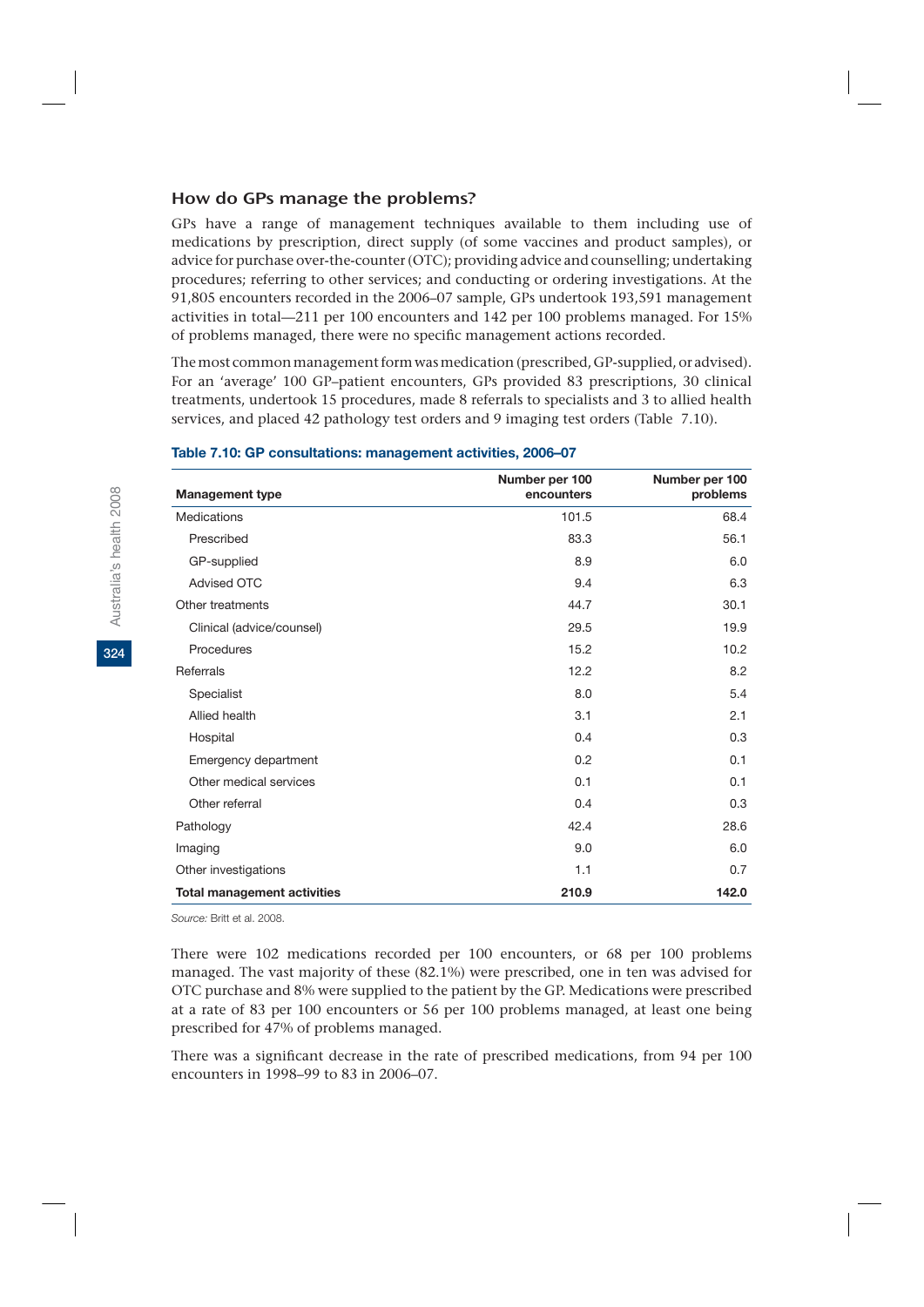325

The use of clinical treatments in managing problems rose from 31 per 100 encounters in 1998–99 to 39 per 100 in 2004–05. However, it then fell sharply to 29 per 100 in 2005–06 and remained at that level in 2006–07. This probably reflects recent increasing reliance on practice nurses to undertake some of these clinical activities independently of the GP–patient consultations, and the introduction of MBS items for practice nurse services.

GPs are undertaking more procedures, with numbers increasing from 12 per 100 encounters in 1998–99 to 15 in 2006–07. They are also referring their patients more often (from 11 per 100 encounters in 1998–99 to 12 in 2006–07). This reflects significant increases in referrals to specialists (from 7 to 8 per 100 encounters), with no change in the referral rate to allied health professionals.

Between 2000–01 and 2006–07, the rate of pathology test ordering increased by 40%, from 30 orders per 100 encounters to 42. There was also a smaller but significant increase in the rate of imaging tests ordered, from 8 per 100 encounters in 2000–01 to 9 in 2006–07.

## Appropriate use of antibiotics (NHPC indicator 3.10)

This section presents information on the management of upper respiratory tract infections (URTIs) with antibiotics. URTIs without complications are most often caused by viruses. Antibiotics have no effectiveness in treating viral infections, but are still frequently prescribed. Overuse of antibiotics increases antibiotic resistance in the general population. A decline in the prescribing rate of antibiotics for URTI may be an indication of more appropriate management of viral infections.

Prescriptions written by GPs in the BEACH survey were used as the data for this indicator (Britt et al. 2008). Data from the Pharmaceutical Benefits Scheme were not used for this indicator because they do not include information on diagnosis or on medications that fall below the subsidy threshold, or are provided through private prescriptions. It should be noted that GP prescribing numbers are somewhat higher than the prescriptions actually filled by pharmacists.

In 2006–07, URTI was the third most frequently managed problem in Australian general practice, at a rate of 5.8 per 100 encounters. This has decreased significantly since 1998–99 (6.8 per 100 encounters) (Britt et al. 2008). URTI was the second most common problem for which antibiotics were prescribed or supplied in 2006–07 (13.2%) after acute bronchitis/ bronchiolitis (14.0%) (unpublished BEACH data).

The rate at which antibiotics (all types) were prescribed or supplied for URTI fluctuated during the period 1998–99 to 2006–07, and was 42.1 per 100 URTI problems in 1998–99 and 34.6 in 2006–07 (Figure 7.7). There was a statistically significant decline for both cephalosporins and 'other' antibiotics (which include tetracyclines and macrolides). The rate of prescription and supply of cephalosporins halved from 9.5 per 100 URTI problems in 1998–99 to 4.4 in 2006–07 and the corresponding rate for 'other' antibiotics decreased from 13.5 to 9.9.

The rate of prescription or supply of broad spectrum penicillins has fluctuated over the years but was no different in 2006–07 than in 1998–99. A slight increase in the prescription and supply rate of narrow spectrum penicillins did not reach statistical significance.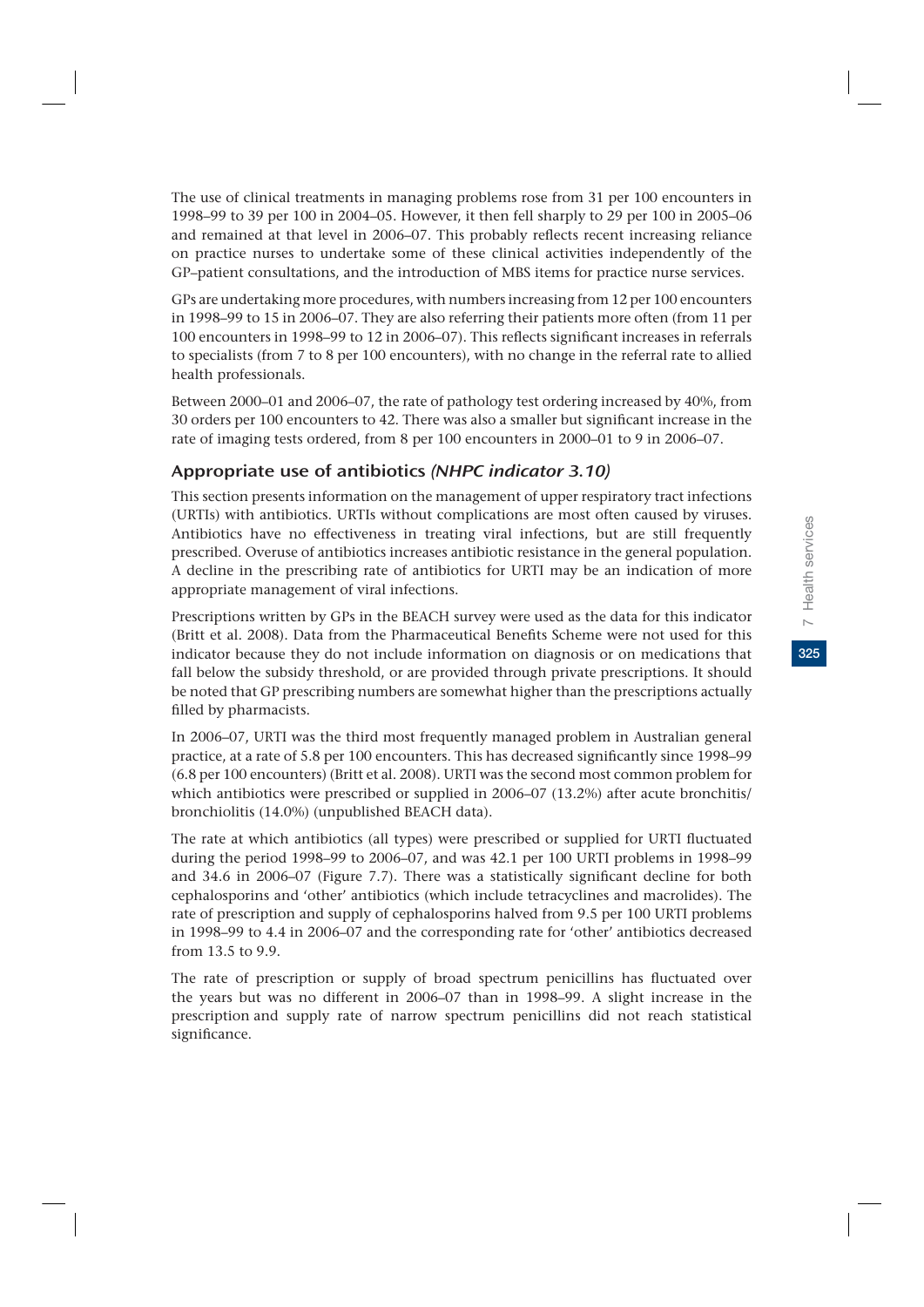

Examining the relative prescription and supply of specific groups of antibiotics as a percentage of all antibiotics prescribed and supplied for URTIs, shows that cephalosporins are taking up a much smaller proportion of the whole in 2006–07 (12.7%) than in 1998– 99 (24.1%). Although the rate of 'other' antibiotic prescription and supply decreased overall, its proportion of total antibiotics did not significantly change between 1998–99 and 2006–07. However, broad spectrum penicillins, as a proportion of all antibiotics for URTI, increased from 42.8% in 1998–99 to 54.5% in 2006–07 (Figure 7.8).



*Note:* Year refers to BEACH data year, which runs from April to March. *Source:* Britt et al. 2008.

**Figure 7.8: Percentage of antibiotics prescribed for URTIs, 1998–99 to 2006–07**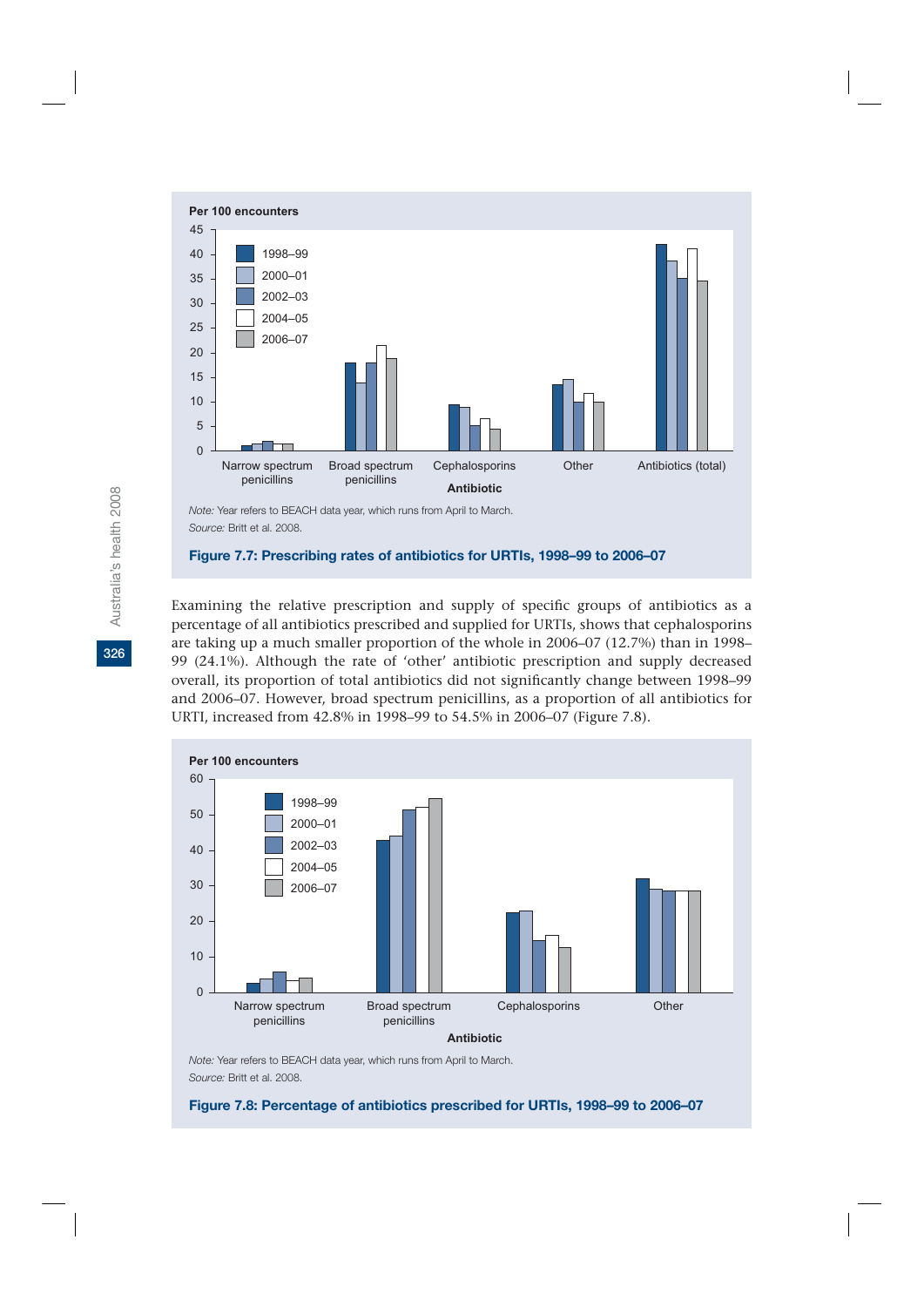In summary, there has been a decrease in the prescription and supply of antibiotics for the management of URTIs in Australian general practice, representing a 17% reduction since 1998–99. This change is most apparent in a 50% decrease in the prescription and supply of cephalosporins.

## Enhanced primary care services (NHPC indicator 3.22)

The enhanced primary care (EPC) Medicare items provide the framework for a multidisciplinary approach to health care through a more flexible, efficient and responsive match between care recipients' needs and services. The EPC items support annual voluntary health assessments for older Australians, and care planning and case conferencing services for people of any age with chronic conditions and complex care needs. The percentage of 'active' GPs who use EPC items in the MBS is a measure of the extent of GP involvement in continuity and coordination of care.

The uptake of Medicare EPC items by GPs increased markedly from 41% in 2002–03 to 90% in 2006–07 (Figure 7.9). There were 7,153, 'active' GPs who used at least one Medicare EPC item in 2002–03, compared with 16,594 in 2006–07.

At 92%, the uptake for 2006–07 was highest in New South Wales and Victoria (Figure 7.10). Other jurisdictions were close to the national average (90%) except the Northern Territory and the Australian Capital Territory, where the uptake was lower at 80%.



*Notes*

- 1. The enhanced primary care items (EPC) include health assessments (A14), multidisciplinary care plans (A15 sub group 1) and case conferences (A15 sub group 2, excluding items relating to consultant physicians and psychiatrists).
- 2. Percentage of 'active' GPs using EPC items is estimated by dividing the number of medical practitioners who claimed at least one EPC item within the state/territory during the quarter and who also claimed 375 or more non-referred attendances within the state/territory during the year, by the number of medical practitioners eligible to claim EPC items who claimed 375 or more non-referred attendances within the state/territory during the year.

*Source:* Department of Health and Ageing unpublished data.

**Figure 7.9: Percentage of 'active' GPs using Medicare enhanced primary care (EPC) items, 2002–03 to 2006–07**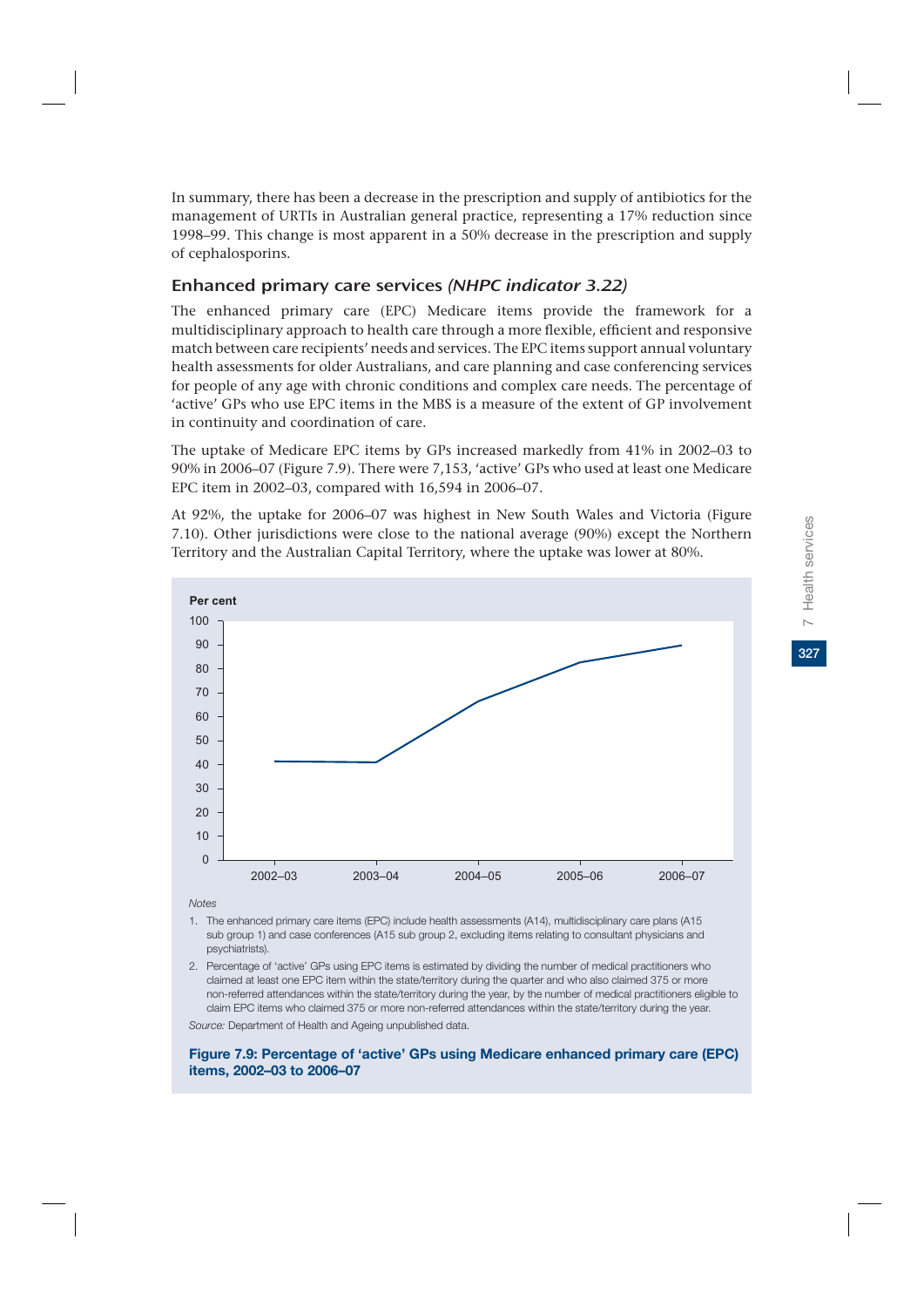

*Notes*

1. The enhanced primary care items (EPC) include health assessments (A14), multidisciplinary care plans (A15 sub group 1) and case conferences (A15 sub group 2, excluding items relating to consultant physicians and psychiatrists).

2. Percentage of 'active' GPs using EPC items is estimated by dividing the number of medical practitioners who claimed at least one EPC item within the state/territory during the quarter and who also claimed 375 or more nonreferred attendances within the state/territory during the year, by the number of medical practitioners eligible to claim EPC items who claimed 375 or more non-referred attendances within the state/territory during the year. *Source:* Department of Health and Ageing unpublished data.

#### **Figure 7.10: Percentage of 'active' GPs using Medicare enhanced primary care (EPC) items, by state and territory, 2006–07**

## Health assessments by general practitioners (NHPC indicator 3.23)

This indicator is derived from Medicare Benefits Schedule data for older Australians not in residential aged care who have received an EPC annual voluntary health assessment.

In 2005–06, 21% of the eligible non-Indigenous Australian population received a voluntary health assessment, compared with 7% in the eligible Aboriginal and Torres Strait Islander population. Differences between estimates for Indigenous and non-Indigenous populations should be interpreted with caution, because of problems of identification of Indigenous patients.

### Box 7.8: Annual voluntary health assessments

Medicare Benefits Schedule (MBS) items for annual voluntary health assessments for older Australians were introduced in November 1999. These assessments provide an opportunity for a GP to undertake an in-depth assessment of the patient's health. Health assessments cover the patient's medical, physical, psychological and social function. These assessments enable timely preventive and treatment actions to enhance the health of the patient.

The eligible population is defined in terms of specific age ranges for both the non-Indigenous Australian population (ages 75 years and over) and for Aboriginal and Torres Strait Islander peoples (ages 55 years and over). The lower age range for Aboriginal and Torres Strait Islander peoples recognises that they face increased health risks at a much earlier age than most other groups in the population, and broadly reflects the difference in average life expectancy for the two population groups.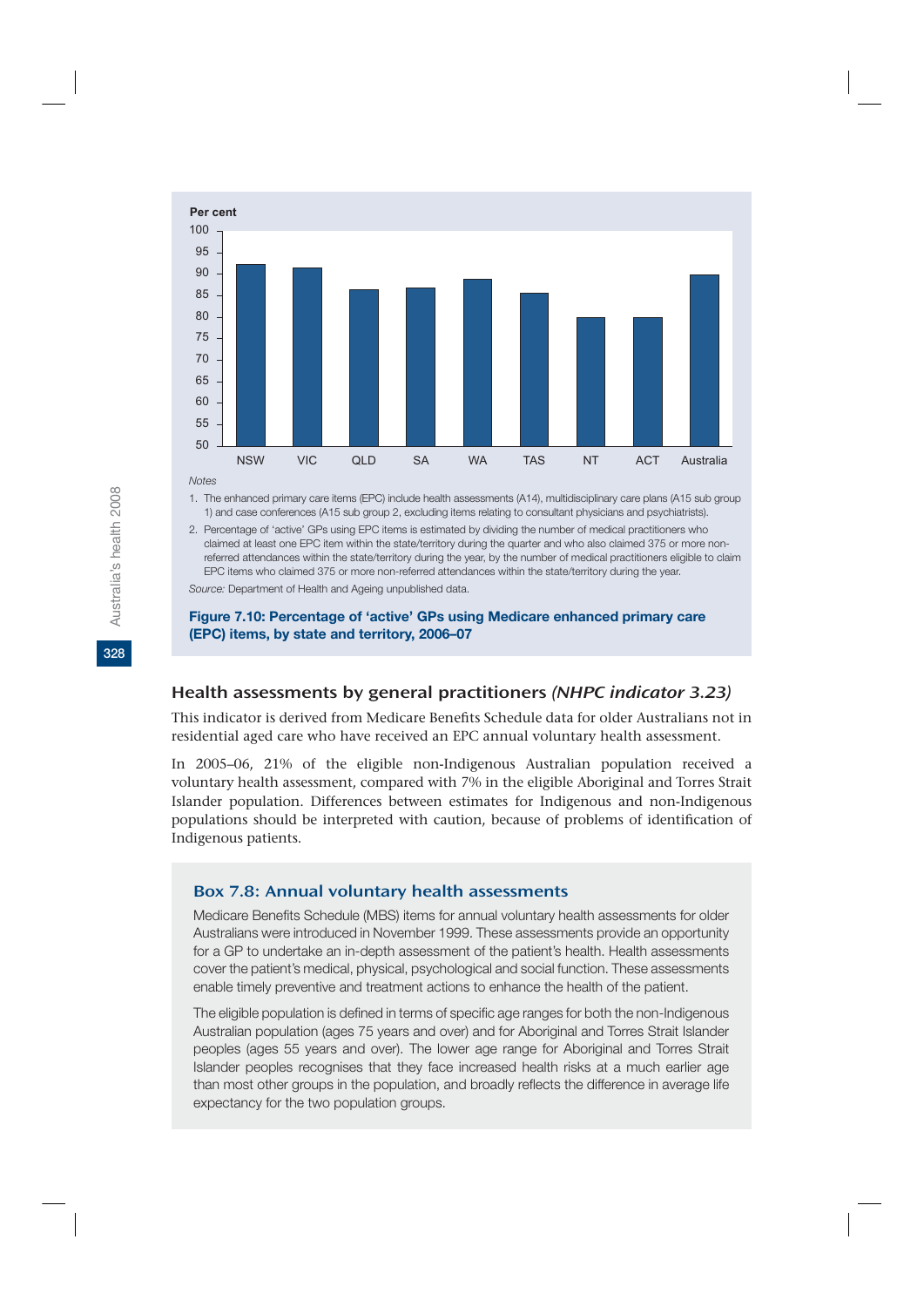329

The proportion receiving annual health assessments showed a large variation across states and territories (Figure 7.11). For the non-Indigenous Australian population in 2005–06, it varied from 5% in the Northern Territory to 24% in Queensland. For the Aboriginal and Torres Strait Islander population, it varied from 1% in Tasmania and the Australian Capital Territory to 8% in Queensland, Western Australia and the Northern Territory.



*Notes*

- 1. Eligible non-Indigenous population = (Overall population 75 years and over) less (Aboriginal and Torres Strait Islander population 75 years and over) less (Residential aged care facility population (other Australians) 75 years and over).
- 2. Eligible Indigenous population = (Aboriginal and Torres Strait Islander population 55 years and over) less (Aboriginal and Torres Strait Islander population in residential aged care facilities 55 years and over).
- 3. Medicare Benefit Schedule items included are EPC item nos. 700, 704, 702 and 706. EPC items 700 and 704 cover health assessments undertaken in consulting rooms; items 702 and 706 cover health assessments undertaken wholly or partly in the patient's home.
- 4. Population figures are based on the ABS estimated resident population and the projected Indigenous population (low series) at 30 June 2005.
- 5. Residential age care population figures are are taken from AIHW 2006.
- 6. Differences between estimates for Indigenous and non-Indigenous populations should be interpreted with caution because of problems of identification of Indigenous patients.

*Source:* Department of Health and Ageing unpublished data.

#### **Figure 7.11: Proportion of the eligible population receiving enhanced primary care health assessment, by Indigenous status and state and territory, 2005–06**

Between 1999–00 and 2005–06, the proportion of people within the eligible population who received an annual voluntary health assessment increased from 6% to 22% for the non-Indigenous population, and from 2% to 7% for Aboriginal and Torres Strait Islander peoples (Figure 7.12).

The proportion of eligible Aboriginal and Torres Strait Islander peoples receiving an EPC annual health assessment in the Northern Territory was higher than that for the non-Indigenous population in 2005–06. In every other state and territory, the proportion of the eligible population receiving an EPC annual health assessment was higher among the non-Indigenous population than the Indigenous population.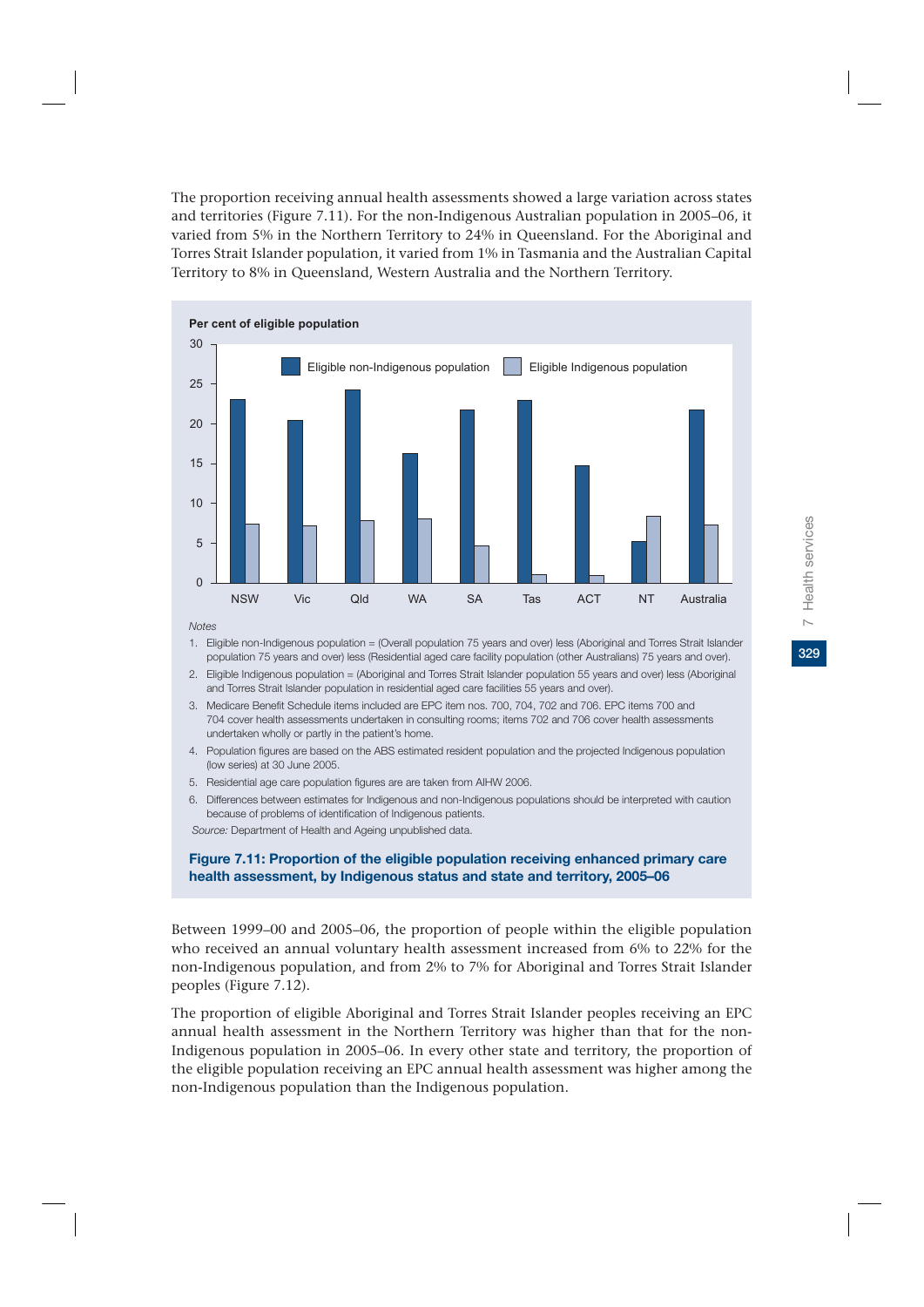

*Notes*

- 1. Eligible non-Indigenous population = (Overall population 75 years and over) less (Aboriginal and Torres Strait Islander population 75 years and over) less (Residential aged care facility population (other Australians) 75 years and over).
- 2. Eligible Indigenous population = (Aboriginal and Torres Strait Islander population 55 years and over) less (Aboriginal and Torres Strait Islander population in residential aged care facilities 55 years and over).
- 3. Medicare Benefits Schedule items included are EPC item nos. 700, 704, 702 and 706. EPC items 700 and 704 cover health assessments undertaken in consulting rooms; items 702 and 706 cover health assessments undertaken wholly or partly in the patient's home.
- 4. Population figures are based on the ABS estimated resident population and the projected Indigenous population (low series). The population at the start of the reporting period was used for each year.
- 5. Residential aged care population numbers are taken from *Residential aged care in Australia: a statistical overview* (1999–00 to 2004–05).
- 6. Differences between estimates for Indigenous and non-Indigenous populations should be interpreted with caution because of problems of identification of Indigenous patients. A voluntary Indigenous identifier was introduced on Medicare Australia records in November 2002.

*Source:* Department of Health and Ageing unpublished data.

#### **Figure 7.12: Rate of enhanced primary care health assessment by Indigenous status, 1999–00 to 2005–06**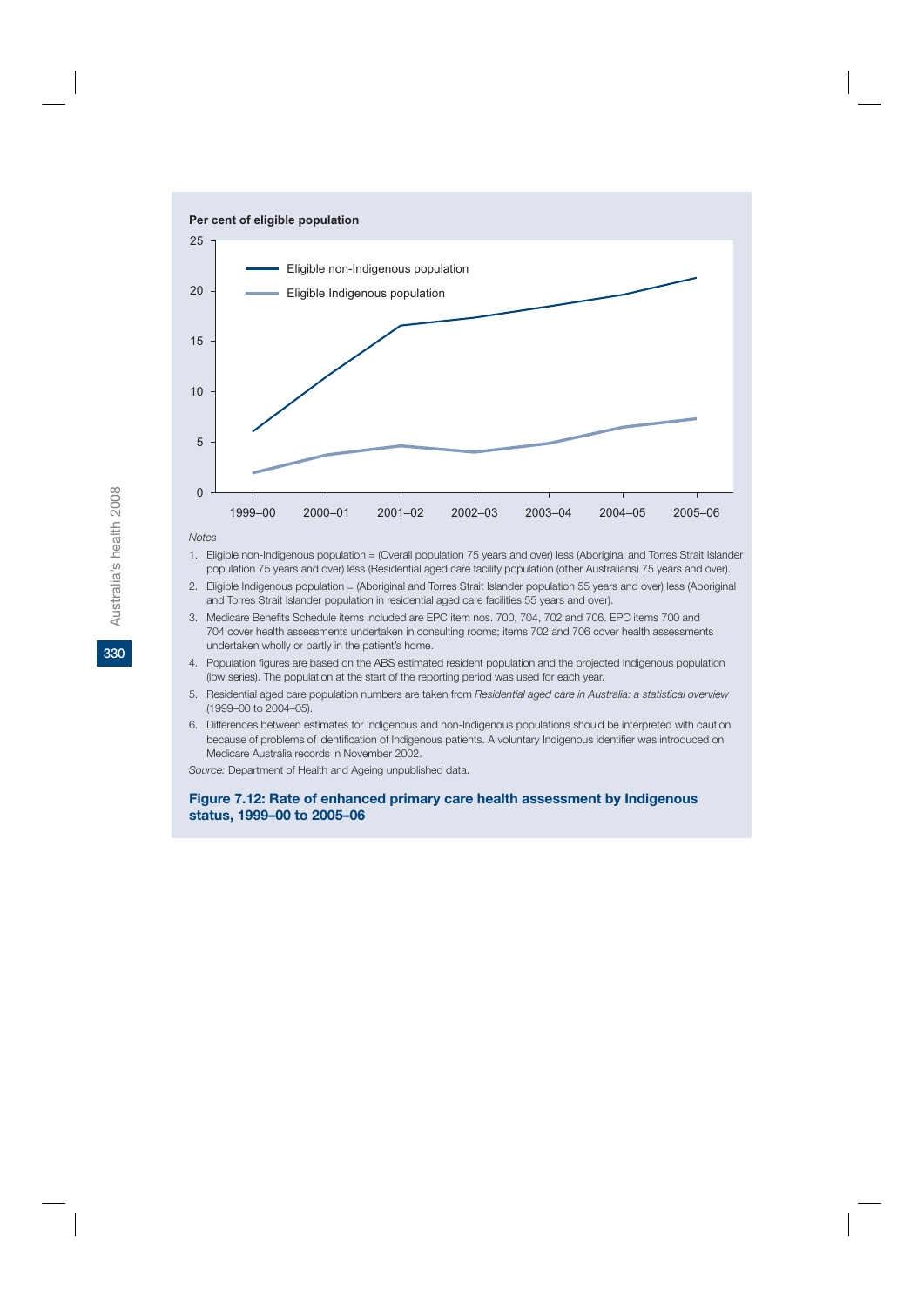## Electronic prescribing and clinical data in general practice (NHPC indicator 3.20)

The use of software to generate prescriptions electronically improves safety by reducing errors of prescribing and dispensing and adverse drug reactions. Electronic transfer of clinical information improves practice efficiency by providing access to timely and reliable clinical data, and by improved maintenance of health records for patients.

The Practice Incentive Program (PIP) provides financial incentives for aspects of general practice (such as electronic prescribing) that contribute to quality care and better patient outcomes. In 2005–06, PIP practices covered 80% of all patient care provided by GPs in Australia, measured in terms of standardised whole patient equivalents.

In May 2006, there were a total of 4,745 practices participating in PIP. Most PIP practices used electronic prescribing (94%) and transferred clinical data electronically (93%) (Figure 7.13). Between 2002 and 2006, the use of computers increased from 88% to 94% for electronic prescribing, and from 88% to 93% for sending and receiving clinical data.



varies across Australia.

*Source:* Department of Health and Ageing unpublished data.

#### **Figure 7.13: Use of computers for clinical purposes, percentage of PIP practices in May, 2002–2006**

Use of computers for electronic prescribing was highest in rural areas (96 to 97% of PIP practices) and lowest in remote areas (88 to 92%). Use of computers for sending and/or receiving clinical data showed a similar pattern (Figure 7.14).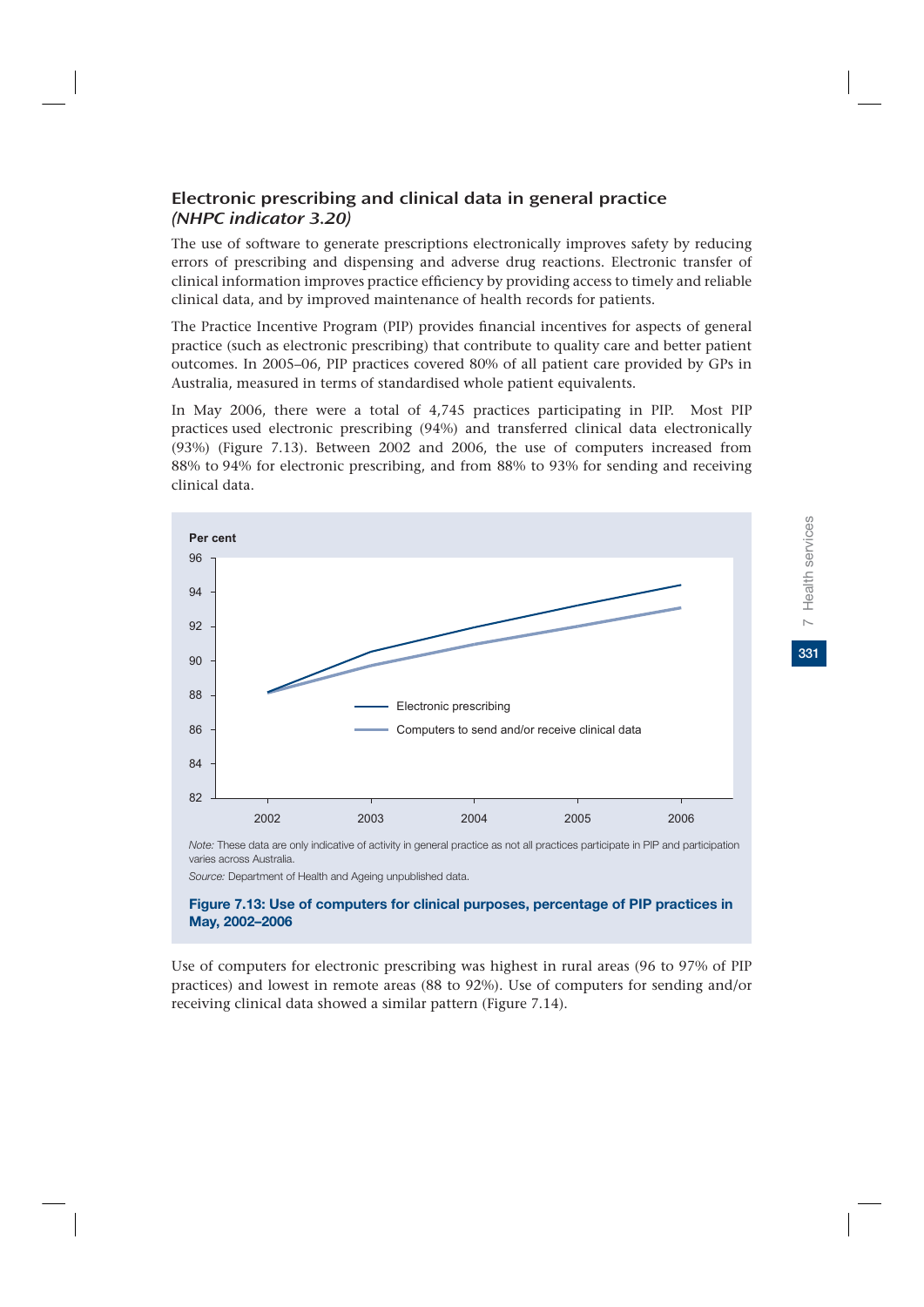

*Notes*

- 1. These data are only indicative of activity in general practice as not all practices participate in PIP and participation varies across Australia.
- 2. Capital City = state and territory capital city statistical divisions; Other Metropolitan Centre = one or more statistical subdivisions that have an urban centre with a population of 100,000 or more; Large Rural Centre = SLAs where most of the population resides in urban centres with a population of 25,000 or more; Small Rural Centre = SLAs in rural zones containing urban centres with populations between 10,000 and 24,999; Other Rural Centre = all remaining SLAs in rural zone; Remote Centre = SLAs in the remote zone containing populations of 5,000 or more; Other Remote Area = all remaining SLAs in the remote zone.

*Source:* Department of Health and Ageing unpublished data.

#### **Figure 7.14: Use of computers for clinical purposes, percentage of PIP practices, by geographical region, 2006**

## Accreditation in general practice (NHPC indicator 3.24)

Accreditation of general practice is an indicator of the quality of health care delivered by GPs through a process of continuous quality improvement. It is a voluntary process of peer review that involves the assessment of general practices against standards developed by the Royal Australian College of General Practitioners.

Practices can gain accreditation through either Australian General Practice Accreditation Limited or GPA Accreditation Plus. This means that practices have shown that they complied with various criteria against a set of national standards.

A measure of the provision of quality health care through general practice is the proportion of total practices that are accredited in Australia. Due to data availability constraints, an alternative measure is presented here—the proportion of total GP services that are provided by practices participating in the Practice Incentives Program (PIP). Since practices must be accredited or registered for accreditation to join the PIP, data from this program are broadly representative of the number of accredited practices.

In May 2006, there were 4,745 practices participating in the PIP. PIP practices provided 85.2 million GP services during 2005–06. The proportion of GP services provided by practices participating in the PIP was 80% for Australia in 2005–06 and exceeded 75% of the total number of GP services in each jurisdiction, with the exception of the Australian Capital Territory (Figure 7.15).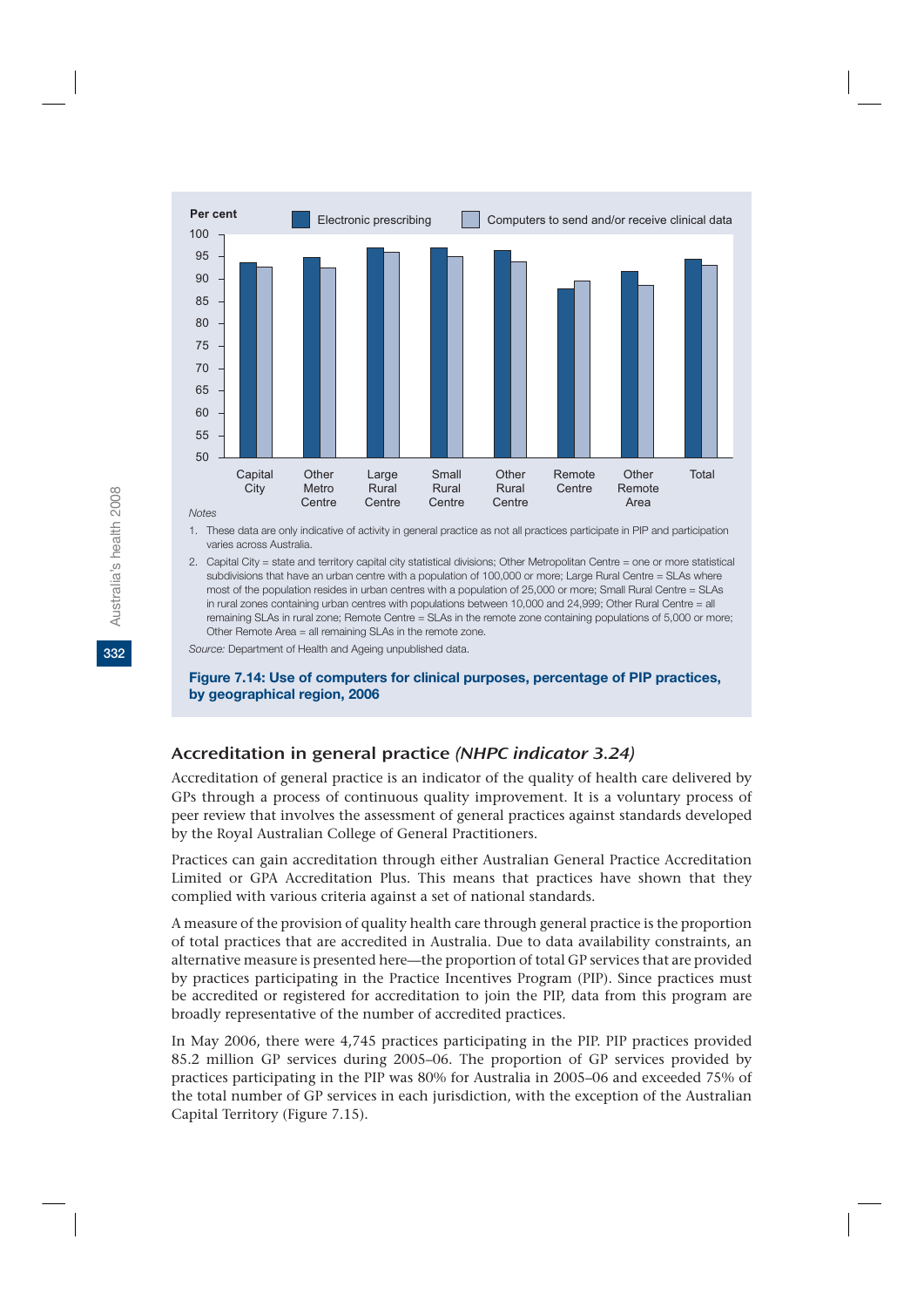

**Figure 7.15: Number of accredited practices participating in the PIP and the proportion of GP services provided by these practices, 2005–06**

## Availability of GP services (NHPC Indicator 3.18)

GPs are often the first point of contact for health services. Their availability, therefore, reflects accessibility to health services, particularly to primary care.

During 2006–07, there were 25,564 non-specialist medical practitioners who had at least one Medicare item processed. This figure provides an estimate of the stock of GPs who bill Medicare but does not account for large variations in the number of services provided, and gives the same weight to full-time, part-time and casual GPs. A standardised measure is used to estimate the workforce supply of GPs. The full-time workload equivalent (FWE) adjusts for the partial contribution of casual and part-time GPs, and the contribution of GPs who work more than the average full-time doctor does. In 2006–07, there were 18,091 FWE GPs in Australia.

Between 2002–03 and 2006–07, the number of FWE GPs in Australia increased by 7.9% from 16,772 to 18,091. The increase in rural and remote areas was 12.5% and in urban areas it was 6.4%. Over the same period the number of FWE GPs per 100,000 population increased marginally for Australia overall, from 84 to 86 (Figure 7.16).

The distribution of GPs has become less uneven across the broad regions in recent years. Between 2002–03 and 2006–07 the number of FWE GPs per 100,000 increased from 73.1 to 78.0 in rural and remote regions, but for urban areas the increase was much less, from 88.9 to 89.4.

Female GPs made up 37.4% of GPs who had at least one Medicare claim processed in 2005–06, but only 27.1% of GP workload as measured by FWE (Figure 7.17). This reflects the high rate of part-time and casual workforce participation among female doctors.

Further information on the supply of primary care practitioners and their age and sex distribution is in Chapter 8.

333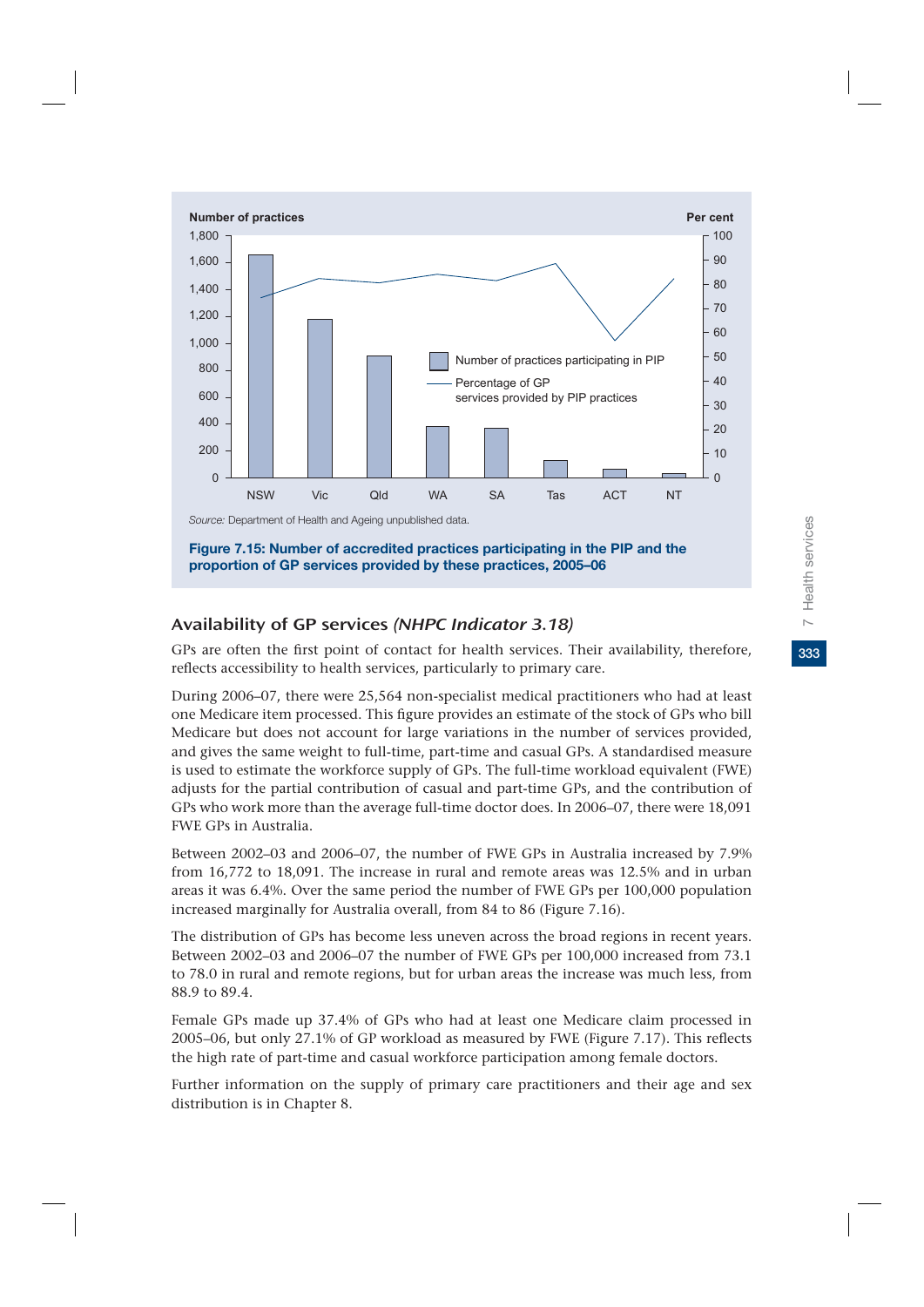

#### *Notes*

- 1. Refers to GPs and other medical practitioners for whom at least one Medicare service was processed during the year.
- 2. FWE is calculated by dividing each doctor's Medicare billing by the average billing of full-time doctors for the year. There is no cap on a doctor's FWE.
- 3. Location is based on the doctor's practice location at which most services were rendered at the last quarter within the reference period.
- 4. Urban areas consist of Capital City and Other Metropolitan Areas. Rural areas consist of Large Rural Centres, Small Rural Centres, Other Rural Areas, Remote Centres, Other Remote Areas and Other Areas.

*Source:* Australian Government Department of Health and Ageing unpublished data.

#### **Figure 7.16: FWE GPs per 100,000 population, by grouped RRMA, 2002–03 to 2006–07**



#### *Notes*

- 1. RRMA is Rural, Remote and Metropolitan Area.
- 2. Refers to GPs and other medical practitioners for whom at least one Medicare service was processed during the year.
- 3. FWE is calculated by dividing each doctor's Medicare billing by the average billing of full-time doctors for the year. There is no cap on a doctor's FWE.
- 4. Location is based on the doctor's practice location at which most services were rendered at the last quarter within the reference period.
- 5. Urban areas consist of capital city and other metropolitan areas. Rural areas consist of Large Rural Centres, Small Rural Centres, Other Rural Areas, Remote Centres, Other Remote Areas and Other Areas.

*Source:* Australian Government Department of Health and Ageing unpublished data.

#### **Figure 7.17: FWE GPs by grouped RRMA, per cent female, 1996–97 to 2005–06**

**334**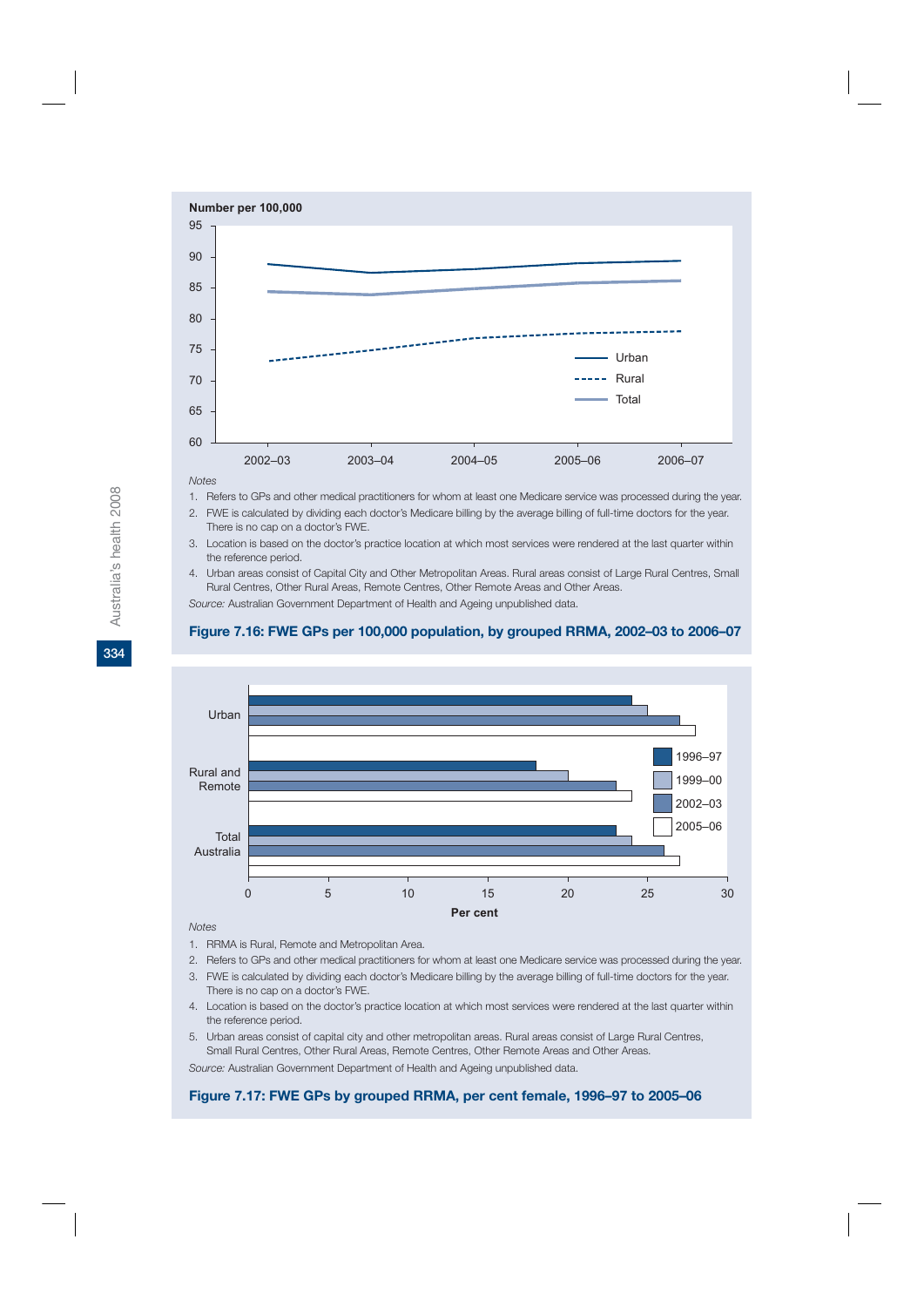335

## Potentially preventable hospitalisations (NHPC indicator 3.07)

Rates of potentially preventable hospitalisations (PPH) measure the effectiveness, timeliness and adequacy of various types of care in preventing hospital admissions for particular conditions. Those types include population health, primary care, and outpatient services. A high rate of potentially preventable hospitalisation may indicate an increased prevalence of the conditions in the community, poorer functioning of the non-hospital care system or an appropriate use of the hospital system to respond to greater need. It is important to note that the reported PPHs are not comprehensive—there are other hospital admissions which may be preventable as well. Note also that the relevance of PPHs goes beyond primary care and community health-care services, but estimates are placed in this section for convenience of presentation.

Three broad categories of PPHs are presented here—vaccine-preventable, chronic and acute. These categories have been sourced from the Victorian Ambulatory Care Sensitive Conditions study (DHS 2002).

There were over 676,000 hospital separations in 2005–06 that were identified as potentially preventable (AIHW 2007a). These included almost 14,000 separations for vaccinepreventable conditions (mainly influenza and pneumonia) and almost 266,000 separations for acute conditions (with the largest numbers for dental, dehydration/gastroenteritis, and kidney conditions). Chronic conditions accounted for over 400,000 separations, with diabetes complications (212,000) and chronic obstructive pulmonary disease (57,000) the conditions associated with the largest numbers of separations.

Separation rates for PPHs were highest in Very Remote regions, with rates almost 2.3 times the national average (Figure 7.18). Rates consistently dropped with decreased remoteness and were lowest in the Major Cities. Rates also varied between categories of socioeconomic status. Separation rates for PPHs in the most disadvantaged areas were 64% higher than those of the most advantaged areas (AIHW 2007a).

In a comparison between states and territories, rates for PPHs were lowest in the Australian Capital Territory and New South Wales (respectively, 32% and 13% below the national average) and highest in Western Australia and the Northern Territory (respectively, 46% and 48% higher than the national average). For the other states, the difference in rates from the national average was negligible (less than 1–2%)(AIHW 2007a).

There was little change in overall PPH rates during the 5-year period between 2001–02 and 2005–06 (Figure 7.19). There was little variation in vaccine-preventable rates (from 0.84 per 1,000 in 2001–02 down to 0.67 in 2005–06), and slight increases in the rates for both acute (up from 12.64 to 12.85) and chronic conditions (up from 17.35 to 18.62). Changes in the methods used over this period may affect the comparability of the data (Figure 7.19).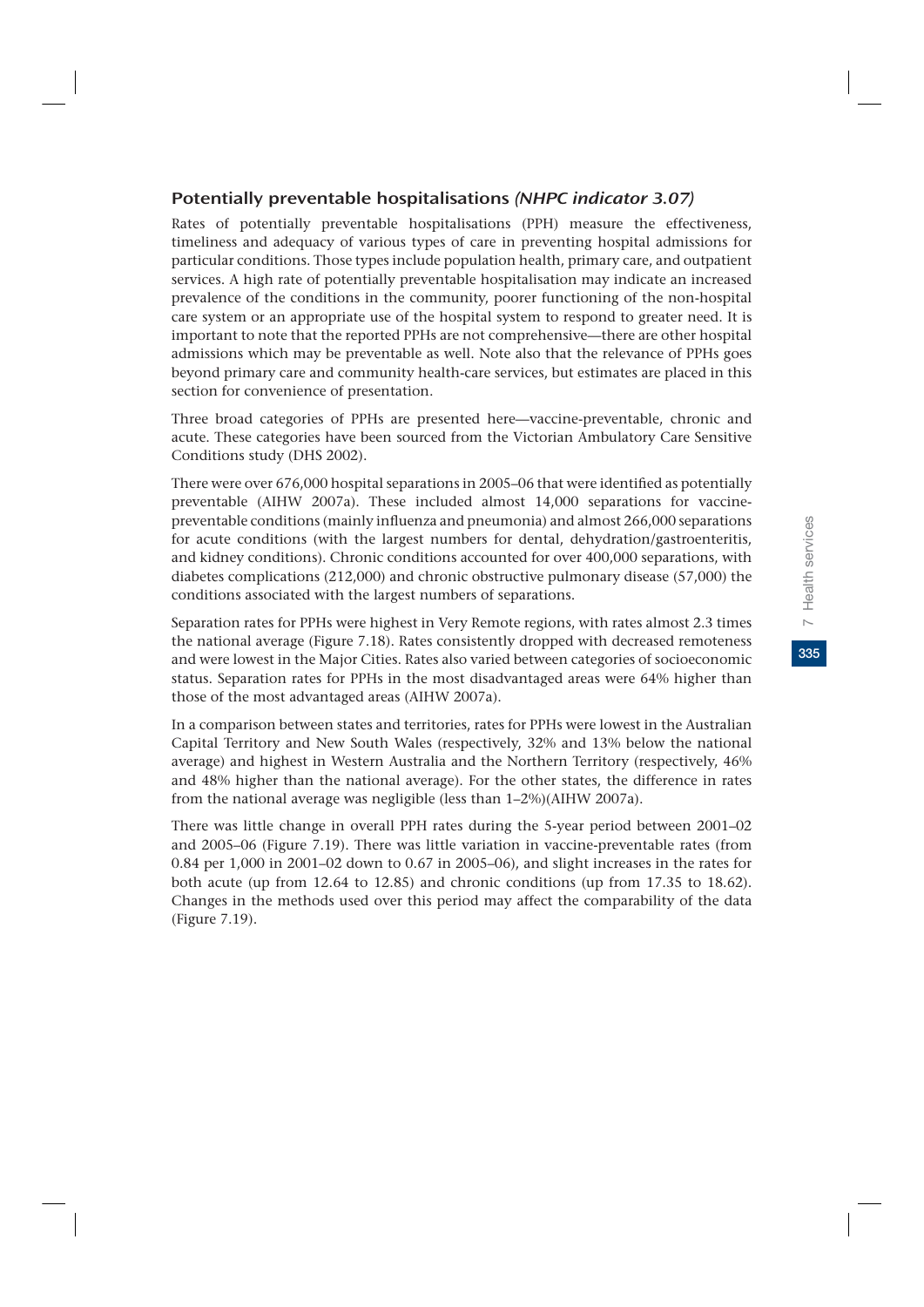

#### *Notes*

- 1. Separations for which the care type was reported as *Newborn* with no qualified days and records for *Hospital boarders* and *Posthumous organ procurement* have been excluded.
- 2. Separations per 1,000 population were age-standardised to the June 2001 Australian population.
- 3. Potentially preventable hospital separations—Vaccine-preventable conditions include influenza, bacterial pneumonia, tetanus, measles, mumps, rubella, pertussis and polio. Potentially preventable acute conditions include dental conditions, dehydration/gastroenteritis, ear, nose and throat infections, convulsions and epilepsy, cellulitis, kidney infections, pelvic inflammatory disease and appendicitis. Potentially preventable chronic conditions include diabetes complications, chronic obstructive pulmonary disease, angina, congestive heart failure, asthma, and iron deficiency anaemia.

*Source:* AIHW 2007a.

#### **Figure 7.18: Separation rates for potentially preventable hospitalisations by broad categories, by remoteness area of usual residence, 2005–06**



#### *Notes*

- 1. Separations for which the care type was reported as Newborn with no qualified days and records for *Hospital boarders* and *Posthumous organ procurement* have been excluded.
- 2. Separations per 1,000 population were age-standardised to the June 2001 Australian population.
- 3. See Figure 7.18 for list of conditions in each broad category.
- *Source:* AIHW 2007a and earlier editions.

#### **Figure 7.19: Separation rates for potentially preventable hospitalisations by broad categories, 2001–02 to 2005–06**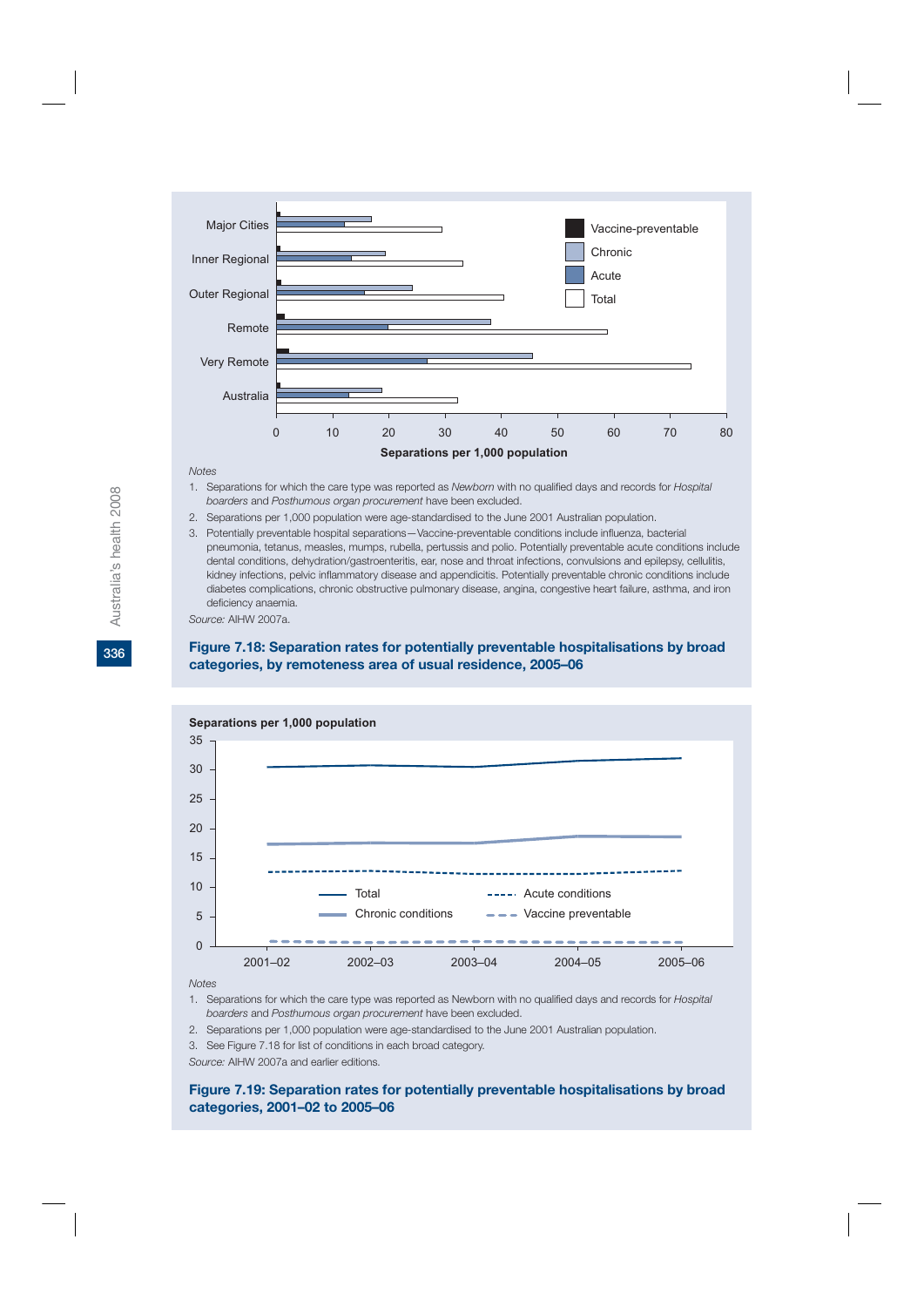## Primary health-care services for Aboriginal and Torres Strait Islander peoples

Chapter 3 of this report provides data on the health status of Aboriginal and Torres Strait Islander peoples, their hospitalisation rates and their use of GPs. The statistics demonstrate that Indigenous Australians tend to use these mainstream services differently from the rest of the Australian population. Health expenditure data (Chapter 8) reinforce this point.

For geographic, social and cultural reasons, mainstream services are not always accessible to, or are the most appropriate provider of health care for, Indigenous Australians. Australian governments recognise this and, given the relatively poor health status of Aboriginal and Torres Strait Islander peoples, provide specific health-care services to meet their needs.

Indigenous-specific health services are important providers of comprehensive primary health care. These services have funding provided by the Australian Government, state and territory governments, or both. The state and territory governments provide communitybased Indigenous primary health-care services. The Australian Government, through the Office for Aboriginal and Torres Strait Islander Health (OATSIH), provides funding for a range of Indigenous-specific community controlled primary health-care services.

In 2005–06, OATSIH funded 151 services to provide or facilitate access to primary health care for Aboriginal and Torres Strait Islander peoples. Overall, 58 of these services (39%) were in Remote or Very Remote locations (Figure 7.20). These services offer many types of care, including management of acute and chronic health conditions, preventive health measures (such as immunisation and screening), health promotion activities, transport services and assistance in accessing other appropriate community and health services. A small number provide specific programs only, such as health promotion and counselling.



*Source:* Department of Health and Ageing, Service Activity Reporting 2005–06, unpublished data.

**Figure 7.20: Geographical distribution of Australian Government-funded Aboriginal and Torres Strait Islander primary health-care services, 2005–06**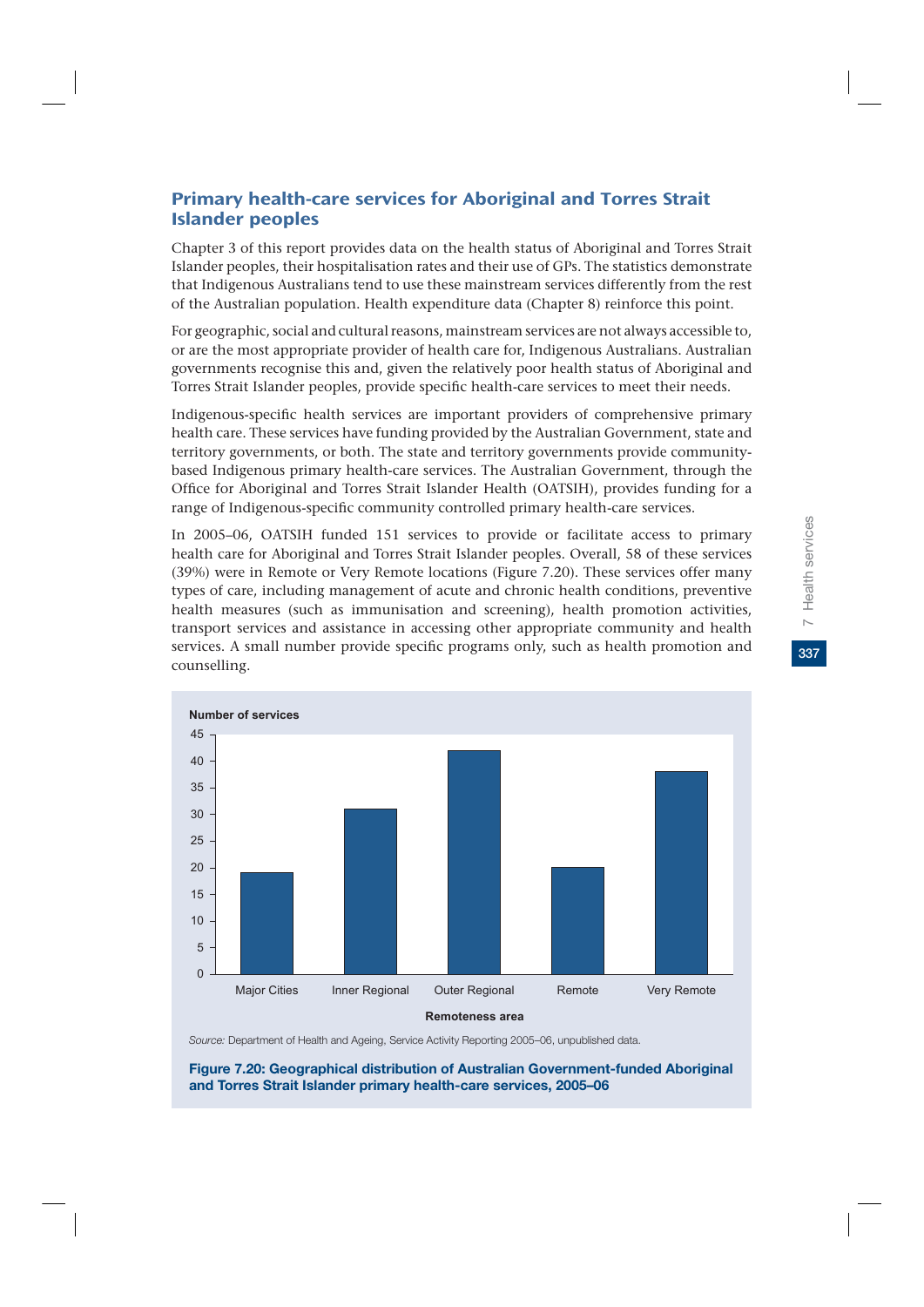In 2005–06, an estimated 1.68 million episodes of health care were provided by Australian Government-funded Aboriginal and Torres Strait Islander primary health-care services. About 86% of these episodes of health care in 2005–06 were provided to Aboriginal and Torres Strait Islander clients. Total episodes of health care provided varied by state and territory and by remoteness. In 2005–06, the majority of episodes of health care reported for Western Australia, South Australia and the Northern Territory were provided in Remote and Very Remote areas of Australia, whereas for other jurisdictions the majority were provided in Major Cities, Inner Regional and Outer Regional areas (Figure 7.21).



**2005–06**

There has been an increase in recent years in both the number of Aboriginal and Torres Strait Islander community-controlled primary health-care services and the episodes of health care provided. Over the period 1999–00 to 2005–06, there was around a 25% increase in the number of these services (from 120 to 151); and a 38% increase in the estimated episodes of health care provided to Indigenous and non-Indigenous clients (from 1.22 million to 1.68 million) (Figure 7.22).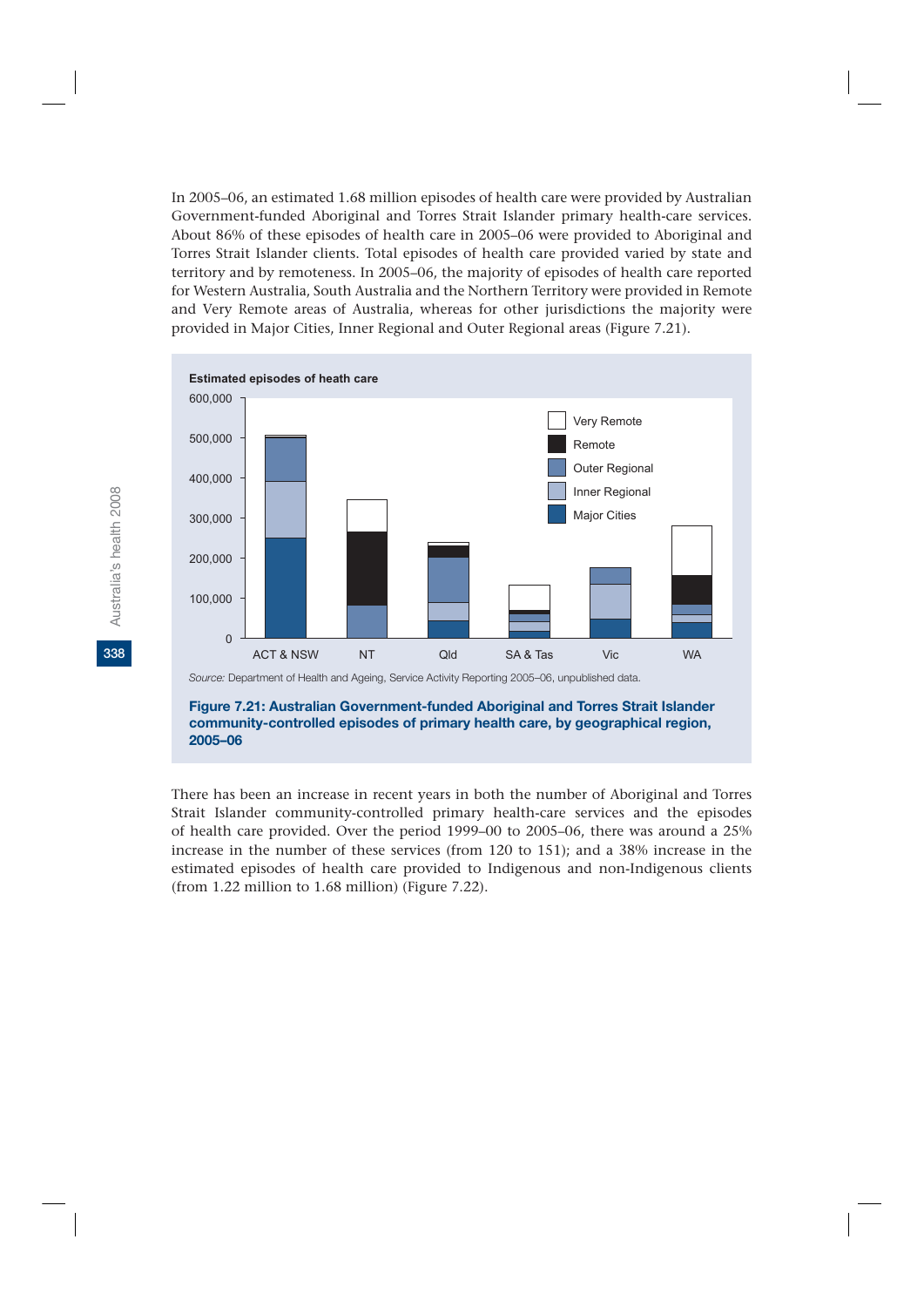

*Note:* Includes data from all services which reported in any year over the period 1999–00 to 2005–06. *Source:* Department of Health and Ageing, Service Activity Reporting, unpublished data.

**Figure 7.22: Cumulative changes to Aboriginal and Torres Strait Islander community-controlled primary health-care services, 1999–00 to 2005–06**

# Dental services

There are no national administrative data on the use of dental services. Although most dental services are provided by private dental practitioners, there are some public providers such as school dental programs (often delivered by dental therapists) and public dental clinics.

Medicare data provide some information on dental services, particularly services for cleft lip and cleft palette which are eligible for Medicare funding. In 2006–07, there were about 5,100 orthodontic episodes, 440 oral surgery episodes and 1,800 general orthodontic and prosthodontic services billed to Medicare. Since November 2007, Medicare has funded dental services to provide for people with chronic medical conditions and complex care needs. In 2006–07, 7,500 dental care services were provided under these arrangements, with benefits of around \$850,000 being paid through Medicare (Medicare Australia 2007).

State and territory governments provide public dental services of some kind to primary and secondary school children. Disadvantaged adults are also provided general dental services and some specialist services are provided to adult holders of concession cards issued by Centrelink (SCRGSP 2008).

### Services provided at dental visits

As noted above, there are no national administrative data available on dental service provision, but the Longitudinal Study of Dentists' Practice Activity (based on a random sample of dentists in Australia) is a source of information on dental services provided by private practitioners. This survey collected data at 5-year intervals between 1983–84 and 2003–04. The scope of the survey is registered dentists across all areas of all states and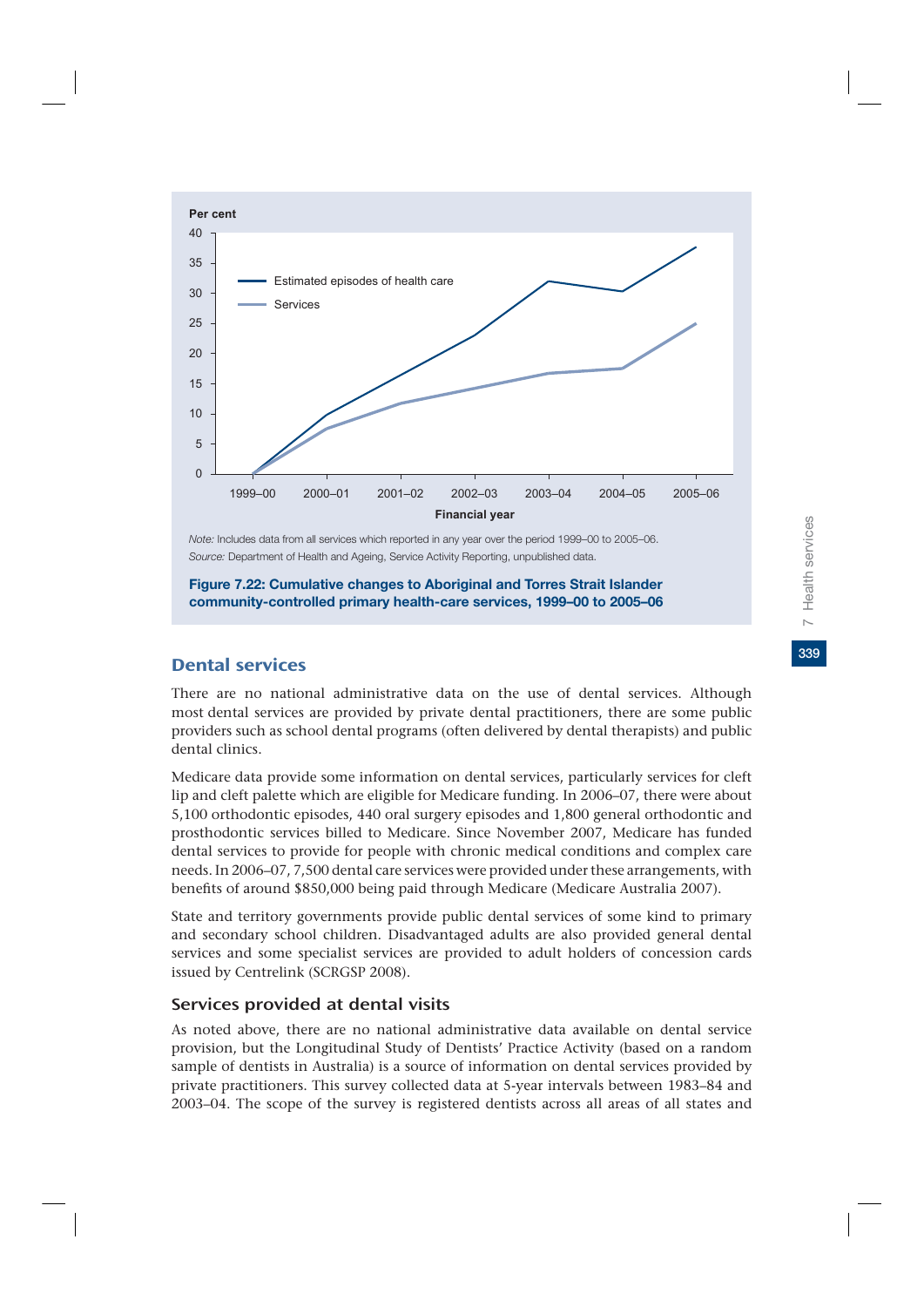territories, with survey samples drawn from each state and territory dental register. The service data reported here were collected by dentists in service logs of typical clinical days. Dental care services provided by dental specialists and public dentists are not included.

Between 1983–84 and 2003–04, there was an increase in the average number of services per visit from 1.8 to 2.4. The rates of service provision per visit reflected increases in routine scheduled care such as diagnostic and preventive services, as well as interventions to maintain functional dentition such as endodontic (root canal) and crown and bridge services (Figure 7.23). Over that period, rates for prosthodontic (denture) and tooth extraction services declined, and periodontal (gum) services remained stable.

This observed shift towards diagnostic and preventive services reflects findings that, over time, there have been consistent decreases in tooth loss among the Australian population (Sanders et al. 2004), thereby increasing the pool of teeth potentially at risk of oral disease. At the same time, demographic trends point to increasing proportions of older adults in the population. These changes suggest a shift in dental practice towards treating adults who are increasingly retaining teeth into older age, often with complex treatment needs for maintaining their teeth and avoiding tooth loss.



# Allied health services

Allied health services are those services provided by licensed health professionals other than medical practitioners, such as pharmacists, physiotherapists, nurses, psychologists and dietitians. Note that the services described in this section may overlap with services described elsewhere in this chapter, because the allied health professionals may work in a range of settings such as hospitals and community health centres.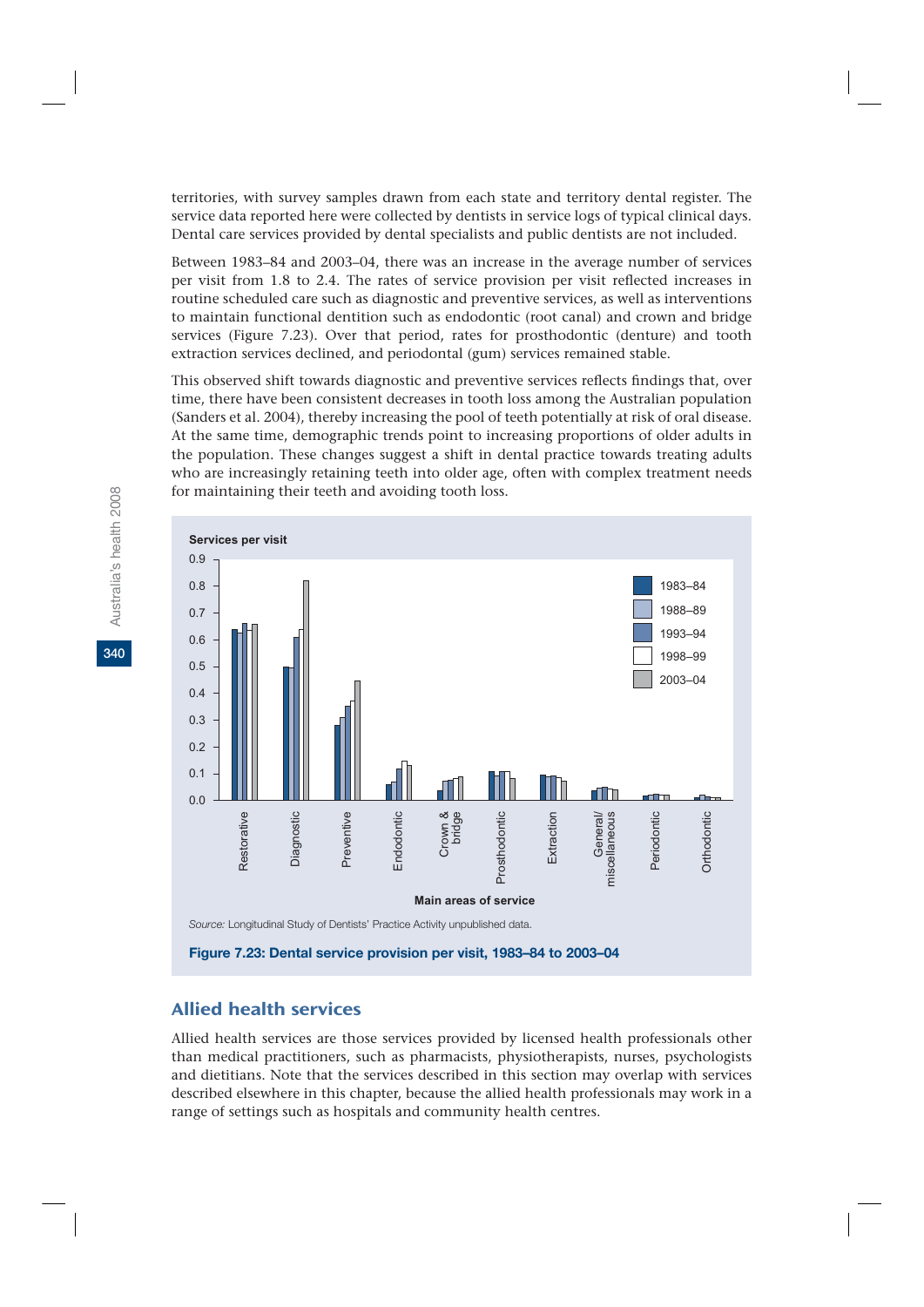The 2004–05 National Health Survey asked respondents if they had consulted an allied health professional in the previous 2 weeks. The results suggested that in any 2-week period 1 in 10 Australians (2.0 million) consulted an allied health professional: 1 in 9 females (1.2 million) and 1 in 12 males (0.9 million). Four per cent of Australians (0.8 million) consulted a pharmacist, 2.1% (0.4 million) a physiotherapist/hydrotherapist, 1.2% (0.2 million) a nurse, and 0.9% (0.2 million) a chiropodist/podiatrist in any 2-week period (Table 7.11). Also, about 0.1 million people consulted an occupational therapist, speech therapist/pathologist, audiologist/audiometrist, Aboriginal health worker or alcohol and drug worker.

|                                |         |         | Age group         |         | Total  |              |                |                |
|--------------------------------|---------|---------|-------------------|---------|--------|--------------|----------------|----------------|
| Allied health professional     | 0–14    |         | 15-24 25-44 45-64 |         | $65+$  | <b>Males</b> | <b>Females</b> | <b>Persons</b> |
| Accredited counsellor          | 17.2    | $*11.6$ | 28.8              | $*16.4$ | $***$  | 26.5         | 48.3           | 74.8           |
| Pharmacist                     | 115.6   | 93.1    | 276.4             | 188.5   | 92.0   | 272.7        | 492.8          | 765.5          |
| Chiropodist/podiatrist         | $*4.9$  | $*10.9$ | $*13.2$           | 53.1    | 95.8   | 62.8         | 115.2          | 178.0          |
| Dietitian/nutritionist         | $**$    | $*14.4$ | 31.6              | 228.0   | $*8.5$ | 25.5         | 53.0           | 78.5           |
| <b>Nurse</b>                   | 83.6    | $*13.4$ | 56.2              | 41.1    | 49.5   | 98.2         | 145.6          | 243.8          |
| Optician/optometrist           | $*15.6$ | 21.3    | 38.3              | 61.2    | 51.9   | 79.5         | 109.1          | 188.6          |
| Physiotherapist/hydrotherapist | 20.9    | 49.7    | 147.2             | 142.4   | 75.9   | 214.8        | 221.3          | 436.1          |
| Psychologist                   | $*13.8$ | 24.8    | 40.9              | 28.0    | $*5.9$ | 57.7         | 55.7           | 113.5          |
| Social worker/welfare officer  | $*10.5$ | $*10.1$ | 27.4              | $*12.7$ | $*8.2$ | 35.2         | 33.7           | 68.9           |
| Other <sup>(b)</sup>           | 59.2    | $*11.2$ | 31.0              | 22.6    | 39.4   | 93.0         | 70.6           | 163.5          |
| Total <sup>(c)</sup>           | 302.0   | 233.0   | 598.4             | 528.5   | 372.7  | 856.3        | 1,178.2        | 2,034.6        |

#### **Table 7.11: Persons ('000) consulting allied health professionals(a), 2004–05**

\* Estimate has a relative standard error of 25% to 50% and should be used with caution.

\*\* Estimate has a relative standard error greater than 50% and is considered too unreliable for general use.

(a) Consultations in the 2 weeks before 2004–05 interview. Excludes consultations in/at hospitals or day clinics.

(b) Includes occupational therapist, speech therapist/pathologist, audiologist/audiometrist, Aboriginal health worker, and alcohol and drug worker.

(c) Totals will not necessarily be the sum of the rows, as some persons reported consultations with more than one type of professional.

*Source:* ABS unpublished data.

Medicare data can provide some information on use of private allied health services because, from 1 July 2004, Medicare rebates have been available for a maximum of five allied health services for eligible patients in a given year. Eligible patients are those with chronic conditions and complex care needs, provided that the treatment is part of a patient care plan drawn up by a GP. In 2006–07, about 930,000 allied health services were provided under these arrangements, with total benefits of around \$44.3 million being paid through Medicare (Medicare Australia 2007).

Medicare also covers the cost of visits to optometrists. In 2006–07, there were 5.5 million optometry services provided, with \$240 million in Medicare benefits being paid.

Most private health ancillary (or 'extras') insurance offers rebates for allied health services. In the quarter ending June 2007, there were benefits paid for about 1.86 million physiotherapy services, 1.45 million optical services, 504,000 chiropodist/podiatrist services, 90,000 speech therapy services and 88,000 psychologist/group therapy services (PHIAC 2007).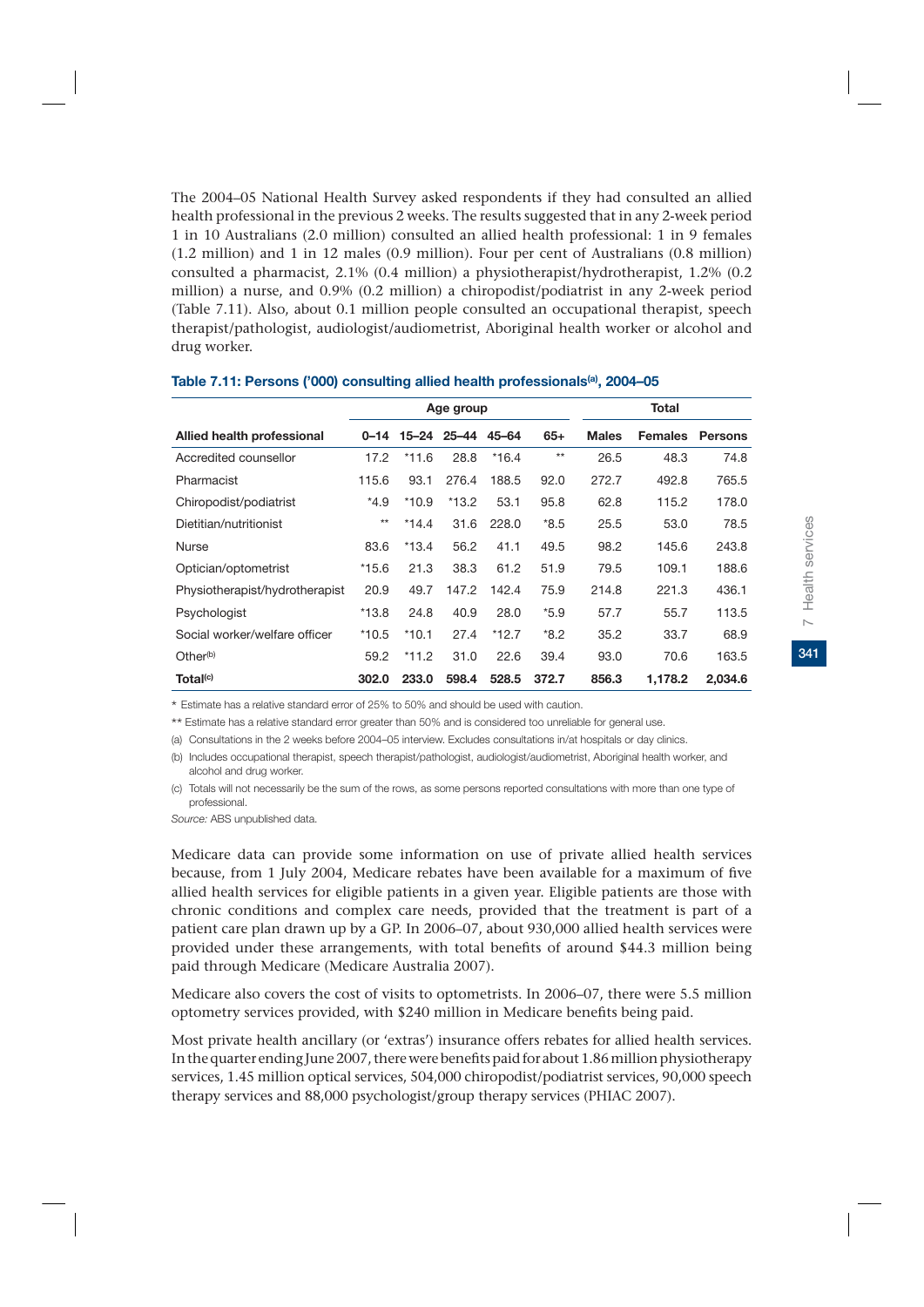# Community health services

Government-funded community health services in each state and territory provide a diverse range of health services not described elsewhere in this chapter. They are either provided directly by governments (including local governments) or funded by government and managed by local health services or community organisations (SCRGSP 2008). Community health services usually consist of multidisciplinary teams of salaried health professions who aim at improving the health of particular communities (Quality Improvement Council 1998). Community services are delivered in a variety of settings, including specially built community health centres, local council buildings, schools and clients' homes.

Statistical information on these services is not as highly developed as that on other services (such as hospitals) and there is no nationally agreed basis for describing the nature of the services or for measuring the amounts of service provided. Therefore, a comprehensive national picture of community health services is not available. However, some information on the nature of the services follows (SCRGSP 2008).

In 2006–07, the Australian Government funded community health services that included:

- the Regional Health Services program, which provided funds to rural communities of up to 5,000 people to support primary health-care services
- Rural Primary Health Projects, which included the National Rural Primary Health Projects Program that provided funding for primary care initiatives targeting remote regions.

States and territories provide a variety of community health services, including:

- maternal and child community health services—these include antenatal and postnatal parenting support services, early childhood nursing programs, disease prevention programs and treatment programs relating to child development and health
- women's health services that provide services and health promotion programs for females across a range of health-related areas
- men's health programs, including mainly promotional and educational programs
- community rehabilitation programs, including case management, prosthetics services and equipment schemes, and home modification.

# Ambulance services and the Royal Flying Doctor Service

Ambulance services are provided by state and territory governments, except in Western Australia and the Northern Territory, which contract St John Ambulance Australia to provide the services.

The role of ambulance services generally includes providing emergency pre-hospital patient care and transport in response to sudden illness and injury, retrieving emergency patients, transporting patients between hospitals, conducting road accident rescues and coordinating patient services in multicasualty events. Some government ambulance services also provide first aid training courses, as do non-government providers such as St John Ambulance and the Red Cross.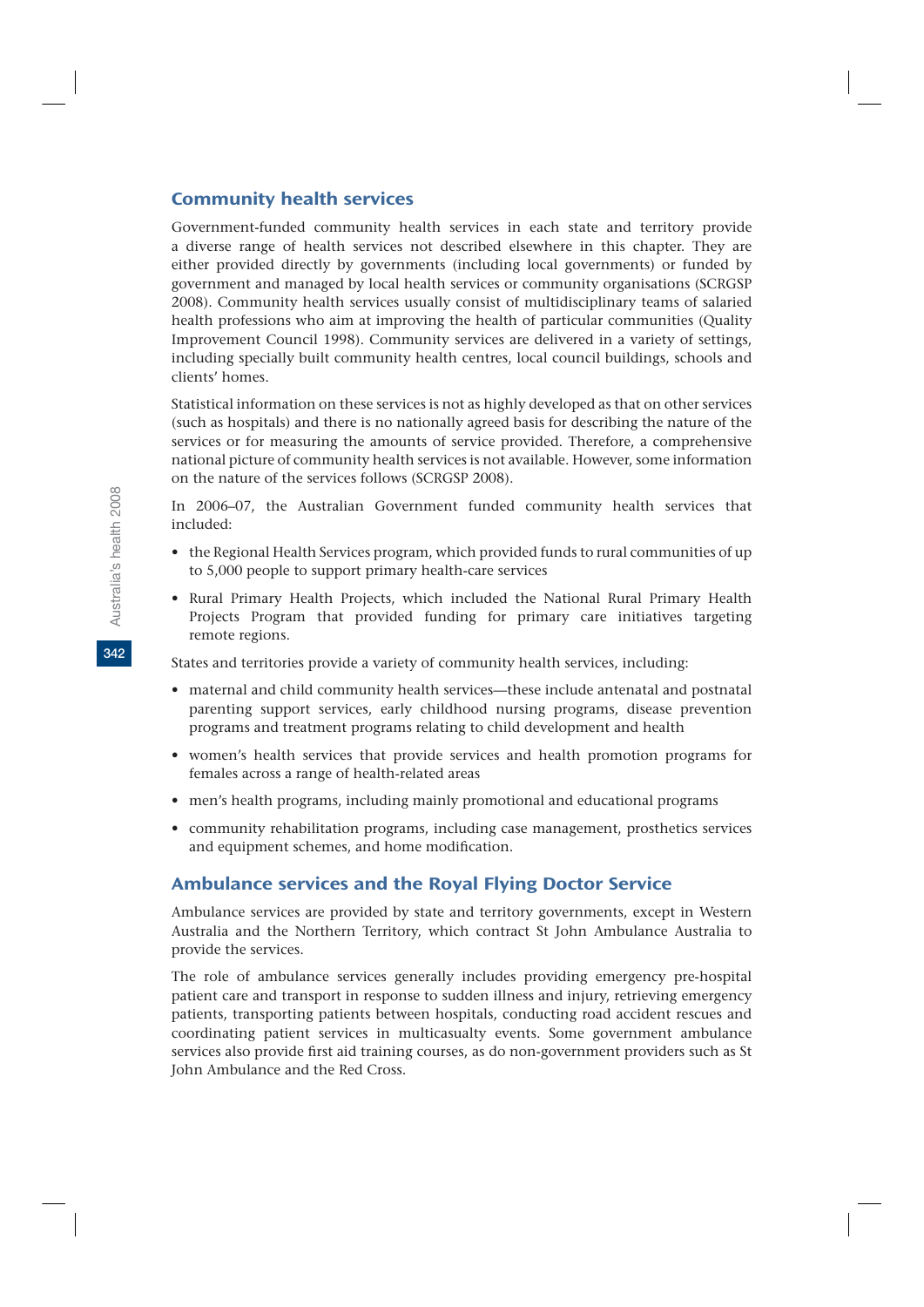In 2005–06, ambulance service organisations attended 2,719,000 incidents nationally, of which 1,057,000 (38.9%) were emergency incidents, 895,000 (32.9%) were non-emergency and a further 759,000 (27.9%) were urgent (SCRGSP 2008).

The numbers of incidents, responses and patients are interrelated: multiple responses/ vehicles may be sent to a single incident, and there may be more than one patient per incident. There may also be responses to incidents that do not result in patients (that is, no one requires treatment). For every 100,000 Australians in 2006–07, there were 13,000 incidents, 15,000 responses and 13,000 patients. Between 2004–05 and 2005–06, there were increases of about 7% in all categories (SCRGSP 2008).

The Royal Flying Doctor Service (RFDS) provides aeromedical emergency health services, primary and community health care clinics at remote sites (for example, routine health checks and advice, immunisation, child health care, and dental, eye and ear clinics), telehealth consultations via radio, telephone or videoconference, pharmaceutical supplies at remote sites and transfers of patients between hospitals.

In 2006–07, there were 242,547 patient contacts with the RFDS. The service conducted 12,247 healthcare clinics, 75,439 telehealth services, and 35,089 aerial evacuations, including inter-hospital transfers. There were 47 aircraft used by the RFDS during 2006– 07, which flew a total of 21.7 million kilometres. The RFDS had 21 bases (which house aircraft and provide health services), and six RFDS health facilities (which provide health services but do not house an aircraft)(RFDS 2007).

# Complementary and alternative health services

Australians have access to a range of services that either complement or are alternative to mainstream health-care services. The 2004–05 National Health Survey asked respondents whether they had consulted an 'other health professional' in the 2 weeks before the interview. Results suggest that in any 2-week period, 1 in 28 Australians (0.7 million) consulted a complementary or alternative health professional: 1 in 23 females (0.5 million) and 1 in 37 males (0.3 million) (Table 7.12). About 1 in every 47 Australians (0.4 million) consulted a chiropractor, 0.1 million a naturopath and about 0.2 million an acupuncturist, herbalist, hypnotherapist or osteopath.

|                            |          |           | Age group |           | Total  |              |                |                |
|----------------------------|----------|-----------|-----------|-----------|--------|--------------|----------------|----------------|
| <b>Health professional</b> | $0 - 14$ | $15 - 24$ | $25 - 44$ | $45 - 64$ | $65+$  | <b>Males</b> | <b>Females</b> | <b>Persons</b> |
| Chiropractor               | 29.6     | 46.4      | 177.8     | 148.0     | 30.7   | 180.2        | 252.4          | 432.6          |
| Naturopath                 | $*13.0$  | $*11.1$   | 55.0      | 46.7      | $*7.9$ | 35.6         | 97.9           | 133.6          |
| Other <sup>(b)</sup>       | $*3.6$   | $*14.2$   | 82.3      | 76.4      | 24.8   | 68.5         | 132.7          | 201.2          |
| Total <sup>(c)</sup>       | 44.5     | 69.5      | 297.4     | 253.4     | 57.8   | 271.6        | 451.0          | 722.6          |

### **Table 7.12: Persons reporting consultations with complementary and alternative health professionals(a), 2004–05 ('000)**

\* Estimate has a relative standard error of 25% to 50% and should be used with caution.

(a) Consultations in the 2 weeks before 2004–05 National Health Survey interview. Excludes consultations in/at hospitals or day clinics.

(b) Includes acupuncturist, herbalist, hypnotherapist and osteopath.

(c) Totals will not necessarily be the sum of the rows, as some persons reported more than one type of professional. *Source:* ABS unpublished data.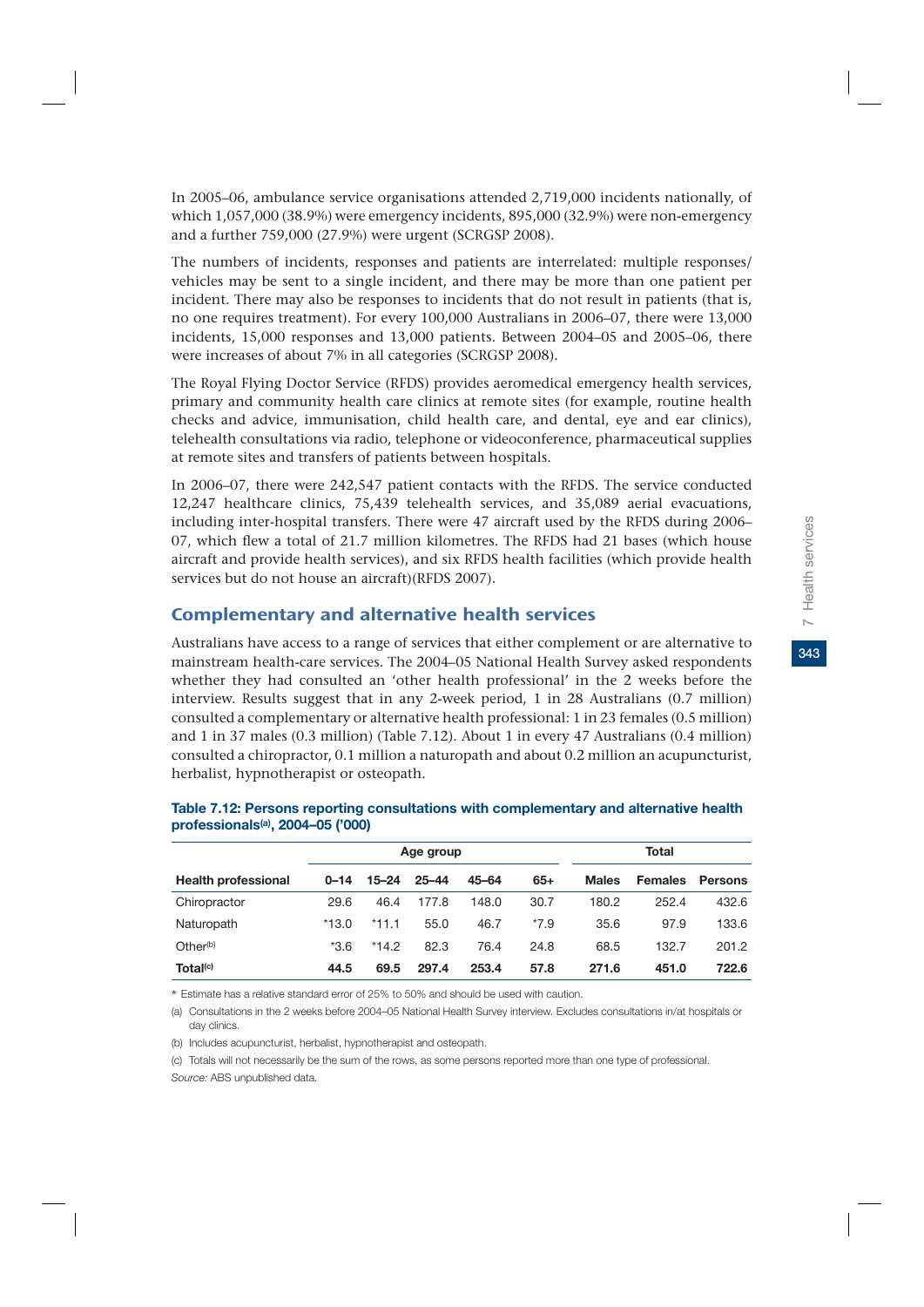A substudy on patient use of complementary and alternative therapies was conducted with the 2000–01 BEACH study of general practice consultations. Almost 22% of the substudy patients indicated that they used such therapies in the previous 12 months, and almost half said they would consider doing so in the future (Britt et al. 2007). Of those who had used complementary/alternative therapies in the previous 12 months, 40% had seen a chiropractor, 32% a naturopath, 23% had remedial massage and 20% had acupuncture.

Complementary and alternative health services have been incorporated into the general health-care system to a varying extent. For example, acupuncture performed by a medical practitioner attracts a Medicare rebate, for which a total of 589,796 claims were made in 2006–07, attracting benefits of \$21.1 million.

Under the Medicare Allied Health Initiative, from 1 July 2004 Medicare benefits are paid for up to five services to eligible patients managed by a GP under an enhanced primary care plan. Included in the list of eligible allied health services are chiropractors and osteopaths. In 2006–07, about 38,000 chiropractic and 17,600 osteopath services were provided under these arrangements, with total Medicare benefits of around \$1.7 million and \$0.8 million, respectively.

Private health ancillary insurance sometimes covers some of these services, such as those provided by naturopaths, osteopaths, chiropractors and acupuncturists. In the quarter ending June 2007, benefits were paid for about 1.95 million chiropractic services, 556,000 natural therapy services, 359,000 acupuncture/acupressure services and 102,000 osteopathic services (PHIAC 2007).

# 7.3 Hospitals

Hospitals accounted for more than one-third of recurrent health expenditure (more than \$31 billion) in Australia in 2005–06 and they generally attract the most media attention (AIHW 2007b). The hospital sector comprises more than 1,290 hospitals around Australia, with almost 82,000 beds available. The public hospital system employs the equivalent of more than 220,000 full-time staff, almost half are nurses and one-tenth are doctors.

Most hospital resources are consumed in providing care for the patients they admit, but hospitals provide a much higher number of non-admitted services, such as those provided by emergency departments and outpatient clinics (Box 7.9). On a typical day, around 20,000 Australians are admitted to a hospital, with about the same number leaving (separating), and there are about 124,000 non-admitted services.

The National Health Performance Framework includes nine areas in which to assess how well the health system is performing (NHPC 2004; see also chapters 1 and 9). For several of these areas there are indicators that relate to the performance of the acute care or hospital component of the health system. They include:

- the cost per casemix-adjusted separation (see below), as an indicator of efficiency
- waiting times for elective surgery, as an indicator of access
- emergency department waiting times, as an indicator of responsiveness
- hospital separations with an adverse event, as an indicator of safety.

The first three of these indicators are used for public acute hospitals and the last can apply to all hospitals.

**344**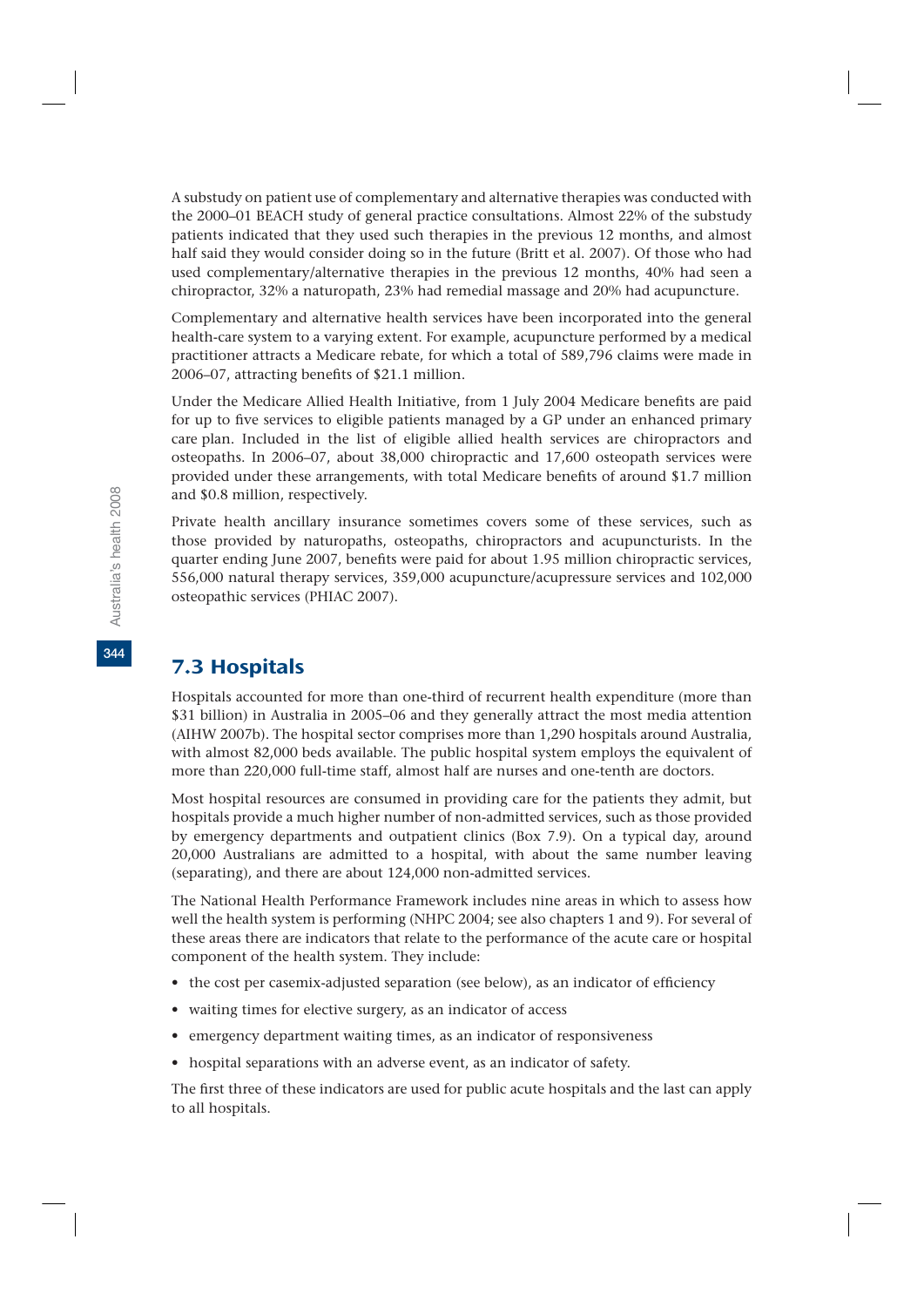# Box 7.9: Terms and data sources relating to the use of hospitals

### **Admitted patients and the National Hospital Morbidity Database**

Statistics on admitted patients are compiled when patients complete an 'episode of care' and are therefore considered to have 'separated'. An admitted patient is a patient who undergoes a hospital's formal admission process. The statistics are compiled at the end of the episode because that is when all the data pertaining to that episode of care (such as the length of stay and the procedures carried out) are known, and the diagnostic information is more accurate.

'Separation' is the term used to refer to the completion of an episode of admitted patient care. Such episodes can be a total hospital stay (from admission to discharge, transfer or death), or a portion of a hospital stay beginning or ending in a change of type of care (for example, from acute to rehabilitation). 'Separation' also means the process by which an admitted patient completes an episode of care by being discharged, dying, transferring to another hospital or changing type of care.

For each separation, patients are assigned a principal diagnosis, which describes the condition or its management considered the chief reason for the patient's episode of care. The principal diagnosis recorded for each separation is usually a disease, injury or poisoning, but can also be a specific treatment of an already diagnosed condition, such as dialysis for renal disease, or other reasons for hospitalisation. If applicable, procedures may also be reported. These can be described as surgical or non-surgical, and therapeutic or diagnostic. In 2005–06, diagnoses and procedures were reported using the fourth edition of the ICD-10-AM classification (Box 7.10). The term 'patient day' means the occupancy of a hospital bed (or chair in the case of some same-day patients) by an admitted patient for all or part of a day.

The state and territory health authorities compile information on patients admitted to hospitals and supply it to the AIHW for collation into the National Hospital Morbidity Database. This database is an electronic record for each separation from almost every hospital in Australia, including public acute and psychiatric hospitals (public sector), and private free-standing day hospital facilities and other private hospitals (private sector). Since 1993–94, data have been provided for all public hospital separations and, for most years, about 95% of private hospital separations.

As indicators of ill health in the population, hospital separations data have limitations. First, people who are attended to by the hospital but not admitted are not counted in the separations data. Also, the counting unit is the episode of care (the separation), not the patient. Further, the patient cannot be identified in the national database; so for example, one patient admitted five times cannot be distinguished from five patients admitted once each. Finally, hospital separations data are also affected by variations in admission practices, and in the availability of and access to hospitals and non-hospital services.

### **Non-admitted patients**

Hospitals provide services to many patients without admitting them. These patients receive care through emergency departments, outpatient clinics and a range of other specialised services. Summary information on these services is collated nationally for public hospitals by the AIHW and for private hospitals by the Australian Bureau of Statistics (ABS).

345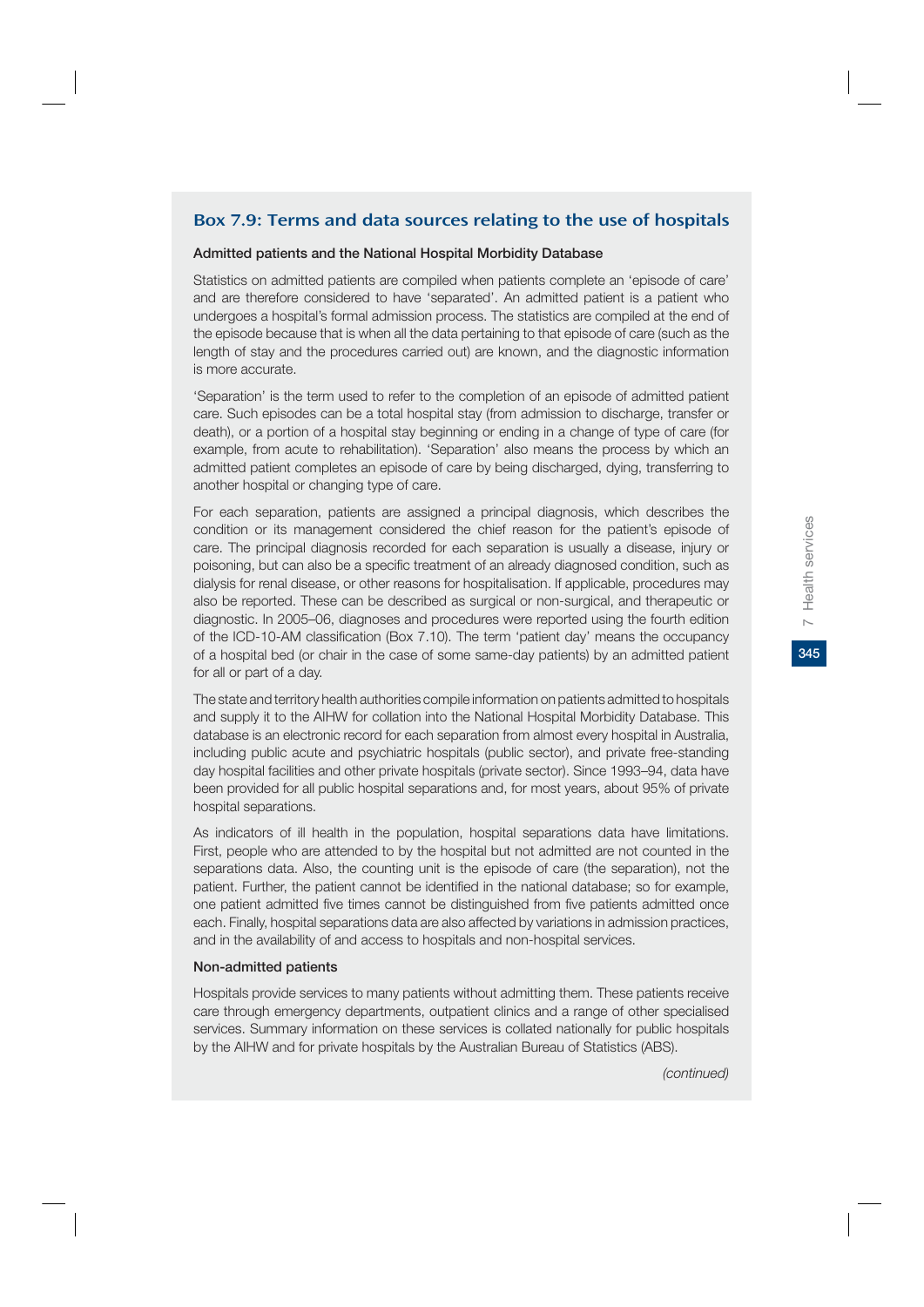An 'occasion of service' for a non-admitted patient is defined as any examination, consultation, treatment or other service provided to a patient in each functional unit of a health service establishment, each time the service is provided. National data are categorised into broad clinic- or service-based groupings.

Definitions used for non-admitted patient hospital care are not completely uniform among the states and territories, and have varied over time. Existing national systems for counting and classifying this care are being revised with the aim of improving consistency and comparability. For example, the collection of more detailed data for non-admitted patient care for 23 outpatient clinic types began on 1 July 2005 in selected public hospitals.

# Hospitals, bed numbers and public hospital costs

Nationally, the number of public acute care hospital numbers grew from 712 in 1995–96 to 736 in 2005–06. In contrast, over the same period, the number of private hospitals other than free-standing day hospital facilities decreased from 323 to 284 (Table 7.13). The number of private free-standing day hospital facilities, however, increased from 140 in 1995–96 to 252 in 2005–06. These free-standing facilities provide investigation and treatment services for admitted patients on a day-only basis.

The number of public psychiatric hospitals declined from 26 in 1995–96 to 22 in 1996–97 and has remained relatively stable since then. These hospitals are devoted mainly to the treatment and care of admitted patients with psychiatric, mental or behavioural disorders. Reforms under the National Mental Health Strategy meant that their role declined in the early to mid-1990s, with more services provided in acute care hospitals and community settings.

### Bed numbers

An indicator of the availability of hospital services is numbers of hospital beds. However, the concept of an available bed is also becoming less important due to factors such as increasing same-day hospitalisations and provision of 'hospital in the home' care. Bed numbers in hospitals can also be affected by the range and types (casemix) of patients admitted to those hospitals. For example, differing proportions of beds may be required for specialist services and services that are more general.

In 2005–06, there were 81,818 available beds in Australia, with 54,601 beds in public acute hospitals and public psychiatric hospitals (Table 7.13). Between 1995–96 and 2005–06, there was a 3.2% decrease in available beds and an 11% reduction in available beds per 1,000 population. The latter change was not evenly distributed between the public and private sectors, with private sector beds per 1,000 population remaining stable during this period and the public sector rate decreasing by 18%.

Public acute hospitals can be described in terms of 'peer groups' (Table 7.15), which group hospitals together based on their volume of admitted patient activity and geographical location (AIHW 2007a). This peer grouping was developed to assist in the comparison of the average cost per separation and also illustrate some of the attributes of the state and territory hospital systems. For example, the peer grouping reveals variation in bed numbers—*Small acute hospitals* each had an average of 23 beds in 2005–06, while *Principal referral and Specialist women's and children's hospitals* averaged 338 beds nationally.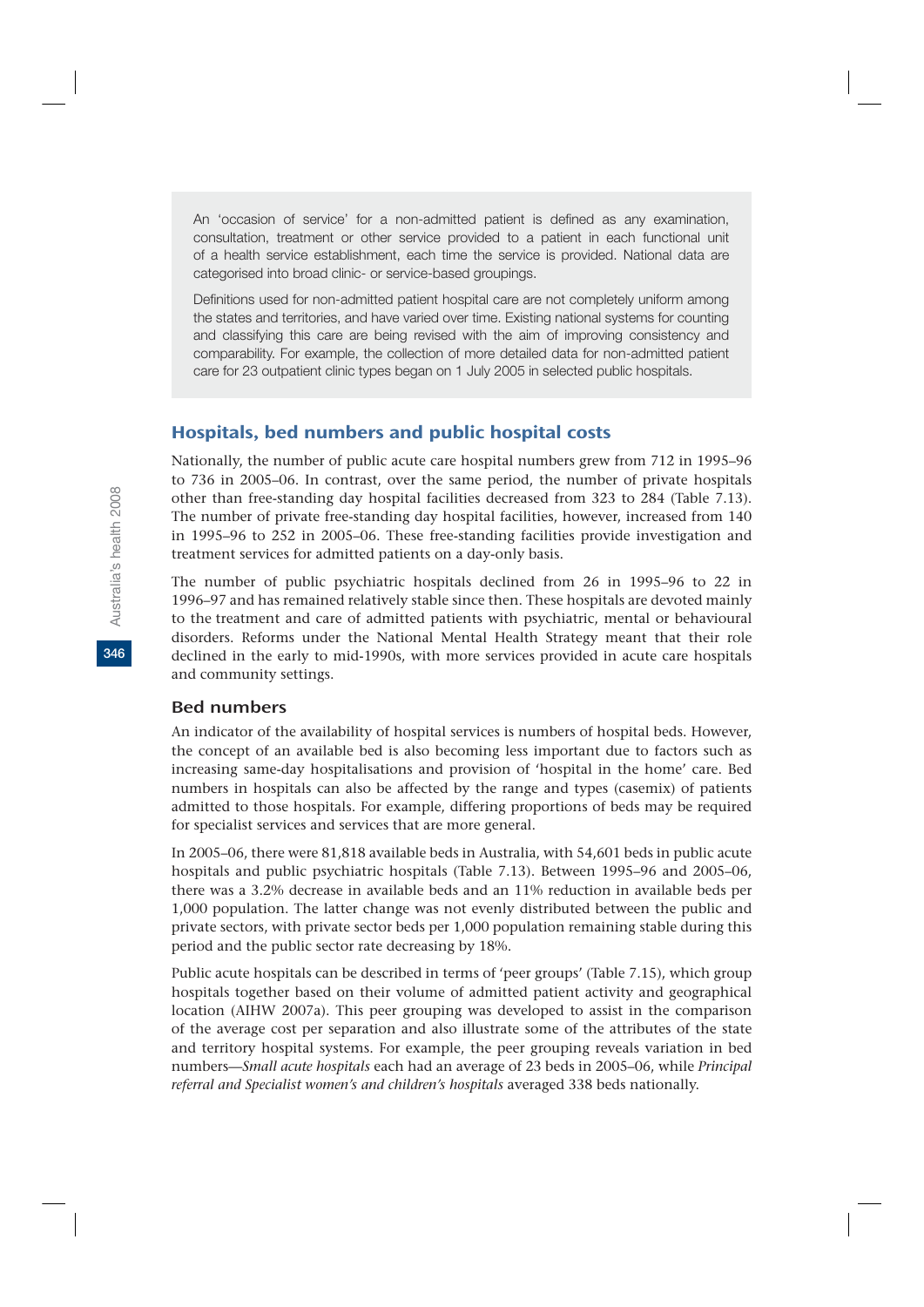| Measure/hospital sector                              | 1995-96 | 1997-98 | 1999-00 | 2001-02 | 2003-04 | 2005-06 |
|------------------------------------------------------|---------|---------|---------|---------|---------|---------|
| <b>Hospitals</b>                                     |         |         |         |         |         |         |
| Public acute                                         | 712     | 738     | 726     | 724     | 741     | 736     |
| Public psychiatric                                   | 26      | 22      | 22      | 22      | 20      | 19      |
| Total public                                         | 738     | 760     | 748     | 746     | 761     | 755     |
| Private free-standing day<br>hospital facilities     | 140     | 175     | 190     | 246     | 234     | 252     |
| Private other <sup>(a)</sup>                         | 323     | 317     | 312     | 314     | 291     | 284     |
| Total private                                        | 463     | 492     | 502     | 560     | 525     | 536     |
| <b>Total</b>                                         | 1,201   | 1,252   | 1,250   | 1,306   | 1,286   | 1,291   |
| Available beds <sup>(b)</sup>                        |         |         |         |         |         |         |
| Public acute                                         | 55,891  | 52,801  | 50,188  | 49,004  | 50,915  | 52,236  |
| Public psychiatric                                   | 3,867   | 2,935   | 2,759   | 2,457   | 2,561   | 2,366   |
| Total public                                         | 59,758  | 55,736  | 52,947  | 51,461  | 53,475  | 54,601  |
| Private free-standing day hospital<br>facilities     | 1,023   | 1,348   | 1,581   | 1,851   | 1,947   | 1,965   |
| Private other <sup>(a)</sup>                         | 22,757  | 23,019  | 23,665  | 25,556  | 24,642  | 25,252  |
| Total private                                        | 23,780  | 24,367  | 25,246  | 27,407  | 26,589  | 27,217  |
| <b>Total</b>                                         | 83,538  | 80,103  | 78,193  | 78,868  | 80,064  | 81,818  |
| Available beds (per 1,000 population) <sup>(b)</sup> |         |         |         |         |         |         |
| Public acute                                         | 3.1     | 2.8     | 2.6     | 2.5     | 2.6     | 2.6     |
| Public psychiatric                                   | 0.2     | 0.2     | 0.1     | 0.1     | 0.1     | 0.1     |
| Total public                                         | 3.3     | 3.0     | 2.8     | 2.6     | 2.7     | 2.7     |
| Private free-standing day<br>hospital facilities     | 0.1     | 0.1     | 0.1     | 0.1     | 0.1     | 0.1     |
| Private other <sup>(a)</sup>                         | 1.3     | 1.2     | 1.2     | 1.3     | 1.2     | 1.2     |
| Total private                                        | 1.3     | 1.3     | 1.3     | 1.4     | 1.3     | 1.3     |
| <b>Total</b>                                         | 4.5     | 4.3     | 4.1     | 4.0     | 4.0     | 4.0     |

### **Table 7.13: Hospitals and available beds, 1995–96 to 2005–06**

(a) Includes private acute and private psychiatric hospitals.

(b) Average available beds through the course of the year where possible, otherwise available beds at 30 June.

*Sources:* AIHW 2007a and earlier editions.

# State and territory variation

In 2005–06, the average number of public hospital beds per 1,000 population ranged from 2.2 in the Australian Capital Territory to 3.2 in South Australia. For the private sector, there was a range from 1.0 in New South Wales to 1.7 in Western Australia (Table 7.14). The ratio of public beds to private beds was 2.0 nationally, ranging from 1.4 in Tasmania and Western Australia to 2.8 in New South Wales.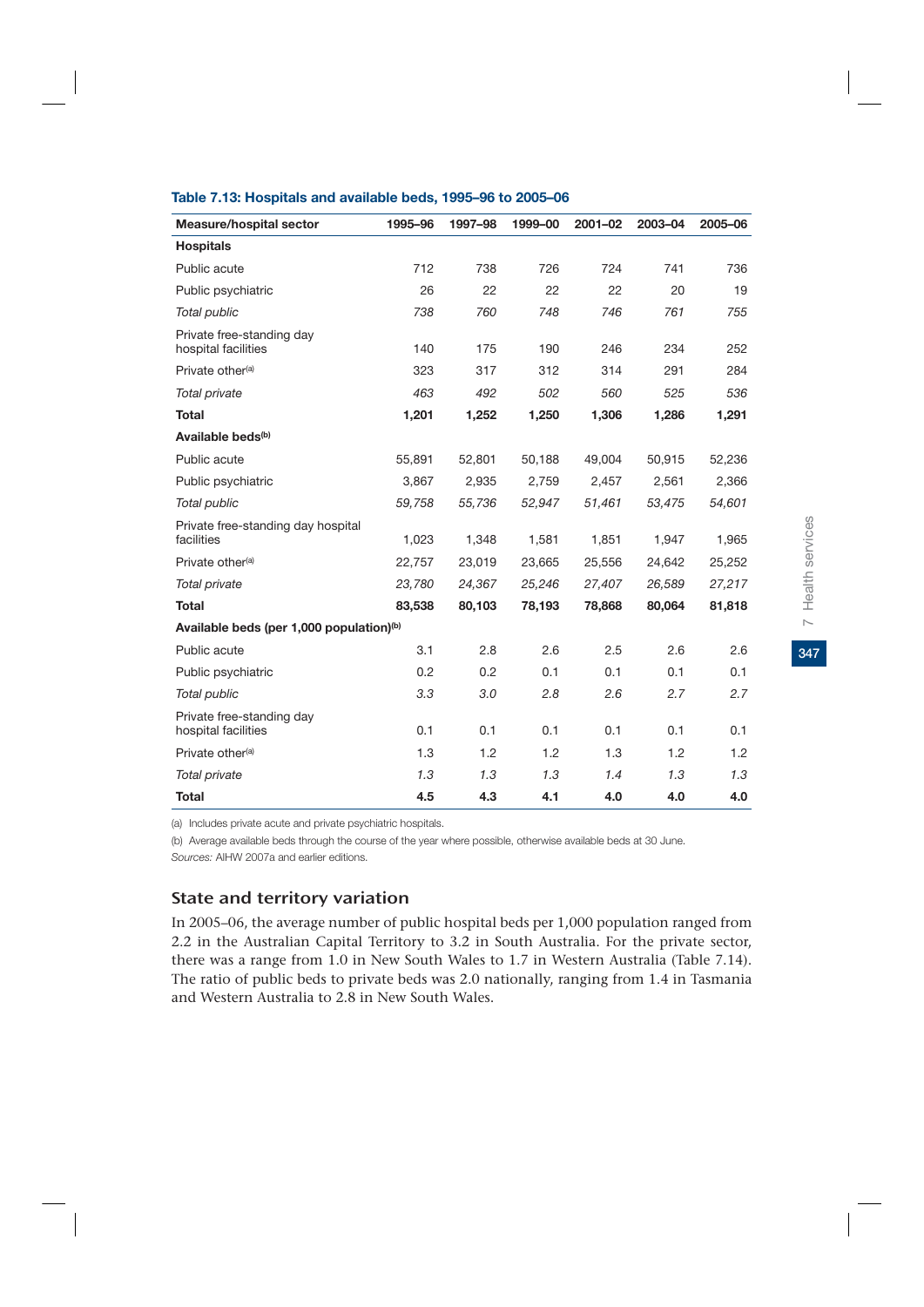| <b>Sector</b>                                    | <b>NSW</b> | <b>Vic</b> | Qld | <b>WA</b> | SΑ  | Tas  | <b>ACT</b> | NΤ   | Total |
|--------------------------------------------------|------------|------------|-----|-----------|-----|------|------------|------|-------|
| Public acute hospitals                           | 2.7        | 2.4        | 2.4 | 2.4       | 2.9 | 2.5  | 2.2        | 2.8  | 2.6   |
| Public psychiatric hospitals                     | 0.2        | 0.0        | 0.1 | 0.1       | 0.2 | 0.2  | 0.0        | 0.0  | 0.1   |
| Total public                                     | 2.9        | 2.4        | 2.5 | 2.5       | 3.2 | 2.7  | 2.2        | 2.8  | 2.7   |
| Private free-standing day<br>hospital facilities | 0.1        | 0.1        | 0.1 | 0.1       | 0.1 | n.a. | n.a.       | n.a. | 0.1   |
| Other private hospitals <sup>(a)</sup>           | 0.9        | 1.2        | 1.5 | 1.6       | 1.4 | n.a. | n.a.       | n.a. | 1.2   |
| Total private                                    | 1.0        | 1.3        | 1.6 | 1.7       | 1.5 | n.a. | n.a.       | n.a. | 1.3   |
| Total available beds per<br>1,000 population     | 3.9        | 3.7        | 4.1 | 4.2       | 4.6 | n.a. | n.a.       | n.a. | 4.0   |

#### **Table 7.14: Available hospital beds per 1,000 population, 2005–06**

n.a.Not available but included in totals.

(a) Includes private acute and private psychiatric hospitals.

*Source:* AIHW 2007a.

### Costs of public hospital care (NHPC indicator 3.14)

The cost per casemix-adjusted separation is a measure of the average cost of providing care for admitted patients, adjusted for the relative complexity of the patients' conditions. It is calculated for selected public acute hospitals as the average recurrent expenditure for each admitted patient, adjusted by the resources expected to be used for the separation. As such it can be taken as a measure of the relative technical efficiency of hospitals. Casemix weightings are based on the Australian Refined Diagnosis Related Groups (AR-DRGs) (Box 7.10).

Nationally, the average cost per casemix-adjusted separation was \$3,698 (Table 7.15), varying from \$3,299 for South Australia to \$4,250 for the Australian Capital Territory, and from \$3,524 for *Medium hospitals* to \$3,790 for *Small acute hospitals*.

In 2005–06, nursing staff costs accounted for 27% of the cost per casemix-adjusted separation, medical staff and VMOs 21%, other labour costs 20%, other recurrent expenditure 13%, medical supplies 9%, drug supplies 5% and superannuation 5%.

| Peer group                                                         | <b>NSW</b> | Vic   | Qld   | <b>WA</b> | <b>SA</b>      | Tas                  | <b>ACT</b> | <b>NT</b>            | Australia |  |  |  |
|--------------------------------------------------------------------|------------|-------|-------|-----------|----------------|----------------------|------------|----------------------|-----------|--|--|--|
| Principal referral and Specialist women's and children's hospitals |            |       |       |           |                |                      |            |                      |           |  |  |  |
| Number of hospitals <sup>(b)</sup>                                 | 28         | 17    | 17    | 4         | 5              | 3                    | 1          | 2                    | 77        |  |  |  |
| Average beds per hospital                                          | 361        | 224   | 369   | 464       | 394            | 348                  | 510        | 230                  | 338       |  |  |  |
| Average cost weight                                                | 1.12       | 0.99  | 1.07  | 1.12      | 1.08           | 1.06                 | 1.02       | 0.77                 | 1.05      |  |  |  |
| Cost per casemix-adjusted<br>separation (\$)                       | 3.919      | 3.619 | 3,665 | 3.634     | 3.346          | 3.951                | n.p.       | 4,102                | 3,726     |  |  |  |
| Large hospitals                                                    |            |       |       |           |                |                      |            |                      |           |  |  |  |
| Number of hospitals <sup>(b)</sup>                                 | 14         | 9     | 6     | 5         | $\mathfrak{p}$ | $\Omega$             | 1          | 0                    | 37        |  |  |  |
| Average beds per hospital                                          | 170        | 105   | 138   | 123       | 212            | $\ddot{\phantom{0}}$ | 194        | $\ddot{\phantom{0}}$ | 145       |  |  |  |
| Average cost weight                                                | 1.05       | 0.85  | 0.86  | 0.82      | 1.15           | $\ddot{\phantom{0}}$ | 1.05       | $\ddot{\phantom{0}}$ | 0.94      |  |  |  |
| Cost per casemix-adjusted<br>separation (\$)                       | 3.710      | 3.702 | 3,024 | 3.706     | 3.420          | $\cdot$ $\cdot$      | n.p.       | $\cdot$ .            | 3,608     |  |  |  |

#### **Table 7.15: Public hospital cost per casemix-adjusted separation, excluding depreciation(a), 2005–06**

*(continued)*

**348**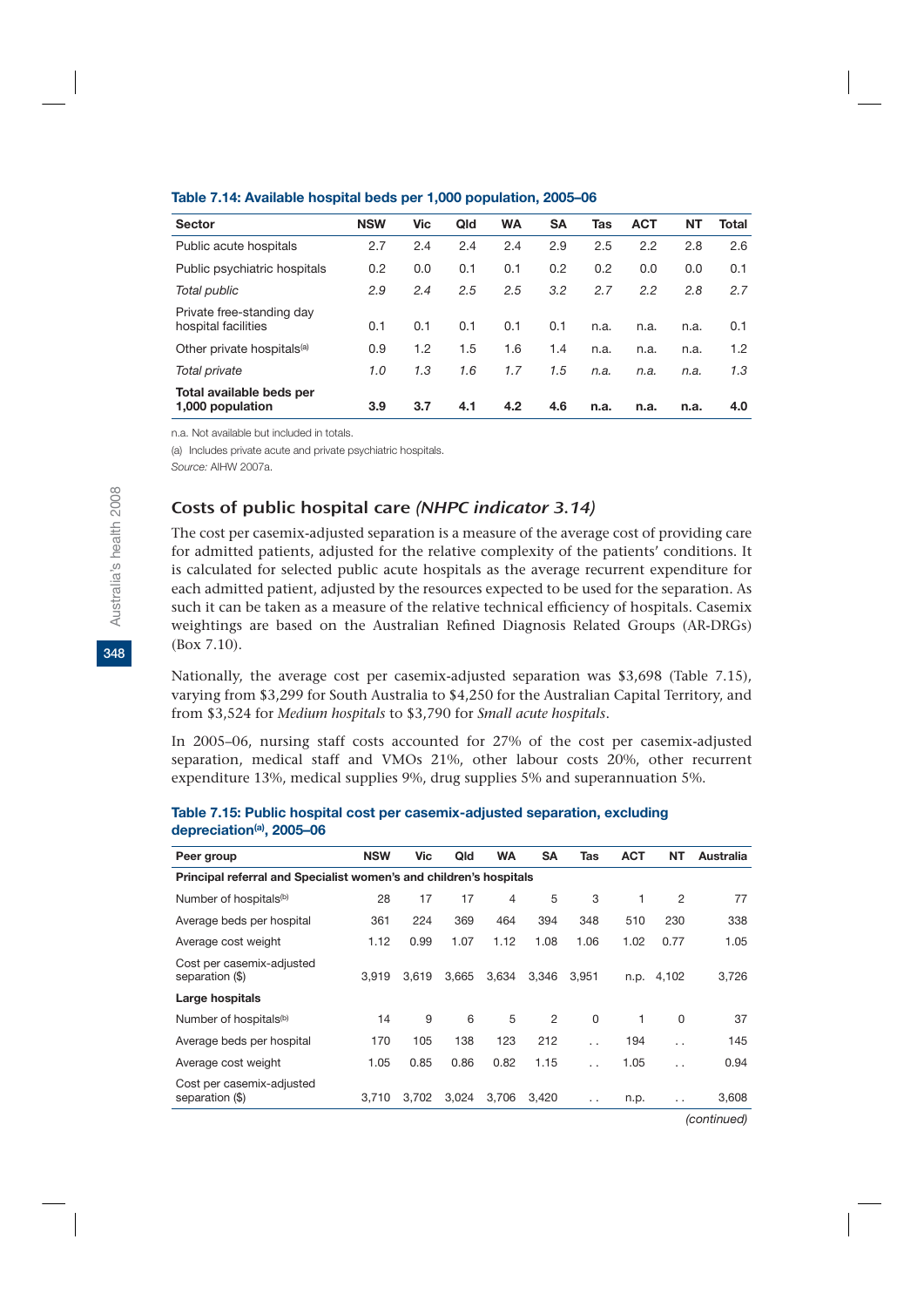| Peer group                                   | <b>NSW</b> | <b>Vic</b> | Qld   | <b>WA</b> | <b>SA</b> | Tas                  | <b>ACT</b>           | <b>NT</b> | Australia |
|----------------------------------------------|------------|------------|-------|-----------|-----------|----------------------|----------------------|-----------|-----------|
| <b>Medium hospitals</b>                      |            |            |       |           |           |                      |                      |           |           |
| Number of hospitals <sup>(b)</sup>           | 38         | 17         | 10    | 7         | 11        | 0                    | 0                    | $\Omega$  | 83        |
| Average beds per hospital                    | 62         | 47         | 62    | 82        | 59        | $\ddot{\phantom{0}}$ | . .                  | $\cdot$ . | 60        |
| Average cost weight                          | 0.89       | 0.74       | 0.78  | 0.84      | 0.79      | $\ddot{\phantom{0}}$ |                      | . .       | 0.83      |
| Cost per casemix-adjusted<br>separation (\$) | 3,637      | 3,626      | 2.929 | 4,047     | 3.024     | $\ddot{\phantom{0}}$ |                      |           | 3,524     |
| Small acute hospitals                        |            |            |       |           |           |                      |                      |           |           |
| Number of hospitals <sup>(b)</sup>           | 40         | 23         | 36    | 16        | 19        | 6                    | $\Omega$             | 3         | 143       |
| Average beds per hospital                    | 25         | 19         | 23    | 21        | 25        | 14                   |                      | 37        | 23        |
| Average cost weight                          | 0.79       | 0.74       | 0.76  | 0.80      | 0.81      | 0.85                 |                      | 0.57      | 0.77      |
| Cost per casemix-adjusted<br>separation (\$) | 3.882      | 4.566      | 2,755 | 4.271     | 3.047     | 5.914                | $\ddot{\phantom{0}}$ | 4,810     | 3,790     |
| Total selected public acute hospitals        |            |            |       |           |           |                      |                      |           |           |
| Number of hospitals <sup>(b)</sup>           | 120        | 66         | 69    | 32        | 37        | 9                    | 2                    | 5         | 340       |
| Average beds per hospital                    | 132        | 91         | 124   | 106       | 95        | 125                  | 352                  | 114       | 117       |
| Average cost weight                          | 1.07       | 0.95       | 1.01  | 1.00      | 1.01      | 1.06                 | 1.03                 | 0.73      | 1.01      |
| Cost per casemix-adjusted<br>separation (\$) | 3.852      | 3.646      | 3.537 | 3.733     | 3,299     | 3.994                | 4,250                | 4.187     | 3,698     |

### **Table 7.15 (continued): Public hospital cost per casemix-adjusted separation, excluding depreciation(a), 2005–06**

n.p. Not published because there was only one hospital in the peer group.

. . Not applicable.

(a) For details of the methods used see AIHW 2007a.

(b) Hospital counts refer to facilities with available financial data. As a result, the numbers of hospitals and beds will be different from those reported in Table 7.13.

*Source:* AIHW 2007a.



*Note:* VMOs are visiting medical officers. *Source:* AIHW 2007a and earlier editions.

**Figure 7.24: Increases in components of average cost per casemix-adjusted separation, average annual change between 2000–01 and 2005–06**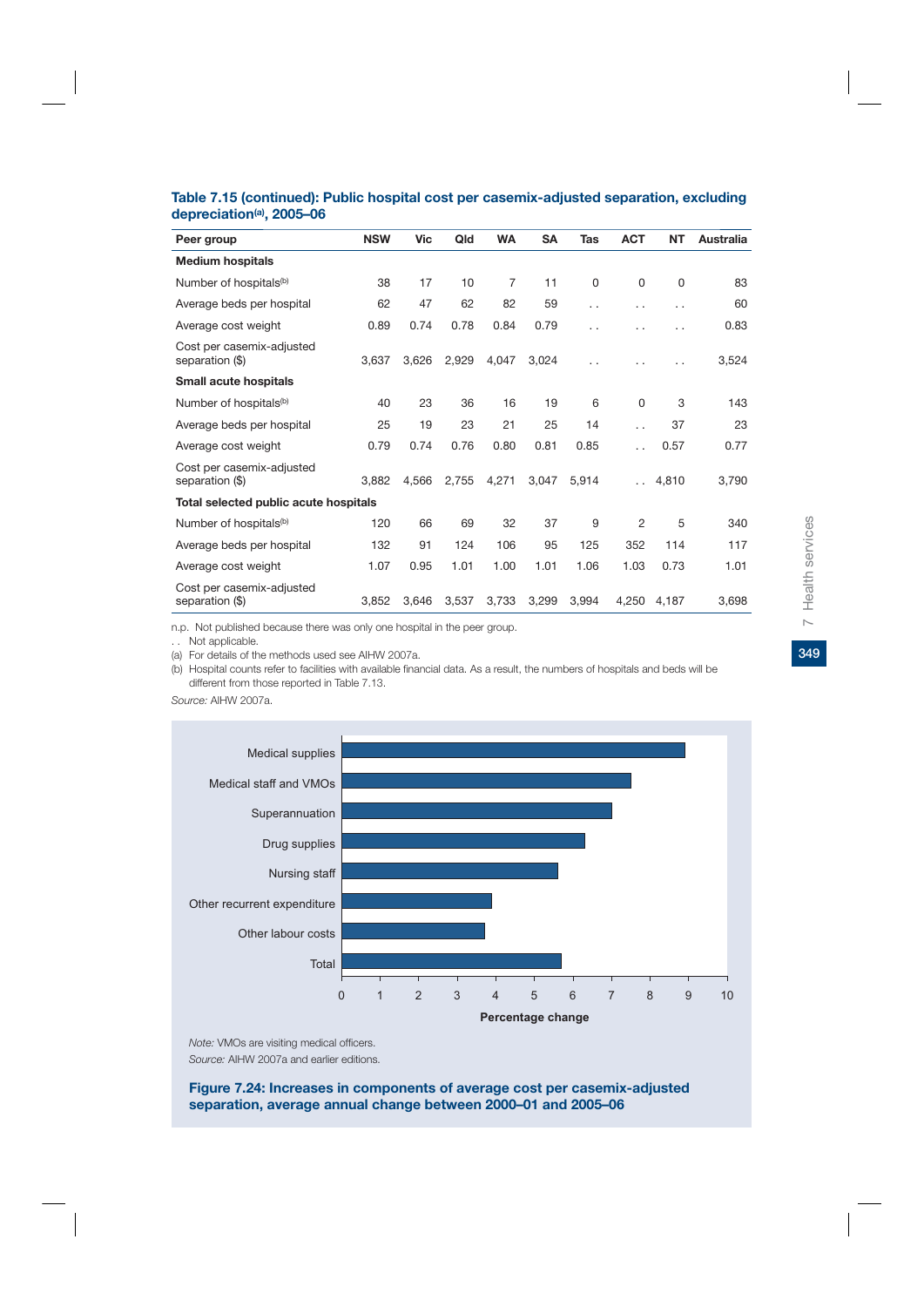Between 2001–02 and 2005–06, the average cost per casemix-adjusted separation rose by 5.7% annually (in current prices—not adjusted for inflation)(Figure 7.24). The rate of cost increase was not equal across all components. For example, the average annual cost increase in medical supplies (8.9%) and medical staff and VMOs (7.5%) was higher than the cost increase overall, and growth in the categories of other recurrent expenditure (3.9%) and other labour costs (3.6%) was lower than the average overall cost increase.

## Admitted patient care

In 2005–06, there were 7,311,983 separations in Australian hospitals, of which 4,466,076 were in public hospitals and 2,845,907 were in private hospitals. Between 1996–97 and 2005–06, separations from all hospitals increased by 37.3%. Separations increased by 22.8% in public acute hospitals and by 68.9% in private hospitals. Separations per 1,000 population increased by 6.4% for public acute hospitals and by 46.6% for private hospitals.

Between 1996–97 and 2005–06, the number of patient days in public acute hospitals increased by 7.2% and for private hospitals the increase was 25.8%. Over the same period, patient days per 1,000 population decreased by 10.5% for public acute hospitals and increased by 2.7% for private hospitals.

In 2005–06, about 4 million separations were for same-day care: 2.2 million from public acute hospitals, around 2,000 from public psychiatric hospitals and 1.8 million from private hospitals. The proportion of separations that are same-day increased from 44.7% in 1996–97 to 55.3% in 2005–06 (AIHW 2007a).

### What are people being admitted for?

The conditions that hospitals treat are of interest to health service managers, planners, funders and researchers. These conditions, the procedures that patients undergo in hospital and the consequent casemix of hospitals are detailed in the National Hospital Morbidity Database using the classification systems described in Box 7.10. Regardless of the classification used, the consistent picture is that a large proportion of hospital separations are due to a relatively small number of conditions and treatments. These conditions and treatments include renal dialysis (for which patients typically have around 150 separations a year), chemotherapy (also involving multiple stays for each patient), gastrointestinal endoscopies (viewing the inside of the stomach, bowel, and so on), replacement of the eye's lens (usually because of cataracts), and childbirth (including caesarean sections). The reason for which people are being admitted are presented below as the diagnosis view, the procedures view and the AR-DRG view.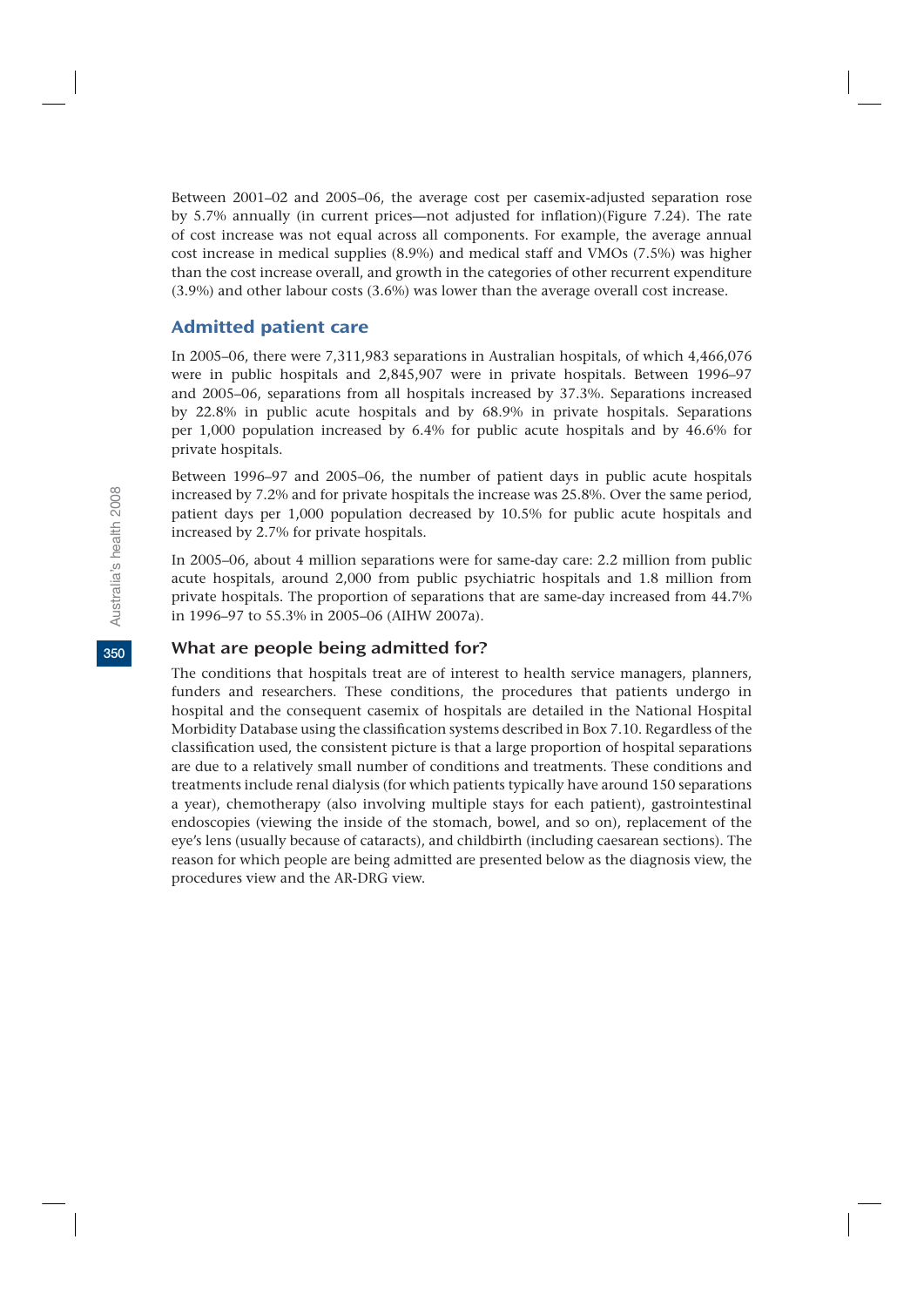# Box 7.10: Classification of diagnoses, procedures and separations for admitted patients

#### **Diagnoses and procedures**

Hospital patient records contain information about a patient's diagnosis and about procedures performed during the hospital stay. To allow efficient storage and analysis of this information, detailed classification and coding systems are used to describe and record diagnoses and procedures. In 2005–06, diagnoses and external causes of injury were recorded using the fourth edition of the *International Statistical Classification of Diseases and Related Health Problems, Tenth Revision, Australian Modification* (ICD-10-AM) (NCCH 2004). It comprises classifications of diseases and external causes of injuries and poisoning, based on the World Health Organization version of ICD-10. These ICD-10-AM codes can be a source of information on the diseases treated in hospitals and the operations performed, either at very detailed levels or combined into broad groupings.

Procedures were recorded using the *Australian Classification of Health Interventions* (ACHI) (NCCH 2004).

### **Diagnosis Related Groups**

Australian Refined Diagnosis Related Groups (AR-DRGs) is a classification system used mainly for acute care admitted patient episodes. 'Acute' care applies to more than just emergency care and acute illnesses; it includes care and treatment for chronic conditions. The term distinguishes this type of care from other types, such as rehabilitation or palliative care. The AR-DRG classification provides a means of summarising and relating the number and type of acute admitted patients treated in a hospital (that is, its casemix) to the resources expected to be used in their treatment. This classification groups episodes with similar clinical conditions and similar use of hospital resources, using information in the hospital separation record such as diagnoses, procedures, and age of the patient. This grouping is first to broad Major Diagnostic Categories, then to 'surgical', 'medical' (care not involving surgery) and 'other' partitions, and then to the individual AR-DRGs. This report uses AR-DRG version 5.0 (DoHA 2002).

Each AR-DRG is associated with information on the average length of stay and estimated average cost for patients in the group in the public and private sectors. This classification therefore has use in measuring the outputs and performance of hospitals, and in planning and funding hospital service provision.

### The diagnosis view of admitted patient care activity

Nearly 40% of all separations in Australian hospitals in 2005–06 had a principal diagnosis in five of the broad ICD-10-AM chapter groups (see Boxes 7.9 and 7.10). These were: *Diseases of the digestive system; Neoplasms; Pregnancy, childbirth and the puerperium; Injury, poisoning and certain other consequences of external causes;* and *Factors influencing health state and contact with health services* (including dialysis, chemotherapy and rehabilitation)(tables S28 and S29).

The National Health Priority Areas were represented in some high-volume diagnoses in 2005–06. There were around 95,000 separations with a principal diagnosis of *Asthma and chronic obstructive pulmonary disease*, 85,000 for *Rheumatoid arthritis and osteoarthritis*, and 42,000 for *Heart failure* (Figure 7.25). Also of high volume was childbirth—there were 82,000 separations for *Childbirth by caesarean section* and 187,000 for *Other delivery*.

351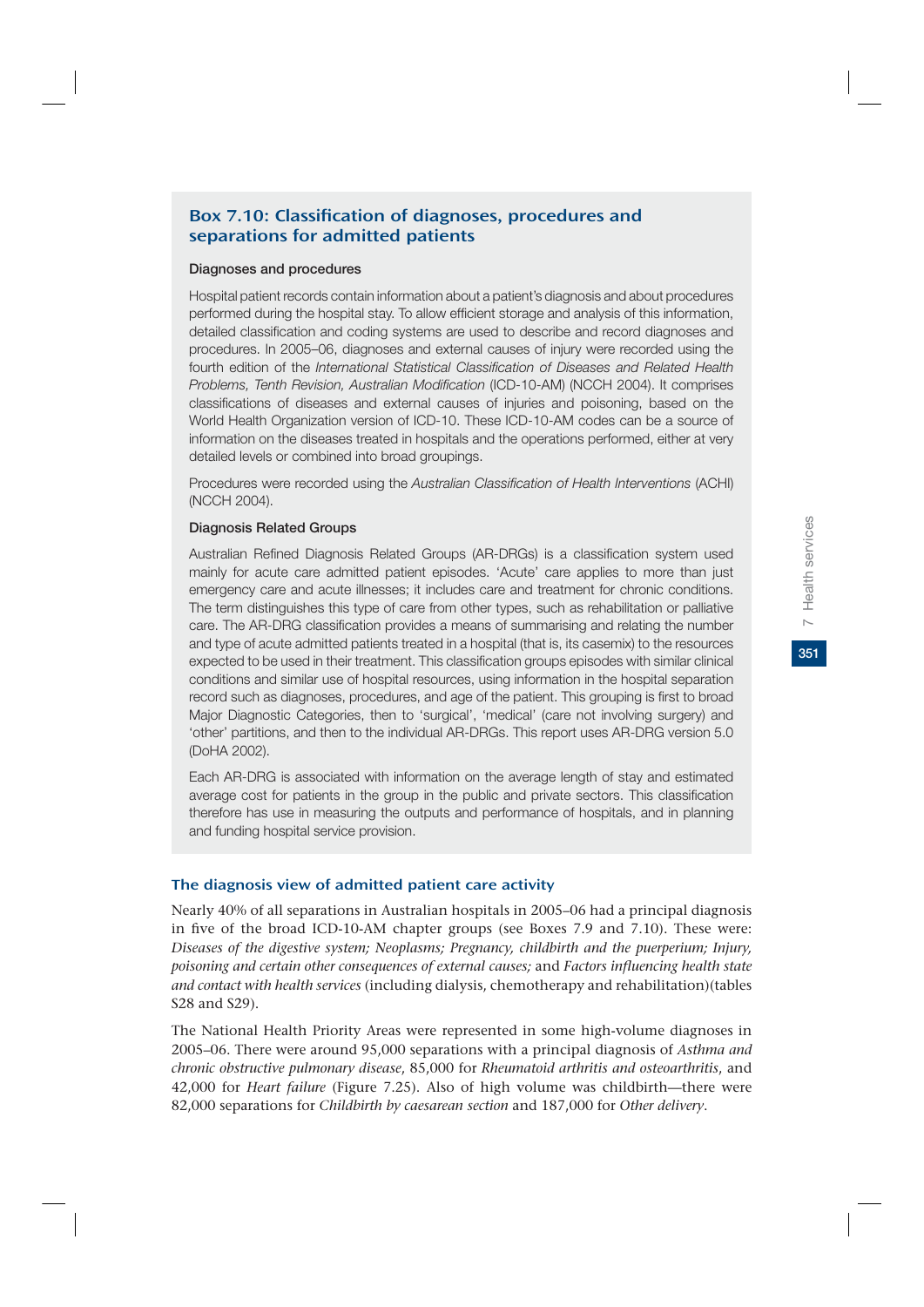

#### *Notes*

- 1. Separations for which the care type was reported as *Newborn* with no qualified days and records for *Hospital boarders* and *Posthumous organ procurement* have been excluded.
- 2. Angina pectoris—chest pain.
- 3. Acute myocardial infarction—heart attack.
- 4. COPD—chronic obstructive pulmonary disease.
- 5. For bars with two values, the darker shading refers to the first part of the label.

*Source:* National Hospital Morbidity Database.

### **Figure 7.25: Separations for selected principal diagnoses, public and private hospitals combined, 2005–06**

#### The procedures view of admitted patient care activity

Procedures are clinical interventions that are surgical in nature, carry a procedural or anaesthetic risk, require specialised training, and/or require special facilities or equipment available only in an acute care setting. Procedures are a very common part of hospital treatment, especially so for private hospitals. A procedure was reported for 81.5% of separations from Australian hospitals in 2005–06 (AIHW 2007a). Of these, 55.8% were from public hospitals, although public hospitals accounted for 61.1% of separations overall. Similarly, although 69.8% of overall patient days were in public hospitals, only 67.3% of patient days associated with procedures were in public hospitals. This reflects the higher proportion of separations in private hospitals (92.5%) that had a procedure, compared with public hospitals (74.5%).

At the broad ICD-10-AM chapter level, if miscellaneous diagnostic and therapeutic procedures are not included, *Procedures on the urinary system* accounted for the largest proportion of public hospital separations for which a procedure was reported (over 850,000 separations) (Table S32). *Haemodialysis* accounted for 85% (726,000) of those urinary system separations. The most commonly reported procedure group for the private sector was *Procedures on the digestive system* (599,000) (Table S33). Within that grouping, *Panendoscopy with excision* and *Fibreoptic colonoscopy with excision* were both reported for 28% of such separations.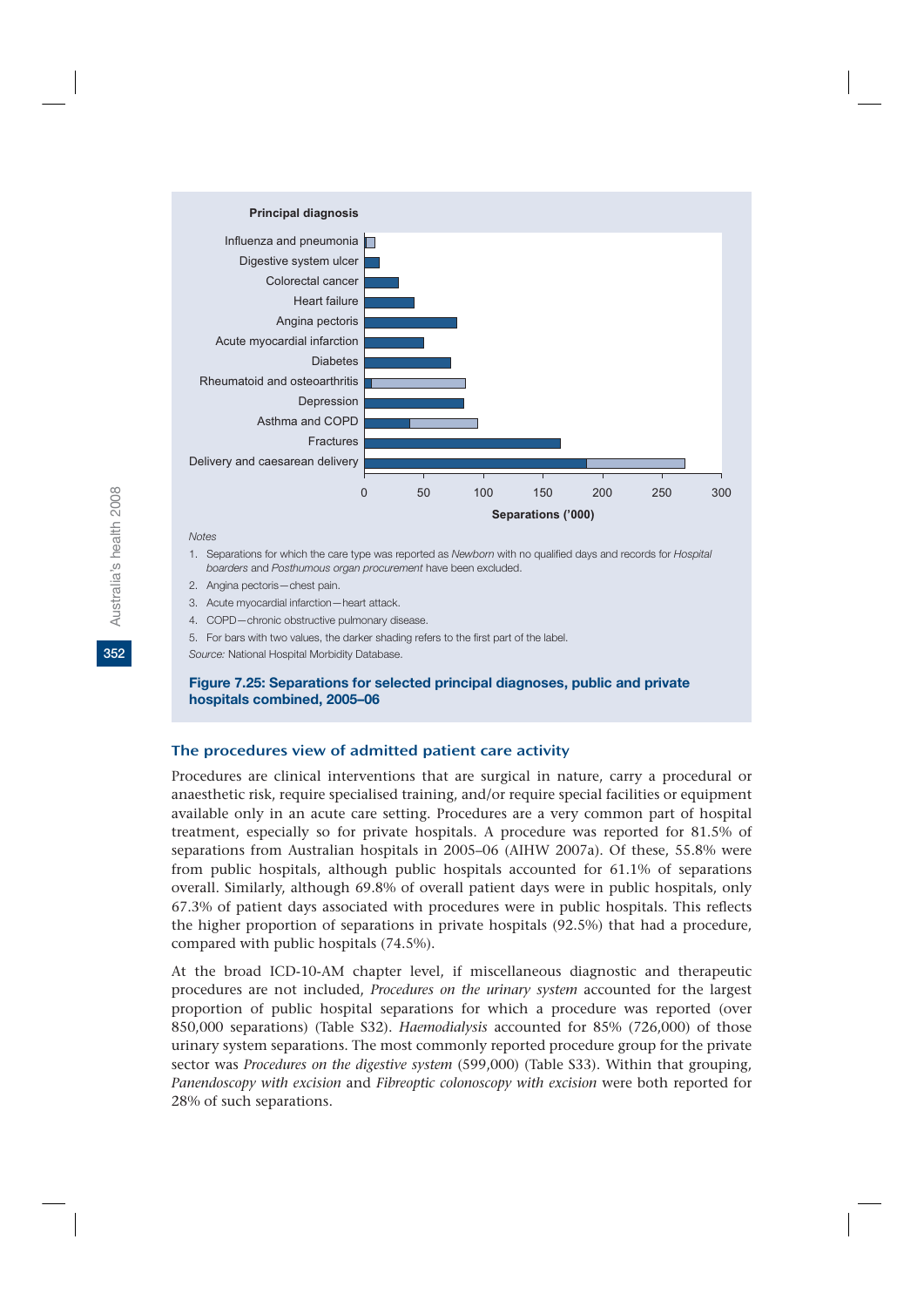Other commonly reported procedures across both sectors were *Diagnostic* g*astrointestinal endoscopy* (584,000 separations), *Chemotherapy administration* (278,000) and *Lens insertion* (175,000) (Figure 7.26).



*Note:* Separations for which the care type was reported as Newborn with no qualified days and records for *Hospital boarders* and *Posthumous organ procurement* have been excluded. *Source:* National Hospital Morbidity Database.

### **Figure 7.26: Separations for selected procedures, public and private acute hospitals combined, 2005–06**

### Hysterectomy rates (NHPC indicator 3.13)

Hysterectomy involves the partial or full removal of the uterus. It is one of the most common surgical procedures performed in Australian hospitals, accounting for over 27,500 procedures in 2005–06 (AIHW 2007a). The procedure is performed to treat a range of conditions including recurrent uterine bleeding, chronic pelvic pain, or menopause, usually in some combination. Hysterectomies can also be performed to treat genital cancer or in cases of trauma.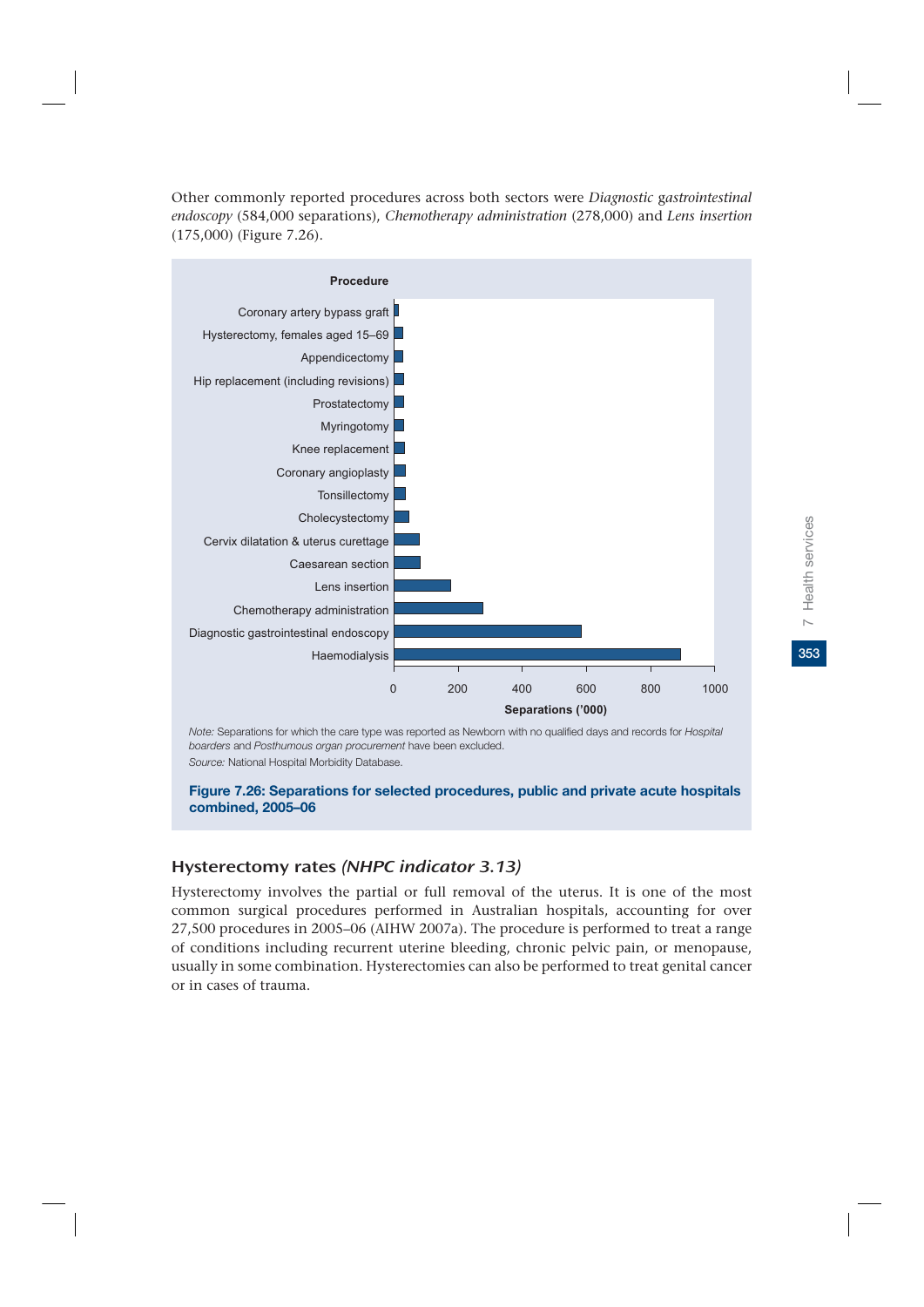Overall, the rates in 2005–06:

- had declined by around 24% compared with 1997–98 (Figure 7.27)
- were significantly lower for females in the most advantaged socioeconomic areas (3.0 per 1,000 females aged 15–69 years compared with an overall rate of 3.79 per 1,000) (AIHW 2007a)
- varied between jurisdictions, with the highest rates reported for South Australia (4.6) and the lowest for Victoria (3.5).



90450-00 and 90450-01. It is important to note that this analysis includes the following hysterectomies that other analyses such as studies by the US Agency for Healthcare Research and Quality exclude: (1) females undergoing hysterectomy for malignancy of the cervix, uterus, ovary and/or fallopian tube; and (2) females where the principal diagnosis is (a) lower abdominal trauma or (b) pregnancy, childbirth or puerperium.

*Source:* AIHW 2007a and earlier editions.

#### **Figure 7.27: Hospital hysterectomy separation rate, females aged 15–69 years, 1997–98 to 2005–06**

Several studies have shown that the variation in hysterectomy rates between regions cannot be explained by the underlying patterns of disease (AHRQ 2002). In 2005–06 there were 3.79 hysterectomies performed for every 1,000 Australian females aged 15–69 years (Figure 7.27). Rates were highest in Outer Regional (4.42) and Inner Regional (4.28) areas, and were slightly lower than the national average for Major Cities (3.59) and Remote areas (3.26)(Figure 7.28). Rates were lowest for the Very Remote regions (2.68).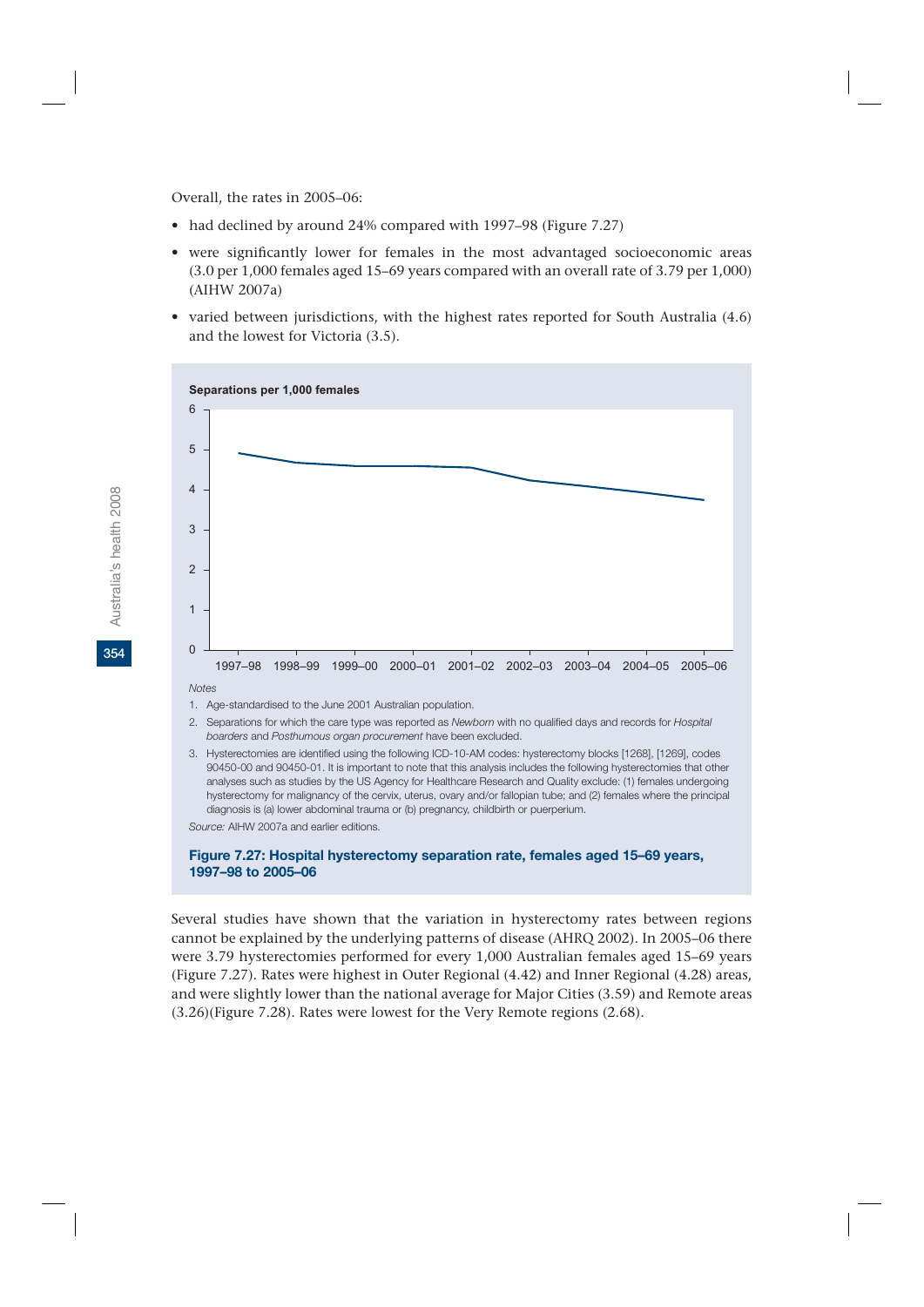

*Notes*

- 1. Age-standardised to the June 2001 Australian population.
- 2. Separations for which the care type was reported as *Newborn* with no qualified days and records for *Hospital boarders* and *Posthumous organ procurement* have been excluded.
- 3. Hysterectomies are identified using the following ICD-10-AM codes: hysterectomy blocks [1268], [1269], codes 90450-00 and 90450-01. It is important to note that this analysis includes the following hysterectomies that other analyses such as studies by the US Agency for Healthcare Research and Quality exclude: (1) females undergoing hysterectomy for malignancy of the cervix, uterus, ovary and/or fallopian tube; and (2) females where the principal diagnosis is (a) lower abdominal trauma or (b) pregnancy, childbirth or puerperium.

*Source:* AIHW 2007a and earlier editions.

**Figure 7.28: Hospital separations for hysterectomies, by remoteness area of usual residence, females aged 15–69 years, 2005–06**

### Adverse events (NHPC indicator 3.21)

Adverse events are defined as incidents involving harm to a person receiving health care. They include infections, falls and other injuries, and reactions or complications due to surgery, medication or medical devices, some of which may be preventable. Adverse events in health care may occur inside or outside hospitals, and can be the cause of hospitalisation as well. The former Australian Council for Safety and Quality in Health Care estimated that an adverse event is associated with about 10% of hospital separations in Australia and other developed countries (ACSQHC 2001). About 2% of separations have been estimated to be associated with serious adverse events causing major disability (1.7%) or death (0.3%) (Runciman et al. 2000).

Public and private sector hospital separations data can be used to indicate the occurrence of adverse events because they include information on ICD-10-AM diagnoses, places of occurrence and external causes of injury and poisoning that can indicate that an adverse event was treated and/or occurred during the hospitalisation. However, other ICD-10- AM codes may also suggest that an adverse event has occurred, and some adverse events are not identifiable using these codes. The data presented below can be interpreted as representing selected adverse events in health care that have resulted in, or have affected, hospital admissions, rather than all adverse events that occurred in hospitals.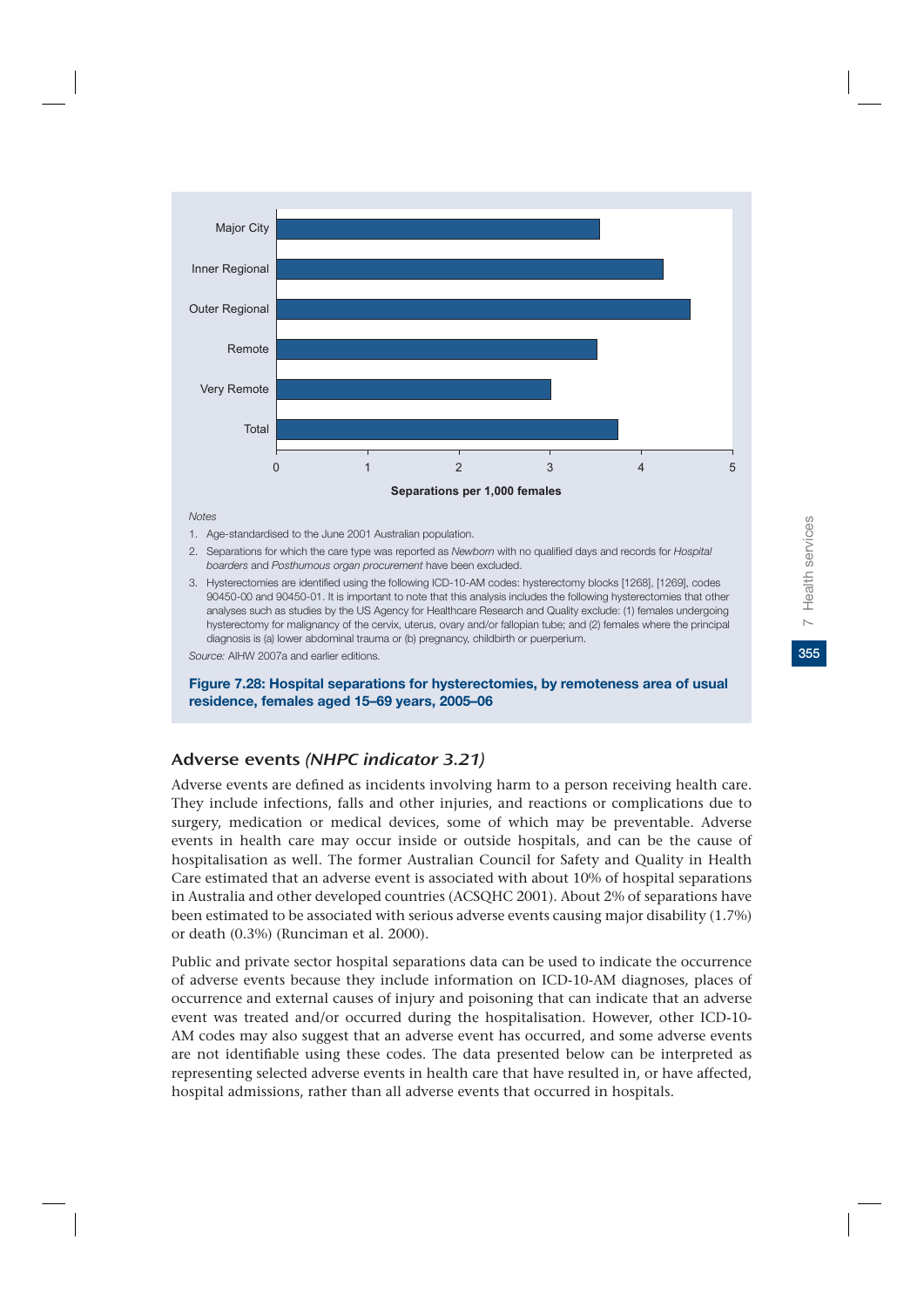In 2005–06, there were over 353,000 separations with an ICD-10-AM code for an adverse event—or 4.8 per 100 separations—comprising 247,000 separations in the public sector (5.5 per 100 separations) and 106,000 separations in the private sector (3.7 per 100 separations) (Table 7.16). The data for public hospitals are not comparable with those for private hospitals because their casemix and recording practices may be different.

*Procedures causing abnormal reactions/complications* were reported for 223,000 separations, 96,000 separations included a report of *Adverse effects of drugs, medicaments and biological substances* and 71,000 separations were reported with *Complications of internal prosthetic devices, implants and grafts*.

|                                                                       | <b>Public hospitals</b>                    |                                                                     | <b>Private hospitals</b>                   |                                                                     | All hospitals                              |                                                                     |  |
|-----------------------------------------------------------------------|--------------------------------------------|---------------------------------------------------------------------|--------------------------------------------|---------------------------------------------------------------------|--------------------------------------------|---------------------------------------------------------------------|--|
| <b>Adverse event</b>                                                  | Separa-<br>tions with<br>adverse<br>events | Adverse<br>event<br>separa-<br>tions per<br>100<br>separa-<br>tions | Separa-<br>tions with<br>adverse<br>events | Adverse<br>event<br>separa-<br>tions per<br>100<br>separa-<br>tions | Separa-<br>tions with<br>adverse<br>events | Adverse<br>event<br>separa-<br>tions<br>per 100<br>separa-<br>tions |  |
| <b>External cause codes</b>                                           |                                            |                                                                     |                                            |                                                                     |                                            |                                                                     |  |
| Adverse effects of drugs,<br>medicaments and biological<br>substances | 77,040                                     | 1.7                                                                 | 19,395                                     | 0.7                                                                 | 96,435                                     | 1.3                                                                 |  |
| Misadventures to patients during<br>surgical and medical care         | 8,588                                      | 0.2                                                                 | 3,546                                      | 0.1                                                                 | 12,134                                     | 0.2                                                                 |  |
| Procedures causing abnormal<br>reactions/complications                | 145,760                                    | 3.3                                                                 | 77,381                                     | 2.7                                                                 | 223,141                                    | 3.1                                                                 |  |
| Other external causes of adverse<br>events                            | 5,472                                      | 0.1                                                                 | 900                                        | 0.0                                                                 | 6,372                                      | 0.1                                                                 |  |
| Place of occurrence code                                              |                                            |                                                                     |                                            |                                                                     |                                            |                                                                     |  |
| Health service area                                                   | 224,777                                    | 5.0                                                                 | 99,925                                     | 3.5                                                                 | 324,702                                    | 4.4                                                                 |  |
| <b>Diagnosis codes</b>                                                |                                            |                                                                     |                                            |                                                                     |                                            |                                                                     |  |
| Selected post-procedural disorders                                    | 40,256                                     | 0.9                                                                 | 23,060                                     | 0.8                                                                 | 63,316                                     | 0.9                                                                 |  |
| Haemorrhage and haematoma<br>complicating a procedure nec             | 21,177                                     | 0.5                                                                 | 12,673                                     | 0.4                                                                 | 33,850                                     | 0.5                                                                 |  |
| Infection following a procedure nec                                   | 21,653                                     | 0.5                                                                 | 9,986                                      | 0.4                                                                 | 31,639                                     | 0.4                                                                 |  |
| Complications of internal prosthetic<br>devices, implants and grafts  | 46,127                                     | 1.0                                                                 | 24,915                                     | 0.9                                                                 | 71,042                                     | 1.0                                                                 |  |
| Other diagnoses of complications of<br>medical and surgical care      | 35,470                                     | 0.8                                                                 | 14,375                                     | 0.5                                                                 | 49,845                                     | 0.7                                                                 |  |
| Total <sup>(c)</sup>                                                  | 246,524                                    | 5.5                                                                 | 106,439                                    | 3.7                                                                 | 352,963                                    | 4.8                                                                 |  |

#### Table 7.16: Hospital separations<sup>(a)</sup> with an adverse event, by hospital sector<sup>(b)</sup>, 2005–06

nec Not elsewhere classified.

(a) Separations for which the care type was reported as *Newborn* with no qualified days, and records for *Hospital boarders* and *Posthumous organ procurement* have been excluded.

(b) The data for public hospitals are not comparable with the data for private hospitals because their casemixes differ and recording practices may also differ.

(c) Categories do not add to the totals because multiple diagnoses and external causes can be recorded for each separation and external cause codes and diagnosis codes can be used together to describe an adverse event.

*Source:* AIHW 2007a.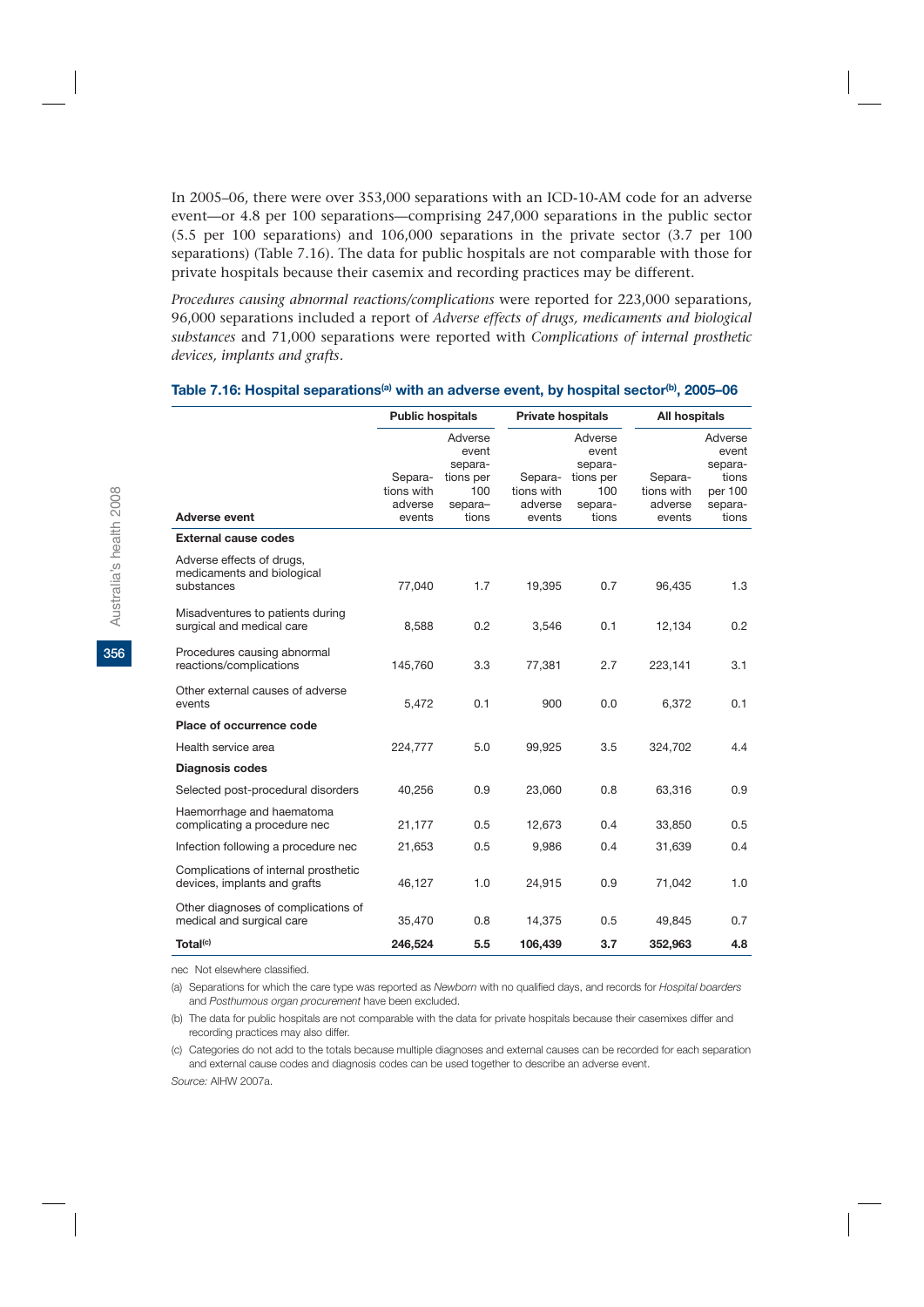Between 2001–02 and 2005–06, the proportion of separations with an ICD-10-AM code for an adverse event remained relatively stable (Figure 7.29), with the number of separations reporting *Adverse effects of drugs, medicaments and biological substances* increasing from 1.1 to 1.3 per 100 separations. Over the same period the reporting of *Health service area* as the place of occurrence (of injury or poisoning) increased from 3.9 to 4.4 per 100 separations. However, these increases may reflect improvements in the documentation of adverse events rather than an increase in these events.



*Notes*

- 1. Separations for which the care type was reported as *Newborn* with no qualified days and records for *Hospital boarders* and *Posthumous organ procurement* have been excluded.
- 2. ICD-10-AM codes used are:

Adverse drug effects:Y40–Y59 *Adverse effects of drugs, medicaments and biological substances*.

Misadventure:Y60–Y82 *Misadventures to patients during medical or surgical care*.

 Other abnormal reaction/complication: Y83–Y84 *Procedures causing abnormal reactions/complications*. Occurred in health service area: Y92.22 *Health service area*.

Diagnosis code for complication: E89, G97, H59, H95, I97, J95, K91, M96, N99, T80–T88, T98.3.

3. Categories do not add to the totals because multiple diagnoses and external causes can be recorded for each separation and external cause codes and diagnosis codes can be used together to describe an adverse event. *Source:* National Hospital Morbidity Database unpublished data.

**Figure 7.29: Proportion of separations with an adverse event reported, by type of adverse event, all hospitals, 2001–02 to 2005–06**

### Elective surgery waiting times

Waiting times for elective surgery are indicators of access to public hospital services; that is, they are an indicator of the provision of timely care according to need. The performance measure focuses on the length of time waited, rather than the size of the waiting list. This is because the size of a waiting list is not a reliable indicator of the time that patients wait for surgery unless it is considered in combination with other factors, such as the rate of removals for elective surgery.

357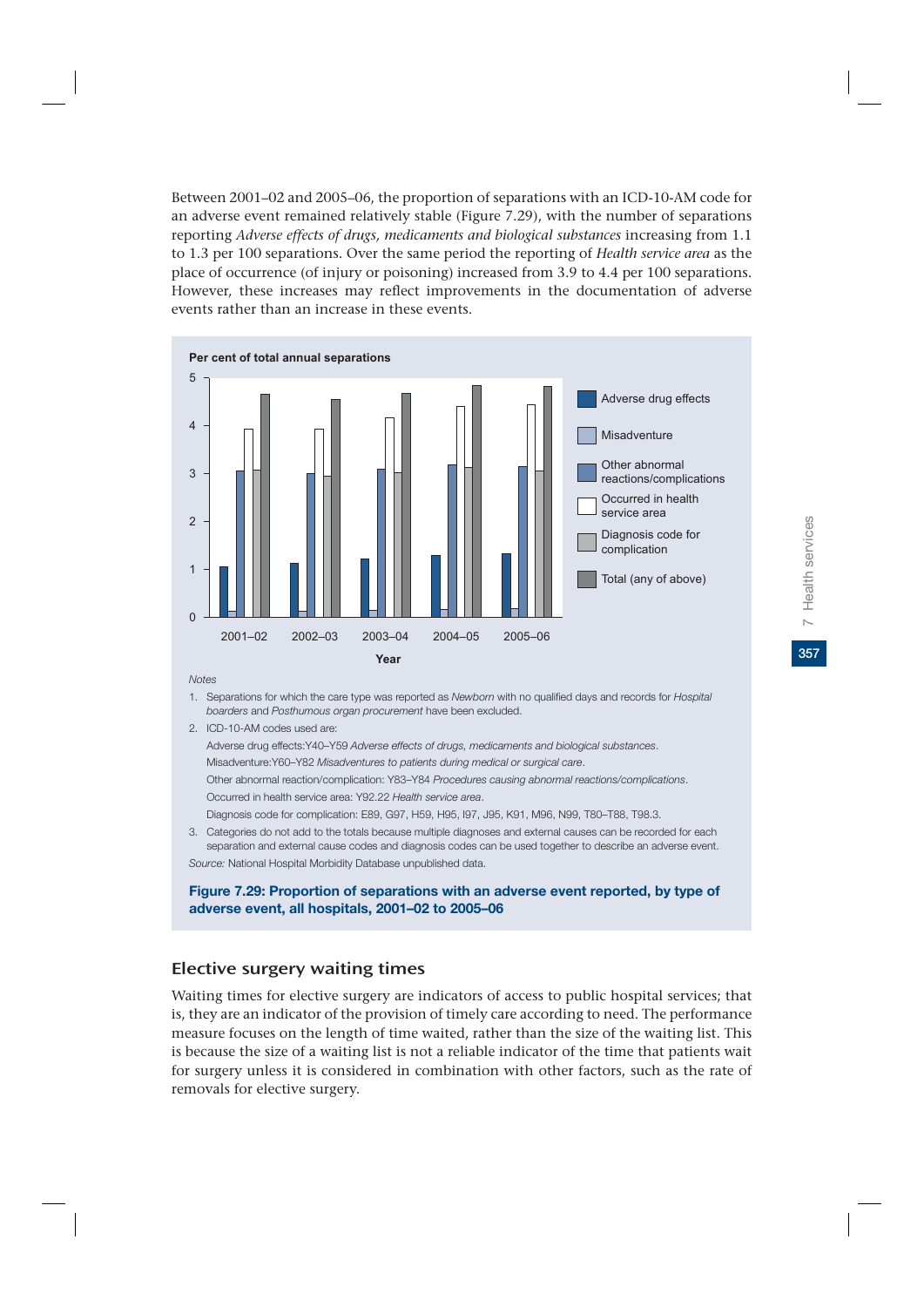In 2005–06, the AIHW National Elective Surgery Waiting Times Data Collection included data for an estimated 87% of public hospital elective surgery admissions (AIHW 2007a). Data were not available for smaller hospitals in several states; these hospitals may not have performed elective surgery, may not have had waiting lists or may have had different waiting list characteristics compared with reporting hospitals. Although the Elective Surgery Waiting Times data in full are reported using clinical urgency categories, the AIHW does not report waiting times using those categories. This is because the data are not comparable between states and territories, due to differing structural arrangements and urgency categorisation practices.

Overall, the median waiting time for elective surgery has shown a steady pattern of increase from 27 days in 2001–02 to 32 days in 2005–06 (AIHW 2007a). *Ophthalmology* and *Orthopaedic surgery* were the surgical specialties with the longest median waiting times in 2005–06 (69 and 54 days respectively). All other surgical specialties except *Ear, nose and throat surgery* had median waiting times of less than 30 days; and *Cardio-thoracic surgery* had the shortest median waiting time (12 days)(Figure 7.30).



Another view of the waiting times is through indicator procedures, which are high-volume procedures sometimes associated with long waits. *Total knee replacement* was the indicator procedure with the longest median waiting time in 2005–06, at 178 days. The indicator procedure with the lowest median waiting time in 2005–06 was *Coronary artery bypass graft,* at 15 days (Figure 7.31).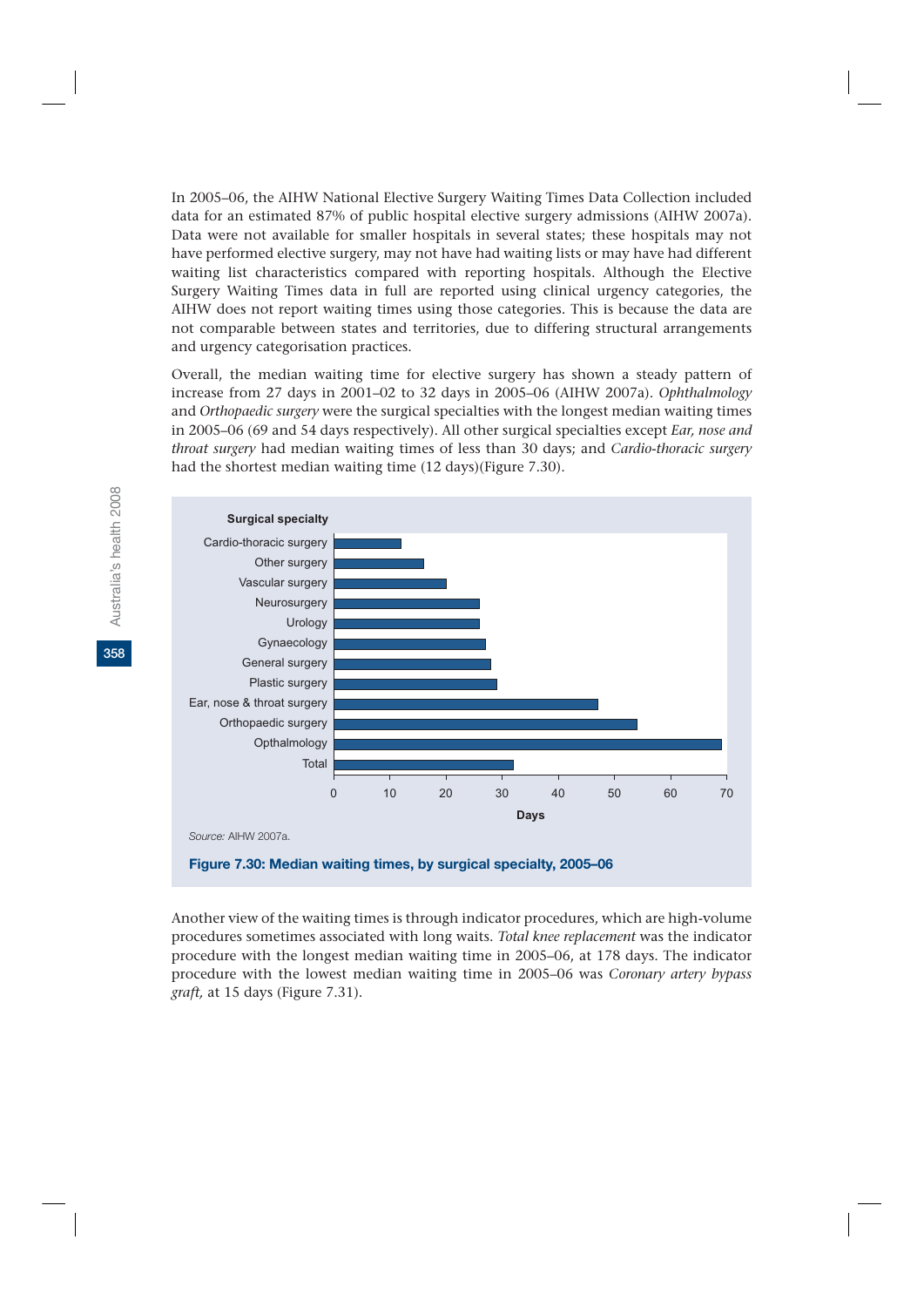

# Access to elective surgery (NHPC indicator 3.19)

As an indication of potential differences in access to elective surgery, separation rates for surgical procedures and elective surgery waiting times for those procedures can be examined. This indicator tracks median waiting times and separation rates for three surgical procedures in public hospitals: *Coronary artery bypass graft, Total hip replacement*  and *Total knee replacement.*

From 2001–02 to 2005–06, elective surgery admissions for *Coronary artery bypass graft* per 100,000 population decreased by almost 20% (from 30.4 to 24.6), and elective surgery median waiting times for the procedure decreased by over 6% (from 16 to 15 days) (AIHW 2007a, Figure 7.32). For *Total hip replacement*, elective surgery separation rates increased by almost 21% (from 30.3 to 36.6 per 100,000 population) and the median waiting time increased by almost 16% (from 96 to 111 days). For *Total knee replacement,* elective surgery admissions increased by almost 43% (from 36.7 to 52.4 per 100,000), while the median elective surgery waiting time increased by almost 36% (from 131 to 178 days).

359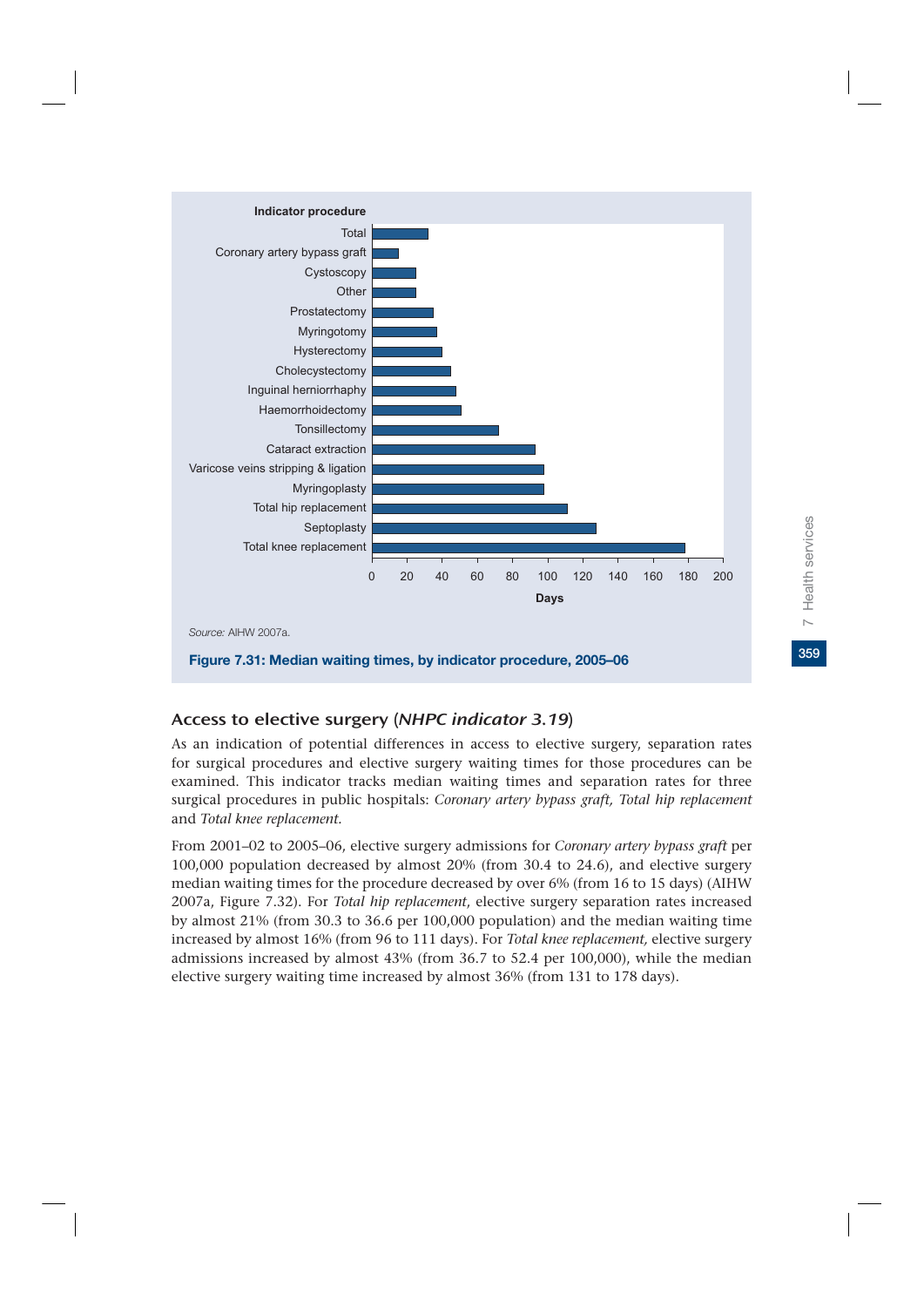

**Figure 7.32: Median waiting times for selected elective surgery indicator procedures, public hospitals, 2001–02 to 2005–06**

### The AR-DRGs view of hospital activity

The AR-DRG classification takes into account diagnoses, procedures, length of stay and other patient factors to create groups of similar conditions and/or similar expected resource use. It provides a composite view of hospitalisations and is useful for describing the overall nature of the care received in hospital.

In 2005–06, 73.1% of acute hospital separations in the public sector were for medical (that is, non-surgical) AR-DRGs (3.2 million), compared with 38.4% in the private sector (1.1 million). In contrast there was a larger proportion of separations for surgical AR-DRGs in the private sector (40.9%) than in the public sector (20.3%)(see also tables S34 and S35).

In public hospitals, separations with medical AR-DRGs increased by 16.5% between 2001– 02 and 2005–06, those with surgical AR-DRGs increased by 6.3% and other AR-DRGs increased by less than 0.1%. In private hospitals, separations with medical AR-DRGs also increased over that period, by 22.8%, and those with surgical and other AR-DRGs increased by 12.6% and 11.4% respectively. Thus, in 2005–06 the number of surgical separations from private hospitals (1.1 million) exceeded those from public hospitals (0.9 million).

The AR-DRGs with the highest numbers of separations in 2005–06 featured several for which same-day separations dominated (Table 7.17). Among these were the top two groups in public hospitals, *Admit for renal dialysis* (726,000 public sector separations) and *Chemotherapy* (131,000 separations). *Chemotherapy* topped the list in the private sector (160,000 separations), followed by *Admit for renal dialysis* (153,000). *Vaginal delivery without complicating diagnosis* was the most common AR-DRG that was usually not a sameday hospitalisation. This group was the third most common in public hospitals (97,000 separations) and the fifteenth most common in private hospitals (36,000).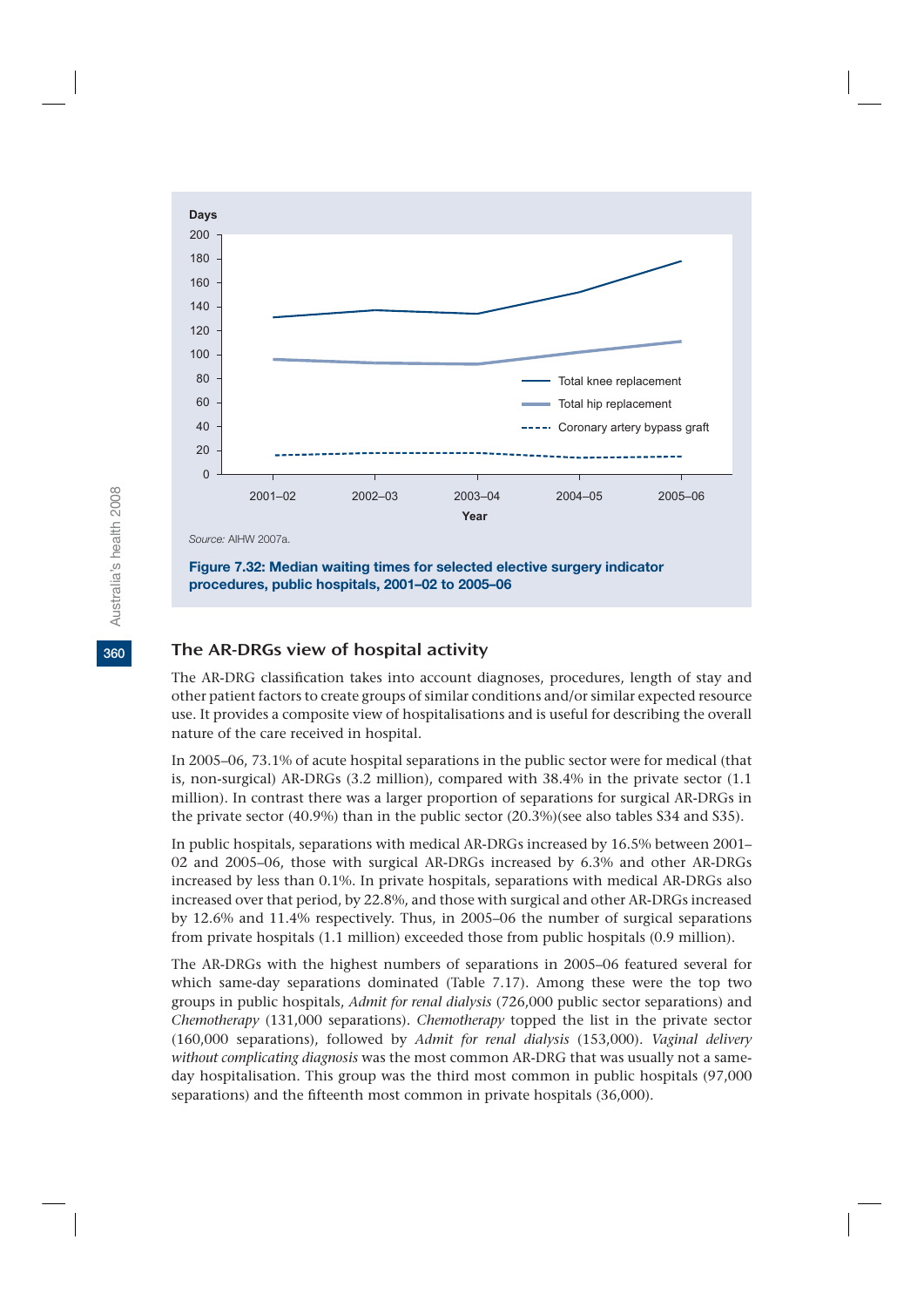|                   |                                                                                    |                    | Same-day<br>separations | <b>Patient</b> | <b>ALOS</b> |
|-------------------|------------------------------------------------------------------------------------|--------------------|-------------------------|----------------|-------------|
| <b>AR-DRG</b>     |                                                                                    | <b>Separations</b> | (%)                     | days           | (days)      |
| L61Z              | Admit for renal dialysis                                                           | 879,382            | 99.9                    | 879,706        | 1.0         |
| <b>R63Z</b>       | Chemotherapy                                                                       | 291,354            | 99.9                    | 291,563        | 1.0         |
| G44C              | Other colonoscopy, same-day                                                        | 194,990            | 100.0                   | 194,990        | 1.0         |
| C <sub>16</sub> B | Lens procedures, same-day                                                          | 161,497            | 100.0                   | 161,497        | 1.0         |
| G45B              | Other gastroscopy for non-major digestive<br>disease, same-day                     | 141,094            | 100.0                   | 141,094        | 1.0         |
| O60B              | Vaginal delivery without catastrophic or<br>severe complications or co-morbidities | 132,292            | 2.0                     | 435,521        | 3.3         |
| D <sub>4</sub> 0Z | Dental extractions and restorations                                                | 108,950            | 96.3                    | 111,081        | 1.0         |
| U60Z              | Mental health treatment, same-day, without<br>electroconvulsive therapy            | 97,016             | 100.0                   | 97,016         | 1.0         |
| Z64B              | Other factors influencing health status,<br>same-day                               | 96,500             | 100.0                   | 96,500         | 1.0         |
| G46C              | Complex gastroscopy, same-day                                                      | 94,375             | 100.0                   | 94,375         | 1.0         |
| J11Z              | Other skin, subcutaneous tissue and breast<br>procedures                           | 88,960             | 91.7                    | 101,787        | 1.1         |
| <b>F74Z</b>       | Chest pain                                                                         | 87,811             | 38.1                    | 136,008        | 1.5         |

### **Table 7.17: Top 12 AR-DRGs version 5.0 with the highest number of separations from public and private hospitals, 2005–06(a)**

(a) Includes separations for which the care type was reported as *Acute*, or as *Newborn* with qualified patient days, or was *Not reported.*

*Source:* AIHW National Hospital Morbidity Database.

# Length of stay in hospital (NHPC indicator 3.15)

Although some categories of patients (such as those requiring rehabilitation, some specialised mental health services or palliative care) can have relatively long stays in hospital, most patients are admitted for acute care services and require a relatively short stay. There is an increasing trend towards day surgery and procedures for these acute care patients, with improvements in medical technology (keyhole surgery, for example) enabling a wider range of procedures to be performed on a same-day basis. Improved drug treatments and efforts to increase hospital productivity have also tended to result in shorter lengths of stay. Some treatments that have previously been undertaken during short-stay admissions are not now included in these data as they are being delivered in non-admitted settings.

With public psychiatric hospitals excluded, the average length of stay was 3.2 days overall in 2005–06—3.7 days in public acute hospitals and 2.6 in private hospitals. Excluding same-day separations, however, the average length of stay was 6.3 days in public acute hospitals and 5.4 in private hospitals.

The difference between public and private hospitals at least partly reflects the different range of patients cared for and treatments undertaken (together known as casemix) in the two hospital sectors. For example, public hospitals had more children under the age of 5 years as patients (5.7% of separations), compared with private hospitals (1.8% of separations) (tables S28 and S29). There were also differences in the socioeconomic status of the patients' residential areas, in the proportion of separations for which procedures were reported, and in the average number of procedures reported per separation.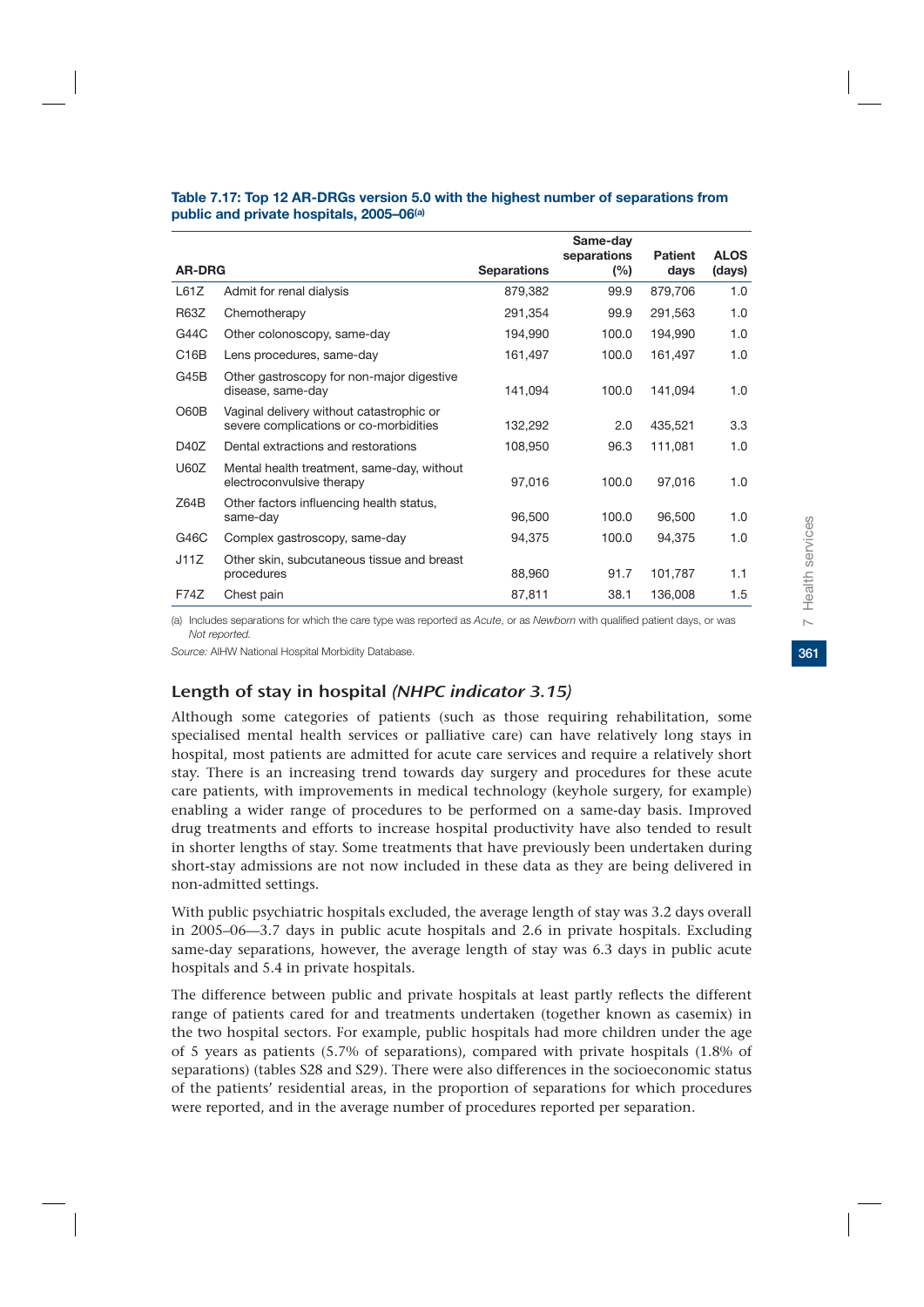If same-day separations are included, the average length of stay in hospital declined from 3.6 days in 2001–02 to 3.3 in 2005–06. If those same-day separations are excluded, the average length of stay still fell over the period from 6.5 days to 6.2. This partly reflects the steady upward trend in the proportion of separations that were day-only. In 2001–02, 52.3% of separations were same-day, but by 2005–06 this had increased to 55.3% (Table 7.13).

The average length of hospital stay per separation is a measure of the efficiency of acute care hospitals. However, because hospitals and jurisdictions vary in terms of their casemix, it is appropriate to adjust length of stay measures to account for casemix.

The relative stay index (RSI) compares the actual length of stay in a hospital with the expected length of stay. If the RSI of an average stay is more than 1.00 the stay is longer than expected and if it is less than 1.00 it is shorter than expected. The RSIs presented here are calculated using the direct standardisation method. This method uses AR-DRGs (Box 7.10) to adjust the casemix of the jurisdiction or hospital sector to the national casemix (which then has a value of 1.00, by definition), allowing values to be directly comparable. For all hospitals, the directly standardised RSI decreased from 1.02 in 2001–02 to 0.97 in 2005–06 (AIHW 2007a).

There were variations between jurisdictions and between the public and private sectors in the RSIs for 2005–06 (Figure 7.33). For public hospitals the RSI was 0.97 in 2005–06 (shorter stay than expected) and 1.06 for private hospitals (longer stay than expected). In the public sector, the Northern Territory (1.13) had the highest RSI, followed by Tasmania (1.03) and NSW (1.01).



*Notes*

1. Relative stay index is based on separations for which the care type was reported as Acute, or as Newborn with qualified patient days, or was Not reported, using AR-DRG 5.0.

2. Relative stay indexes for private hospitals in Tasmania, Australian Capital Territory and Northern Territory are not published.

*Source:* AIHW 2007a.

**Figure 7.33: Relative stay index, private and public hospitals, by state and territory, 2005–06**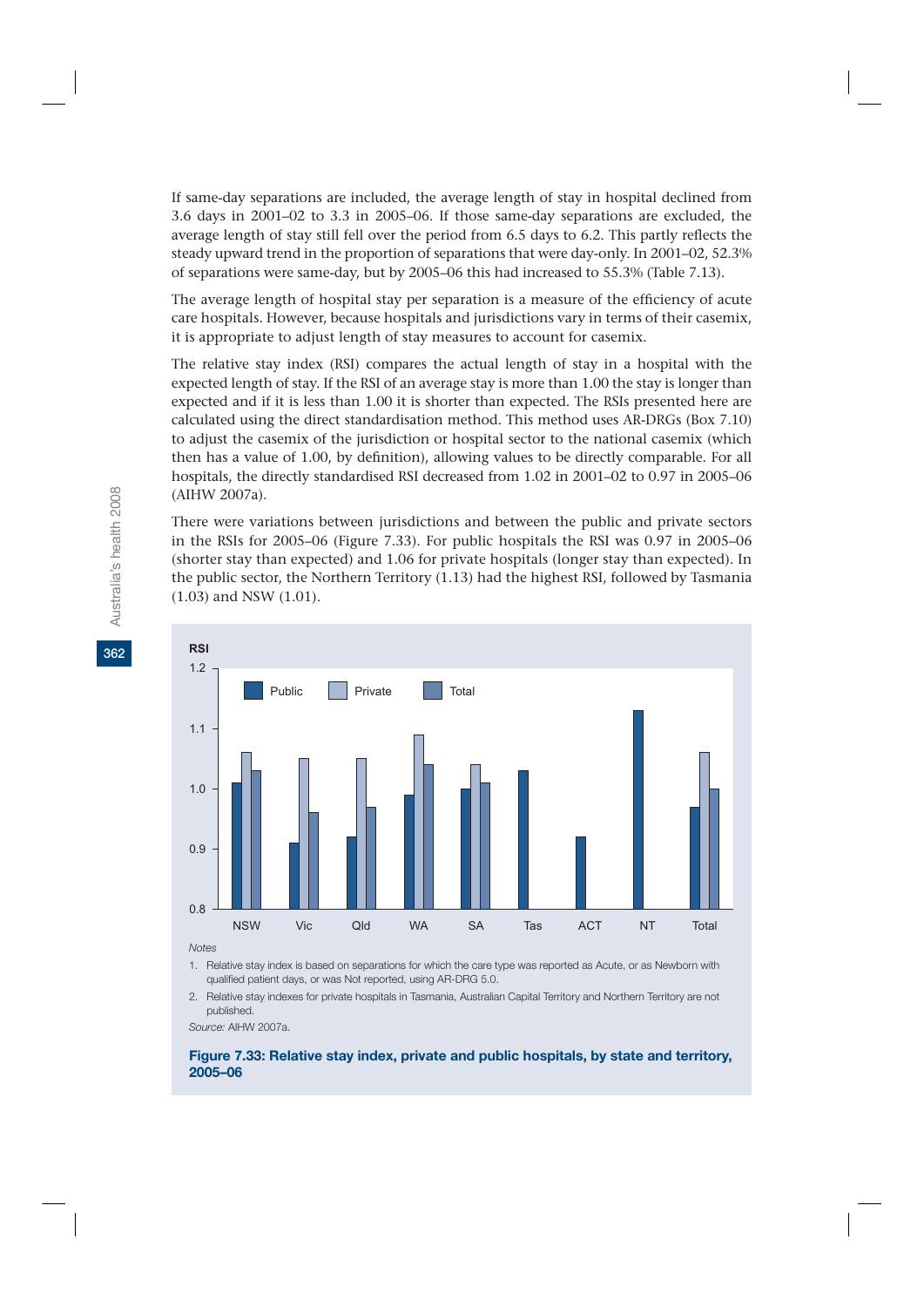Health services **363**7 Health services  $\overline{C}$ 

For surgical separations, the RSI was 1.02 for public hospitals and 0.98 for private hospitals. Within the public sector, Queensland had the lowest RSI for surgical separations at 0.97. For medical separations, the RSI was 0.95 for public hospitals and 1.18 for private hospitals. Within the public sector, Victoria had the lowest RSI for medical separations at 0.88 (Figure 7.34).



1. Relative stay index is based on separations for which the care type was reported as Acute, or as Newborn with qualified patient days, or was Not reported, using AR-DRG 5.0.

2. Relative stay index for hospitals in Tasmania, Australian Capital Territory and Northern Territory are not published. *Source:* AIHW National Hospital Morbidity Database.

**Figure 7.34: Relative stay index, by type of separation, by state and territory, 2005–06**

### Accident and emergency services

Non-admitted services are also provided through public and private hospital emergency departments. In 2005–06 there were 6.3 million accident and emergency occasions of service provided in public hospitals (Table 7.18). Private hospitals reported 451,000 accident and emergency occasions of service in 2004–05 (ABS 2005).

### Geographic variation in the use of accident and emergency services

The ratio of services provided in an area to the number of residents there is an approximation of population use, although services provided in one area may be used by persons residing in others.

In terms of public hospital accident and emergency services in 2005–06, nationally the ratio varied from 256 occasions of service per 1,000 people in Major Cities to 385 in Regional areas and 854 in Remote areas (Table 7.18). This variation may reflect a number of factors, including the availability of other health-care services, patterns of disease and injury, and the generally poorer health of Aboriginal and Torres Strait Islander peoples, who have higher population concentrations in remote areas.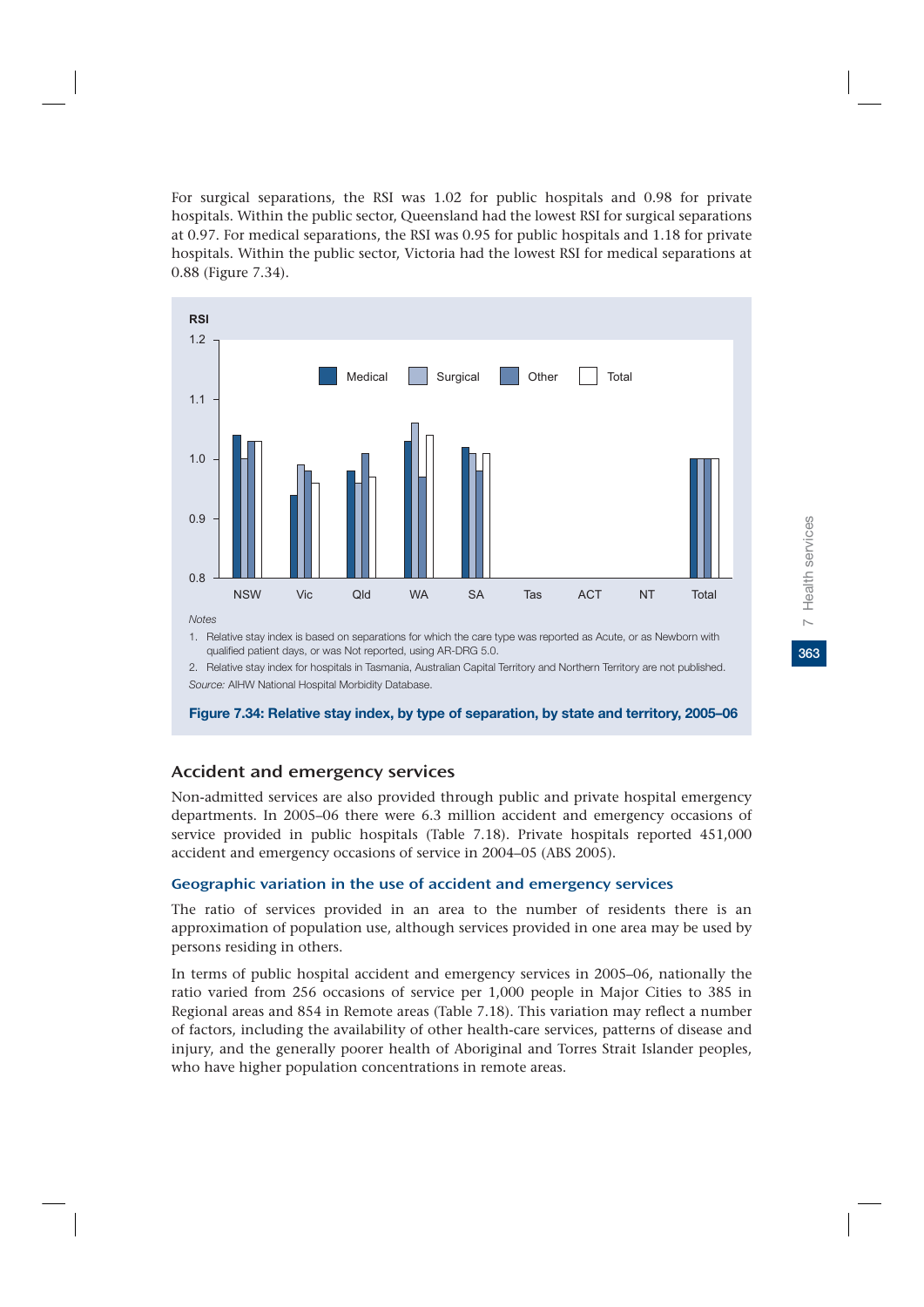In contrast with public hospitals, there are fewer accident and emergency non-admitted patient occasions of service per 1,000 population for private hospitals in regional and remote areas than in Major Cities. In 2003–04, the ratio of services provided to the population resident in the area ranged from 27 occasions of service per 1,000 people in Major Cities to 19 per 1,000 people in regional areas and 8 per 1,000 people in remote areas (ABS 2005).

|                       | <b>NSW</b> | Vic <sup>(a)</sup>   | Qld   | <b>WA</b> | <b>SA</b>       | Tas                  | <b>ACT</b>                                                    | <b>NT</b>            | <b>Total</b> |
|-----------------------|------------|----------------------|-------|-----------|-----------------|----------------------|---------------------------------------------------------------|----------------------|--------------|
|                       |            |                      |       |           | Services ('000) |                      |                                                               |                      |              |
| <b>Major Cities</b>   | 1,251      | 936                  | 514   | 300       | 339             | $\ddot{\phantom{0}}$ | 100                                                           | $\ddot{\phantom{0}}$ | 3,440        |
| Inner Regional        | 640        | 359                  | 361   | 60        | 51              | 71                   | . .                                                           | $\ddot{\phantom{0}}$ | 1,542        |
| Outer Regional        | 207        | 114                  | 301   | 114       | 69              | 58                   | . .                                                           | 52                   | 915          |
| <b>Total Regional</b> | 848        | 472                  | 662   | 174       | 121             | 129                  | $\cdot$ $\cdot$                                               | 52                   | 2,457        |
| Remote                | 28         | n.a.                 | 79    | 88        | 25              | $\overline{4}$       | . .                                                           | 46                   | 270          |
| Very Remote           | 11         | $\ddot{\phantom{0}}$ | 49    | 66        | 12              | 1                    | . .                                                           | 22                   | 161          |
| <b>Total Remote</b>   | 39         | n.a.                 | 128   | 154       | 36              | 5                    | . .                                                           | 68                   | 431          |
| Total                 | 2,137      | 1,409                | 1,304 | 629       | 496             | 134                  | 100                                                           | 120                  | 6,328        |
|                       |            |                      |       |           |                 |                      | Services per 1,000 population resident in area <sup>(b)</sup> |                      |              |
| <b>Major Cities</b>   | 258        | 255                  | 245   | 212       | 306             | $\ddot{\phantom{0}}$ | 306                                                           | $\ddot{\phantom{0}}$ | 256          |
| Inner Regional        | 458        | 332                  | 345   | 222       | 258             | 228                  | $\ddot{\phantom{0}}$                                          | $\ddot{\phantom{0}}$ | 358          |
| Outer Regional        | 428        | 441                  | 436   | 613       | 390             | 353                  | $\ddot{\phantom{0}}$                                          | 464                  | 442          |
| <b>Total Regional</b> | 450        | 353                  | 381   | 382       | 320             | 271                  | $\cdot$ $\cdot$                                               | 464                  | 385          |
| Remote                | 737        | n.a.                 | 838   | 983       | 530             | 496                  | $\ddot{\phantom{0}}$                                          | 1.087                | 830          |
| Very Remote           | 1,378      | $\ddot{\phantom{0}}$ | 917   | 1,315     | 880             | 471                  | . .                                                           | 442                  | 897          |
| <b>Total Remote</b>   | 846        | n.a.                 | 866   | 1,103     | 609             | 490                  | $\cdot$ $\cdot$                                               | 739                  | 854          |
| Total                 | 316        | 280                  | 328   | 313       | 322             | 276                  | 306                                                           | 588                  | 311          |

**Table 7.18: Accident and emergency occasions of service in public acute hospitals, 2005–06**

. . Not applicable.

(a) In Victoria, it is not possible to separately identify emergency occasions of service in hospital campuses located in remote areas.

(b) The ratio of services provided in the area to the number of residents in the area only approximates population use because services provided in an area may be provided to persons residing in other remoteness area categories. *Source:* AIHW 2007a.

### Age and sex distribution

For 2005–06, data on the patient's age group and sex were available for over 4.9 million emergency department occasions of service in public hospitals (about 78% of all emergency department occasions of service), mostly in hospitals classified as *Principal referral and Specialist women's and children's hospitals* and *Large hospitals* (AIHW 2007a). About 52% of all emergency department occasions of service were for male patients, and there were more male patients than female patients for all age groups except for those aged 75 years and over (Figure 7.35). The use of emergency departments was highest in the 15–24 and 25–34 years age groups, and is different from the use of admitted patient care, which rises with age.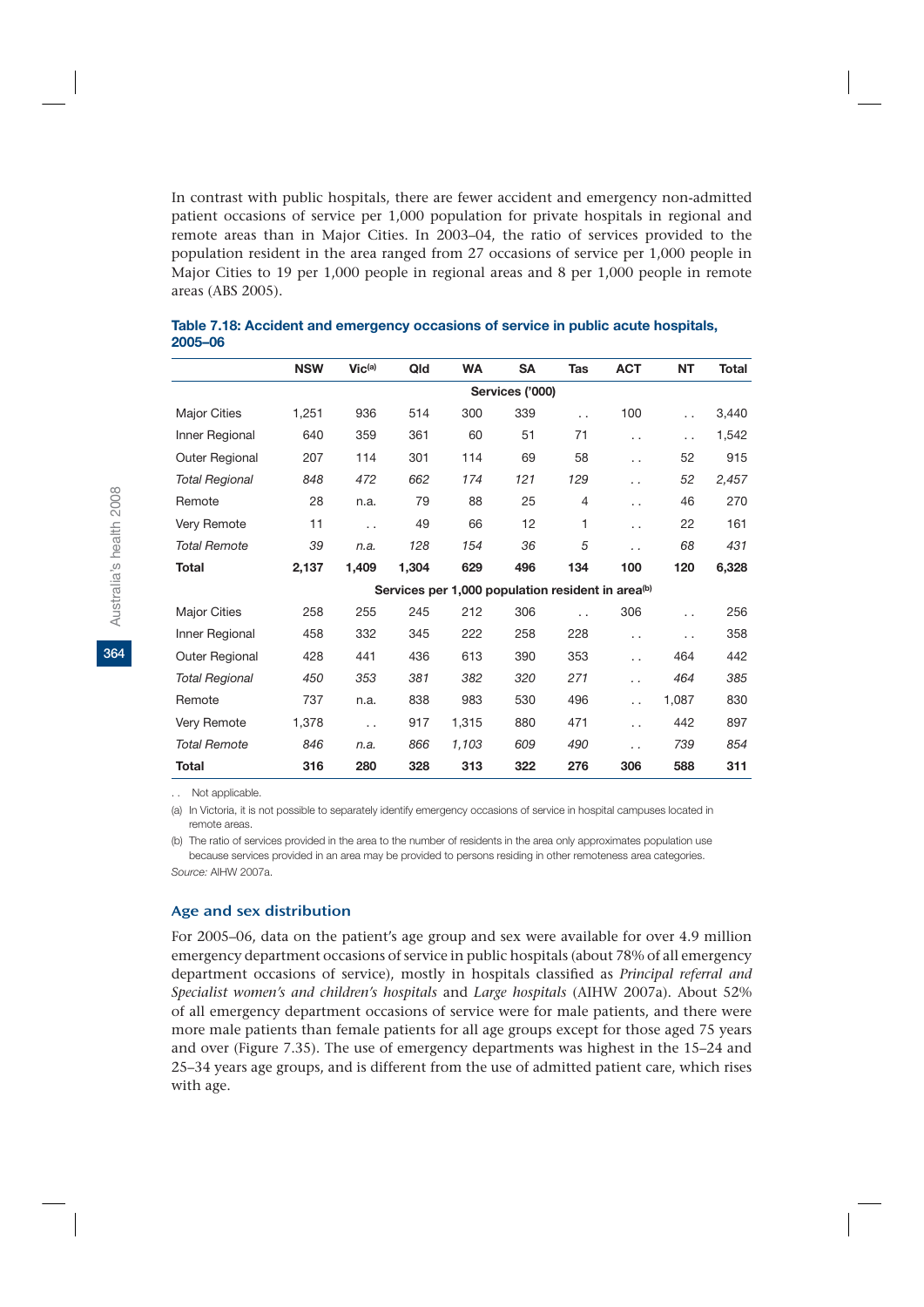

# Emergency department waiting times (NHPC indicator 3.16)

Emergency department waiting times in public hospitals are regarded as indicators of responsiveness of the acute care sector (NHPC 2004). This information is summarised as the proportions of patients who are treated within a time appropriate for the urgency of their condition, and is presented for selected public hospital emergency departments.

The urgency of the patient's need for medical and nursing care is indicated by a triage category. When patients present to the emergency department a triage nurse promptly assesses their overall condition and assigns them to one of five categories which indicate how soon they should receive care:

- Resuscitation: immediate (within seconds)
- Emergency: within 10 minutes
- Urgent: within 30 minutes
- Semi-urgent: within 60 minutes
- Non-urgent: within 120 minutes.

Between 2003–04 and 2005–06, information on emergency department waiting times was available for between 73% and 78% of all public hospital emergency department visits. Over this period, the proportion of patients assigned to each triage category remained fairly stable, with about 1% of patients assigned to the triage category of *Resuscitation*, 8% as *Emergency*, and about 78% as either *Urgent* or *Semi-urgent* (AIHW 2007a). Overall, the proportion of patients seen on time also remained fairly stable at around 69%. Almost all *Resuscitation* cases and over three-quarters of *Emergency* cases received treatment within the recommended time (Figure 7.36).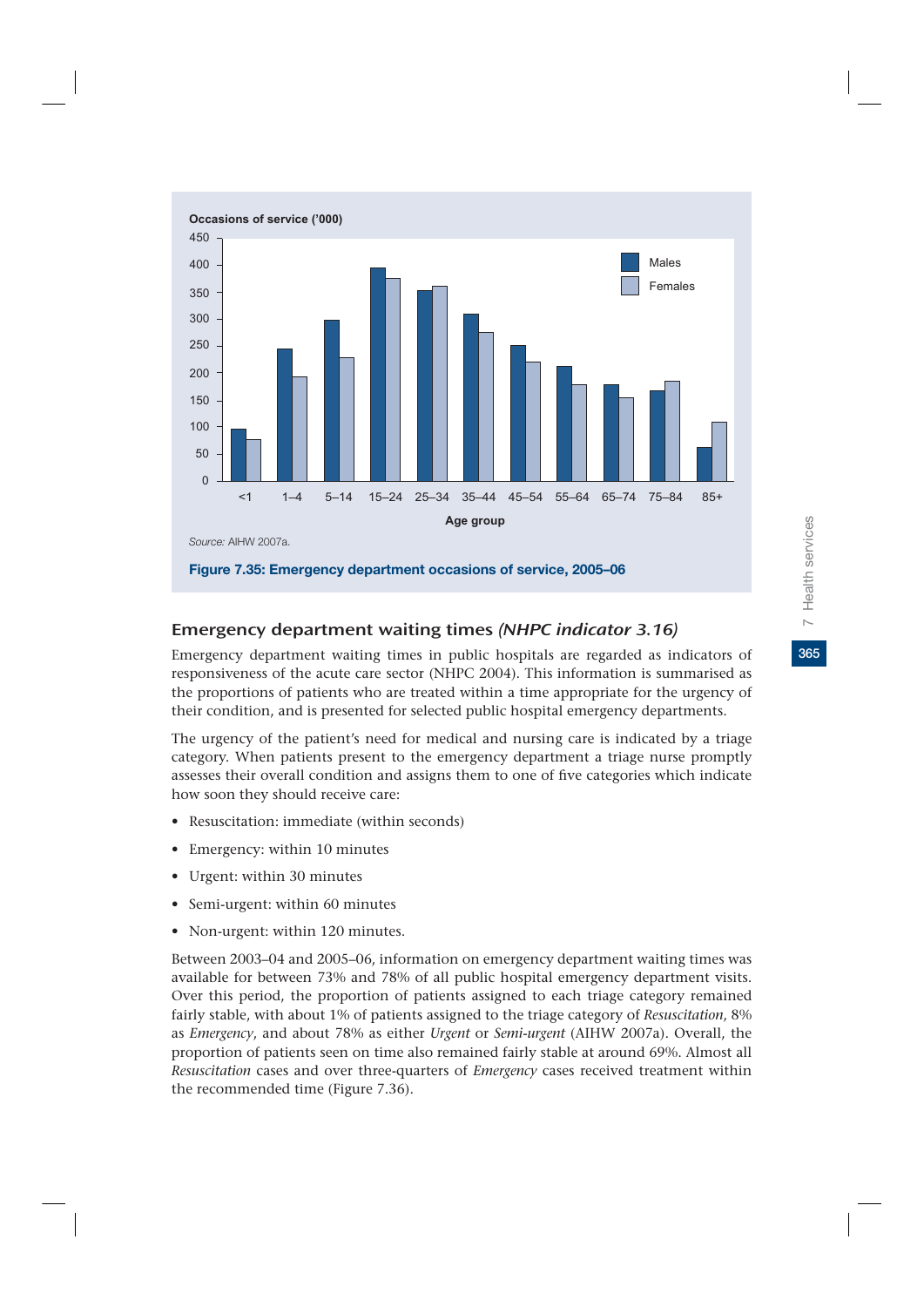

In 2005–06, information on emergency department waiting times was available for about 78% of all public hospital emergency department occasions of service, including almost 100% of emergency department occasions of service in public hospitals that were classified as *Principal referral and Specialist women's and children's hospitals* and *Large hospitals* (AIHW 2007a). There was some variation among hospital peer groups in the proportion of patients receiving care on time. Overall, 65% of patients in the *Principal referral and Specialist women's and children's hospitals* and 73% of patients in the *Large hospitals* were treated in an appropriate time for their condition (Figure 7.37).



*Note:* 'All reporting hospitals' also includes data that were provided for hospitals in peer groups other than *Principal referral and Specialist women's and children's hospitals* and *Large hospitals*.

*Source:* National Non-admitted Patient Emergency Department Care Database.

### **Figure 7.37: Emergency department occasions of service seen on time, by hospital type, 2005–06**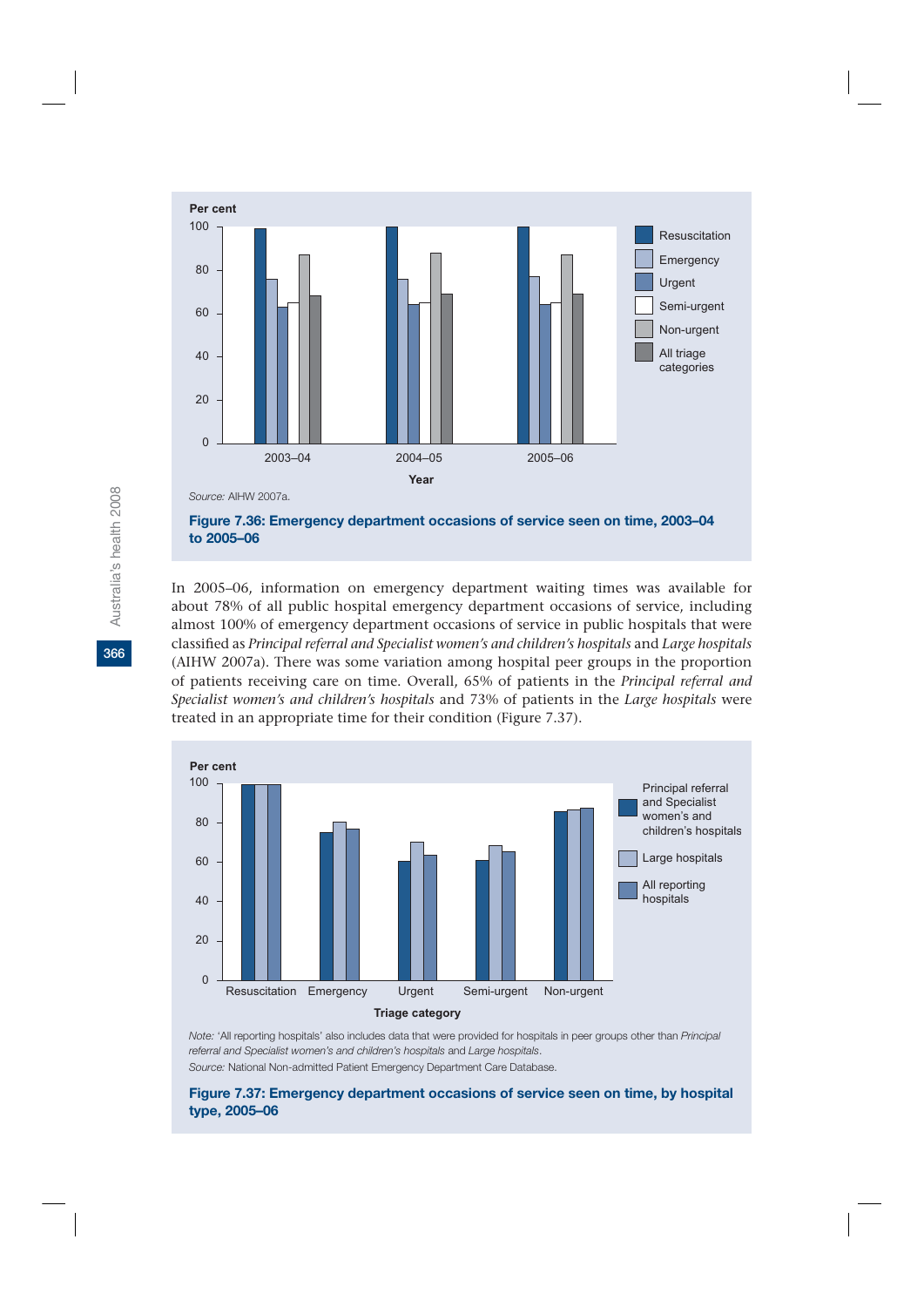There was also some variation between jurisdictions in the proportion of patients treated within the recommended time, which may reflect variation in coverage, in how waiting times are recorded, in triage categorisation and in the types of patients who present to emergency departments (Figure 7.38).



**Figure 7.38: Emergency department occasions of service seen on time, by state and territory, 2005–06**

# Outpatient and other non-admitted hospital services

In 2005–06, there were over 14.9 million occasions where individuals received a service through specialised public hospital outpatient clinics, which provide allied health, obstetrics, oncology, dental, orthopaedic and other medical services. Additionally there were 23.5 million other non-admitted, non-emergency department occasions of service in public hospitals, including pathology (6.8 million), pharmacy (4.6 million), radiology and organ imaging (3.0 million) and community health (2.9 million).

In addition to the non-admitted services provided to individuals, around 385,000 services for groups of patients were delivered through public acute hospitals (around 1% of all non-admitted services).

Private hospitals also provide non-admitted patient services, with a different mix of services from public hospitals. In 2004–05, there were almost 1.1 million outpatient services provided in private hospitals and a further 39,000 other non-admitted, non-emergency department occasions of service.

Note that states and territories vary in how they collect data on non-admitted patient occasions of service, in the extent to which these types of services are provided in nonhospital settings (such as community health centres), and in admission practices for some services (such as chemotherapy). This variation may affect the comparability of data on this type of hospital activity (see Box 7.10).

367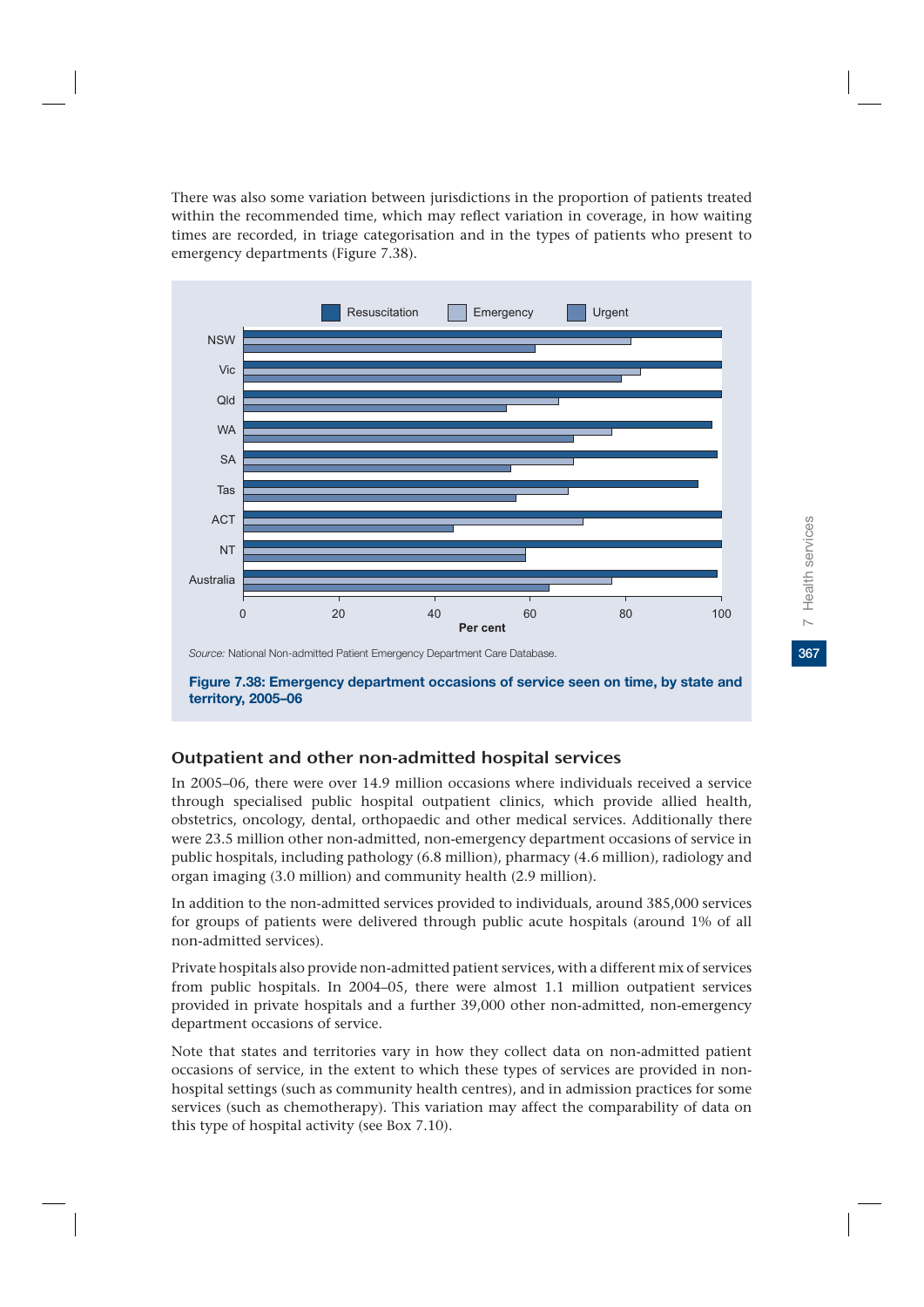# 7.4 Specialised health services

This section discusses services whose targets are particular health conditions such as mental illness. It also includes information on services provided by medical specialists in private practice.

# Medicare-subsidised specialist services

Medicare data provide an overview of the use of medical specialist services funded through Medicare (see Box 7.6 for information on Medicare and Medicare benefits). These services include those provided by specialists in private practice as well as medical services for private patients in public and private hospitals.

During 2006–07, an average of 6.5 specialist services per Australian were provided under Medicare. These services included 4.2 *Pathology* items per person (including administrative items associated with the collection of specimens), 1.0 *Specialist attendances* and 0.7 *Diagnostic imaging* items (Table 7.19).

### **Table 7.19: Medicare items processed for specialist services, 2004–05 to 2006–07**

|                                                     | Items per person |               |         | Average          |               | Items in 2006-07       |                         |  |  |
|-----------------------------------------------------|------------------|---------------|---------|------------------|---------------|------------------------|-------------------------|--|--|
|                                                     |                  | <b>Number</b> |         | annual<br>change | <b>Number</b> | Proportion<br>of total | <b>Benefits</b><br>paid |  |  |
| <b>Broad type of service</b>                        | 2004-05          | 2005-06       | 2006-07 | (%)              | (000)         | (%)                    | (\$ million)            |  |  |
| Specialist attendances                              | 1.02             | 1.04          | 1.03    | 0.5              | 21,689        | 15.8                   | 1,320.4                 |  |  |
| Obstetrics                                          | 0.07             | 0.07          | 0.07    | 0.8              | 1,500         | 1.1                    | 185.1                   |  |  |
| Anaesthetics                                        | 0.10             | 0.10          | 0.10    | 2.0              | 2,164         | 1.6                    | 258.0                   |  |  |
| Pathology                                           | 3.82             | 4.03          | 4.17    | 4.5              | 87,542        | 63.9                   | 1,741.6                 |  |  |
| Diagnostic imaging                                  | 0.69             | 0.73          | 0.75    | 3.6              | 15,655        | 11.4                   | 1,714.0                 |  |  |
| Operations                                          | 0.34             | 0.35          | 0.34    | 0.9              | 7,245         | 5.3                    | 1,022.4                 |  |  |
| Assistance at<br>operations                         | 0.02             | 0.02          | 0.02    | 2.5              | 354           | 0.3                    | 45.5                    |  |  |
| Radiotherapy and<br>therapeutic nuclear<br>medicine | 0.04             | 0.04          | 0.04    | 5.1              | 873           | 0.6                    | 133.8                   |  |  |
| Total specialist items <sup>(a)</sup>               | 6.10             | 6.37          | 6.52    | 3.4              | 137.022       | 100.0                  | 6.420.8                 |  |  |

(a) Excludes specialist dental services.

*Source:* Medicare Australia 2007.

# Benefits paid

In 2006–07, a total of \$6,421 million was paid in Medicare benefits for specialist services, accounting for 55% of total Medicare benefits paid. The largest share of Medicare benefits for specialist services was paid for 88 million *Pathology* items *(*\$1,742 million or 27%). A further \$1,714 million (27%) was paid for 16 million *Diagnostic imaging services*; \$1,320 million (21%) for 22 million *Specialist attendances*; and \$1,022 million (16%) for 7 million *Operations* (Table 7.19).

To avoid double-counting, the bulk-billing incentive items are not counted in the broad type of service statistics or in bulk-billing statistics. However, the benefits paid for *Diagnostic imaging* and *Pathology* bulk-billing incentive items are included in their respective broad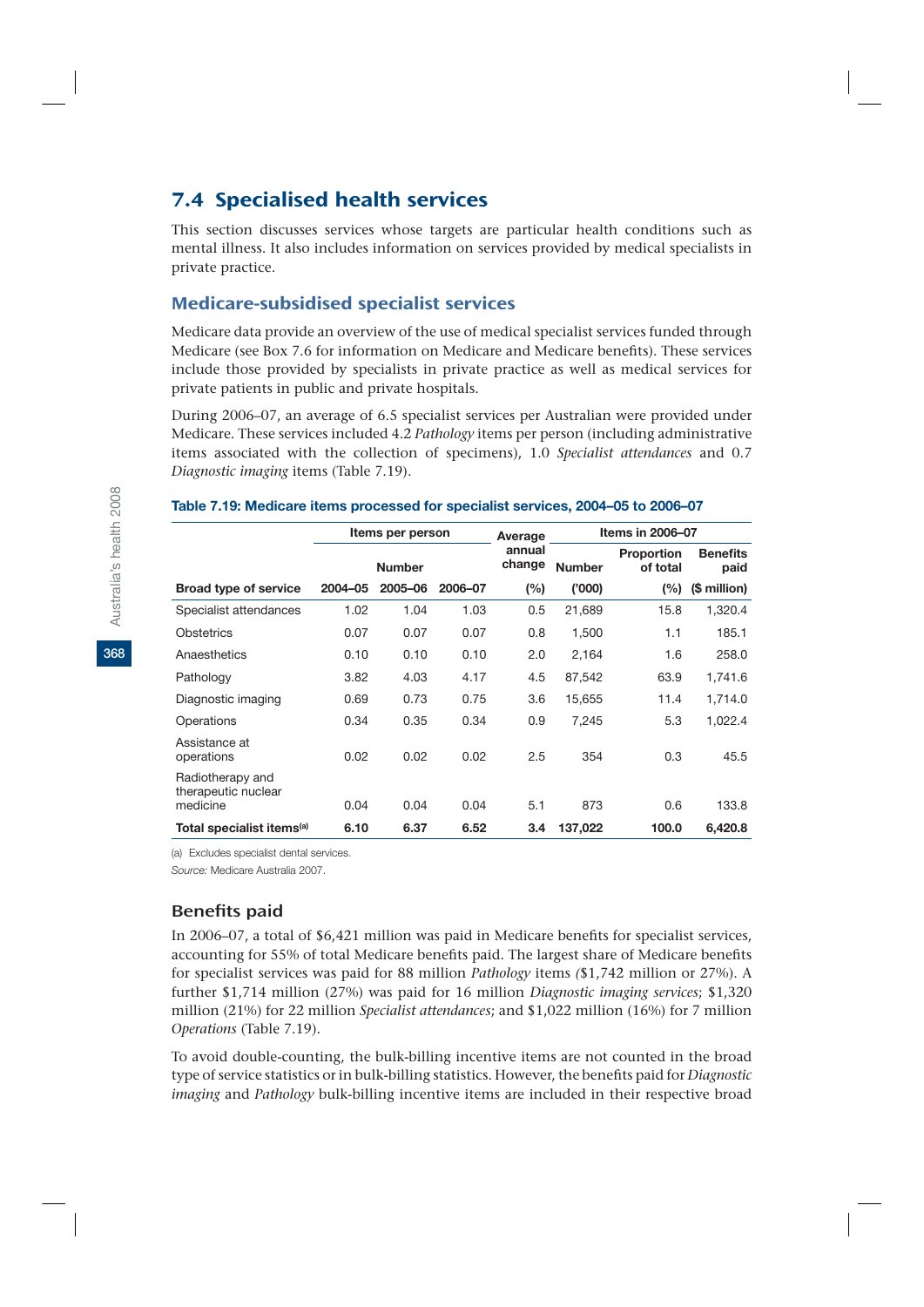369

type of service categories (Table 7.19), and the bulk-billing incentives for other services (including attendances) are included in *All other services* (Table S37). This adds to the total for *All other services* that might otherwise be allocated to the service types for which the bulk-billing incentive was paid.

Medicare use increased in the three years from 2004–05 to 2006–07 across most types of specialist services. *Radiotherapy and therapeutic nuclear medicine* and *Pathology* Medicare services had the largest annual percentage increase (5% each), with *Pathology* showing the largest numeric increase per person of 0.35 services.

# Geographic variation

There is considerable variation in the use of specialist Medicare services between the states and territories. In 2006–07, the highest number of specialist services per person was recorded in New South Wales with 7.0 services, followed by Victoria (6.6) and Queensland (6.4). The Northern Territory recorded the lowest per person use of specialist medical services with 2.9 (Table S39).

# Specialised mental health services

Mental health is a matter of national importance. Previous studies have estimated that one in five Australians will experience mental illness at some stage in their lives and that over one million people have a disabling psychiatric condition.

There are a variety of public and private health service providers for mental health care. They include GPs and specialised mental health services such as private psychiatrists, community-based public mental health services, public and private psychiatric hospitals and specialised residential mental health services. Public specialised mental health services operate in each state and territory, providing services in community settings, residential care facilities, specialised psychiatric hospitals and specialised psychiatric units within public acute hospitals.

# Ambulatory mental health care

Ambulatory services are those that do not involve overnight admission to a hospital or residential mental health facility.

The BEACH survey of general practice activity estimates that, in 2006–07, there were 10.7 million GP encounters involving mental health-related problems. This equates to 10.4% of total GP encounters and is equivalent to 514 encounters per 1,000 population. Most (60.2%) were for females, with more than one in four encounters for patients aged 65 years and over. *Depression* (33.4% of encounters) was the mental health problem most commonly managed by GPs, followed by *Sleep disturbance* (14.3%) and *Anxiety* (11.5%) (AIHW 2008).

During 2006–07, 3.2 million Medicare-subsidised mental health services were provided, resulting in an average number of services per patient of 5.1. These services included encounters with psychiatrists, clinical psychologists, GPs and other allied health professionals. Females used the mental health services subsidised through Medicare more than males, making up over half (60.9%) of the patients and averaging 5.2 services per female (compared with 4.8 per male) (DoHA 2007a).

Under the Medicare Benefits Schedule, GP encounters will most often be recorded as surgery consultations (over 90% of all encounters for which an MBS item was recorded).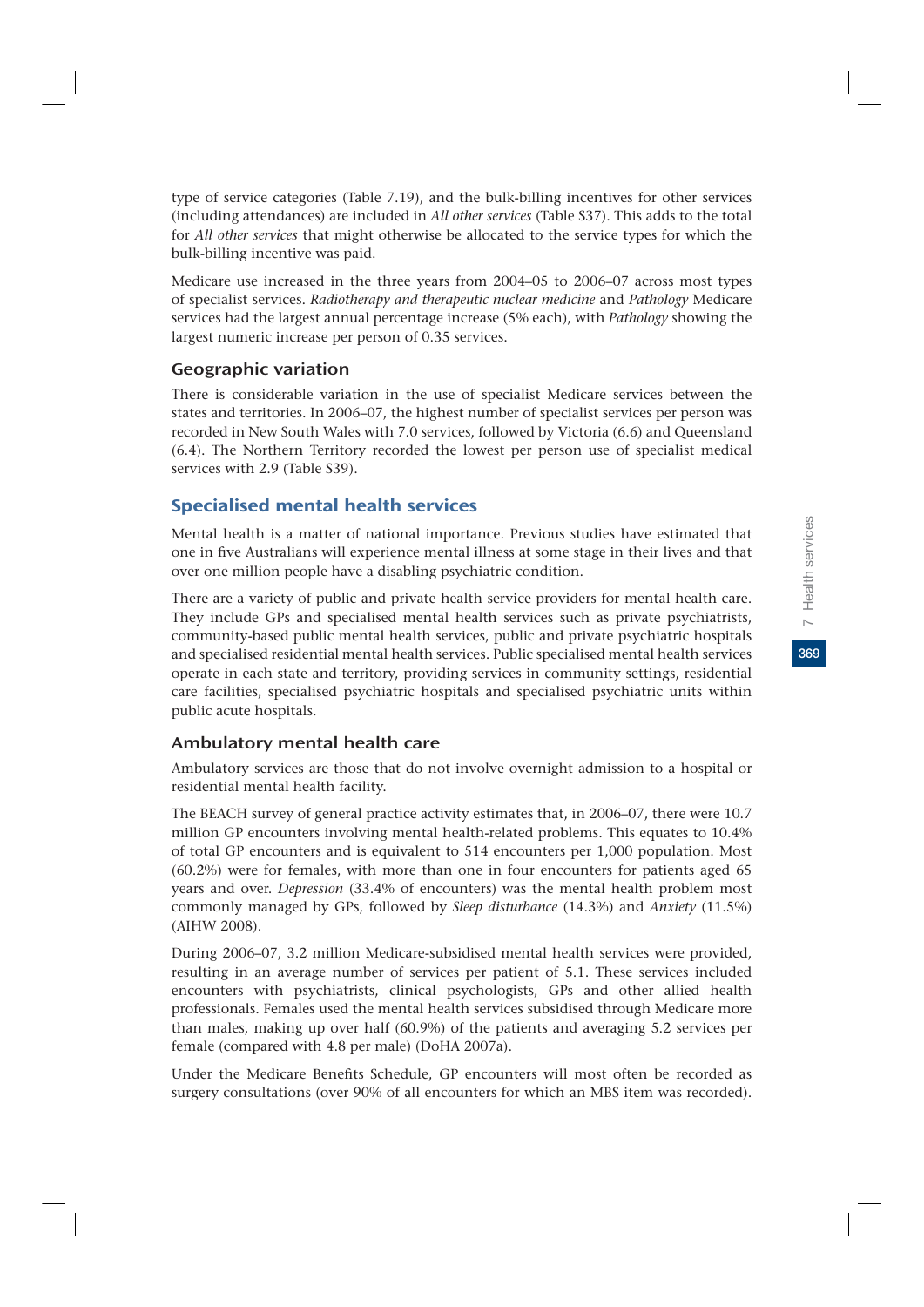The MBS mental health items claimable by GPs introduced on 1 November 2006 (item numbers 2710, 2712 and 2713) represented only 2% of MBS items recorded for mental health-related encounters in the 2006–07 BEACH survey (AIHW 2008).

Based on data provided by state and territory health authorities for public hospitals, the AIHW estimated that a minimum of 199,547 occasions of service related to mental health conditions occurred in emergency departments (EDs) during 2005–06; this represents about 13.1% of all ED occasions of service. More than one in four ED mental health-related occasions of service were for *Neurotic, stress-related and somatoform disorders* (28.2%), and 22.1% were for *Mental and behavioural disorders due to psychoactive substance use* (AIHW 2008).

In 2005–06, there were 117,924 'ambulatory-equivalent' mental health-related hospital separations (essentially, day-only hospitalisations that did not involve procedures) in Australia. Of these, 20.7% were in public hospitals and 79.3% in private hospitals. More than three-quarters (79.0%) of these separations involved specialised psychiatric care. *Depressive episode* was the most common principal diagnosis, accounting for 19.5% in 2005–06 (AIHW 2008).

There were 5.7 million mental health service contacts provided in public community mental health services and hospital outpatient services in 2005–06. A greater percentage of services was for males (49.1%) than females (43.1%) (in 7.8% of contacts sex was not reported). The most common principal diagnosis reported was *Schizophrenia, schizotypal and delusional disorders* (36.4%)(Table 7.20).

| <b>Principal diagnosis</b>                                                                       | <b>Number</b><br>of service<br>contacts | Per cent of<br>specified<br>principal<br>diagnoses |
|--------------------------------------------------------------------------------------------------|-----------------------------------------|----------------------------------------------------|
| Organic, including symptomatic, mental disorders                                                 | 115,074                                 | 2.0                                                |
| Mental and behavioural disorders due to psychoactive substance use                               | 136,834                                 | 2.4                                                |
| Schizophrenia, schizotypal and delusional disorders                                              | 2,064,194                               | 36.4                                               |
| Mood (affective) disorders                                                                       | 1,038,802                               | 18.3                                               |
| Neurotic, stress-related and somatoform disorders                                                | 414,224                                 | 7.3                                                |
| Behavioural syndromes associated with physiological disturbances and<br>physical factors         | 47,119                                  | 0.8                                                |
| Disorders of adult personality and behaviour                                                     | 182,746                                 | 3.2                                                |
| Mental retardation                                                                               | 19,608                                  | 0.3                                                |
| Disorders of psychological development                                                           | 34,666                                  | 0.6                                                |
| Behavioural and emotional disorders with onset usually occurring in<br>childhood and adolescence | 126,649                                 | 2.2                                                |
| Other <sup>(a)</sup>                                                                             | 872,083                                 | 15.4                                               |
| No principal diagnosis reported, including Mental disorder<br>not otherwise specified            | 613,409                                 | 10.8                                               |
| Total                                                                                            | 5,665,408                               | 100.0                                              |

### **Table 7.20: Service contacts in government-operated community mental health services(a), 2005–06**

(a) Includes all reported diagnoses that are not in the 'Mental and behavioural disorders' chapter of ICD-10-AM (codes F00 to F99).

*Source:* AIHW 2008.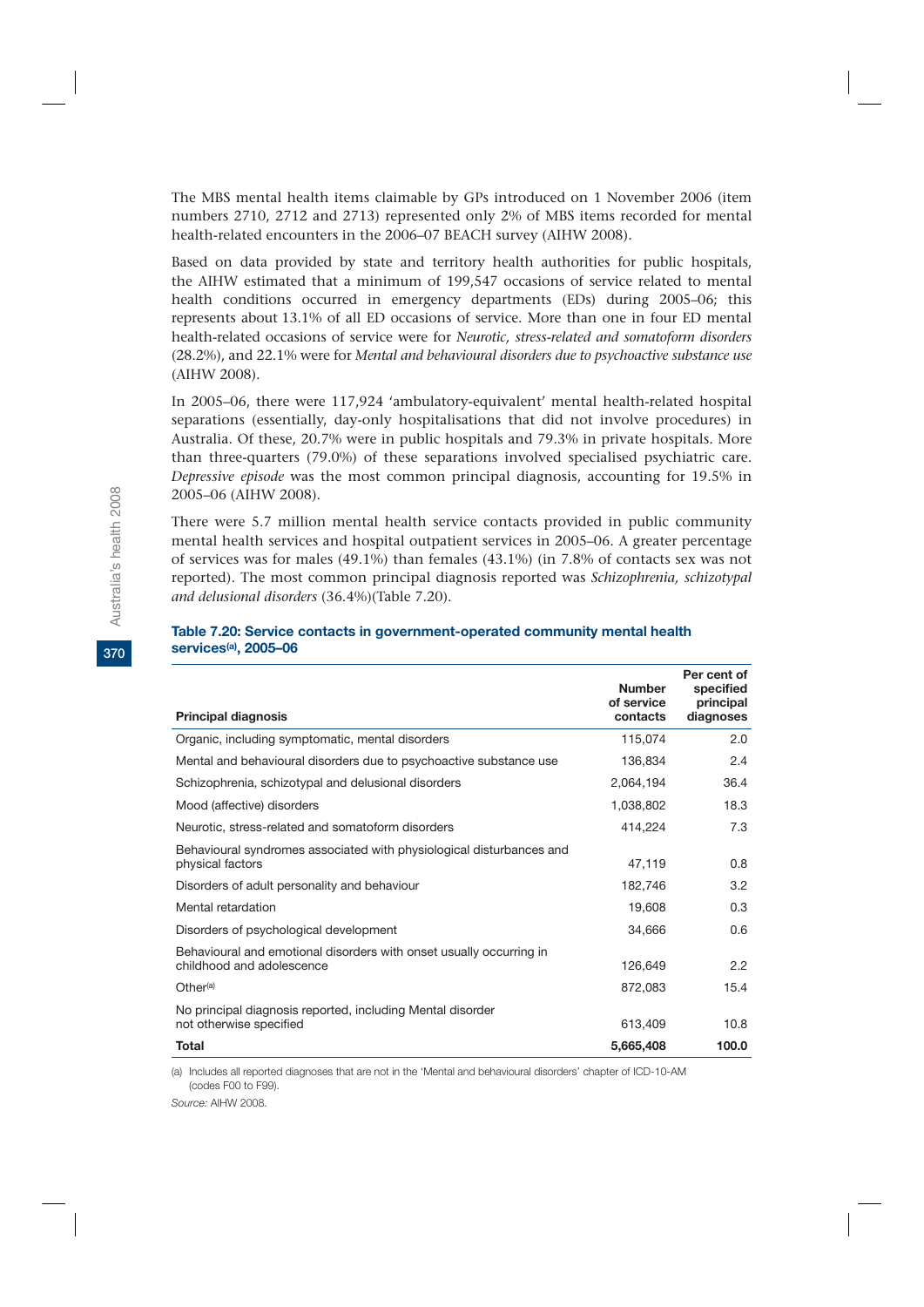# Admitted patient mental health care

During 2005–06, there were 204,186 mental health-related separations for admitted patients from hospitals in Australia, excluding ambulatory equivalent mental healthrelated separations. Most (80.9%) were from public hospitals, with an overall average length of stay of 13.9 days. The majority of separations (58.1%) involved specialised psychiatric care. There was an average annual increase of 4.0% in specialised psychiatric care separations in private hospitals over the 2001–02 to 2005–06 period and a similar annual decline of 4.8% in private hospital separations without specialised psychiatric care. Overall, the total number of mental health-related separations increased by 2.2% per annum (Table 7.21).

|                                                  |                   |         |         |         |         | Average<br>annual<br>change |
|--------------------------------------------------|-------------------|---------|---------|---------|---------|-----------------------------|
|                                                  | $2001 - 02^{(a)}$ | 2002-03 | 2003-04 | 2004-05 | 2005-06 | (%)                         |
| Separations with specialised psychiatric care    |                   |         |         |         |         |                             |
| Public acute hospitals                           | 71,891            | 73,972  | 76,042  | 76,172  | 76,019  | $-1.4$                      |
| Public psychiatric hospitals <sup>(b)</sup>      | 13,877            | 13,371  | 14,188  | 12,887  | 13,255  | 1.1                         |
| Private hospitals                                | 25,201            | 25,702  | 26,495  | 27,793  | 29,459  | 4.0                         |
| Total                                            | 110,969           | 113,045 | 116,725 | 116,852 | 118,733 | 1.7                         |
| Separations without specialised psychiatric care |                   |         |         |         |         |                             |
| Public acute hospitals                           | 63,755            | 66,607  | 68,087  | 70,975  | 75,195  | 4.2                         |
| Public psychiatric hospitals <sup>(b)(c)</sup>   | 787               | 1,055   | 1,048   | 1,136   | 770     | $-0.5$                      |
| Private hospitals                                | 11,532            | 11,462  | 11,852  | 10,390  | 9,488   | $-4.8$                      |
| Total                                            | 76,074            | 79,124  | 80,987  | 82,501  | 85,453  | 2.9                         |
| Total mental health-related separations          |                   |         |         |         |         |                             |
| Public acute hospitals                           | 135,646           | 140,579 | 144,129 | 147,147 | 151,214 | 2.8                         |
| Public psychiatric hospitals <sup>(b)</sup>      | 14,664            | 14,426  | 15,236  | 14,023  | 14,025  | $-1.1$                      |
| Private hospitals                                | 36,733            | 37,164  | 38,347  | 38,183  | 38,947  | 1.5                         |
| <b>Total</b>                                     | 187,043           | 192,169 | 197,712 | 199,353 | 204,186 | 2.2                         |

### **Table 7.21: Admitted patient mental health-related separations with and without specialised psychiatric care, 2001–02 to 2005–06**

(a) Excludes separations for which care type was reported as *Newborn* with no qualified days and records for *Hospital boarders* and *Posthumous organ procurement,* and ambulatory equivalent mental health-related separations.

(b) In Tasmania, some long-stay patients in public psychiatric hospitals were integrated into community mental health-care services during 2001–02. Consequently the number of separations and length of stay for public psychiatric hospitals may be inflated for the year.

(c) Mental health-related separations without specialised psychiatric care reported by public psychiatric hospitals relate to the provision of alcohol and drug treatment in New South Wales public psychiatric hospitals.

*Source:* AIHW 2008.

During 2005–06, mental health-related separations without specialised psychiatric care were mainly provided by public acute hospitals (88% of 85,453) (Table 7.21), with the highest percentage of separations being for those aged 65 years and older. The principal diagnosis of *Mental and behavioural disorders due to use of alcohol* accounted for the largest number of separations (16,361 or 19.1%). It was the most commonly reported diagnosis for public acute and private hospitals (AIHW 2008).

**Average**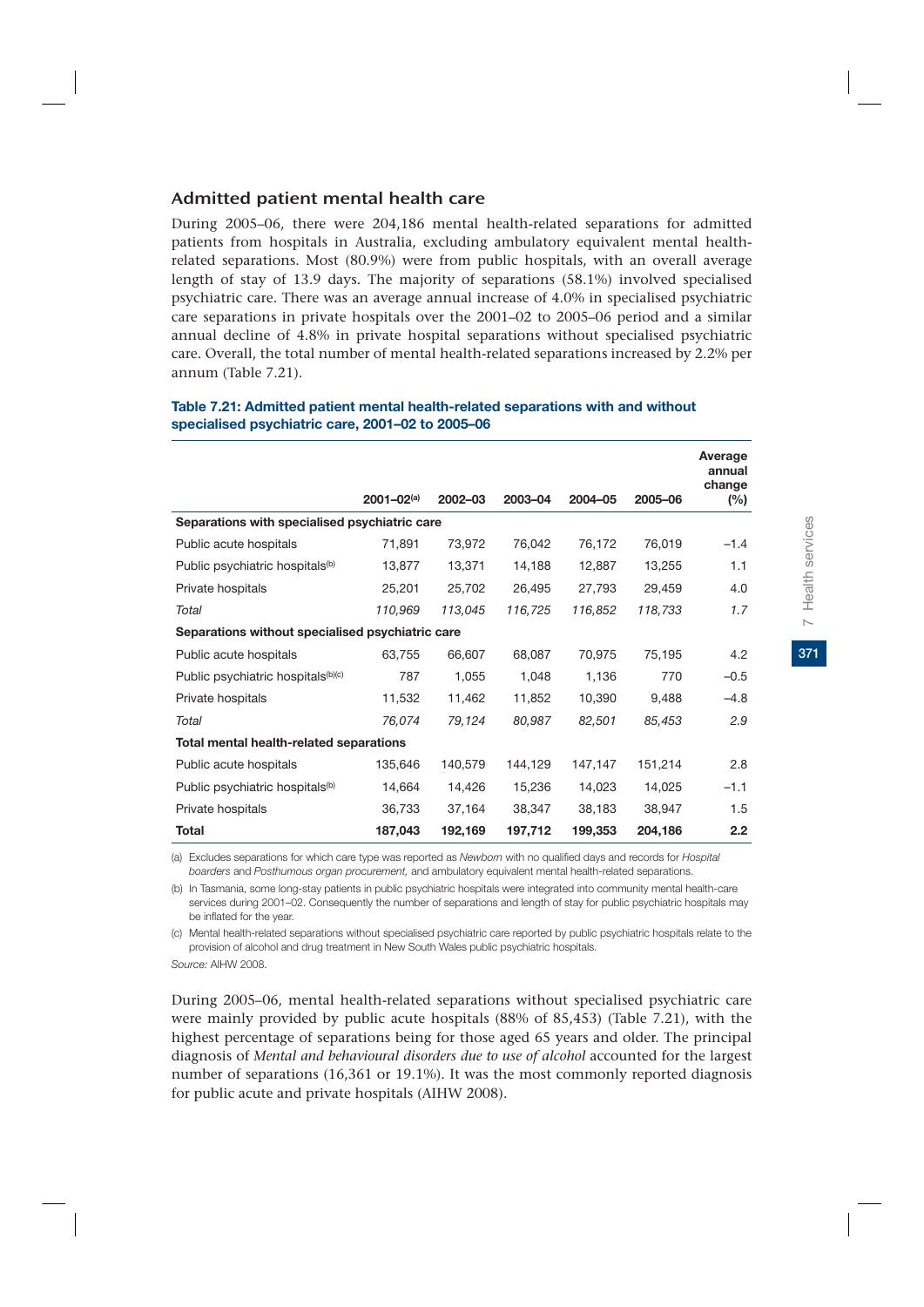In 2005–06, the principal diagnosis of S*chizophrenia* accounted for the largest number of separations involving specialist psychiatric care (21,842 or 18.4%). It was the most commonly reported diagnosis for public acute and psychiatric hospitals. *Depressive episode* was the second most common diagnosis overall, and the most commonly reported diagnosis for private hospitals (Table 7.22).

|                                                                             | <b>Public</b><br>acute | <b>Public</b><br>psychiatric | <b>Private</b> |         | Total |
|-----------------------------------------------------------------------------|------------------------|------------------------------|----------------|---------|-------|
| <b>Principal diagnosis</b>                                                  | hospitals              | hospitals                    | hospitals      | Total   | (%)   |
| Schizophrenia                                                               | 17,402                 | 3,231                        | 1,209          | 21,842  | 18.4  |
| Depressive episode                                                          | 10,844                 | 1,068                        | 7,226          | 19,138  | 16.1  |
| Bipolar affective disorders                                                 | 7,331                  | 1,157                        | 3,072          | 11,560  | 9.7   |
| Reaction to severe stress and adjustment<br>disorders                       | 7,232                  | 1,402                        | 2,742          | 11,376  | 9.6   |
| Recurrent depressive disorders                                              | 3,761                  | 251                          | 5,977          | 9,989   | 8.4   |
| Schizoaffective disorders                                                   | 5,078                  | 1,028                        | 1,268          | 7,374   | 6.2   |
| Mental and behavioural disorders due to<br>other psychoactive substance use | 3,464                  | 878                          | 1,038          | 5,380   | 4.5   |
| Specific personality disorders                                              | 3,642                  | 542                          | 542            | 4,726   | 4.0   |
| Mental and behavioural disorders due to<br>use of alcohol                   | 1,623                  | 542                          | 2,331          | 4,496   | 3.8   |
| Other anxiety disorders                                                     | 994                    | 57                           | 1,032          | 2,083   | 1.8   |
| Other specified mental health-related<br>principal diagnosis <sup>(b)</sup> | 9,852                  | 2,077                        | 2,660          | 14,589  | 12.3  |
| Other <sup>(c)</sup>                                                        | 4,796                  | 1,022                        | 362            | 6,180   | 5.2   |
| <b>Total</b>                                                                | 76,019                 | 13,255                       | 29,459         | 118,733 | 100   |

### Table 7.22: Admitted patient separations<sup>(a)</sup> with specialised psychiatric care, by principal **diagnosis in ICD-10-AM groupings and hospital type, 2005–06**

(a) Excludes separations for which care type was reported as *Newborn* with no qualified days and records for *Hospital boarders* and *Posthumous organ procurement,* and ambulatory equivalent mental health-related separations.

(b) Includes separations for which the principal diagnosis was any other mental health-related principal diagnosis.

(c) Includes all other codes not included as a mental health principal diagnosis.

*Source:* AIHW 2008.

There were marked gender differences in the number of separations for the 10 most commonly reported diagnoses involving specialist psychiatric care. For the most commonly reported diagnosis of S*chizophrenia*, the number of male separations was more than twice that of female separations. *Mental and behavioural disorders due to alcohol and other psychoactive substances* also displayed a similar pattern with more male separations than female separations. Female separations were higher, however, for the principal diagnoses of *Recurrent depressive disorders* and S*pecific personality disorders* (AIHW 2008).

### Residential mental health care

In 2005–06, there were 2,345 episodes of residential mental health care. This equated to 1.1 episodes per 10,000 population. Male patients accounted for a greater proportion (60.1%) of episodes of residential mental health care than females (37.7%). The most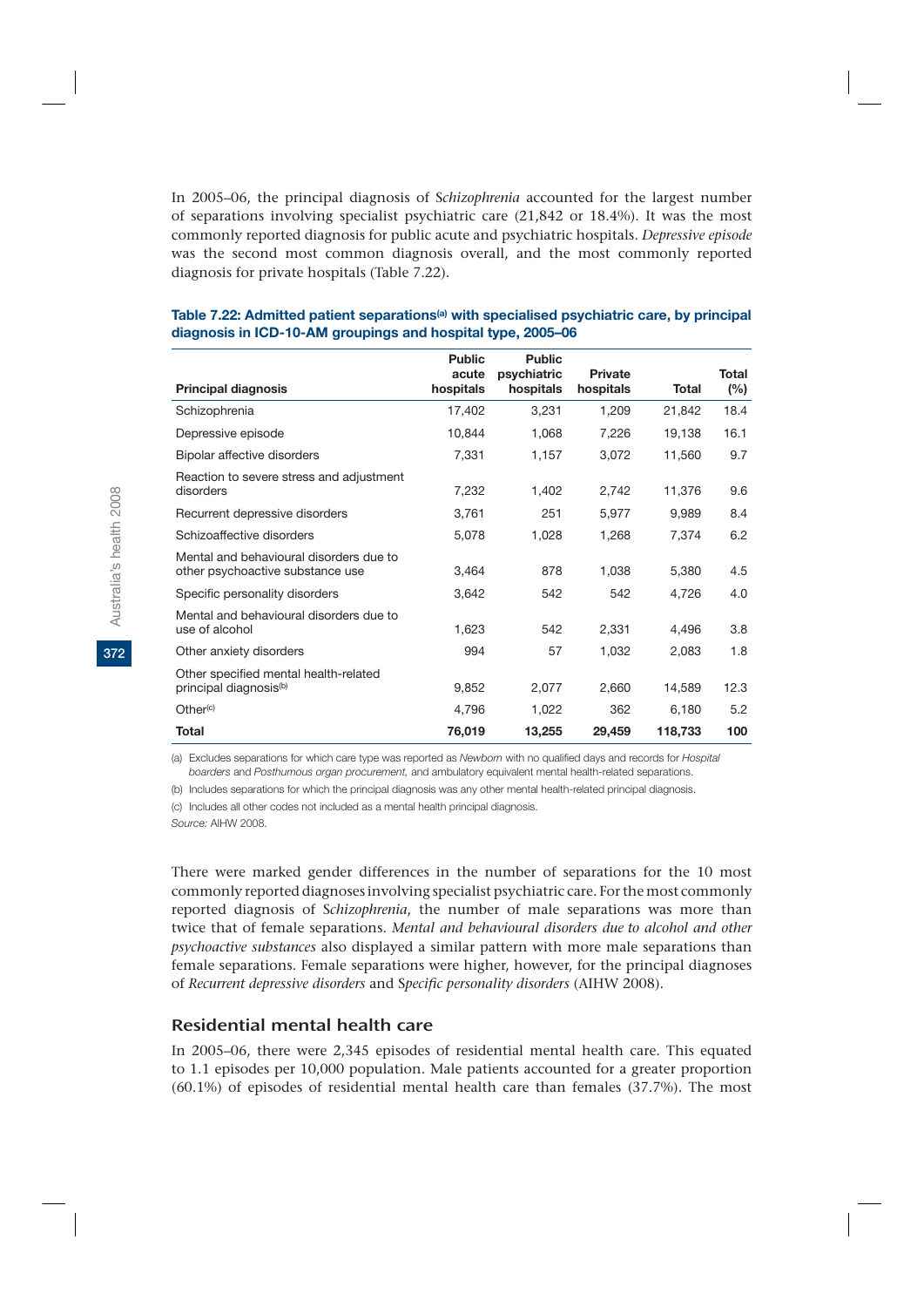common principal diagnosis was *Schizophrenia*, which was reported for more than half of the episodes (54.1%), followed by *Schizoaffective disorders* (9.4%), *Bipolar affective disorders* (5.7%) and *Depressive episode* (5.2%) (AIHW 2008).

# Mental health-related prescriptions

Overall, 182.5 million prescriptions for medications subsidised by the Pharmaceutical Benefits Scheme/Repatriation Pharmaceutical Benefits Scheme (PBS/RPBS) were provided by medical practitioners in 2006–07, of which 20.6 million (11.3%) were for mental health-related medications (Table 7.23). This was equivalent to 990 mental health-related prescriptions per 1,000 population. In interpreting this information, note that a person may have had several subsidised mental health-related prescriptions during the period covered.

Of these mental health-related prescriptions, 86.3% were provided by general practitioners, 9.5% by psychiatrists and 4.2% by non-psychiatrist specialists.

Most of the prescriptions were for antidepressant medication (58.3%, or 12.0 million), followed by anxiolytics (15.8%), hypnotics and sedatives (13.4%) and antipsychotics (9.7%). These proportions varied according to the specialty of the prescriber.

|                                           | General         | Non-psychiatrist |                      |            | <b>Total</b> |
|-------------------------------------------|-----------------|------------------|----------------------|------------|--------------|
| ATC group (code)                          | practitioners   | specialists      | <b>Psychiatrists</b> | Total      | (%)          |
| Antipsychotics (N05A)(c)                  | 1.453.905       | 153.690          | 390,425              | 1.998.020  | 9.7          |
| Anxiolytics (N05B)                        | 3,037,662       | 85,216           | 141.540              | 3.264.418  | 15.8         |
| Hypnotics and sedatives<br>(N05C)         | 2.632.598       | 85,360           | 54.435               | 2.772.393  | 13.4         |
| Antidepressants (N06A)                    | 10,642,397      | 391,199          | 1.004.580            | 12.038.176 | 58.3         |
| Psychostimulants and<br>nootropics (N06B) | 48.906          | 155,341          | 69.984               | 274.231    | 1.3          |
| Other ATC groups <sup>(d)</sup>           | $\cdot$ $\cdot$ | . .              | 290,251              | 290.251    | 1.4          |
| <b>Total</b>                              | 17,815,468      | 870,806          | 1,951,215            | 20.637.489 | 100.0        |
| Proportion of total (per cent)            | 86.3            | 4.2              | 9.5                  | 100.0      | . .          |

Table 7.23: Mental health-related prescriptions, by type of medication prescribed<sup>(a)</sup> and **prescribing medical practitioner(b), 2006–07**

(a) Classified according to the Anatomical Therapeutic Chemical (ATC) Classification System (WHO 2008).

(b) Does not include 28,863 scripts where the prescriber's specialty was unknown and the ATC level 3 code was N05A, N05B, N05C, N06A or N06B.

(c) Includes clozapine dispensed through Section 100 arrangements by private hospitals.

(d) Includes other N codes as well as other ATC medication groups. Note that data for other ATC groups prescribed by general practitioners and non-psychiatrist specialist are not presented because they are not included in the definition of mental health-related medications.

*Source:* AIHW 2008.

Overall, mental health-related prescriptions increased from 19.8 million in 2002–03 to 20.6 million in 2006–07, at an average annual rate of 1.0%. The number of antipsychotics and antidepressants prescribed increased (on average by 7.3% and 1.7% per year, respectively), whereas prescriptions for hypnotics and sedatives and for anxiolytics decreased on average by 3.1% and 0.5% per year, respectively. During 2006–07, the Australian Government spent about \$670 million on PBS/RPBS benefits for mental health-related medications, accounting for 10.8% of total PBS/RPBS expenditure (AIHW 2008).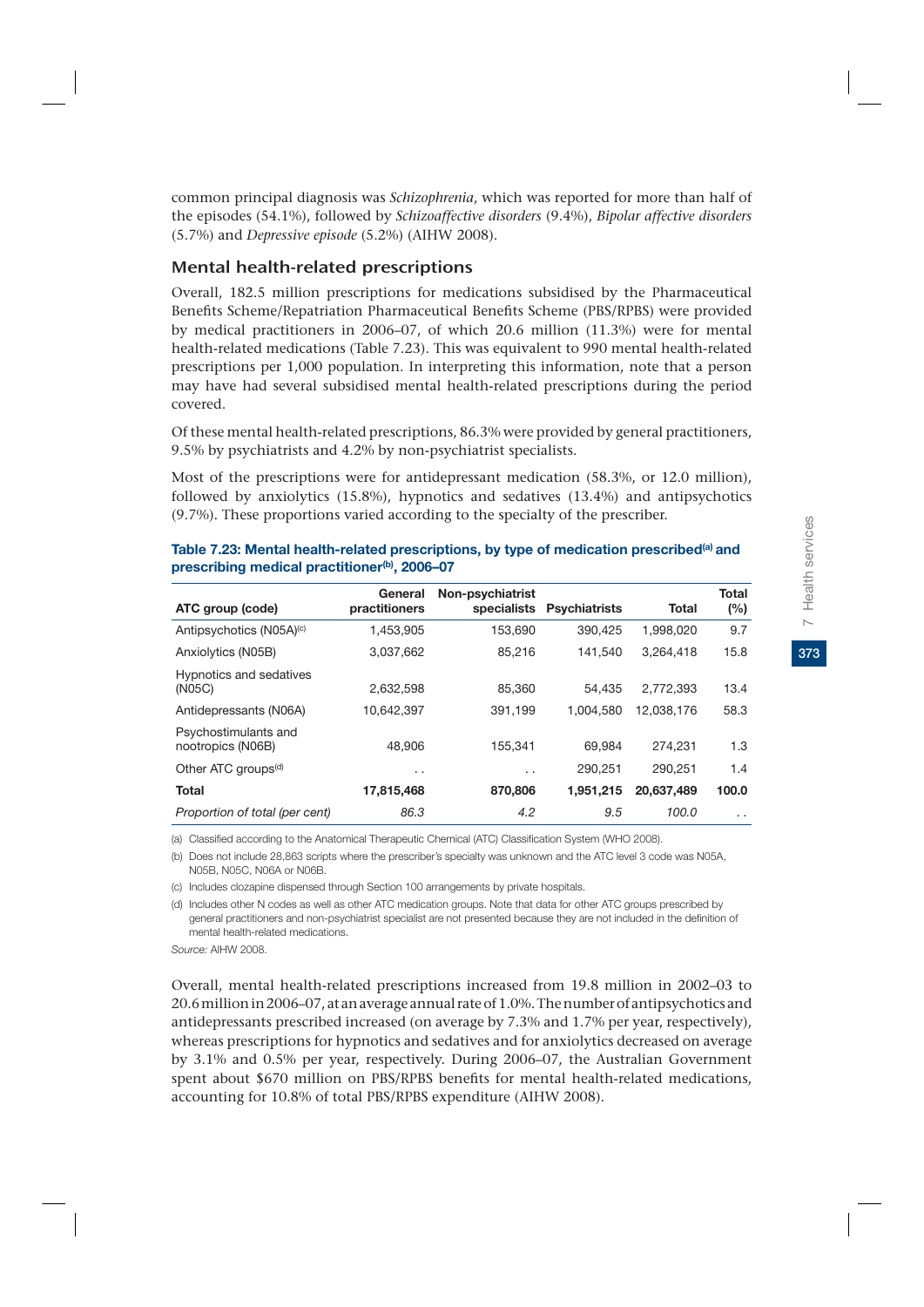# Mental health labour force, hospitals and beds

The AIHW Medical Labour Force Survey estimated that 3,180 psychiatrists were employed in Australia in 2005, almost a quarter of whom (22.8%) were trainees. Taking into account hours worked, this translates to a full-time equivalent (FTE) workforce of 3,398, or 17 FTE psychiatrists per 100,000 population. Almost two-thirds of the psychiatrists (62.6%) were males and they were concentrated in Major Cities (AIHW 2008).

The AIHW Nursing and Midwifery Labour Force Survey estimated that out of a total of 244,360 nurses employed in Australia during 2005, 13,472 (5.5%) worked mainly in the area of mental health. Of these, 25.5% reported that they had completed a post-registration or post-enrolment course in mental health of more than 6 months duration. The average age of employed mental health nurses in 2005 was 46.4 years, which is slightly older than the 45.1 years for all employed nurses. In general, nursing is a very female-dominated profession, with 7.9% of nurses employed being male. However, male nurses made up almost a third (31.3%) of employed mental health nurses (AIHW 2008).

In 2004–05, 20 public psychiatric hospitals provided 2,487 beds at an estimated combined expenditure of \$527 million. In addition, there were 122 public acute hospitals with psychiatric wards or units providing 3,450 beds and 26 private hospitals providing a further 1,512 beds. The estimated expenditure for private hospitals totalled \$168 million. Between 2001–02 and 2004–05, annual real growth of expenditure for public and private psychiatric hospitals averaged 2.5% and 2.4% respectively (AIHW 2007a).

There were 234 government community and residential mental health facilities providing a further 1,226 beds, with a total recurrent expenditure of \$985 million. Annual real growth in this expenditure averaged 5.3% between 2001–02 and 2004–05 (AIHW 2007a).

# Sexual and reproductive health services

A range of clinical, community education and professional training services in sexual and reproductive health is provided by family planning organisations. Clinical services include contraceptive services, counselling and information services, early intervention and health promotion services, and the management of sexual and reproductive health.

# Assisted reproduction technology

Since 1979, assisted reproduction technology (ART) has been used in Australia to help couples to achieve pregnancy. Box 7.11 outlines the main ART procedures.

# Box 7.11: Assisted reproduction technology (ART) procedures

The main ART procedures include:

- in-vitro fertilisation (IVF), where eggs and sperm are combined in the laboratory for fertilisation outside the body and the fertilised eggs are placed in the uterus
- intra-cytoplasmic sperm injection (ICSI), where a single sperm is injected into an egg for fertilisation outside the body and the fertilised egg is placed in the uterus
- gamete intra-fallopian transfer (GIFT), where eggs and sperm are placed in the uterus for fertilisation inside the body.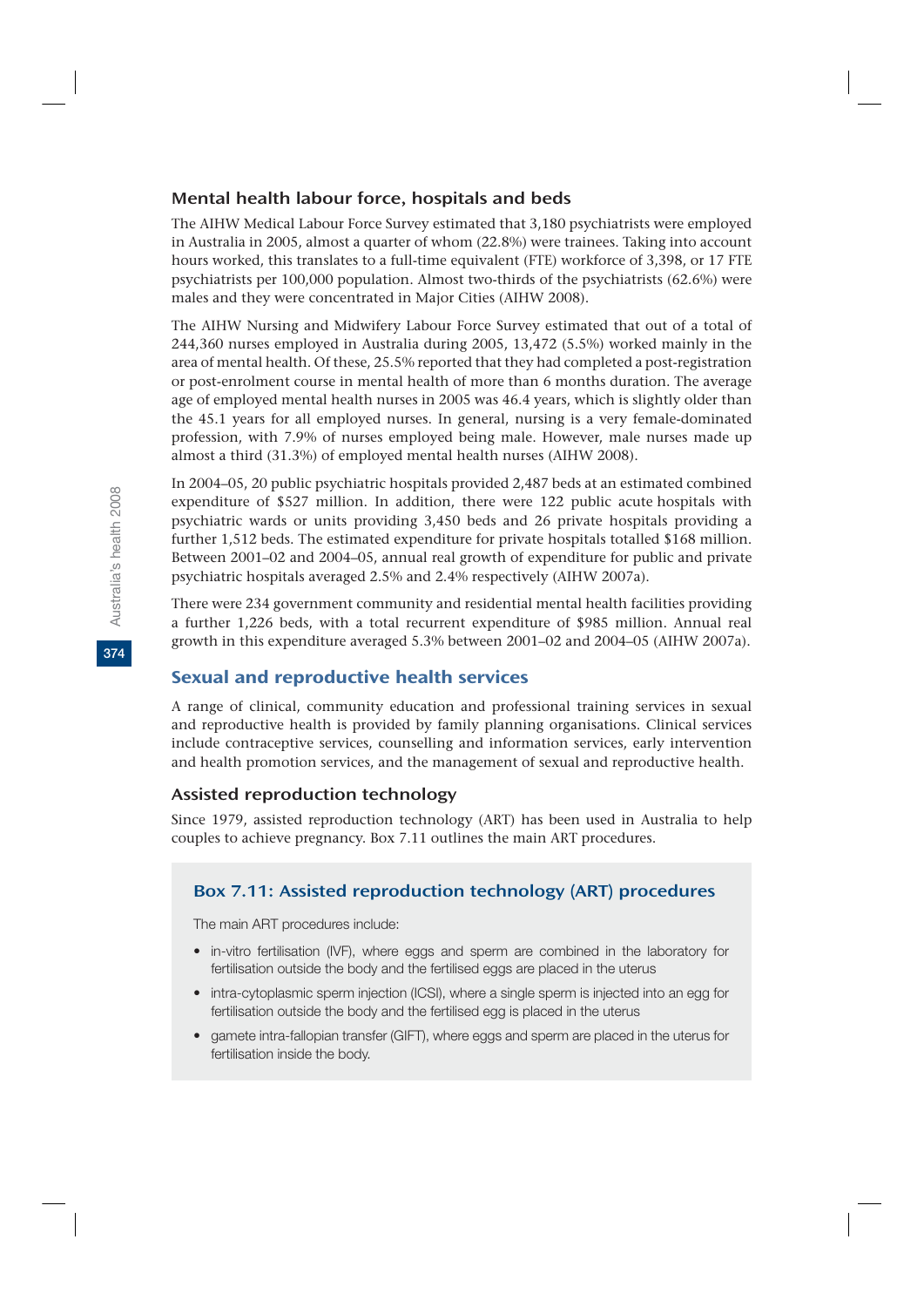375

The total number of ART treatment cycles has been increasing, indicating escalating demand for fertility services in Australia.

Data from the Australian and New Zealand Assisted Reproduction Database show that 35,810 ART treatment cycles were started in 2005 in Australia in which embryos/oocytes were transferred. Of these cycles, 26.4% achieved a clinical pregnancy and 20.7% resulted in a delivery. Fresh cycles achieved a higher pregnancy rate compared with thawed cycles (30.1% and 21.2% respectively).

The average age of females giving birth after ART treatment in 2005 was 34.6 years. ART mothers tended to have a high incidence of caesarean section (50.1%). Of the 7,405 pregnancies resulting from ART treatment in 2005 in Australia, 85.5% were singleton, 14.1% were twin deliveries and 0.3% were triplet deliveries.

### Induced abortions

Induced abortion may be defined as the termination of pregnancy through medical or surgical intervention (FIGO 1999). There is no single comprehensive national data collection on induced abortion in Australia. Legislation relating to induced abortion varies among the states and territories (de Crespigny & Savulescu 2004; Petersen 2005). Notification of abortion is not required in New South Wales, Victoria, Queensland, Tasmania, the Northern Territory and the Australian Capital Territory.

The number of induced abortions in Australia has been estimated using data from the AIHW National Hospital Morbidity Database for admitted patients in all states and territories, and Medicare data for out-of-hospital services for those states and territories in which abortion services are provided in non-hospital facilities as well as in hospitals (AIHW NPSU: Grayson et al. 2005).

For 2004, the estimated number of induced abortions in Australia was 83,210 and the rate was 19.3 per 1,000 females aged 15–44 years. Females aged 20–24 years had the highest rate (31.3 per 1,000 females) and the lowest rate was for those aged 40–44 years (7.0 per 1,000) (Laws et al. 2006).

## Alcohol and other drug treatment services

Alcohol and other drug treatment services cover a wide variety of treatment interventions and are provided in both residential and non-residential settings. Services provided can include detoxification and rehabilitation programs, information and education courses, and pharmacotherapy and counselling treatments.

In 2005–06, 664 treatment agencies managed or contracted by state, territory and/or the Australian Government reported data for the Alcohol and Other Drug Treatment Services National Minimum Data Set (AODTS NMDS), with over half (57%) identified as nongovernment agencies (AIHW 2007c). The AODTS NMDS covers almost all governmentfunded treatment service agencies. Major exceptions are services that are specific for Aboriginal and Torres Strait Islander peoples and those for which the sole treatment provided is opioid pharmacotherapy maintenance (for example, methadone treatment).

Since 2001–02, data on completed treatment episodes ('closed' treatment episodes) have been collected for the AODTS NMDS. A closed treatment episode refers to a period of contact (between a client and a treatment agency) with defined start and finish dates. A closed treatment episode may be for a single treatment (such as education and information only) or for a specific treatment (such as detoxification or counselling) that is part of a larger treatment plan.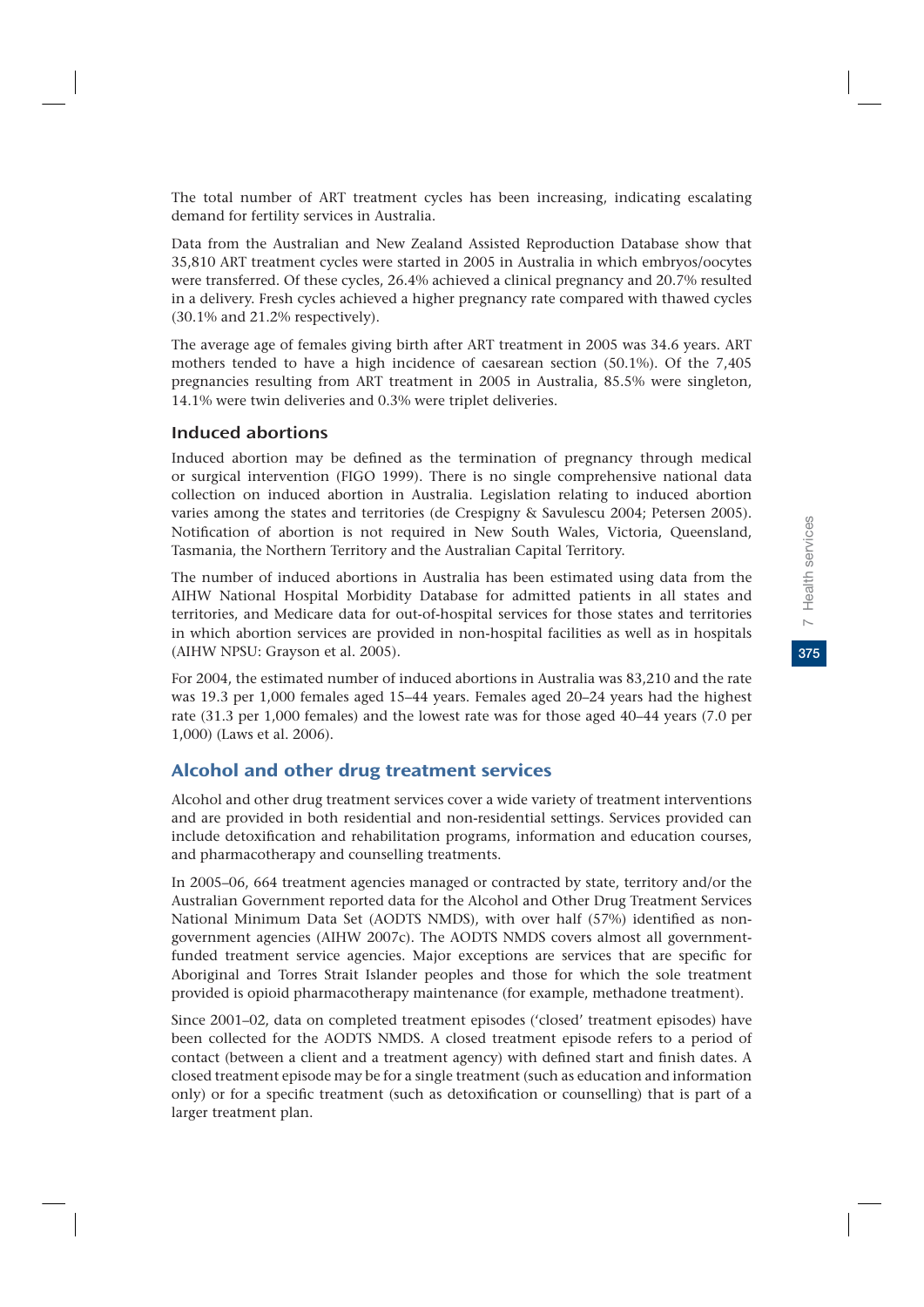During 2005–06, there were about 151,000 treatment episodes provided by the 664 reporting agencies. Male clients accounted for around two-thirds (66%) of these episodes and this proportion was unchanged since reporting began in 2001–02. The median age of persons receiving treatment for their own drug use was 31 years and for people using the service because of someone else's drug use the median age was 43 years.

### What drug problems do people seek treatment for?

In 2005–06, there were around 145,000 episodes where clients were seeking treatment for their own substance use and in turn nominated a principal drug of concern. Nationally, alcohol (39%) and cannabis (25%) were the most common principal drugs of concern for clients who completed treatment, followed by heroin (14%) and amphetamines (11%). The proportion of episodes where treatment was sought for these substances remained relatively stable since 2001–02. Benzodiazepines accounted for 2% of closed treatment episodes in 2005–06, and fewer than 1% of episodes were for the principal drugs ecstasy and cocaine (0.6% and 0.3% respectively).

Cannabis was the drug of concern most commonly recorded for clients in the 10–19 years age group (50% of their episodes), whereas for those aged 30–39 years alcohol was the most common (39%) (Figure 7.39). Alcohol was the drug most likely to be the principal drug of concern overall, but it was especially so for older clients, nominated in 81% of episodes for those aged 60 years and over, and in 74% for those aged 50–59 years.



*Note:* These data exclude treatment episodes for clients seeking treatment for the drug use of others. *Source:* AIHW 2007c.

#### **Figure 7.39: Closed treatment episodes by selected principal drug of concern and age group, 2005–06**

**376**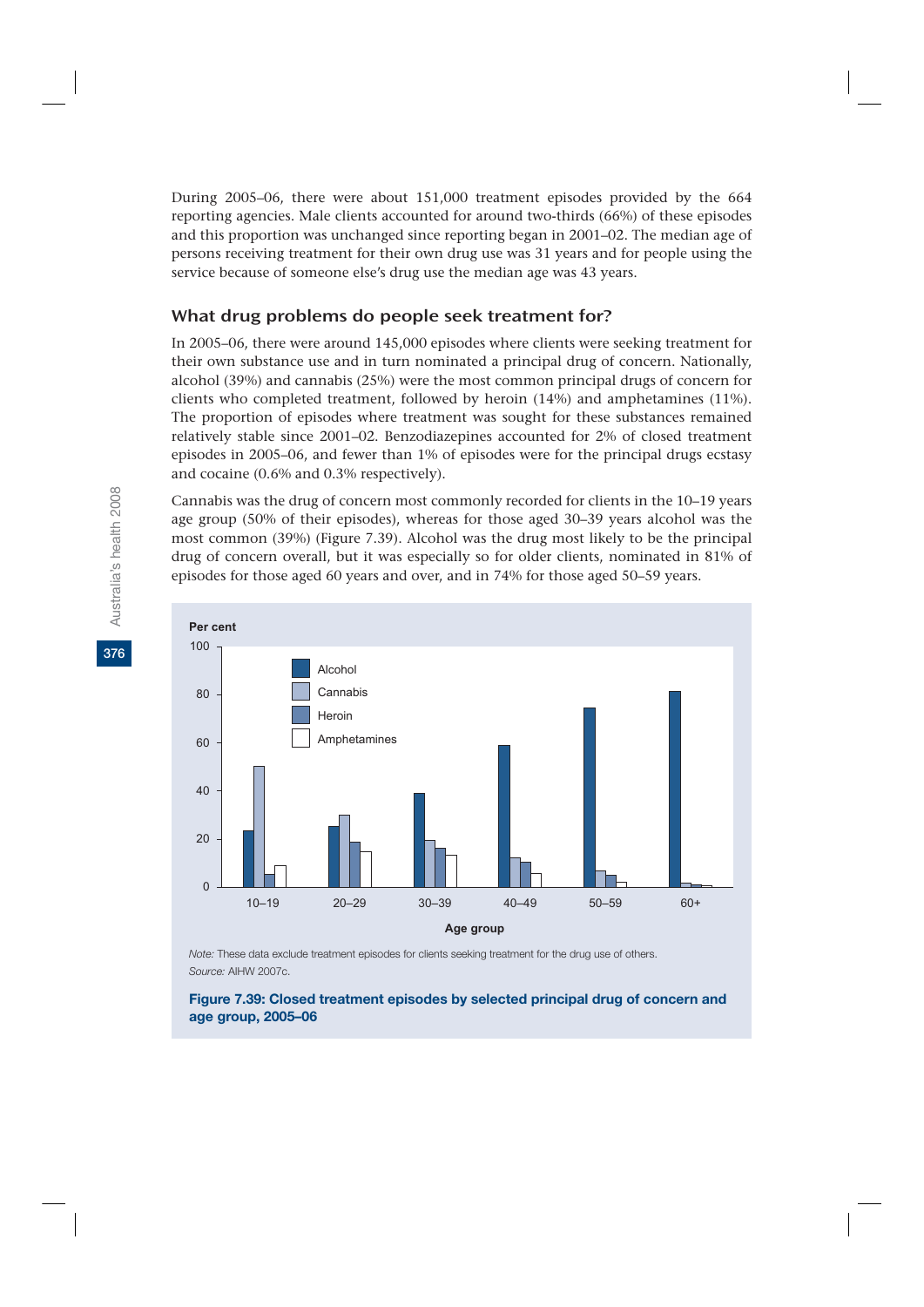### What types of treatments are provided?

In 2005–06, counselling was the most common form of main treatment provided (38% of treatment episodes), followed by withdrawal management (detoxification) (17%), assessment only (15%), information and education only (10%), support and case management only (8%) and rehabilitation (8%). The type of main treatment provided varied, depending on the principal drug for which the client sought treatment (Figure 7.40).

Overall, counselling accounted for the highest proportion of closed treatment episodes for all drugs of concern except for benzodiazepines (for example, valium) and for 'other' opioids. Where alcohol was the principal drug, the next most common treatment type was withdrawal management (detoxification) (20% of treatment episodes), followed by assessment only (18%) and rehabilitation (8%). This treatment mix was similar for clients whose principal drug was heroin. Clients receiving treatment for amphetamines (14%) and cocaine (15%) were more likely to receive rehabilitation than those receiving treatment for other substances. For treatment episodes where cannabis was reported as the principal drug, counselling (33%) was the most common treatment, followed by information and education only (24%), detoxification (14%) and assessment only (11%).





*Notes*

- 1. These data exclude treatment episodes for clients seeking treatment for the drug use of others.
- 2. *Other* includes 2,970 closed treatment episodes where the main treatment was reported as pharmacotherapy. This represents a small proportion of pharmacotherapy treatment in Australia because agencies whose sole activity is to prescribe and/or supply doses for methadone or other opioid pharmacotherapies are currently excluded from the AODTS NMDS.

*Source:* AIHW 2007c.

**Figure 7.40: Closed treatment episodes by selected main treatment type and selected principal drug of concern, 2005–06**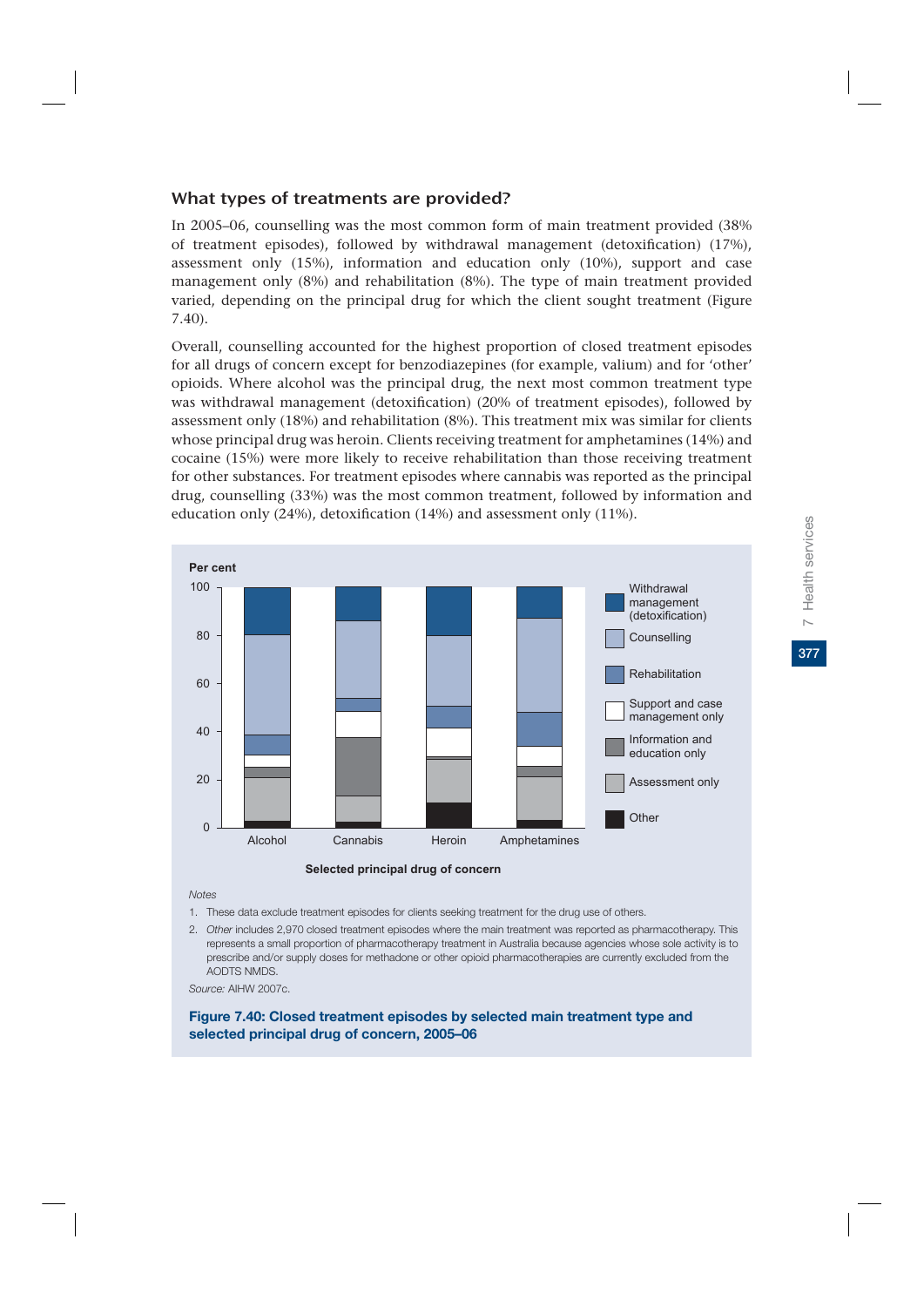### Other services for alcohol and drug treatment

There were 78,620 hospital separations reported in 2005–06 with a substance use disorder as the principal diagnosis, representing 1.1% of all hospital separations in Australia in that year (AIHW 2007c).

In 2005–06, an estimated 71,000 episodes of care were provided to clients of Australian Government-funded services that were specifically for Aboriginal and Torres Strait Islander substance use. All of these services reported providing treatment or assistance for client alcohol use. Other common substances/drugs for which these services provided treatment or assistance included cannabis (95% of the services), amphetamines and tobacco/nicotine (62% each). In 2005–06, almost three-quarters (73%) of clients reported multiple drug use (that is, using two or more substances).

Nationally, an estimated 38,659 clients were receiving pharmacotherapy treatment for opioid use on a 'snapshot/specified' day in June 2006—71% of these clients were receiving methadone, 23% buprenorphine, and 6% buprenorphine/naloxone.

## National Diabetes Services Scheme

The National Diabetes Services Scheme (NDSS) subsidises the supply of insulin syringes, insulin infusion pump consumables and diagnostic reagents (blood and urine testing strips) to registered persons with diabetes (DoHA 2007). It is funded by the Australian Government and administered through Diabetes Australia Ltd, which coordinates the supply of products in all states and territories.

There were 844,062 persons with diabetes registered with the scheme as at 30 June 2007, an increase of about 6% over the previous financial year (Diabetes Australia 2007). At that time there were around 6,314 new registrants to the NDSS each month. Of those persons registered at 30 June 2007, the majority (69.3%) did not use insulin.

In 2006–07, subsidies were provided for over 3 million supplies of diagnostic reagents, 0.7 million needle and syringe supplies and 35,000 new insulin pump consumables, at a total cost of \$113.7 million (DoHA 2007c and Diabetes Australia 2007). This represents an increase of 21% from the \$94.1 million spent on the scheme in 2004–05.

### Hearing services

Most hearing services in Australia are carried out by private practitioners. However, under a scheme administered by the Australian Government's Office of Hearing Services, some Australians are provided with free or subsidised hearing services (Box 7.12).

## Box 7.12: The Office of Hearing Services

The Office of Hearing Services issues vouchers to eligible clients—those aged 21 years or over who are Pensioner Concession Card holders or their dependants; Department of Veterans Affairs (DVA) card holders in certain categories or their dependants; sickness allowance recipients or their dependants; clients referred from CRS Australia (formerly the Commonwealth Rehabilitation Service); and members of the Australian Defence Force. Clients obtain services such as hearing assessment; audiological rehabilitation and maintenance; prescription, selection and fitting of hearing devices; and subsidised battery supply and device repair.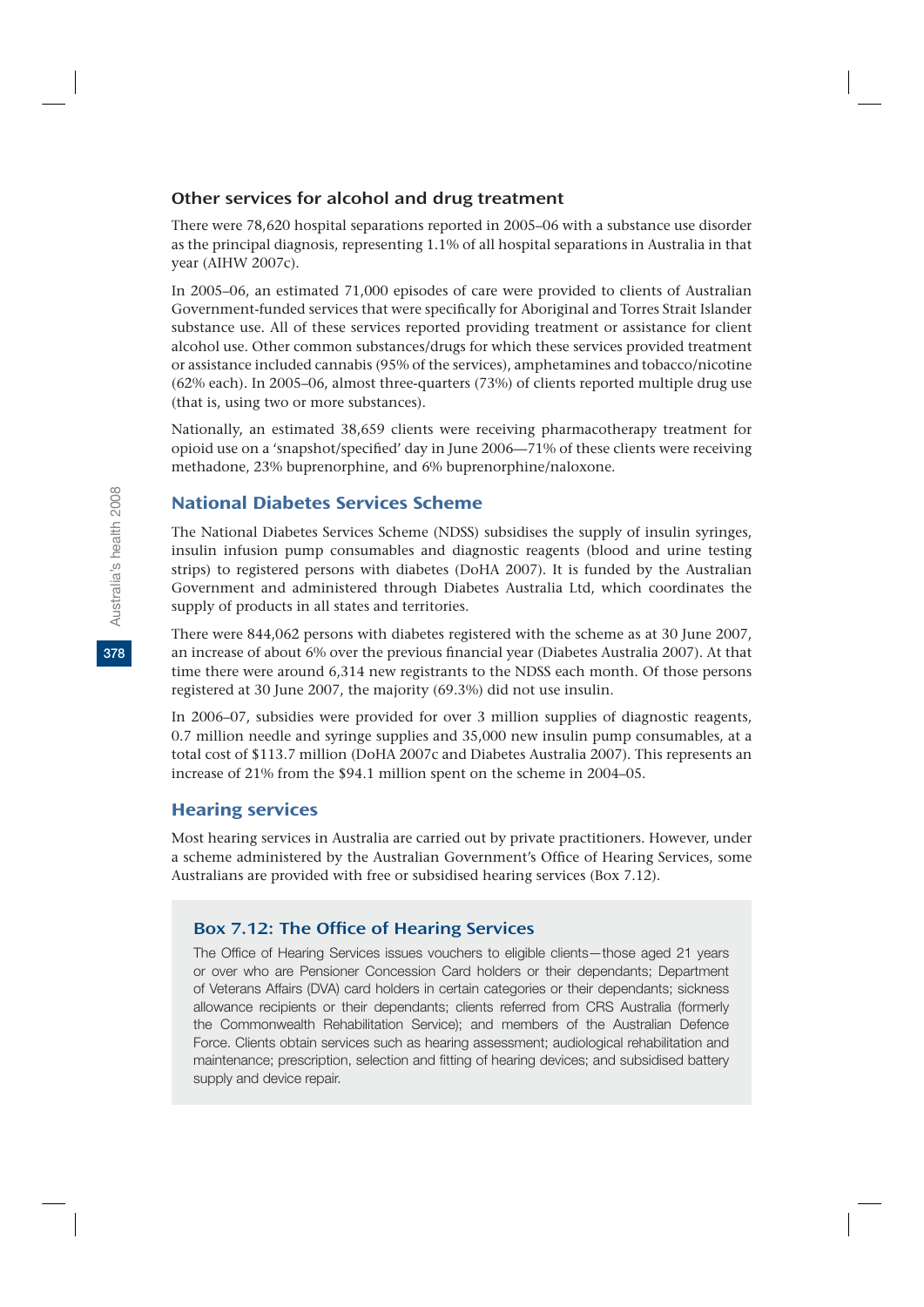In 2006–07, the Office of Hearing Services issued more than 213,000 clients with a voucher and there were about 706,000 voucher hearing services provided (Table 7.24). Most of these were maintenance services (53%), assessment services (26%) and fittings (19%). Between 2001–02 and 2006–07, the overall number of services increased by 34%, mainly due to increases in maintenance and assessment services. Although the numbers of most service types increased, the number of new single ear hearing aid fittings decreased by 34%, from around 17,000 to under 11,000.

| Type of service           | 2001-02 | 2002-03 | 2003-04 | 2004-05 | 2005-06 | 2006-07 |
|---------------------------|---------|---------|---------|---------|---------|---------|
| Assessments               |         |         |         |         |         |         |
| New assessments           | 63,400  | 69,500  | 78,700  | 82,500  | 74,991  | 74,761  |
| Return assessments        | 61,100  | 68,900  | 81,600  | 94,100  | 107,702 | 109,797 |
| Total assessments         | 124,500 | 138,500 | 160,300 | 176,500 | 182,693 | 184,558 |
| Hearing devices fitted    |         |         |         |         |         |         |
| New monaural              | 16,500  | 15,900  | 14,500  | 13,600  | 12,531  | 10,938  |
| New binaural              | 34,000  | 39,400  | 44,900  | 50,500  | 47,415  | 48,399  |
| Subsequent binaural       | 10,700  | 11,000  | 11,000  | 11,300  | 11,076  | 9,815   |
| Return monaural           | 16,000  | 17,100  | 19,000  | 18,600  | 18,644  | 17,618  |
| Return binaural           | 18,800  | 22,300  | 29,800  | 33,500  | 36,098  | 37,887  |
| Total hearing aids fitted | 96,000  | 105,600 | 119,100 | 127,500 | 125,764 | 124,657 |
| Replacements              | 16,300  | 17,600  | 16,900  | 18,000  | 19,000  | 20,388  |
| Maintenance               | 288,300 | 303,400 | 322,600 | 336,900 | 358,095 | 376,452 |
| Total                     | 525,100 | 565,100 | 618,900 | 658,900 | 685,552 | 706,055 |

#### **Table 7.24: Hearing services provided through the voucher system, 2001–02 to 2006–07**

*Note:* Totals may not be the sum of the rows because of rounding.

*Source:* Office of Hearing Services unpublished data.

The Australian Government also provides free hearing services directly to anyone under 21 years of age through its agency Australian Hearing. In addition, under its Community Services Obligation program, Australian Hearing also provide services to Aboriginal and Torres Strait Islander peoples aged 50 years and over, participants in Community Development Employment Projects and adults with special needs—for example, people with complex hearing rehabilitation needs and those living in remote locations.

In 2006–07, services were provided to more than 26,000 Australians under the age of 21 years and to almost 10,000 adults with special needs (Office of Hearing Services, unpublished data). Of the 38,000 persons provided with services, over 6,000 (12.8%) identified as Aboriginal or Torres Strait Islander and 3,000 (6.4%) as persons living in a remote area.

## Palliative care services

Palliative care is the specialised care of people who are terminally ill. The care adopts a holistic approach that emphasises quality of life and the relief of suffering. Care may be provided by specialist and non-specialist providers. Palliative care services may be provided in a number of settings, including to admitted patients in acute hospitals, in non-admitted hospital settings, in designated palliative care units (including hospices), and in the community. Using a multidisciplinary approach, palliative care specialists provide direct

379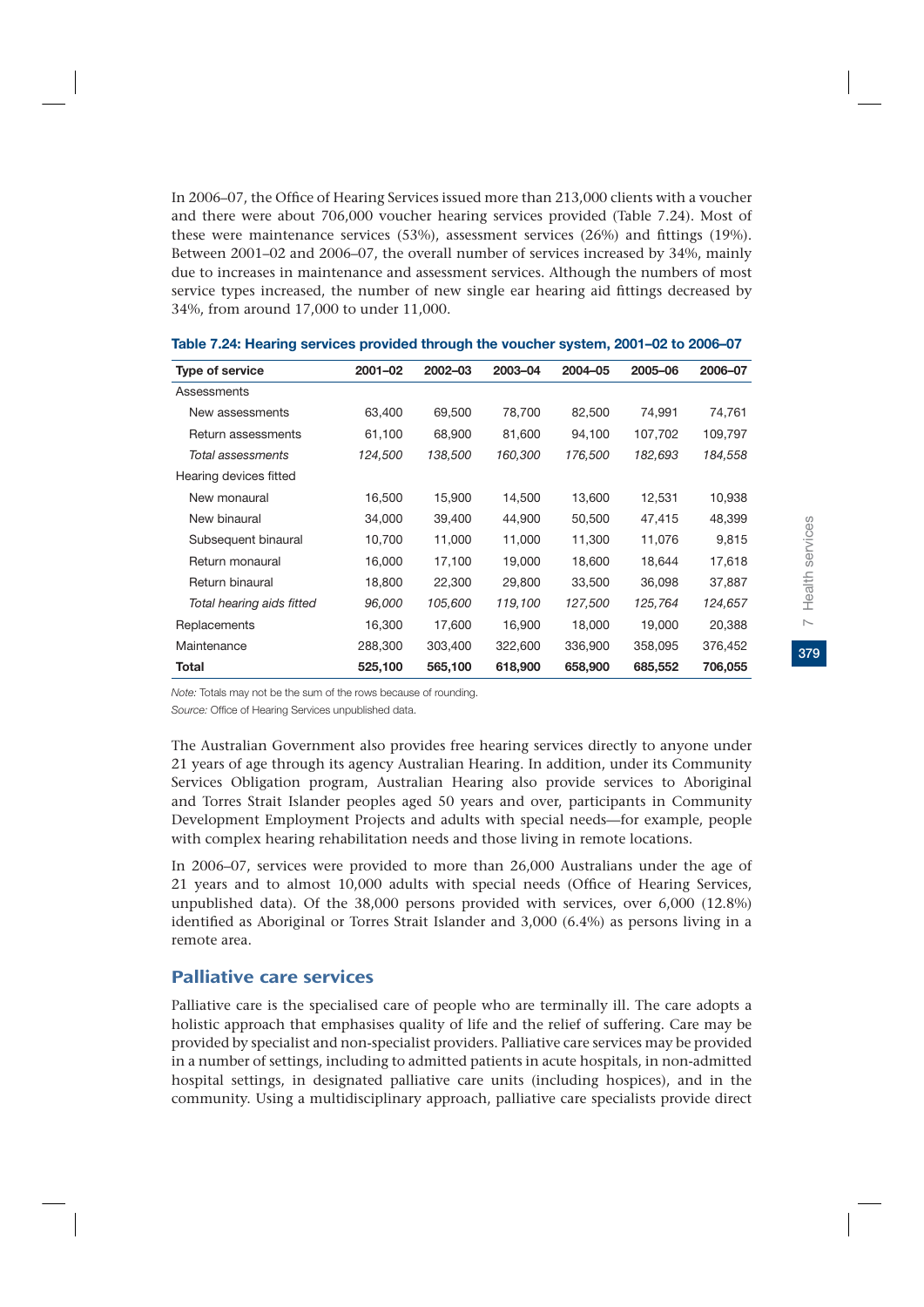care to patients and their carers, and consultative services to non-specialist palliative care providers. Non-specialist palliative care services do not work substantially in the area of palliative care, but have a 'first contact' relationship with people with terminal illnesses and adopt a palliative approach. Providers of non-specialist palliative care may include general practitioners, community nursing agencies and residential aged care facilities.

In 2006, states and territories identified 326 government-funded agencies that provide palliative care in Australia. These included specialist palliative care agencies and nonspecialist agencies that received specific funding to provide palliative care. A survey of these agencies found that, of the 242 that provided information on their level of specialisation, 68% (165 agencies) considered themselves specialist palliative care agencies and 32% (77 agencies) considered themselves non-specialist. Sixty-three per cent of agencies mostly delivered care in community settings (most commonly private residences), 23% mostly delivered care in admitted patient settings, and 14% delivered a similar amount of care in both settings (AIHW 2007b).

In 2005–06, there were 25,741 palliative care separations from Australian hospitals for admitted patients who received care in a specific hospice or palliative care unit within a hospital, according to a palliative care program, or where the principal clinical intent was deemed to be palliative. The average length of stay for these separations was 12.4 days and 79% were from public hospitals. Fifty-five per cent of all palliative care separations were for males and 71% were for patients aged 65 years and over. Seventy-three per cent of palliative care separations had a principal diagnosis of cancer.

Currently, no national data are available about the number of palliative care services that are delivered in non-admitted settings, such as through community health services.

### Health services in the Australian Defence Force

Australian Defence Force (ADF) personnel are provided with a comprehensive range of health services, including emergency, acute and ongoing clinical care, rehabilitation, health screening, occupational fitness assessment and preventive health activities. Primary health care is provided mainly in-house by uniformed and contracted health-care providers. Uniformed health providers make up 4.7% of the full-time ADF and include medical, dental and nursing officers, allied health personnel and medical assistants. ADF health facilities can provide a range of outpatient services, low-level admitted patient care and limited surgical capability. Many ADF health facilities also have dental, pharmacy and rehabilitation services. However, many of the health services provided to ADF personnel are purchased from the civilian sector, using a mix of contracted, sessional and fee-forservice arrangements.

### Health promotion

Within the range of health services provided, the ADF Health Promotion Program aims at identifying and managing health risk factors, lifestyle issues and early disease among ADF members (ADF 2001). Every member undergoes an annual health assessment, which is replaced by a comprehensive preventive health examination every fifth year. These examinations include a health questionnaire and physical examination that focus on height, weight and body mass index, blood pressure, vision and hearing; and lifestyle factors including smoking, alcohol consumption, mental health issues, sun protection, dental health and sexual health. Vaccination status is also checked and members are offered appropriate routine screening such as Pap smears, mammography or faecal occult blood tests. Routine dental assessments also occur annually.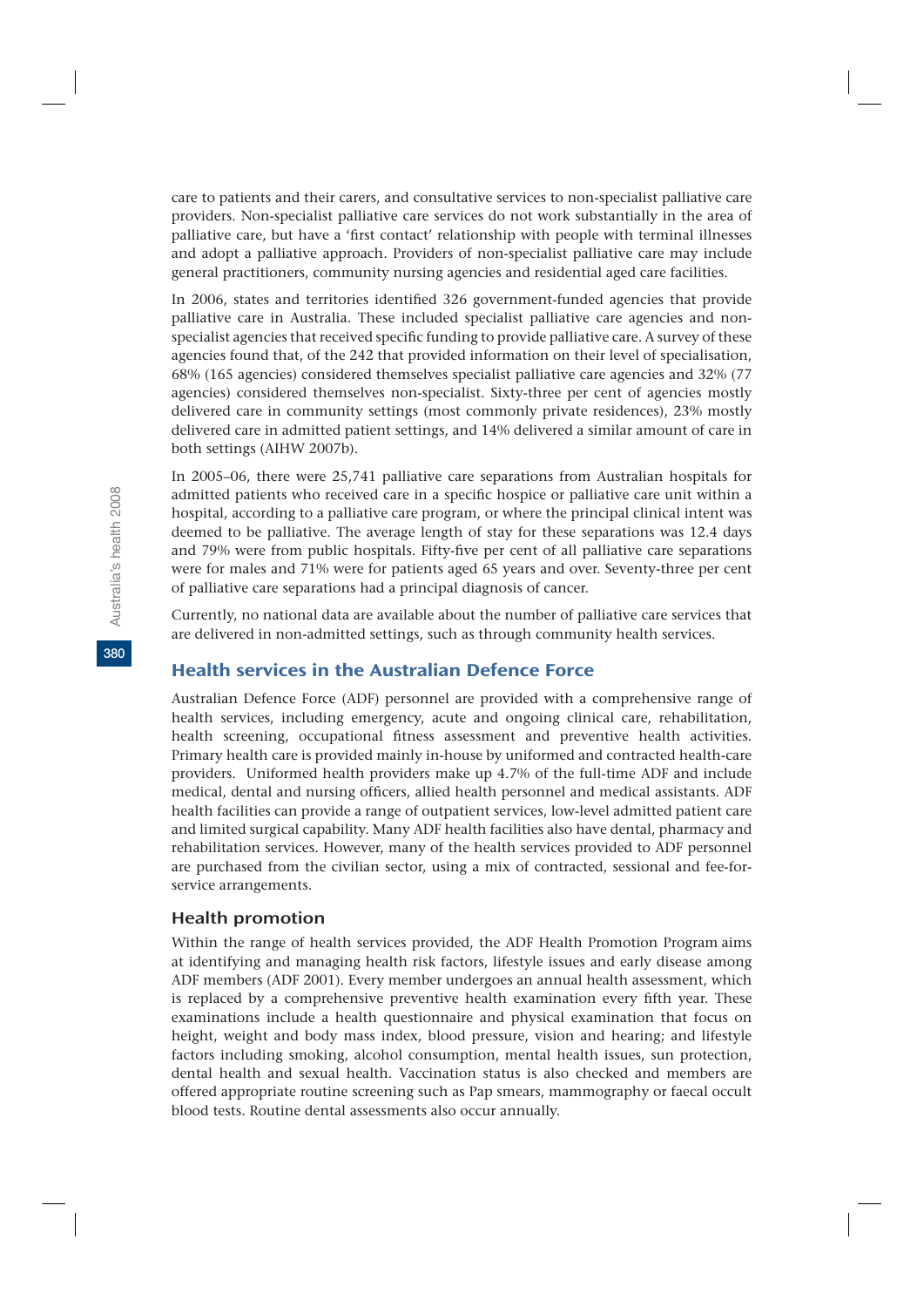## Injury prevention

The Defence Injury Prevention Program (DIPP), established in 2000, helps ADF members prevent injuries by using local knowledge and expertise. The DIPP collects injury information that highlights the number and type of injuries and the circumstances that led to the injury. This information is analysed and interpreted in order to find ways to prevent injury in the future.

## Use of Australian hospital services

When the ADF pays for treatment in Australian hospitals, it is more likely that treatment will take place in a private hospital. In 2005–06, private hospital separations made up 87% of total recorded ADF-funded Australian hospital admissions. Private hospital separations had a shorter average length of stay than public hospital separations—1.6 days for private hospitals compared with 2.6 days for public hospitals.

### **Table 7.25: Use of hospital services in Australia by the Australian Defence Force, 2005–06**

|                        | <b>Public hospitals</b> | <b>Private hospitals</b> | Total  |
|------------------------|-------------------------|--------------------------|--------|
| Number of separations  | 906                     | 6.225                    | 7.131  |
| Patient days           | 2.390                   | 9.982                    | 12,372 |
| Average length of stay | 2.64                    | 1.60                     | 1.73   |

*Note:* Separations for which the care type was reported as *Newborn* with no qualified days, and records for *Hospital boarders* and *Posthumous organ procurement* have been excluded.

*Source:* National Hospital Morbidity Database unpublished data.

## Rehabilitation

Defence has always provided rehabilitation as an integral part of health care. The ADF has formalised the rehabilitation program (ADF 2006) with the introduction of the Military Rehabilitation and Compensation Act in 2004. The demand for rehabilitation services has increased, because of broader referral and formal identification of rehabilitation assessment plans and case management (ADF 2004). In 2006–07, there were 4,710 rehabilitation assessments (with 2,383 cases open as at 30 June) compared with 1,849 in 2005–06. The two most common conditions for which rehabilitation was undertaken were musculoskeletal injuries and conditions (68.5%) and mental health disorders (7.2%).

## Mental health

The mental health of ADF personnel is a high priority. Mental health disorders make up 7% of referrals for rehabilitation and were the fourth most common reason for time off work.

The ADF mental health strategy (ADF 2003) was launched in 2002*,* and recognises that mental health is not just related to diagnosable mental disorders but encompasses a broad range of lifestyle, mental wellbeing and job performance factors. The strategy continues to be refined and to focus on prevention and evidence-based treatment to maximise retention and enhance the quality of life for ADF personnel. The strategy consists of six key initiatives:

- integration and enhancement of ADF mental health services
- ADF mental health research and surveillance
- enhanced resilience and wellbeing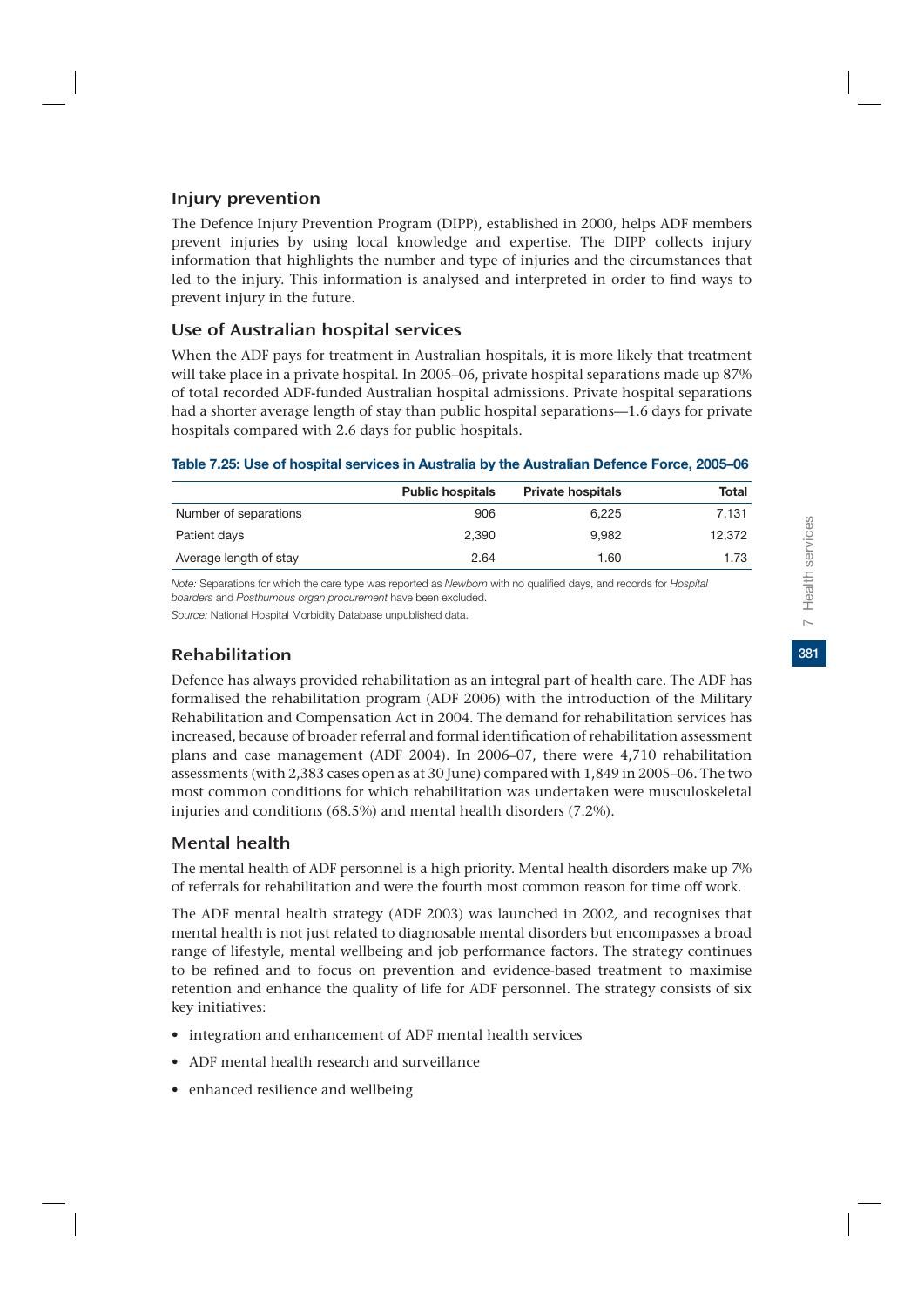- critical incident mental health support
- suicide prevention program
- alcohol, tobacco and other drugs service.

### Psychological support

Mental health services are provided by uniformed medical officers, psychologists, nursing officers and chaplains, and a range of civilian specialists and social workers. These activities include post-deployment psychological screening and support, administrative referrals for psychological reasons, medical referrals, self-referrals for psychological support, and critical incident stress management interventions. Services are delivered by the Psychology Support Group and by psychology staff, who perform the majority of post-deployment psychological screening and support.

Training of ADF personnel as well as health-care providers is a key element of the mental health strategy. Mental health training covers issues such as mental health during military operations, traumatic stress, suicide prevention, critical incident support and psychological resilience training.

## Pharmaceutical use

During 2006–07, 600,978 items were dispensed through ADF pharmacies. The top five most commonly prescribed therapeutic classes are presented in Table 7.26.

| <b>Therapeutic class</b>                                     | Cost(S) | Number of packs dispensed |
|--------------------------------------------------------------|---------|---------------------------|
| Antibiotic                                                   | 417.670 | 61,013                    |
| Simple analgesia                                             | 71.646  | 21,994                    |
| Antihypertensive                                             | 827.736 | 16,705                    |
| Hormonal contraceptive                                       | 343,748 | 11,574                    |
| Proton pump inhibitor (alone and combination) <sup>(a)</sup> | 405.967 | 11.113                    |

#### **Table 7.26: Top five prescribed therapeutic classes, ADF, 2006–07**

(a) Lowers stomach acid.

*Source:* ADF unpublished data.

# 7.5 Use of medicines

According to the 2004–05 National Health Survey, the use of medications is a common health-related action taken by Australians. Whether it be conventional prescription medication (237 million prescriptions filled in 2006) or over-the-counter medications such as analgesics (pain-killers), cough medicines, vitamins and complementary medications, this is an important component of the health system, accounting for over 14% (\$3.0 billion) of recurrent health expenditure in 2005–06.

Prescription medications are provided largely through community pharmacies and hospitals, whereas non-prescription medicines and complementary and alternative medicines are available from pharmacies and other retail outlets. At 30 June 2007, there were 4,992 approved community pharmacies and friendly societies in Australia (DoHA 2007b).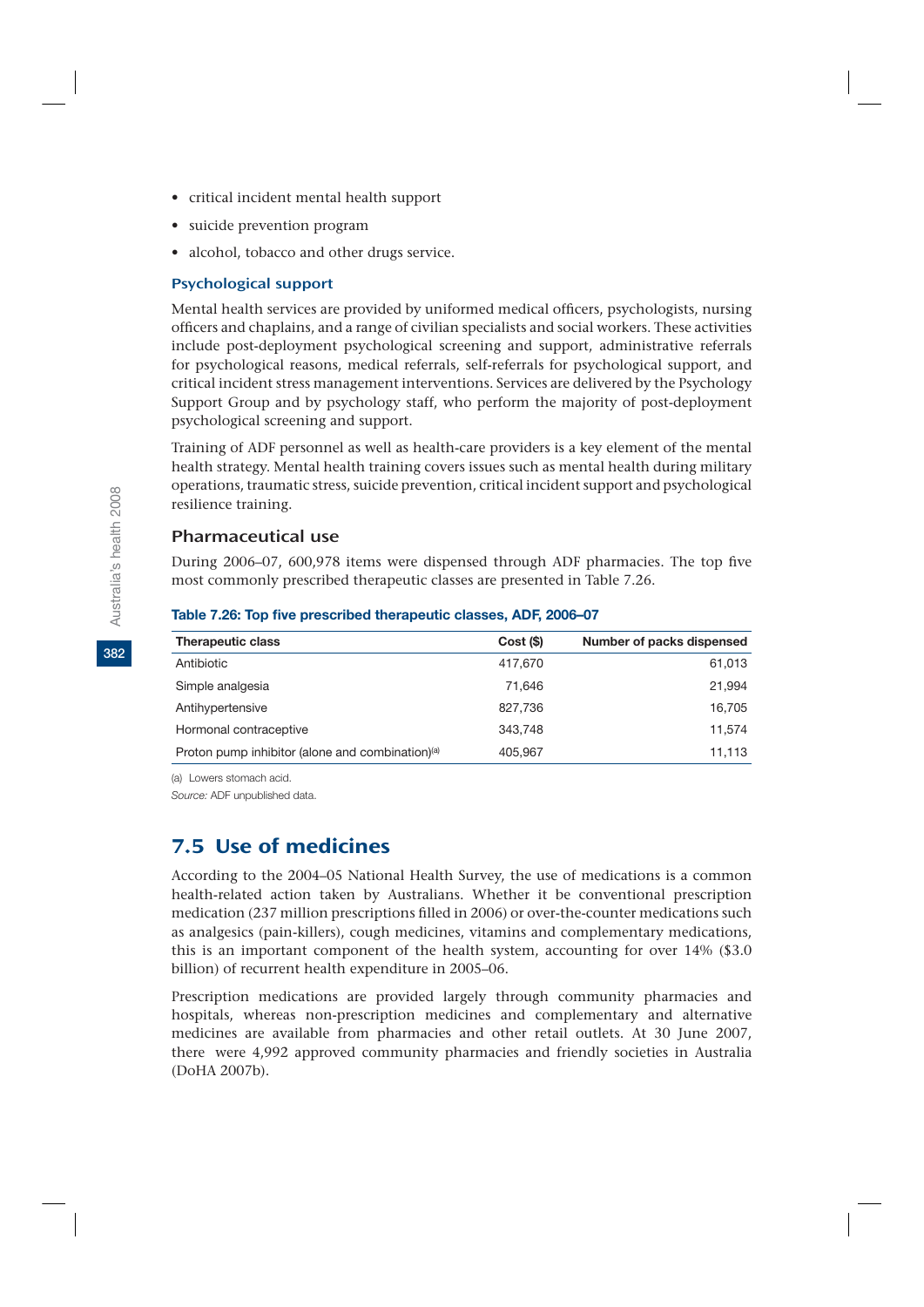### Prescribed medicines

Information on the supply of prescription medicines in the community is compiled by Medicare Australia. This information is derived from prescriptions submitted for subsidy payment under the Pharmaceutical Benefits Scheme or the Repatriation Pharmaceutical Benefits Scheme (PBS and RPBS, see Box 7.13). Estimates of the use of non-subsidised prescription medicines are sourced from the Pharmacy Guild of Australia's ongoing survey of community-based pharmacies. Data are not available on the use of prescribed medicines in public hospitals and most private hospitals.

### Box 7.13: The Pharmaceutical Benefits Scheme and the Repatriation Pharmaceutical Benefit Scheme

The Pharmaceutical Benefits Scheme (PBS) subsidises the cost of a wide range of prescription medications, providing Australians with access to necessary and cost-effective medicines at an affordable price. As of December 2007, the scheme covered 819 drug substances (generic drugs), available in 2,749 forms and strengths (items) and marketed as 3,481 products (brands).

The Repatriation Pharmaceutical Benefits Scheme (RPBS) provides assistance to eligible war veterans and dependants. It is generally similar to the PBS for concessional beneficiaries (see below), but covers a somewhat broader range of pharmaceuticals.

Before a medicine can be subsidised by the PBS, it is assessed by the Pharmaceutical Benefits Advisory Committee, which includes medical practitioners, other health professionals and a consumer representative. The committee takes into account the medical conditions for which the medicine has been approved for use in Australia by the Therapeutic Goods Administration, its clinical effectiveness, its safety and its costeffectiveness compared with other treatments. Once the committee has recommended a medicine, it is considered by the Pharmaceutical Benefits Pricing Authority. The price is negotiated between the manufacturer and the Australian Government Department of Health and Ageing, and the Australian Government then considers the listing.

Australian residents and visitors from countries with Reciprocal Health Care Agreements are eligible for PBS benefits.

Patients are grouped into two classes: general and concessional. As at 1 January 2008, general patients paid the first \$31.30 for each PBS prescription item. For concessional patients (people with low incomes and sickness beneficiaries who hold a health care card), the payment was \$5.00 per prescription item. These co-payments are increased on 1 January each year, generally in line with Consumer Price Index increases.

Individuals and families are protected from large overall expenses for PBS-listed medicines by safety nets. For the calendar year to 2007, once a general patient and/or immediate family had spent \$1,141.80, the patient co-payment per item decreased to the concessional rate of \$4.90. For concessional patients, the \$5.00 co-payment was not required once their expenditure on PBS items exceeded \$290.00.

Patients may pay more than the standard co-payment where a PBS item is priced above the benchmark price for different brands of the same drug or the benchmark price for a particular therapeutic group of drugs. These additional payments do not count towards safety nets.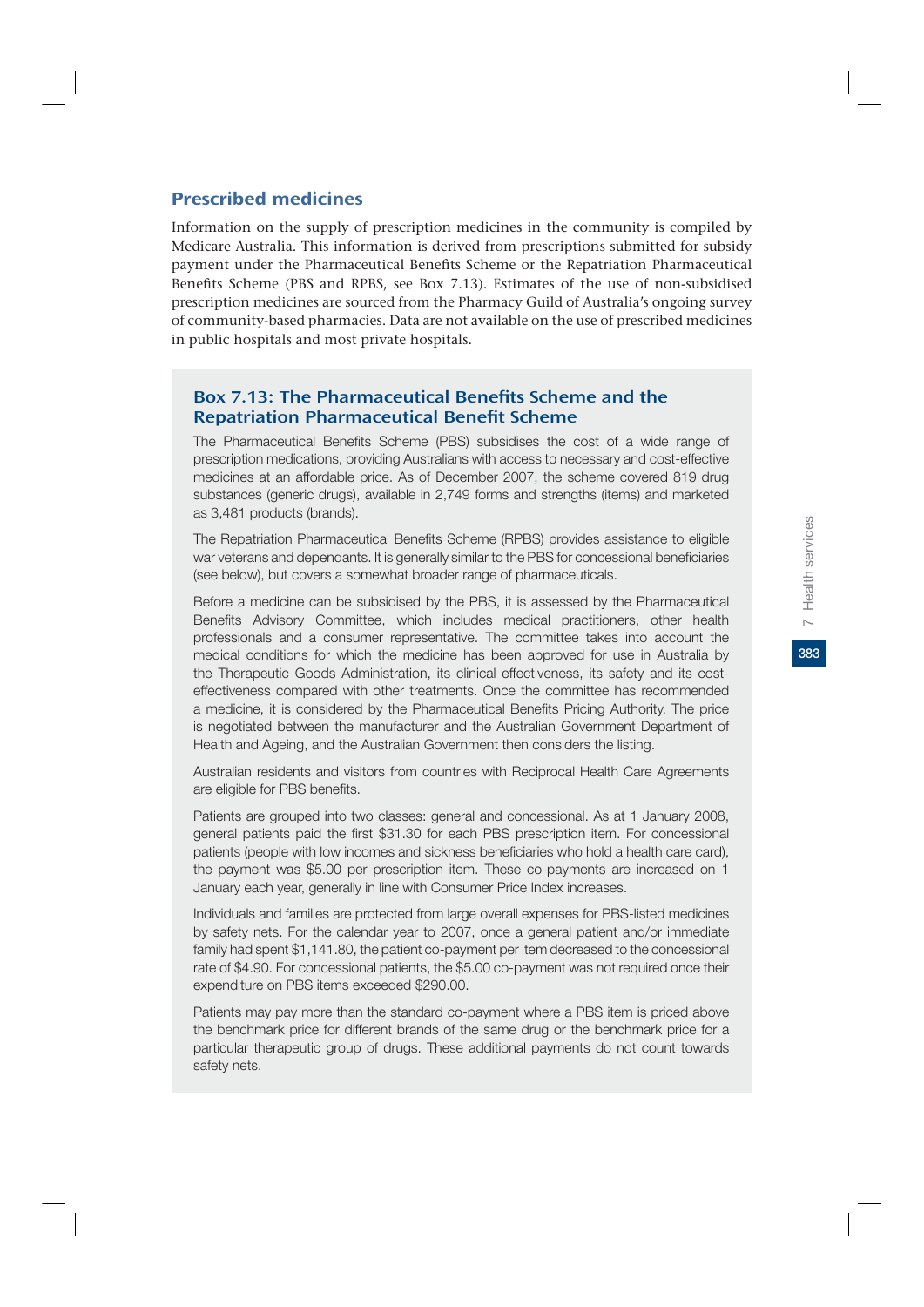During 2006, there were 168 million community PBS prescriptions—26 million for general patients and 142 million for concessional patients (Medicare Australia 2007). Although this was at similar levels to 2005, in the 10 years since 1997 there was a 31% increase in the number of community PBS prescriptions. Additionally, there were 15 million RPBS prescriptions in 2006 and 0.5 million PBS doctor's bag prescriptions (that is, emergency drugs that the doctor can provide to patients free of charge).

In 2006, there were about 54 million prescriptions which did not attract a subsidy under the PBS or the RPBS (35 million below the co-payment threshold and about 19 million private prescriptions). The impact of co-payments on demand for prescriptions is hard to assess. In the 10 years since 1997 the increase in the number of community PBS prescriptions (31%) was considerably larger than the growth in the Australian population (11%) and the growth in the population of Australians aged 65 years and over (18%).

### Trends in prescribed medicines

There has been a steady increase in the total number of community prescriptions, from 166 million in 1994 to 237 million in 2006 (Table 7.27), representing an average annual growth of 3% or a total growth over the period of 43%. The growth in the number of PBS/RPBS prescriptions is less regular than the growth in overall prescriptions because of variations in the co-payment schemes over the years. The PBS/RPBS prescriptions increased from 72% of total community prescriptions in 1994 to 77% in 2006, whereas prescriptions which cost below the co-payment threshold decreased from 20% of the total in 1994 to 15% in 2006. PBS/RPBS prescriptions increased by 52% over the period, compared with an increase of 3% for prescriptions below the co-payment level. There was a 62% increase in private prescriptions between 1994 and 1996.

|                      |           |       | Calendar year | Change<br>1994 to | Average<br>annual change |       |       |       |              |  |
|----------------------|-----------|-------|---------------|-------------------|--------------------------|-------|-------|-------|--------------|--|
| <b>Type</b>          | 1994      | 1996  | 1998          | 2000              | 2002                     | 2004  | 2006  | 2006  | 1994 to 2006 |  |
|                      | (Million) |       |               |                   |                          |       |       | (%)   | (%)          |  |
| PBS concession       | 97.0      | 105.8 | 107.3         | 120.5             | 132.3                    | 141.4 | 141.9 | 46    | 3.2          |  |
| PBS general          | 17.2      | 18.5  | 18.8          | 21.8              | 25.2                     | 29.5  | 25.8  | 50    | 3.4          |  |
| <b>RPBS</b>          | 5.4       | 8.7   | 10.2          | 12.5              | 15.0                     | 15.7  | 14.7  | 170   | 8.6          |  |
| PBS/RPBS total       | 119.6     | 133.0 | 136.4         | 154.8             | 172.5                    | 186.6 | 182.3 | 52    | 3.6          |  |
| Private              | 11.9      | 11.7  | 15.1          | 14.3              | 16.0                     | 18.1  | 19.3  | 62    | 4.1          |  |
| Under co-<br>payment | 33.6      | 34.1  | 35.4          | 30.7              | 27.6                     | 28.2  | 34.6  | 3     | 0.2          |  |
| Other <sup>(a)</sup> | 0.8       | 0.8   | 0.8           | 0.5               | 0.5                      | 0.5   | 0.5   | $-35$ | $-3.6$       |  |
| Total                | 165.9     | 179.6 | 187.6         | 200.3             | 216.6                    | 233.4 | 236.8 | 43    | 3.0          |  |

#### **Table 7.27: Number of community prescriptions, 1994 to 2006**

(a) 'Other' refers to doctor's bag.

*Source:* Drug Utilisation Sub Committee drug utilisation database, DoHA unpublished.

### Which drugs are prescribed the most?

Apparent use of prescription medicine can be described using the defined daily dose per 1,000 population per day (DDD/1,000/day) as the unit of measurement. The DDD is based on the assumed average dose per day of the drug used for its main indication (reason for use) by adults. It provides an estimate of how many people per 1,000 population are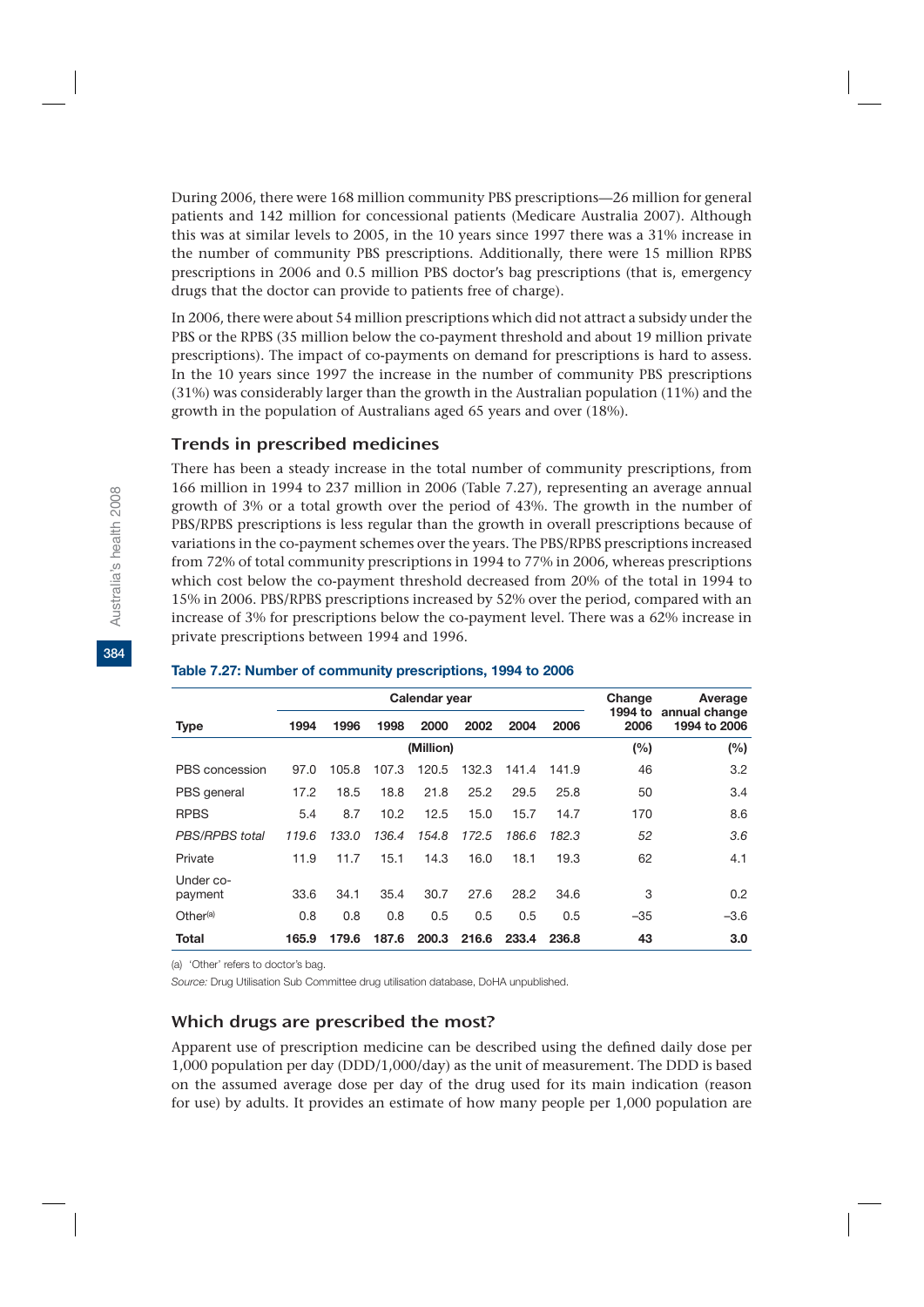taking the standard dose of the drug each day, on average, and allows for comparisons independent of differences in quantities of drugs per prescription. These estimates assume, however, that the amount of medicines supplied is the same as the amount used, and that will not always be the case.

In 2005–06, atorvastatin (used for lowering blood cholesterol) was the most commonly used generic drug measured by DDD/1,000/day (Table 7.28), followed by simvastatin (also for lowering blood cholesterol) and ramipril (for treating high blood pressure and heart failure). The top four generic medications by prescription volume in 2005–06 were atorvastatin and simvastatin (9.1 million and 6.4 million prescriptions respectively), followed by amoxycillin (an antibiotic, 5.0 million prescriptions) and paracetamol (a pain-killer, 4.4 million prescriptions). For most of these high-volume prescriptions, the vast majority were provided through the PBS or RPBS; however, amoxycillin was provided as a non-PBS/RPBS prescription half the time (2.5 million prescriptions).

|                                        |                          | Defined daily dose per<br>1,000 population |                      |              |                             | Prescriptions ('000) |              |  |  |
|----------------------------------------|--------------------------|--------------------------------------------|----------------------|--------------|-----------------------------|----------------------|--------------|--|--|
| Generic name                           | <b>Action</b>            | PBS/<br>RPBS <sup>(a)</sup>                | Other <sup>(b)</sup> | <b>Total</b> | PBS/<br>RPBS <sup>(a)</sup> | Other <sup>(b)</sup> | <b>Total</b> |  |  |
| Atorvastatin                           | Lowers blood cholesterol | 115.6                                      | 0.2                  | 115.8        | 9,048                       | 20                   | 9,068        |  |  |
| Simvastatin                            | Lowers blood cholesterol | 58.4                                       | 0.1                  | 58.5         | 6,357                       | 14                   | 6,371        |  |  |
| Amoxycillin                            | Antibiotic               | 2.7                                        | 2.7                  | 5.3          | 2,424                       | 2.546                | 4,970        |  |  |
| Paracetamol                            | Pain-killer              | 14.1                                       | 0.5                  | 14.6         | 4,207                       | 152                  | 4,360        |  |  |
| Omeprazole                             | Lowers stomach acid      | 19.4                                       | 0.1                  | 19.5         | 4,183                       | 21                   | 4,204        |  |  |
| Atenolol                               | Lowers blood pressure    | 9.9                                        | 2.8                  | 12.7         | 3,260                       | 918                  | 4,179        |  |  |
| Salbutamol                             | Opens airways            | 18.0                                       | 7.4                  | 25.4         | 2,944                       | 1,132                | 4,076        |  |  |
| Codeine with<br>paracetamol            | Pain-killer              | n.a.                                       | n.a.                 | n.a.         | 2,607                       | 1,420                | 4,027        |  |  |
| Perindopril                            | Lowers blood pressure    | 14.8                                       | 2.7                  | 17.5         | 3,125                       | 755                  | 3,881        |  |  |
| Irbesartan                             | Lowers blood pressure    | 17.9                                       | 4.5                  | 22.3         | 3,026                       | 840                  | 3,866        |  |  |
| Cefalexin                              | Antibiotic               | 1.4                                        | 1.0                  | 2.4          | 2,202                       | 1,620                | 3,822        |  |  |
| Esomeprazole                           | Lowers stomach acid      | 14.2                                       | 0.0                  | 14.2         | 3,717                       | 7                    | 3,724        |  |  |
| Ramipril                               | Lowers blood pressure    | 35.7                                       | 3.2                  | 38.9         | 3,025                       | 437                  | 3,462        |  |  |
| Metformin<br>hydrochloride             | Lowers blood glucose     | 11.8                                       | 3.0                  | 14.8         | 2,727                       | 673                  | 3,400        |  |  |
| Irbesartan with<br>hydrochlorothiazide | Lowers blood pressure    | n.a                                        | n.a                  | n.a          | 2,963                       | 228                  | 3,190        |  |  |

#### **Table 7.28: Top 15 generic medications, 2005–06**

(a) PBS—Pharmaceutical Benefits Scheme; RPBS—Repatriation Pharmaceutical Benefits Scheme.

(b) Prescriptions not subsidised by the PBS or RPBS, because they were private prescriptions or the cost to the patient was not more than the co-payment.

*Source:* Drug Utilisation Sub Committee drug utilisation database (DoHA unpublished).

The use of some prescription medicines has changed markedly in recent years. For example, between 2000–01 and 2005–06 there was a 159% increase in the DDD/1,000/ day for atorvastatin (for lowering blood cholesterol) and a 79% increase for a similar drug, simvastatin (Table S36).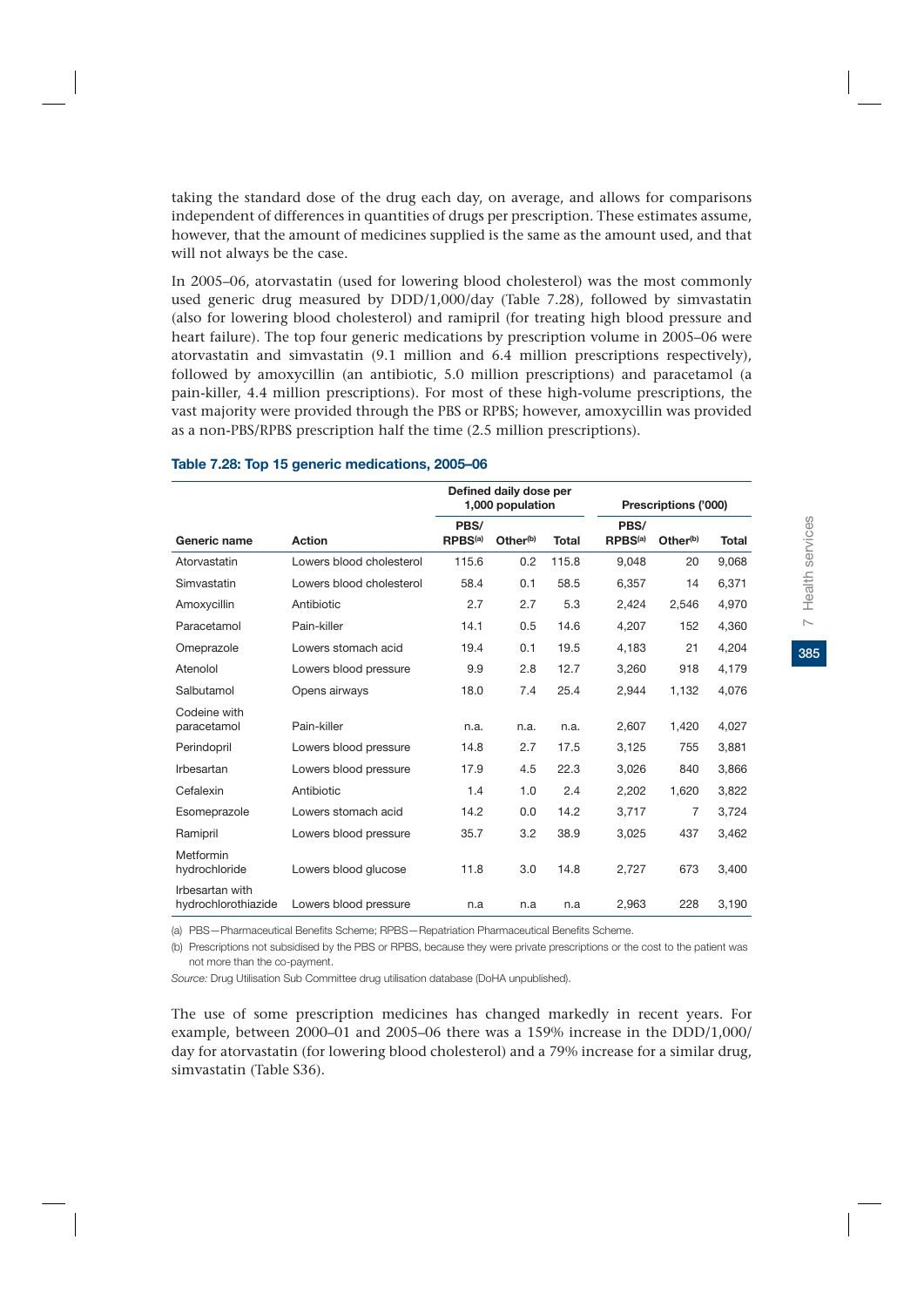Atorvastatin, simvastatin and esomeprazole were the highest cost drugs for the PBS in 2005–06, with PBS expenditure on them totalling \$581.5 million, \$360.9 million and \$192.5 million respectively. The next most costly were fluticasone (a drug that reduces airway inflammation, \$190.0 million) and omeprazole (which lowers stomach acid, \$170.2 million) (DoHA 2007b).

### GP prescribing patterns

The BEACH survey of general practice activity collects information on drugs prescribed by GPs (Britt et al. 2007). In 2005–06, medications were prescribed at a rate of 83 per 100 GP encounters. Medications for the nervous system, including analgesics (pain-killers) and antidepressants, were the most commonly prescribed group, accounting for 21.7% of all prescriptions. The next most common were antibiotics (20.4%), cardiovascular medications (19%), alimentary tract and metabolism medications (9.5%) and respiratory medications (6.2%).

Four of the 10 most frequently prescribed medications were from the antibiotic group (Table 7.29). Simple analgesics were also frequently prescribed, reflecting their prescription for health care card holders, for whom they are a cheaper option than over-the-counter purchase.

| Generic name                      | <b>Action</b>            | <b>Proportion of</b><br>prescriptions (%) | <b>Prescriptions</b><br>per 100<br>encounters |
|-----------------------------------|--------------------------|-------------------------------------------|-----------------------------------------------|
| Amoxycillin                       | Antibiotic               | 4.2                                       | 3.6                                           |
| Paracetamol                       | Pain-killer              | 3.5                                       | 3.0                                           |
| Cephalexin                        | Antibiotic               | 2.9                                       | 2.5                                           |
| Paracetamol/codeine               | Pain-killer              | 2.3                                       | 2.0                                           |
| Amoxycillin/potassium clavulanate | Antibiotic               | 1.9                                       | 1.7                                           |
| Atorvastatin                      | Lowers blood cholesterol | 1.9                                       | 1.6                                           |
| Salbutamol                        | Opens airways            | 1.7                                       | 1.5                                           |
| Roxithromycin                     | Antibiotic               | 1.7                                       | 1.5                                           |
| Metformin                         | Lowers blood glucose     | 1.4                                       | 1.2                                           |
| Simvastatin                       | Lowers blood cholesterol | 1.4                                       | 1.2                                           |

#### **Table 7.29: Medications most frequently prescribed by GPs, 2005–06**

*Note:* These data refer to prescriptions written by GPs. Actual prescriptions filled per 100 encounters may be higher than the numbers in this table, because many prescriptions have 'repeats'—drugs for chronic disorders frequently have five repeats. *Source:* Britt et al. 2007.

### Non-prescribed medicines

The only information available on the use of non-prescribed medicines is from the BEACH survey which collects and reports information on drugs that GPs advise patients to purchase over the counter, and those that the GPs supply directly.

In 2005–06, 9.3% of medications prescribed, advised or provided by GPs in the BEACH survey were advised for over-the-counter purchase, and 8.5% were supplied by the GP. Over a quarter of drugs (25.9%) advised for over-the-counter purchase were for paracetamol and 5.8% for ibuprofen (an anti-inflammatory drug). The most common medications supplied directly by GPs were vaccines.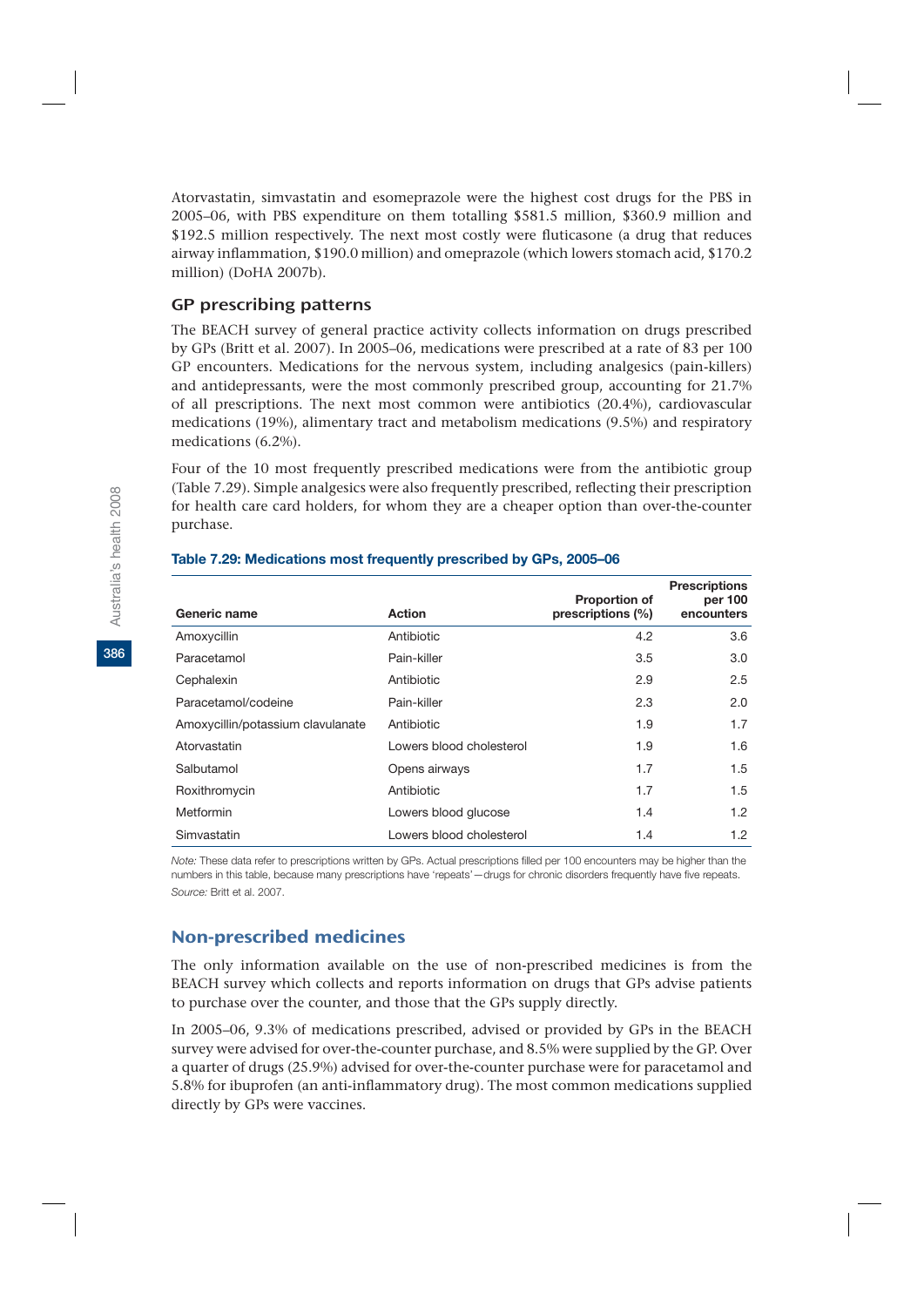387

# 7.6 Medical indemnity claims

In some cases, the recipient of a health-care service may decide to pursue a medical indemnity claim against a health professional or organisation based on the allegation that the patient has suffered some kind of harm as a result of the care received.

The Medical Indemnity National Collection (MINC) was established in 2002 as a result of concerns about health-care litigation, the associated costs, and the financial viability of both medical indemnity insurers and medical personnel. The MINC collates information on the nature, method of settlement and costs of medical indemnity claims (Box 7.14). Establishment of the MINC data collection was coordinated with the development of several other federal, state and territory government initiatives to better manage medical indemnity issues in Australia.

The MINC covers public and private sector medical indemnity claims arising in health-care facilities and other clinical service contexts. Public sector claims include claims against health-care professionals employed by all public sector health facilities and services. Private sector claims include claims made against doctors holding individual policies with a medical indemnity insurer. Claims against private hospitals are not currently included in the MINC.

### Box 7.14: Medical indemnity definitions

Medical indemnity insurance—a form of professional indemnity insurance. In the public sector, this insurance is mostly provided by state and territory health authorities.

Medical indemnity claim—a claim for compensation for harm or other loss as a result of a health-care incident.

New claim—a claim opened during the reporting period.

Current claim—a claim that remains open at the end of the reporting period, including a new claim.

Closed claim—a claim that has been closed during the reporting period, including new claims closed in the reporting period.

All claims—the total set of claims that were open at any time during the reporting period (the sum of current and closed claims).

Procedure—includes failure to perform a procedure, wrong procedure performed, wrong body site, post-operative complications, failure of procedure, and other procedure-related issues.

Diagnosis—includes missed, delayed or incorrect diagnosis.

Treatment—includes delayed treatment, treatment not provided, complications of treatment, failure of treatment, and other treatment-related issues.

General duty of care issues—includes falls, administrative errors and patient monitoring and follow-up issues.

Consent—includes failure to warn.

Medication-related—includes type, dosage and method of administration issues.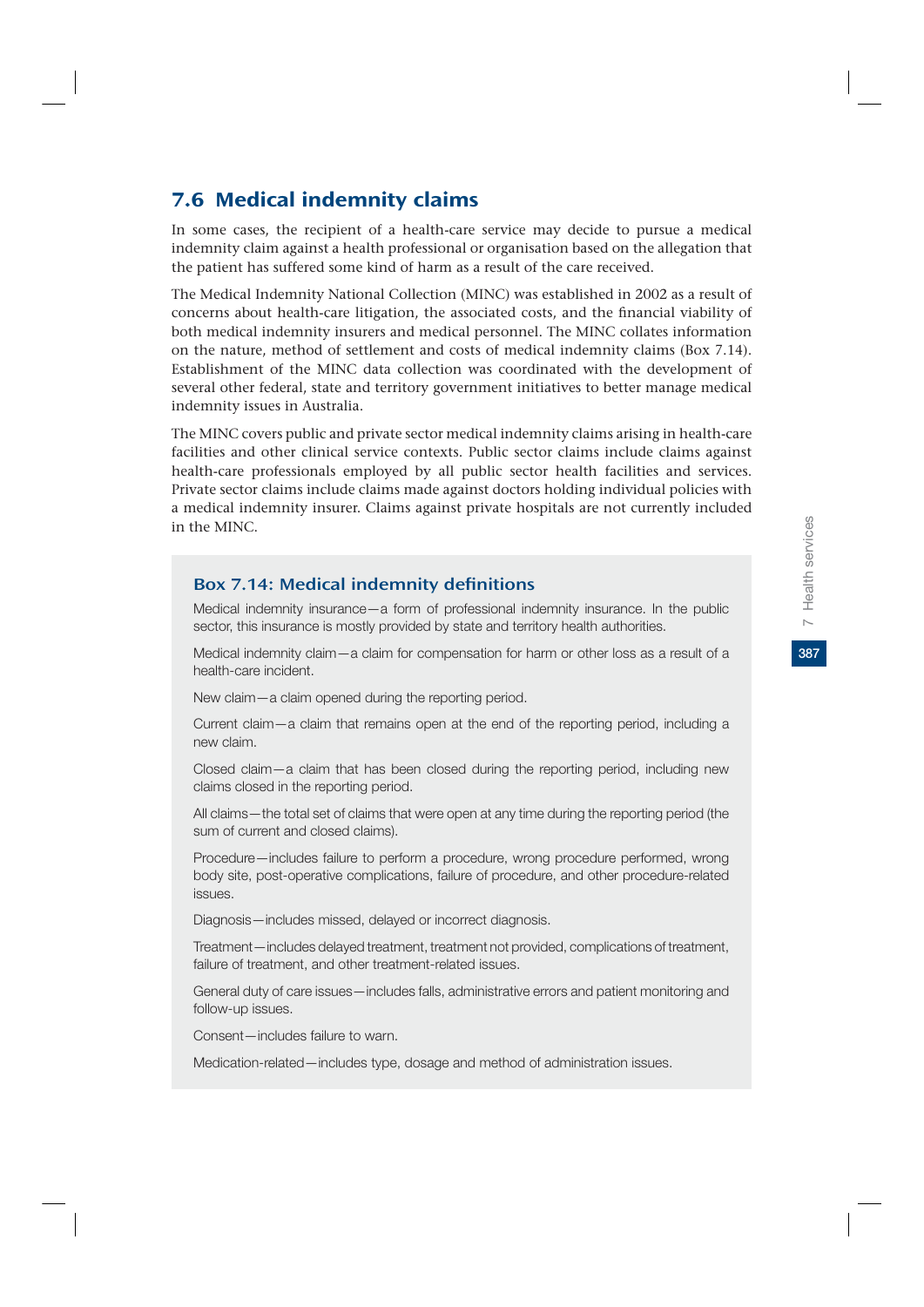### Public sector medical indemnity claims in 2005–06

In the period 1 July 2005 to 30 June 2006, almost 2,000 new medical indemnity claims were made in the public sector and 1,628 claims were closed. There were 5,294 current claims in the reporting period (Table 7.30).

The number of all claims appeared to rise over the 3 years of the public sector MINC collection, from 4,956 in 2003–04 to 6,922 in 2005–06 (Table 7.30). This may not reflect an actual rise in the number of claims being made over this period because this number may be affected by an improvement in reporting capability. Reporting improved overall from 80% of claims in scope in 2003–04 to 89% in 2005–06.

Public sector claims information includes the specialty of the clinician or clinicians (as many as four) who were involved in the alleged harm giving rise to the claim. In 2005–06, the most commonly recorded specialties were general surgery (816 claims), obstetrics only (813 claims) and emergency medicine (791 claims), but if the specialities of obstetrics and gynaecology were combined they would account for 1,428 claims (AIHW 2007d).

The service context is the area of clinical practice or hospital department in which the patient was receiving the health service which led to an allegation of harm. The context most frequently recorded for all claims in 2005–06 was obstetrics (17.8%) followed by general surgery (14.1%), and accident and emergency (13.6%). Throughout 2003–04 to 2005–06, obstetrics was the most frequently reported clinical service context, and the proportion of claims citing general surgery increased. Over the same period, the proportion of claims citing other specialties such as gynaecology, orthopaedics and psychiatry remained stable or declined (AIHW 2007d).

The primary incident/allegation type describes what is alleged to have 'gone wrong'; that is, the area of the possible error, negligence or problem that gave rise to a claim. The most common primary incident or allegation types for all claims in the public sector in 2005–06 were procedure-related problems (such as invasive clinical intervention or investigation), which made up 34.1% of all claims, followed by diagnosis (19.8%) and treatment (13.7%). Procedure was cited as the primary incident or allegation type in over half the claims where gynaecology, obstetrics, general surgery or orthopaedics was reported as the clinical context, and diagnosis accounted for over half of the claims in an accident and emergency clinical context.

Data are also collected on the primary body function or structure alleged to have been affected by the incident giving rise to the claim. In 2005–06, the most commonly affected primary body function/structure (as reported) was neuromusculo-skeletal and movementrelated functions and structures (21.0% of all claims), followed by mental functions/ structures of the nervous system (14.0%), and genitourinary and reproductive functions and structures (11.5%). From 2003–04 there was little change in the proportion of claims relating to the various primary body function/structure categories, apart from a decline in genitourinary and reproductive functions and structures, and a slight increase in functions and structures of the digestive, metabolic and endocrine systems.

In 2005–06, 4.0% of closed claims were settled by a court decision and 51.5% were discontinued. In 3% of closed claims the mode of finalisation was not reported. The balance of closed cases (41.7%) were settled via other methods including state/territorybased complaints processes, court-based alternative dispute resolution processes and statutorily mandated compulsory conference processes.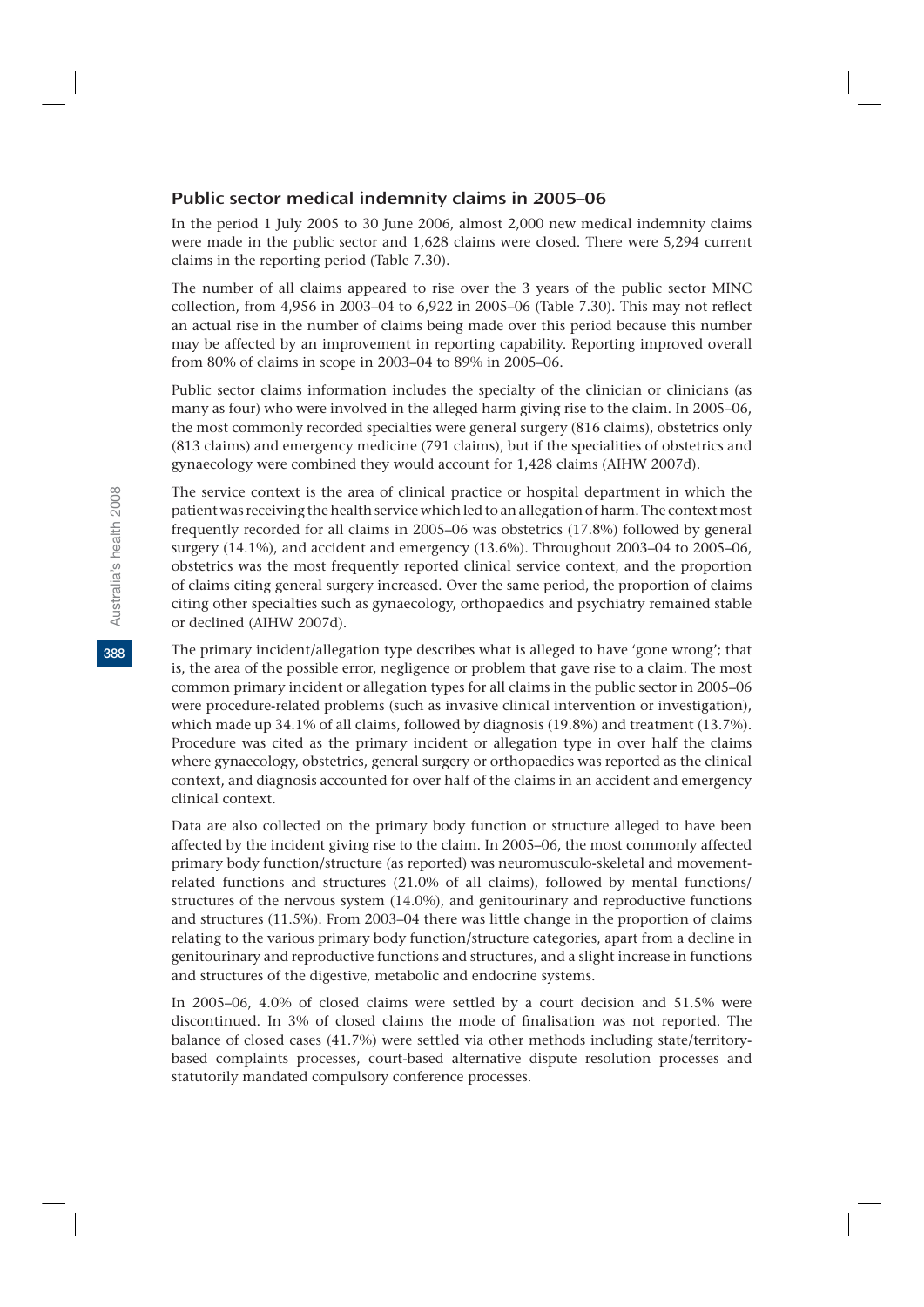More than half the claims closed during 2005–06 had a total claim size of less than \$10,000 (60.5%) and 3.8% of closed claims were settled for \$500,000 or more (AIHW 2007d).

|                                              | 2003-04 | 2004-05                 | 2005-06 |  |  |
|----------------------------------------------|---------|-------------------------|---------|--|--|
|                                              |         | <b>Number</b>           |         |  |  |
| New claims <sup>(a)</sup>                    | 1,641   | 1,641                   | 1,943   |  |  |
| Current claims                               | 4,096   | 4,773                   | 5,294   |  |  |
| Closed claims                                | 860     | 1,680                   | 1,628   |  |  |
| All claims <sup>(b)</sup>                    | 4,956   | 6,453                   | 6,922   |  |  |
| Percentage of claims in scope <sup>(c)</sup> | 80.0    | 85.0                    | 89.0    |  |  |
|                                              |         | Per cent <sup>(d)</sup> |         |  |  |
| New claims <sup>(a)</sup>                    | 33.1    | 25.4                    | 28.1    |  |  |
| Current claims                               | 82.6    | 74.0                    | 76.5    |  |  |
| Closed claims                                | 17.4    | 26.0                    | 23.5    |  |  |
| All claims                                   | 100.0   | 100.0                   | 100.0   |  |  |

#### **Table 7.30: Public sector medical indemnity claims 2003–04 to 2005–06**

(a) New claims, which are those that were opened during the reporting period, are also classified as either current or closed. For this reason, new claims would be double-counted if they were added to current and closed claims in calculating the number of all claims.

(b) All claims is the total set of claims, including those open at the start of the period, in the MINC during the reporting periods.

(c) Percentage of claims in scope reflects the percentage of all relevant claims data held by jurisdictions that was reported to the MINC.

(d) New, current and closed claims as a percentage of all claims.

*Source:* AIHW 2007d.

### Combined public and private sector claims information

Recently the AIHW began to receive claims data from the private medical indemnity insurance sector, allowing private sector claims data to be combined with public sector claims data for the first time, for the year 2004–05 (AIHW 2007e). However, there are limits on the data that can be reported in the combined report owing to differences in how claims information is captured in the public and private sectors.

In the public and private sectors in 2004–05, over half the current claims were related to procedure (29.1%) and diagnosis (23.6%). More than half of claims allegedly involving specialists from general surgery, gynaecology, obstetrics and gynaecology and orthopaedic surgery cited procedure as the primary incident/allegation type. Diagnosis was the primary incident/allegation type most often cited in claims allegedly involving an emergency medicine specialist (Table 7.31).

The most common primary body function or structure allegedly harmed as a result of health care for new claims in 2004–05 was neuromusculoskeletal and movement-related (21.3%). This was followed by mental functions and structures of the nervous system (12.2%) and genitourinary and reproductive structures and functions (11.0%). These proportions are similar to those reported in 2004–05 for the public sector medical indemnity data.

Over half (53.4%) of the claims closed were settled for less than \$10,000 and no payment was made in 12.7% of claims. A small proportion of claims (1.7%) were settled for more than \$500,000 (AIHW 2007e).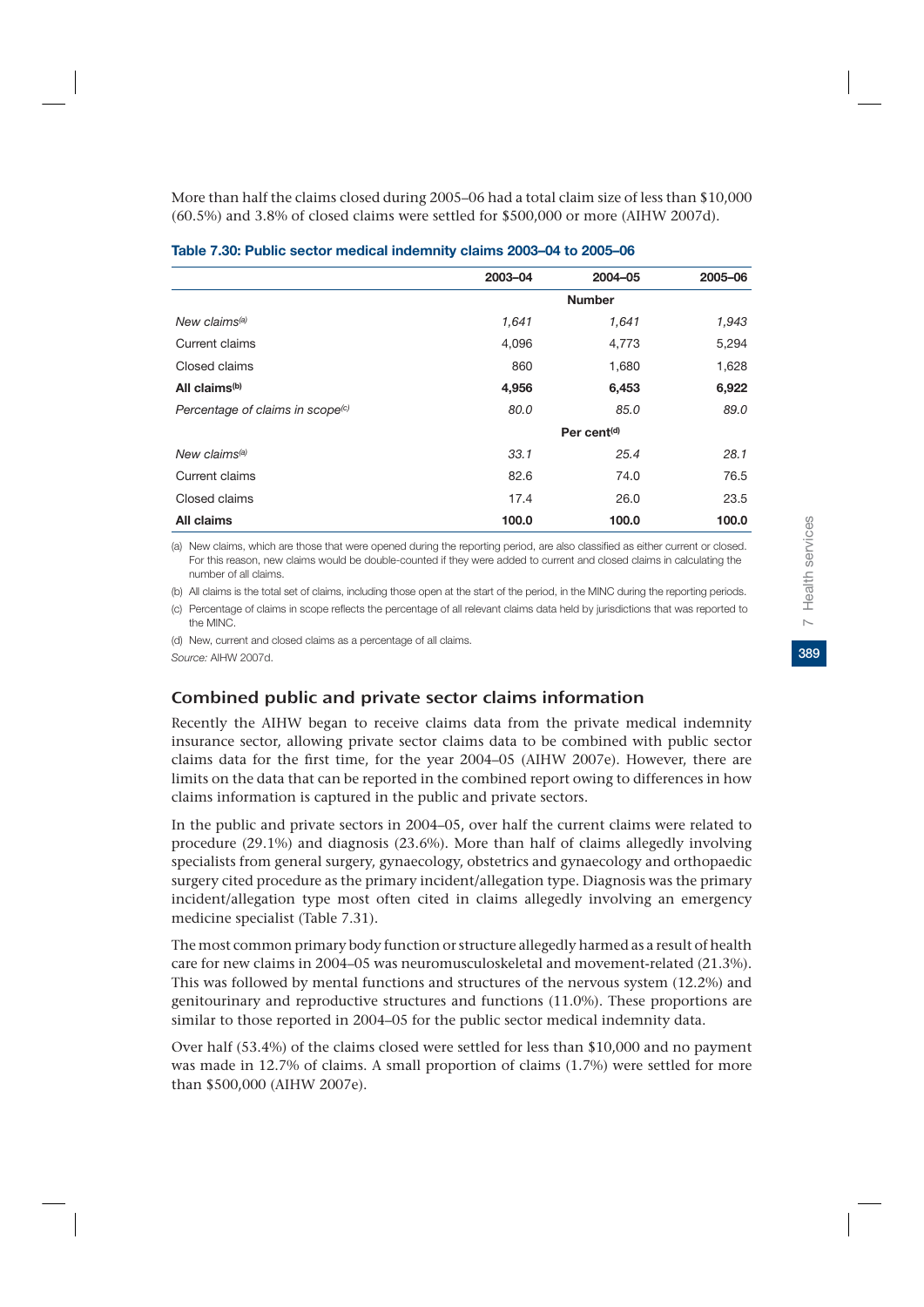#### **Table 7.31: Public and private sector current claims: specialty of clinician, by primary incident/allegation type, 30 June 2005**

|                                              | Primary incident/allegation type (%) |                |                |                                      |                |                             |       |                 |
|----------------------------------------------|--------------------------------------|----------------|----------------|--------------------------------------|----------------|-----------------------------|-------|-----------------|
| Specialty of clinician(s)                    | Pro-<br>cedure                       | Diag-<br>nosis | Treat-<br>ment | General<br>duty of<br>care<br>issues | <b>Consent</b> | Medica-<br>tion-<br>related | Other | Not<br>reported |
| Emergency medicine                           | 53.8                                 | 11.0           | 9.7            | 4.8                                  | 8.6            | 0.8                         | 10.5  | 1.0             |
| General surgery                              | 58.5                                 | 9.9            | 14.6           | 4.9                                  | 4.2            | 0.7                         | 7.0   | 0.3             |
| Gynaecology                                  | 20.6                                 | 24.4           | 14.0           | 10.7                                 | 4.0            | 5.3                         | 20.2  | 0.7             |
| <b>Obstetrics</b>                            | 57.2                                 | 15.7           | 6.3            | 5.3                                  | 5.9            | 1.0                         | 8.3   | 0.4             |
| Obstetrics & gynaecology                     | 5.0                                  | 56.3           | 20.6           | 3.4                                  | 1.3            | 4.4                         | 8.4   | 0.6             |
| Orthopaedic surgery                          | 65.3                                 | 7.7            | 3.4            | 3.7                                  | 9.4            | 1.0                         | 8.4   | 1.0             |
| Other hospital-based medical<br>practitioner | 55.6                                 | 15.1           | 15.8           | 4.3                                  | 1.1            | 1.4                         | 3.9   | 2.9             |
| Psychiatry                                   | 1.4                                  | 18.4           | 7.5            | 23.1                                 | 2.7            | 9.5                         | 36.7  | 0.7             |
| Not yet known                                | 12.1                                 | 11.2           | 7.5            | 4.2                                  | 2.8            | 0.9                         | 18.2  | 43.0            |
| All other specialties                        | 19.4                                 | 25.6           | 9.4            | 10.0                                 | 6.5            | 6.0                         | 22.6  | 0.6             |
| Total                                        | 27.7                                 | 22.5           | 10.3           | 8.9                                  | 5.8            | 4.6                         | 18.6  | 1.7             |

*Source:* AIHW 2007e.

# **References**

- ABS (Australian Bureau of Statistics) 2001. Australian Standard Geographical Classification, 2001. ABS cat. no. 1216.0. Canberra: ABS.
- ABS 2005. Private hospitals in Australia 2003–04. ABS cat. no. 4390.0. Canberra: ABS.
- ABS 2006. National Health Survey: summary of results, 2004–05. ABS cat. no. 4390.0. Canberra: ABS.
- ACSQHC (Australian Council for Safety and Quality in Health Care) 2001. First national report on patient safety. Canberra: ACSQHC.
- ADF (Australian Defence Force) 2001. Defence Instruction (General) Personnel 16–18— Australian Defence Force policy for the Health Promotion Program, 27 September 2001.
- ADF 2003. Health Directive 260 *An introduction to the management of mental health problems in the Australian Defence Force*, 18 August 2003.
- ADF 2004. Military Rehabilitation and Compensation Act 2004 (Cth). Viewed 16 July 2006, <www.austlii.edu.au>.
- ADF 2006. Defence Instruction (General) Personnel 16–22 *Australian Defence Force rehabilitation program*, 30 June 2006.
- AHRQ (Agency for Healthcare Research and Quality) 2002. AHRQ indicators—guide to inpatient quality indicators: quality of care in hospitals—volume, mortality, and utilisation. AHRQ pub. no. 02-RO204. Rockville,MD: AHRQ.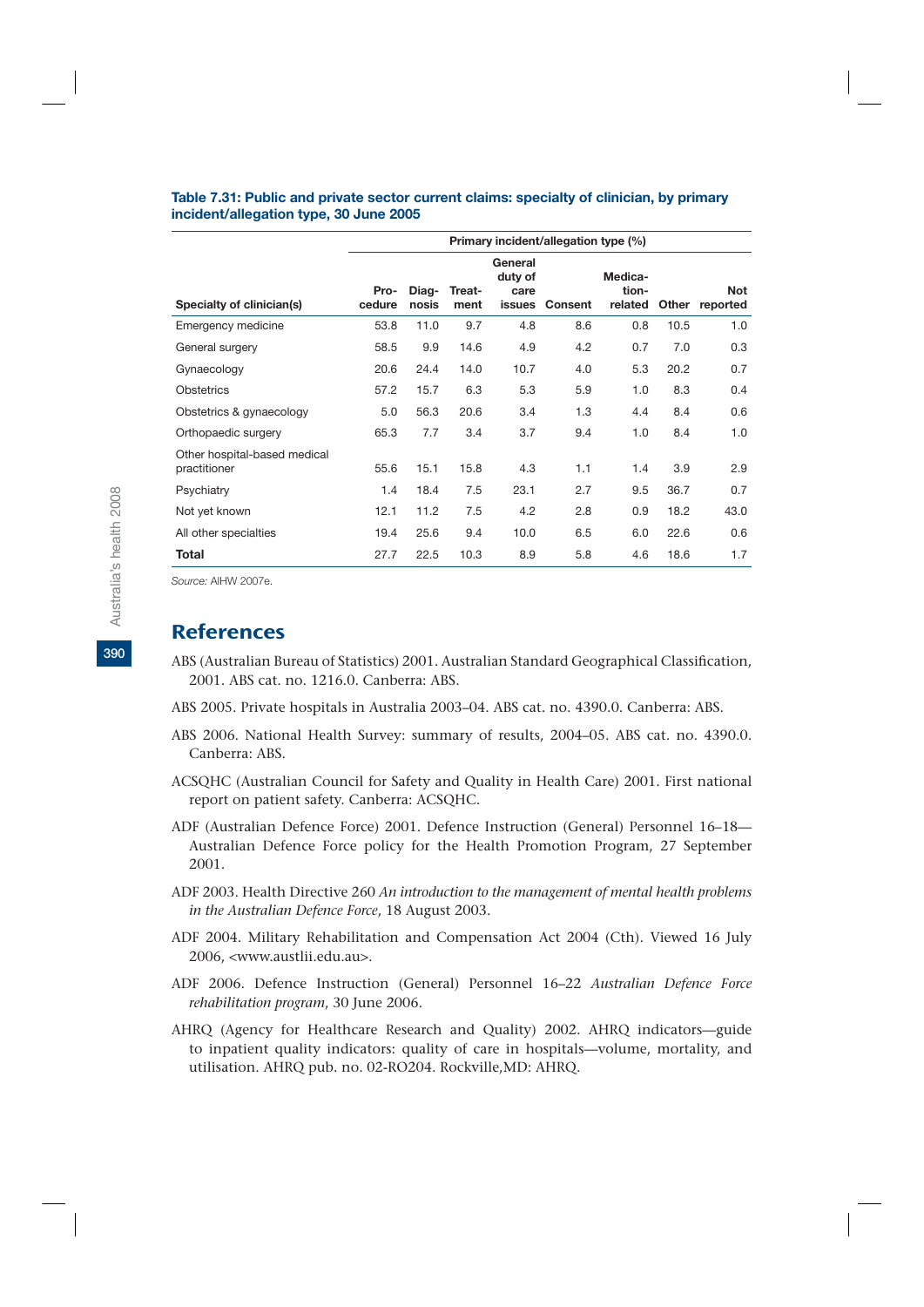391

- AIHW (Australian Institute of Health and Welfare) 2006. Residential aged care in Australia 2004–05: a statistical overview. Cat. no. AGE 45. Canberra: AIHW.
- AIHW 2007a. Australian hospital statistics. Health services series no. 30. Cat. no. HSE 50. Canberra: AIHW.
- AIHW 2007b. National palliative care performance indicators: results of the 2006 performance indicator data collection. Bulletin no. 54. Cat. no. Aus 94. Canberra: AIHW.
- AIHW 2007c. Alcohol and other drug treatment services in Australia 2005–06: report on the National Minimum Data Set. Drug treatment series no. 7. Cat. no. HSE 53. Canberra: AIHW.
- AIHW 2007d. Medical indemnity national collection public sector 2005–06. Cat. no. HSE 52. Canberra: AIHW.
- AIHW 2007e. A national picture of medical indemnity claims in Australia 2004–05. Cat. no. HSE 48. Canberra: AIHW.
- AIHW 2008 (pending). Mental health services in Australia 2005–06.
- AIHW NPSU: Grayson N, Hargreaves J & Sullivan EA 2005. Use of routinely collected national data sets for reporting on induced abortion in Australia. Perinatal Statistics Series no 17. Cat. no. PER 30. Sydney: AIHW National Perinatal Statistics Unit.
- Barnard PD, White J 2003. Dental Practice Survey, 2001. *ADA* News Bulletin 311:6–15.
- Brennan DS, Spencer AJ 2002. Dentists' practice activity in Australia 1983–84 to 1998–99. Dental Statistics and Research Series no. 26. Cat. no. DEN 101. Canberra: AIHW.
- Britt H, Miller GC, Charles J, Pan Y, Valenti L, Henderson J et al. 2007. General practice activity in Australia 2005–06. General practice series no. 19. Cat. no. GEP 19. Canberra: AIHW.
- Britt H, Miller GC, Charles J et al. 2008. General practice activity in Australia 2006–07. Canberra: Australian Institute of Health and Welfare.
- de Crespigny L & Savulescu J 2004. Abortion: time to clarify Australia's confusing laws. Medical Journal of Australia 181: 201–3.
- DHS (Department of Human Services Victoria) 2002. The Victorian Ambulatory Care Sensitive Conditions study: opportunities for targeting public health and health services interventions. Melbourne: Rural and Regional Health and Aged Care Services Division.
- Diabetes Australia 2007. Fact sheet: National Diabetes Services Scheme (NDSS) 30 June 2007. Viewed October 2007, <www.diabetesaustralia.com.au>.
- DoHA (Department of Health and Ageing) 2002. Australian refined diagnosis related groups, version 5.0. Canberra: DoHA.
- DoHA 2007a. Medicare statistics—June quarter 2007. Viewed November 2007, <www. health.gov.au>.
- DoHA 2007b. Expenditure and prescriptions twelve months to 30 June 2007. Viewed January 2008, <www.healthconnect.gov.au>.
- DoHA 2007c. National Diabetes Services Scheme (NDSS). Viewed September 2007, <www. health.gov.au>.